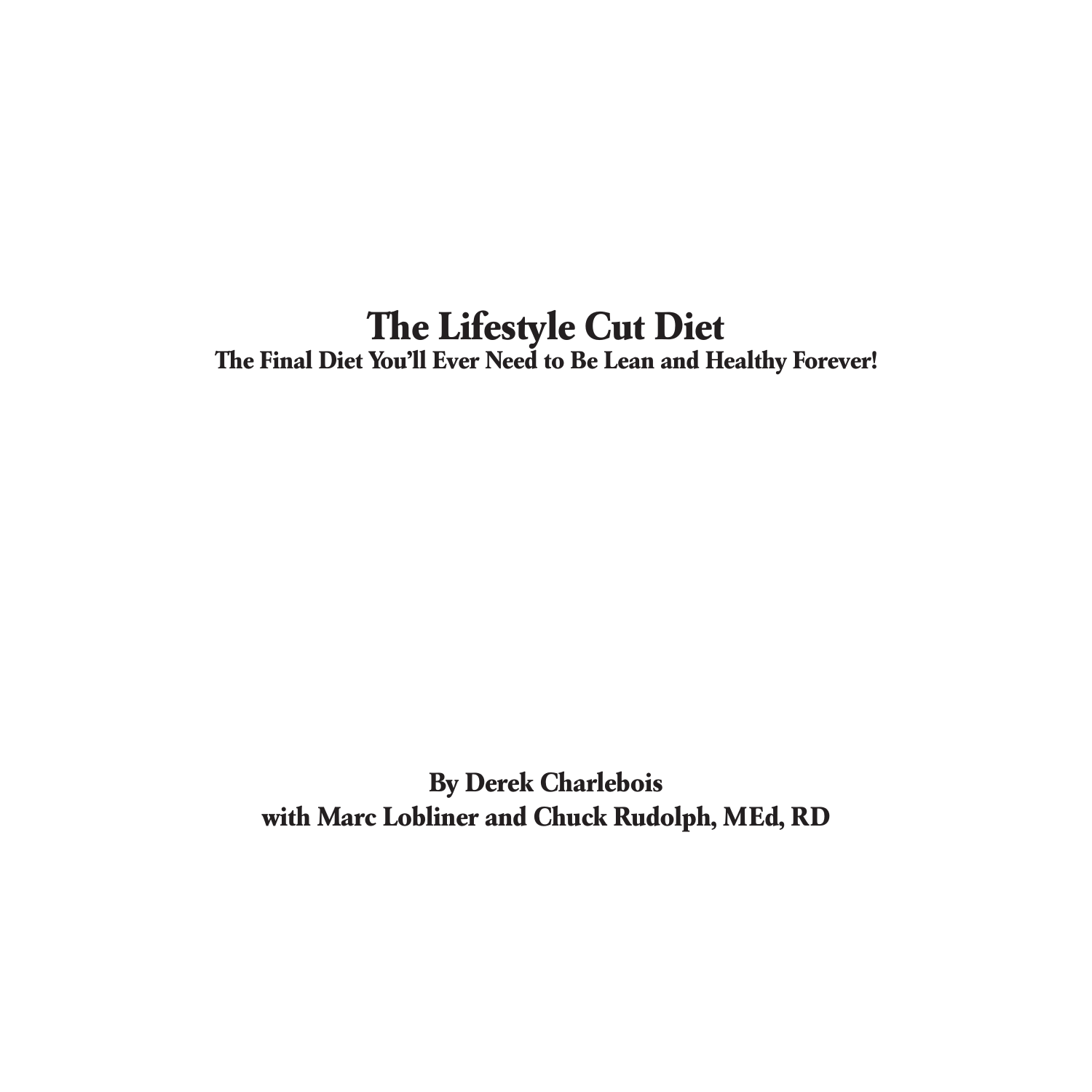## SCIVATION

### W W W SCIVATION COM W W W. L I F E S T Y L E C U T D I E T . C O M W W W. D I E T S B Y C H U C K . C O M

©Copyright 2007 Scivation, Inc. All rights reserved. No duplication or reproduction of "The Lifestyle Cut Diet The Final Diet You'll Ever Need to Be Lean and Healthy Forever!" is allowed in any form without written permission from Scivation, Inc. The opinions expressed are not necessarily the opinions of Scivation, Inc. No claim or opinion in this guide is intended to be , nor should be construed to be, medical advice. Please consult with a healthcare professional before starting any diet or exercise program. The food and drug administration has not evaluated any of the claims made in this book. The information or products mentioned in this book are not intended to diagnose, treat, cure or prevent any disease. The respective authors of the book and Scivation, Inc. make no representations about the suitability of the information contained in this guide for any purpose. The entire risk arising out of the use of its contents remains with the recipient. In no event shall the respective authors of this book and or Scivation, Inc. be liable for any direct, consequential, incidental, special, punitive or other damages whatsoever. By reading and following the principles in this guide, you acknowledge that you have read, understand and agree to be bound by these terms and conditions.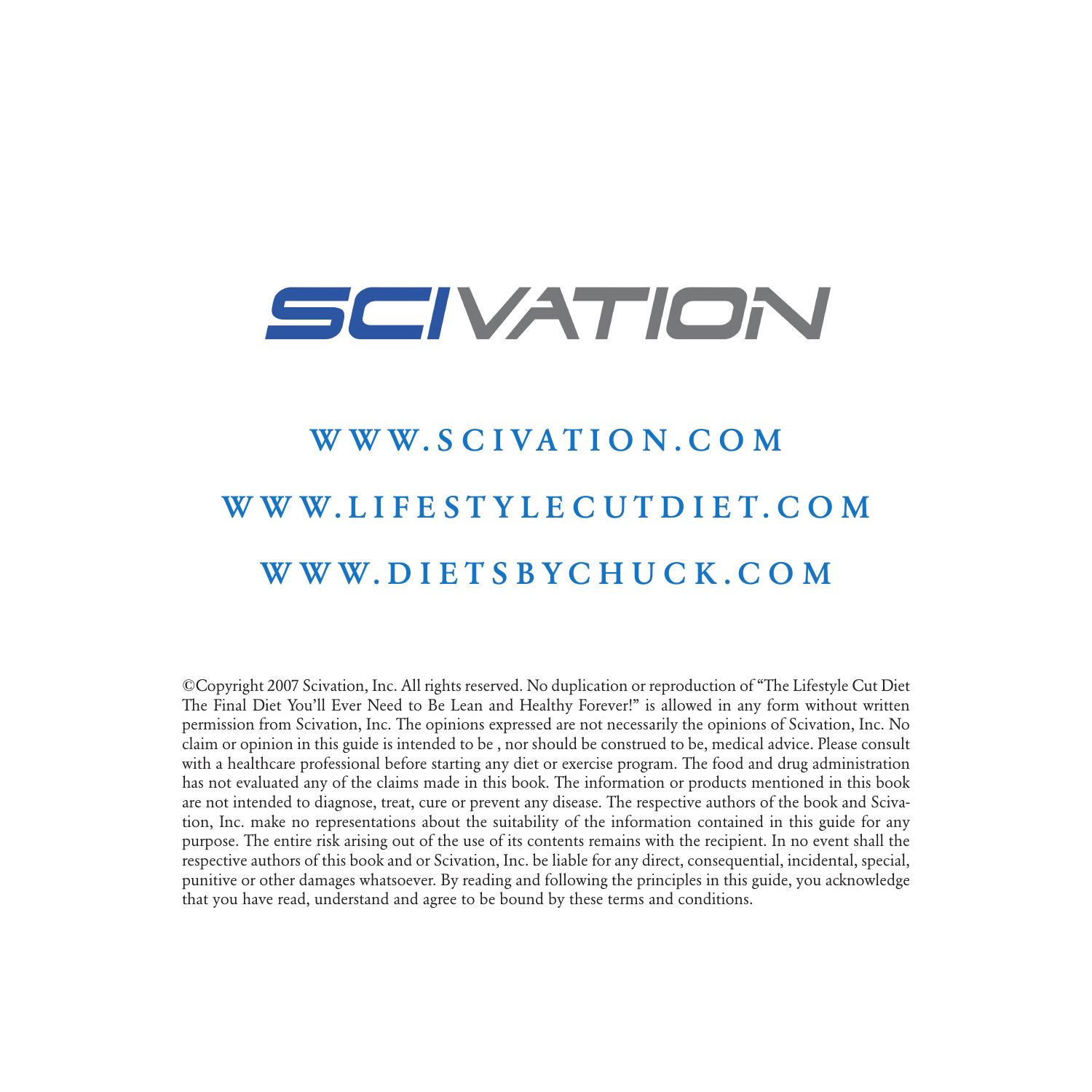#### **Table of Contents**

Chapter 1: Eat To Live And Live To Eat

Chapter 2: Why The Lifestyle Cut Diet Works

Chapter 3: The Keys To Burning Fat All Day Long

Chapter 4: Lifestyle Workout Nutrition & Supplements

Chapter 5: Lifestyle Workout

Chapter 6: Training Essentials

Chapter 7: The Blueprint For Your Lifestyle Diet

Chapter 8: High Performance Nutrient Selection

Chapter 9: The Authors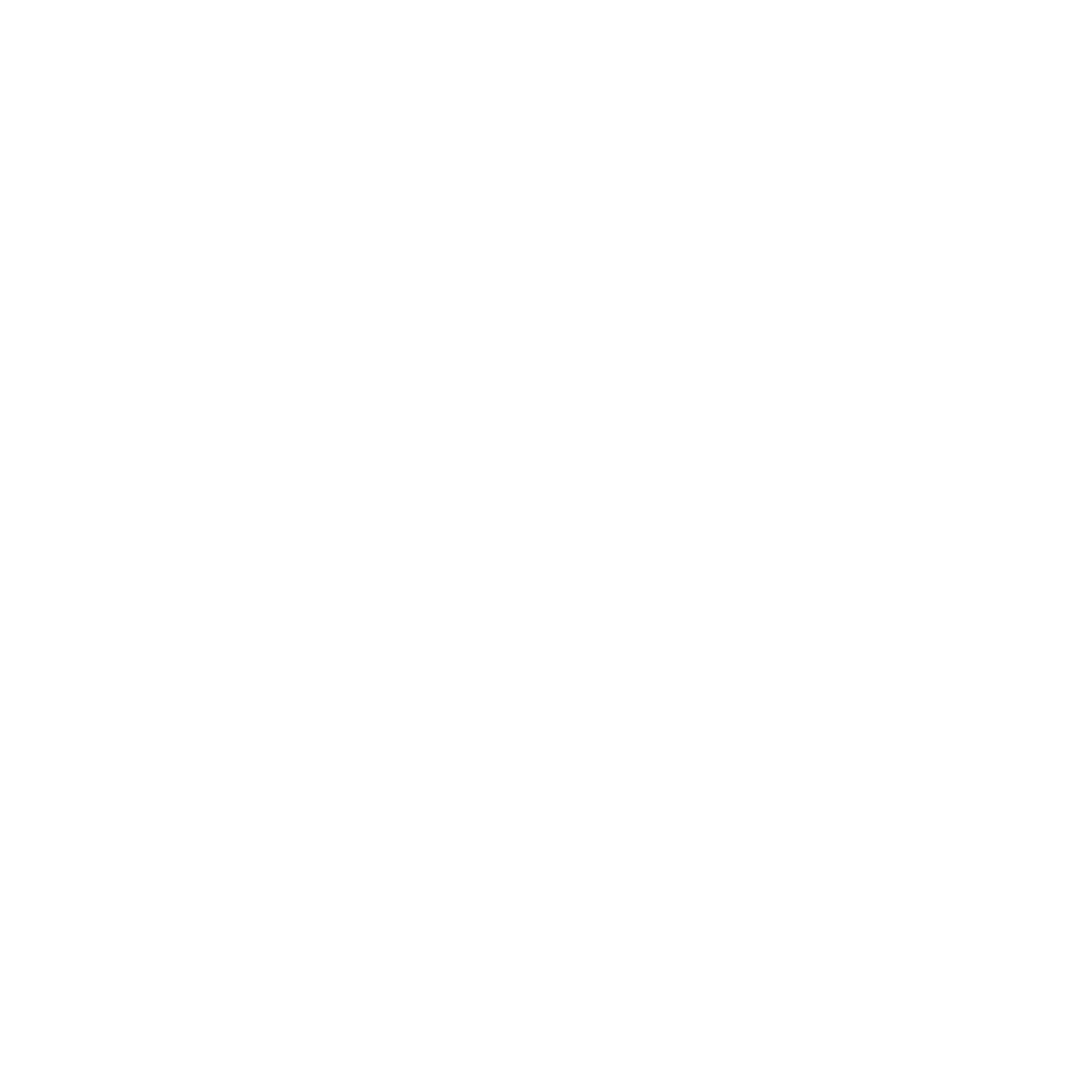

The cut diet outlined in Game Over - The Final Showtime Cut Diet You'll Ever Need is geared toward competitive bodybuilders preparing to get on-stage for a competition. For the average fitness enthusiast, this diet may not be practical to follow. Therefore, Scivation has outlined The Lifestyle Diet for those not looking to get on stage but still wanting to lose fat and maintain a lean physique.

#### The Big Letdown

It seems like everyday a new diet fad pops up. The thing all of these "diets" have in common is one word, "FAD," a catchy little "strategy" guaranteed to melt that fat off of your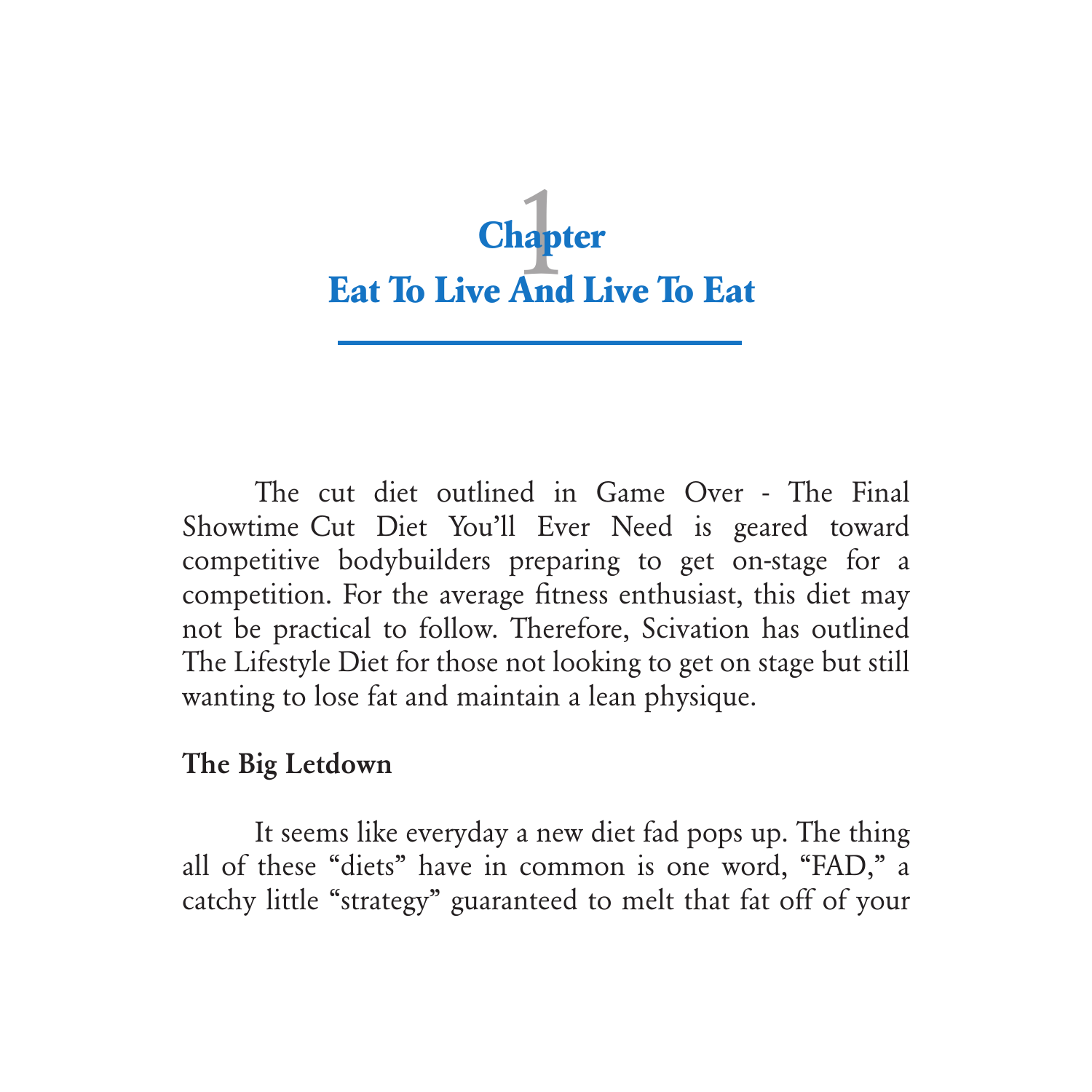body. There are so many new diet fads that we have lost count. Yet while the diets don't stay around long, people do get results following them. People do lose weight. Then why do they fail? Most diets will work at least short term, but who wants to live their life depriving themselves of the foods they love? And if you don't mind deprivation, which diet is right for you? What is the final answer for healthy fat loss that you can stick with?

In 1998, Americans consumed \$1,104,000,000 worth of bagels. This is just one carb food and if a diet is asking people to give up a food they obviously love very dearly, will they stick to it? No way! This is why the low-carb food market has taken a serious dive. At the other end of the dieting spectrum, a low-fat diet causes a person's blood sugar levels to fluctuate, having an impact on their mood and appetite, making them cranky and hungry all the time. Who wants to live like that? Who wants to follow an "extreme" diet that deprives you of an entire macronutrient like carbs or fat? A more practical diet would be one that allows you to eat a balanced diet of proteins, carbs and fats, while still losing fat, being healthy, and enjoying life.

Diet is mainly about calories in and calories out. The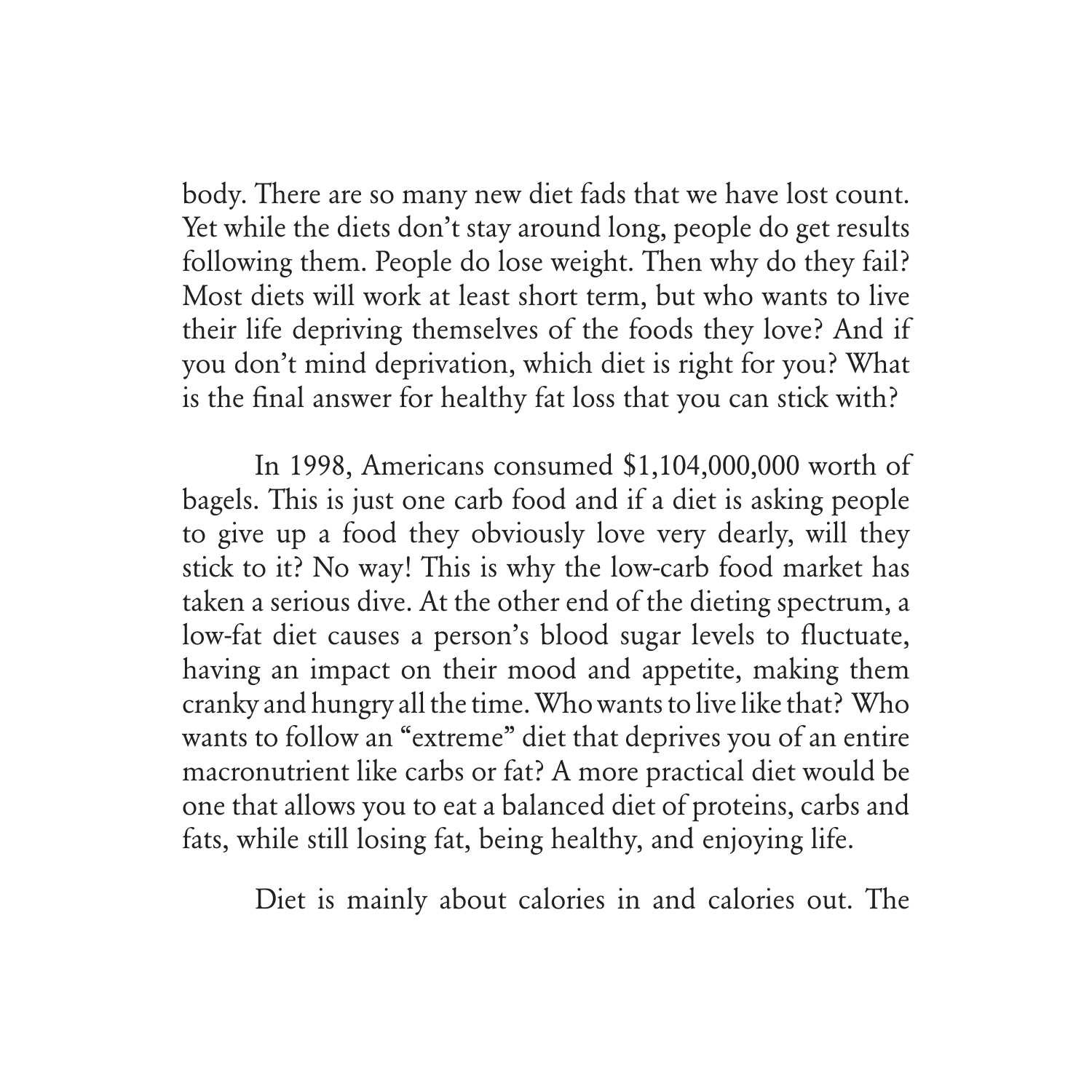main roadblock in dieting success is finding a diet you can stick to that will work long term. If you hate following a specific diet, then you will not follow it long term, and then you are back at square one. Below, we will lay out the diet principles that have been successful for many of our clients and us personally at not only improving appearance and self esteem, but also dramatically improving health. If getting lean and still enjoying life are two things you are interested in, read on, this book might change your life. This is no dieting fad, this is a LIFESTYLE!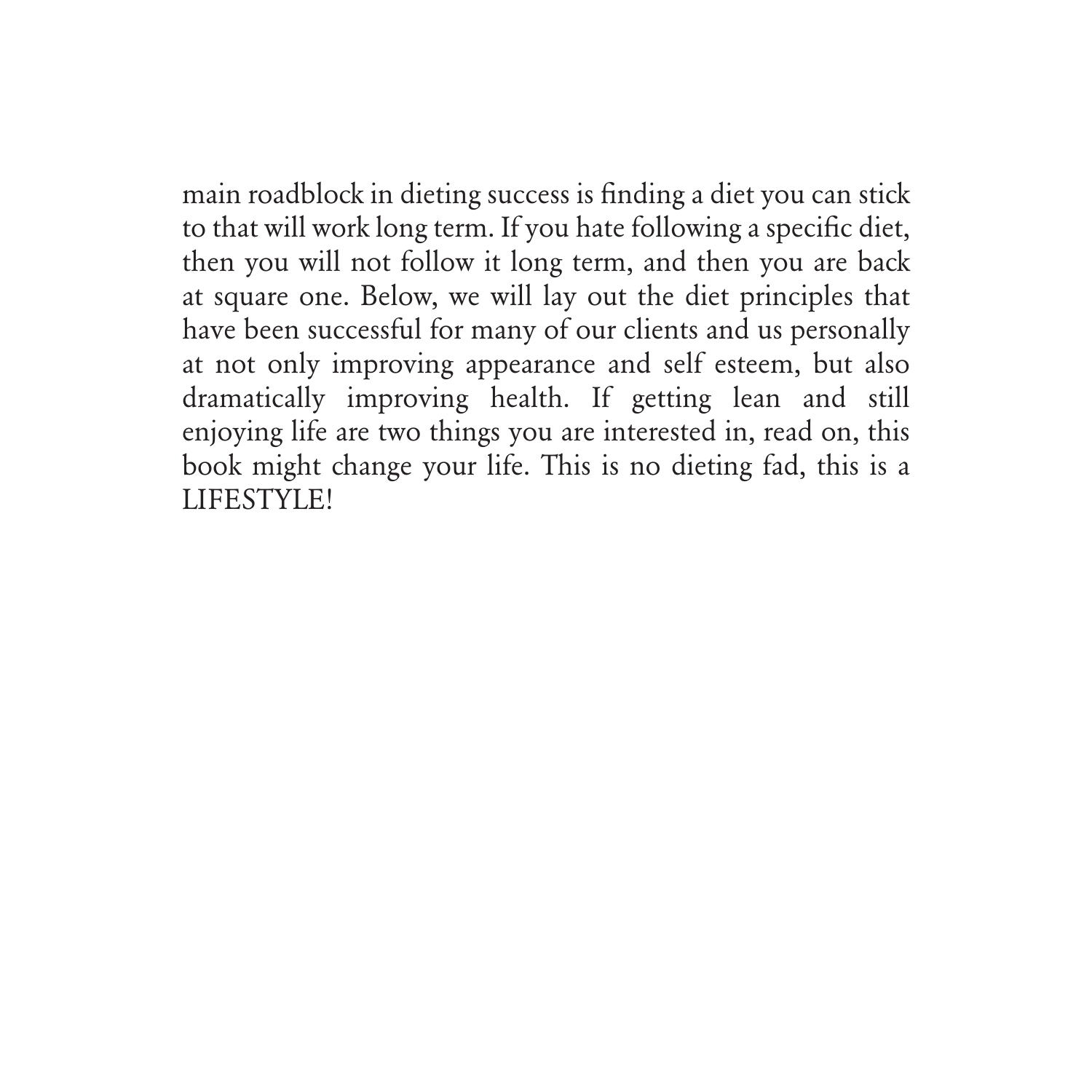## **Why The Lifestyle Cut Diet Works Chapter**

The Lifestyle Cut Diet works because it is built to fit your schedule and needs. You are allowed to eat various foods without having to count every calorie. Dieting is very stressful as is without trying to calculate every single calorie you eat. Instead The Lifestyle Cut Diet counts "servings" of foods, which makes meal planning much easier. We recommend that you measure your food the first two weeks to teach yourself what a serving really is. Soon you may not need to measure everything because you will know how much of a certain food a serving is.

The key to The Lifestyle Diet is it MUST work with your schedule. We ask you to give us 85% effort to follow the simple,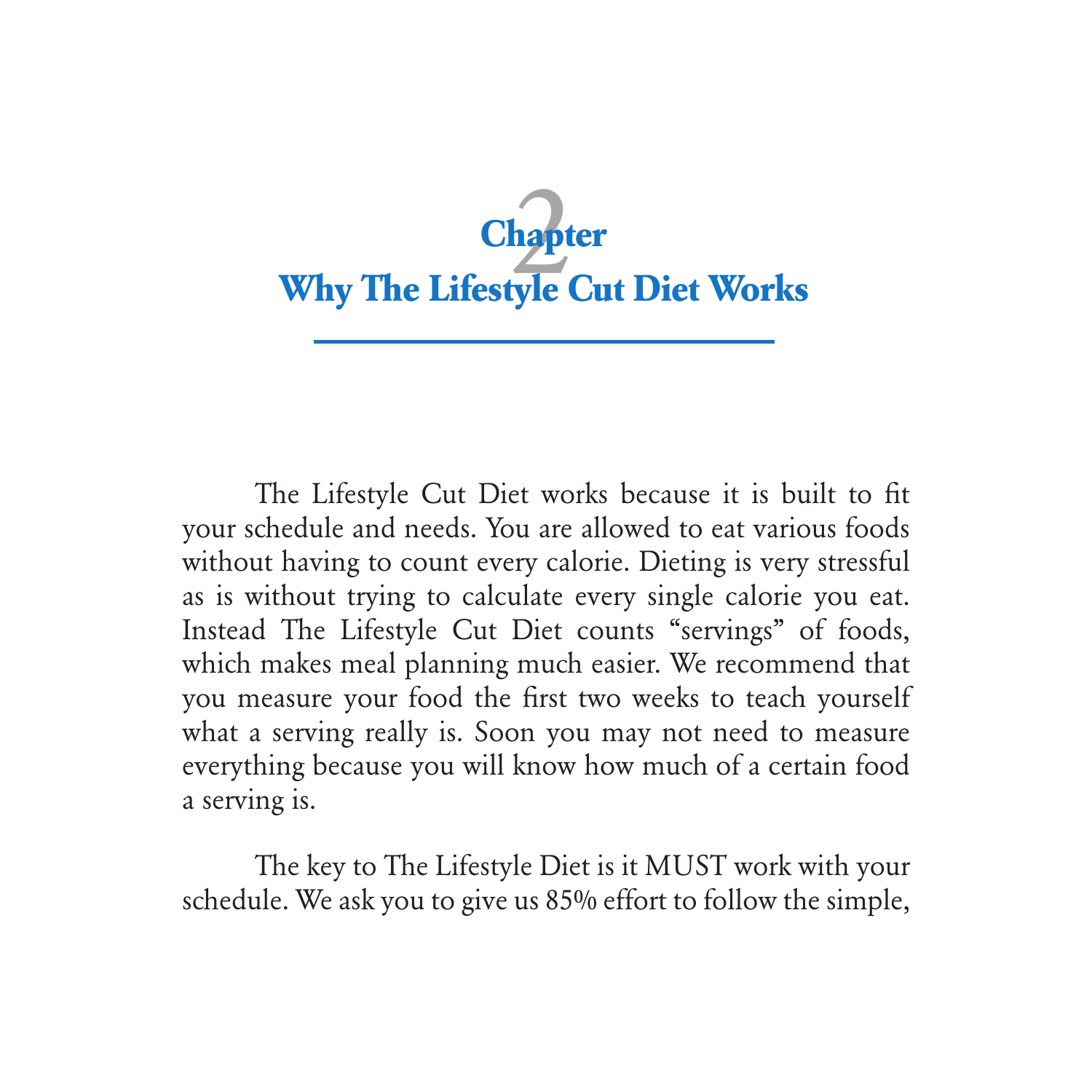delicious meal plans and you take 15% for yourself. Meaning that when Friday night comes around and you want to go out and have dinner with your friends/family, YOU GO DO IT and not stress or worry about the meal plans. All we ask is that the next day, take the dog or just yourself for a 15-20 minute walk and get right back on track. We never want the meal plans to interfere with your daily lifestyle.

Another example; say Sunday morning you want pancakes, eggs, bacon and hash browns. By all means, have it. Just do not think you have to starve and not eat the rest of the day to make up for the larger breakfast. This is the last thing you want to do. Your job is to get right back on track and get that second meal in as planned.

Starving is not the answer. When you starve yourself or forget to eat, your body senses this and slows down your metabolic rate because it thinks it does not have the calories it needs to survive. The body's goal is to survive. So when it senses "starvation mode," it simply slows everything down to preserve energy stores, such as fat tissue. This means that fat burning is slowed down to preserve energy. The goal of The Lifestyle Cut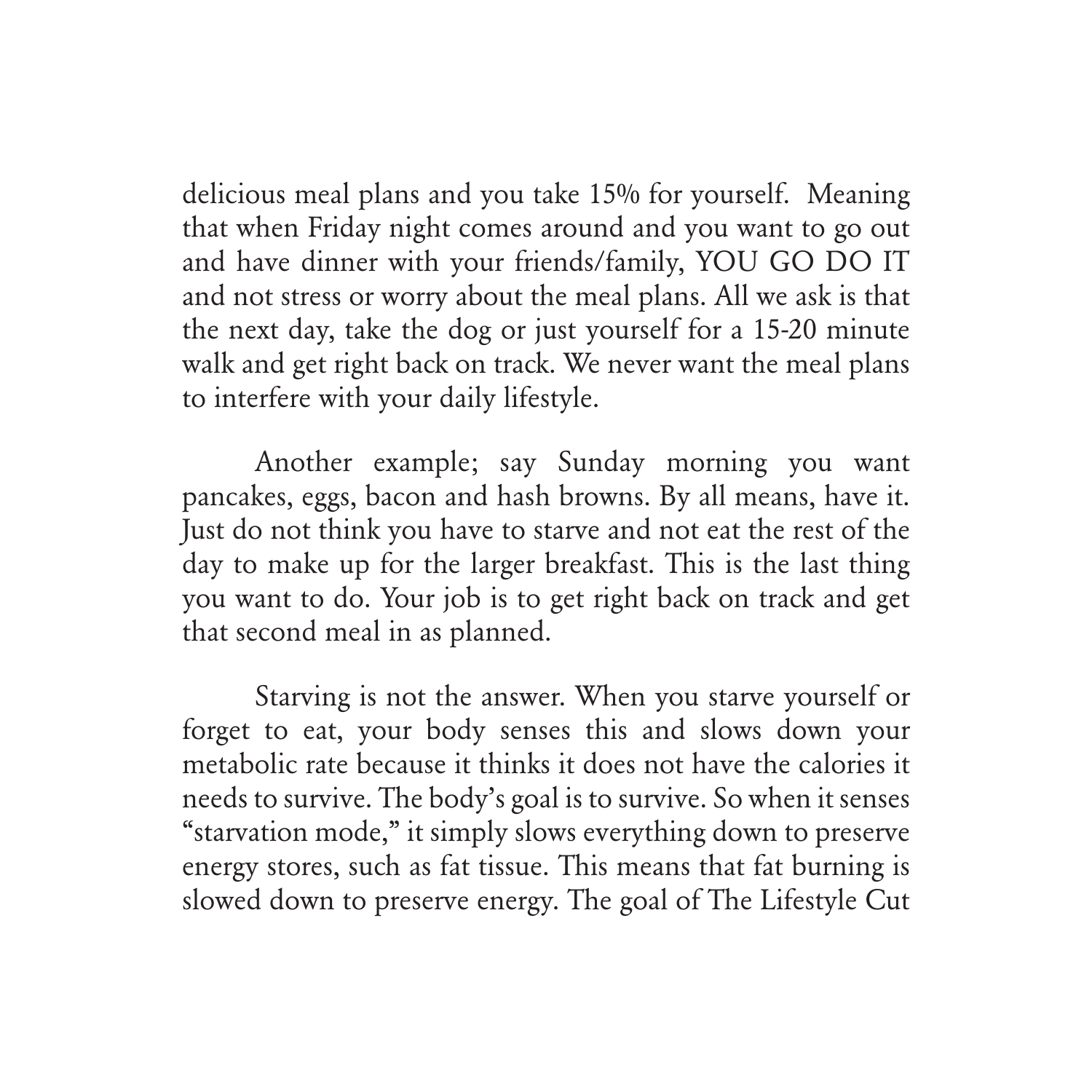Diet is to keep the body cranking and burning calories. Every time you eat, your body has no choice but to burn calories to digest the foods. That is why we promote eating small meals more frequently. It promotes the constant burning of fat.

By eating small, frequent meals, you create a small insulin spike. By eating infrequent, higher calorie meals, you cause a larger insulin spike that can result in a blood glucose crash that halts fat loss. We want to keep insulin levels steady throughout the day. By eating smaller, more frequent meals, insulin levels remain stable and you keep your metabolism revving because your body is like a furnace—if you don't keep coal in it, it'll stop burning.

We also always include fat with our meals. When you eat fat with any meal, especially one containing carbohydrates, it reduces gastric emptying and allows your body release insulin at a much slower and steady rate than eating carbohydrates alone. Let's look at these "Keys to Dieting Success" more closely.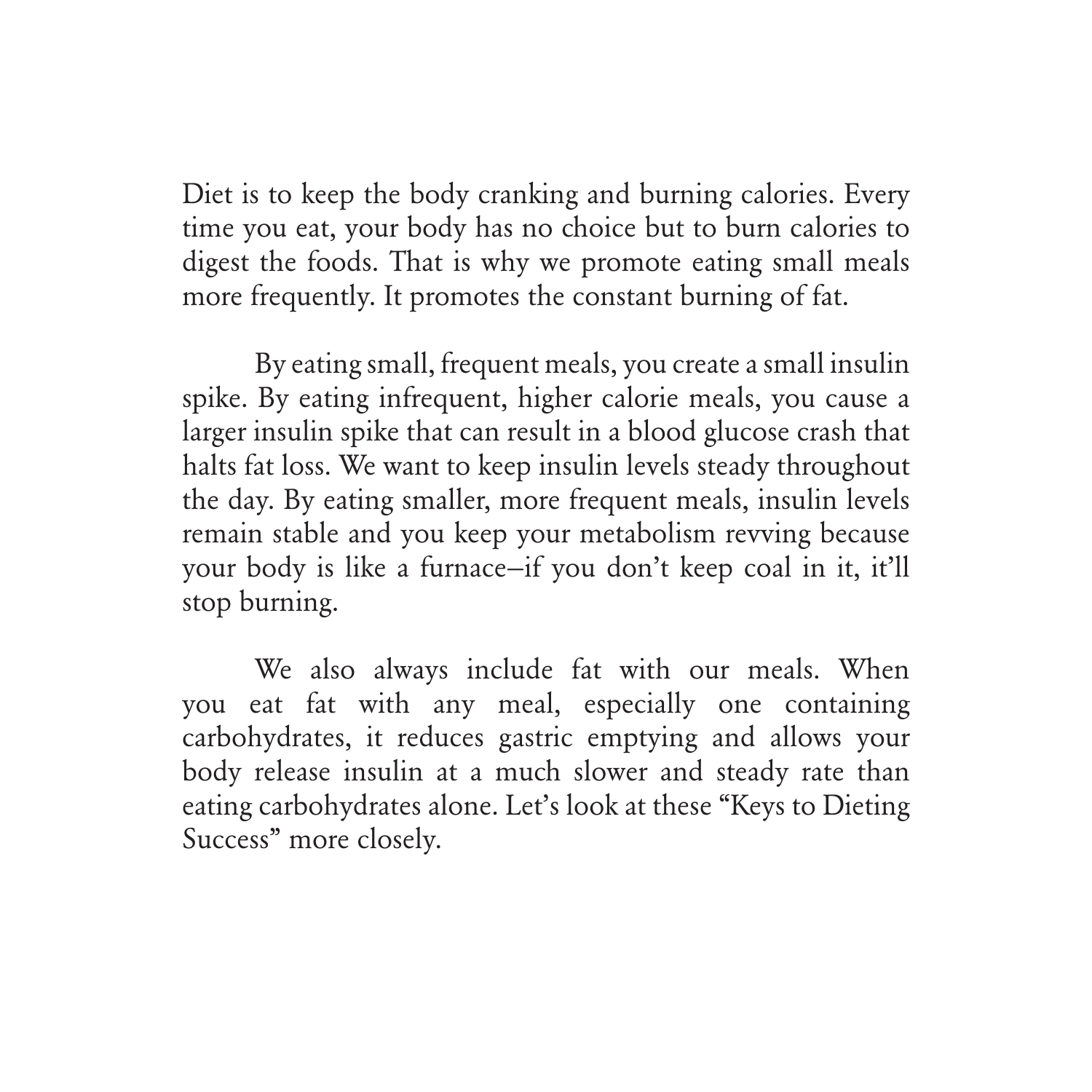# **Chapter**<br> **The Keys To Burning Fat All Day Long**

#### **Calorie Control**

**·** Even though you will probably eat more on this diet than any diet you have ever used before, the biggest factor in a diet is calories in versus calories out with macronutrient manipulation.

**·** Do not skip meals. Skipping meals can drastically reduce your blood sugar levels and make you crave sweets later on.

**·** YOU MUST EAT TO LOSE WEIGHT. Starving yourself may get you to lose a few quick pounds, but the repercussion of not eating and providing the body with essential nutrients will lead to an unhealthy lifestyle. When you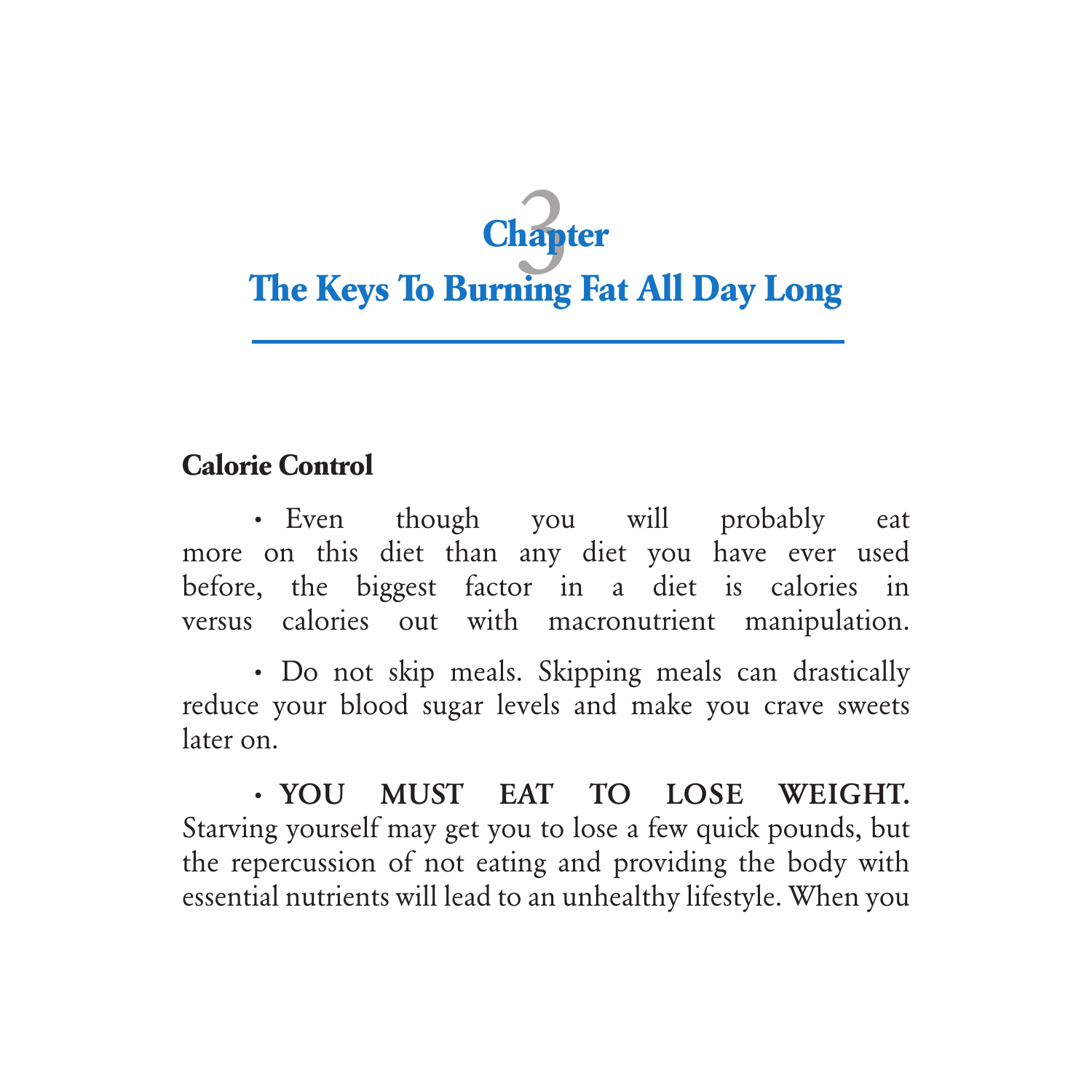do not eat, the body senses that there is no nutrition and its job now becomes to "Survive". It will slow down your metabolic rate and begin to eat away lean muscle tissue. This makes it extremely difficult to lose body fat once you begin to eat again.

**·** Be aware of portion sizes of your food selections. One serving of spaghetti is ½ cup AFTER COOKED. Most restaurants provide 4-5 servings per plate. The key is eating until you are CONTENT, not until you are FULL.

#### Insulin Control

Insulin is referred to as the "storage hormone" because its job is to activate transportation of nutrients (i.e. carbs and fat) into cells and to turn off the burning of nutrients. When you eat carbs, blood glucose levels rise, which the body does not like. In order to bring blood glucose levels back into normal range, the pancreas secretes insulin, which signals cells to increase the uptake of glucose from the blood into them. During this time, fat burning is blunted. Therefore we want to control insulin levels to keep fat burning elevated. Keys to doing this are: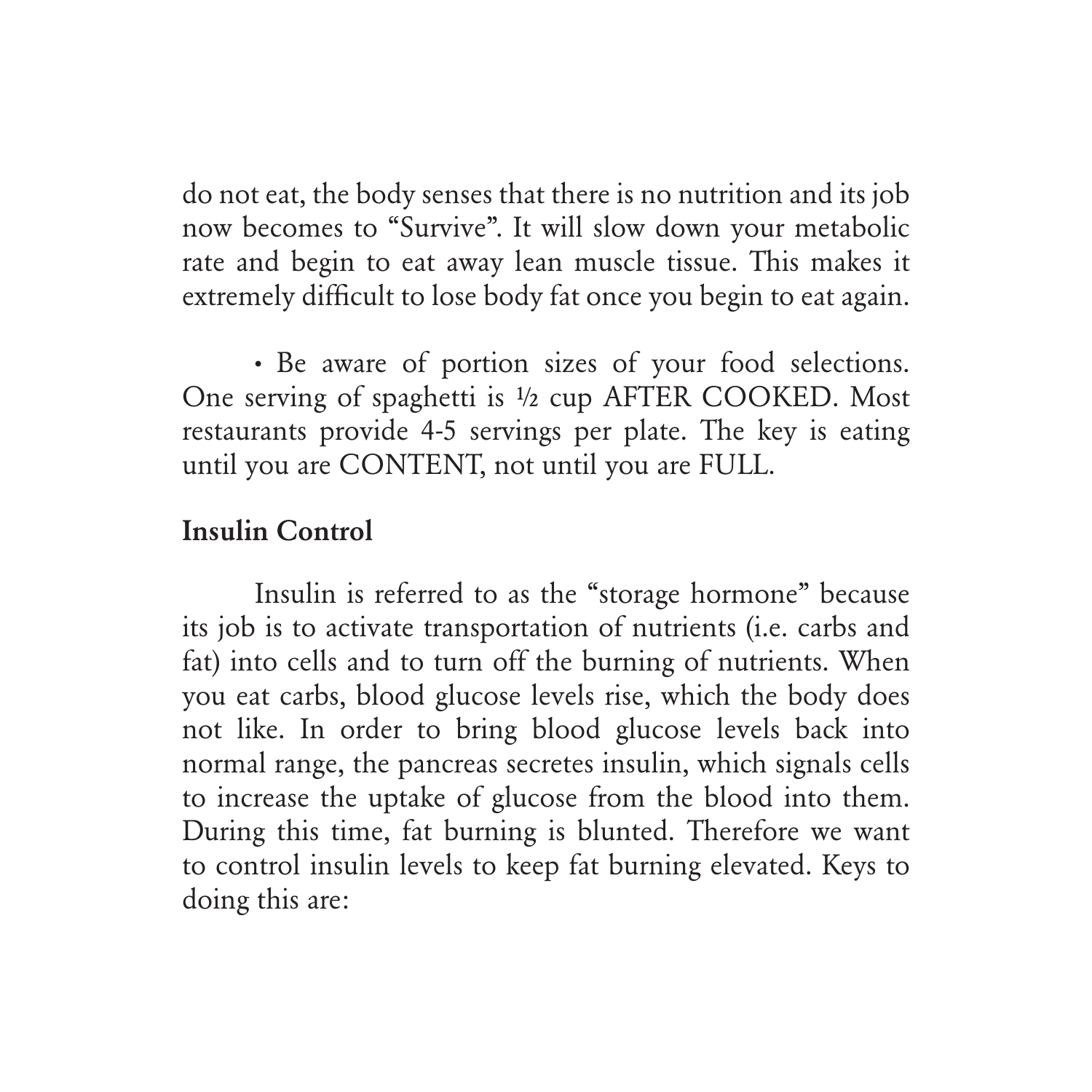**·** Eat five to six small meals per day: Large meals can create enormous an insulin spike, which can cause your body to store fat. Small meals create a much smaller, more controlled insulin release thus less fat storage and more fat loss.

**·** Never skip a meal: We don't care if meal one was at the local buffet and you ate until you had to unbutton your pants. Do not skip your second meal! Keep the motor revving.

**·** Eat good fat with every meal, especially carbohydrate meals.

**·** Do not combine carbohydrates and protein alone, this elicits the highest insulin response. For example, a cup of oatmeal has a moderate insulin response but when you combine oatmeal with whey protein, you get a much higher response. If you do combine these, be sure to add a fat source.

#### **Acidity Control**

We are talking about controlling the acidity of your meals. Why is this important and how can it be accomplished?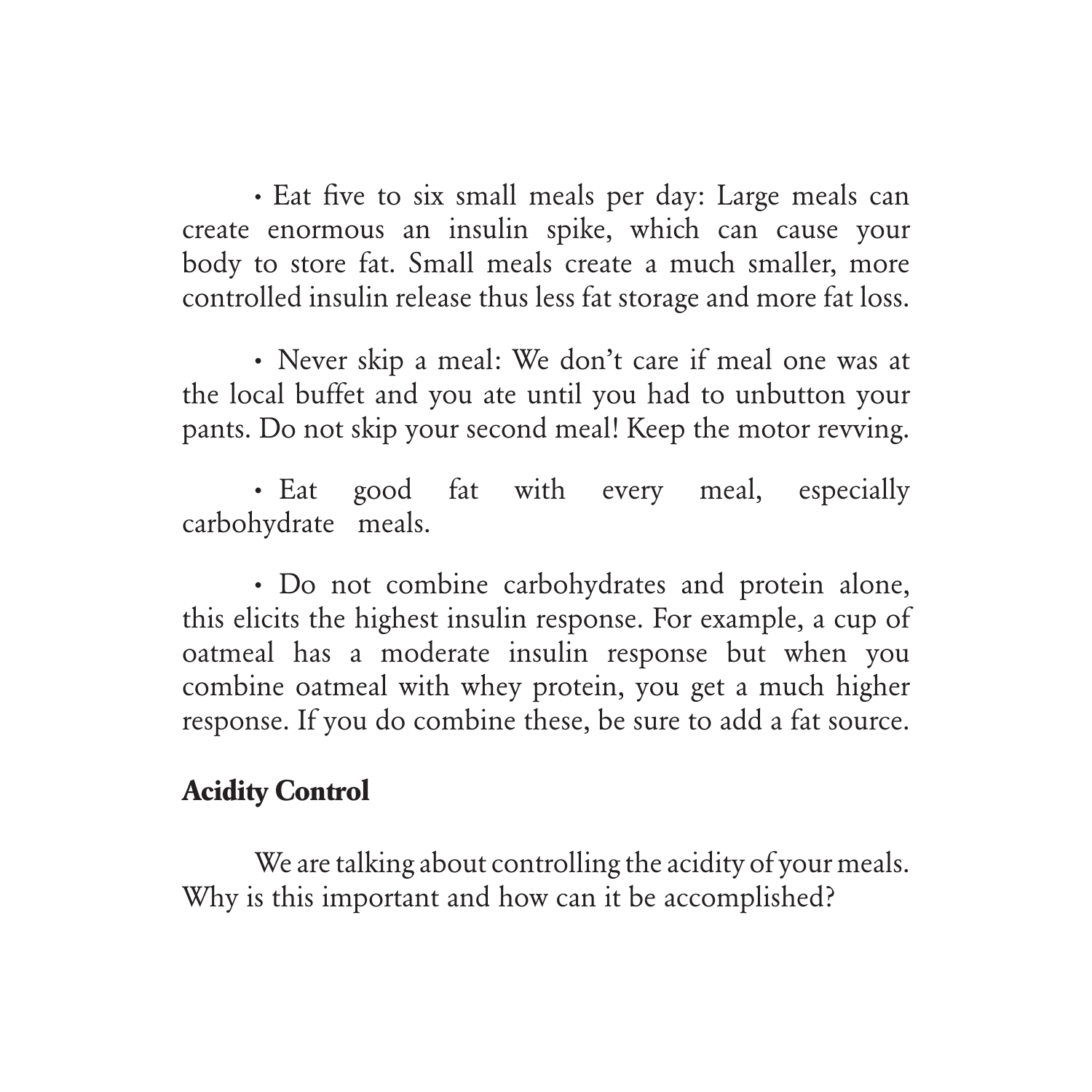**·** Your body's pH level is slightly alkaline, with a normal range of 7.36 to 7.44. To maintain optimal health and results, you should attempt to keep your body in an alkaline state through diet. An imbalanced diet high in acidic foods can make your body acidic. This can deplete the body of alkaline minerals such as sodium, potassium, magnesium, and calcium, making you more prone to chronic and degenerative diseases and potentially disrupting nutrient absorption.

**·** Add fat to your meals! For example, when you eat a meal like oatmeal and egg whites, you are eating a very acidic meal. But when you put raisins and almonds in your oatmeal and have some steamed vegetables with it, you are lowering the acidity of that meal dramatically. All of the Lifestyle Cut Diet meals keep this factor in mind.

**·** When you cannot add fat or vegetables to your meals, add two to five grams of L-Glutamine. This will lower the acidity of your meal to keep you in a more alkaline state.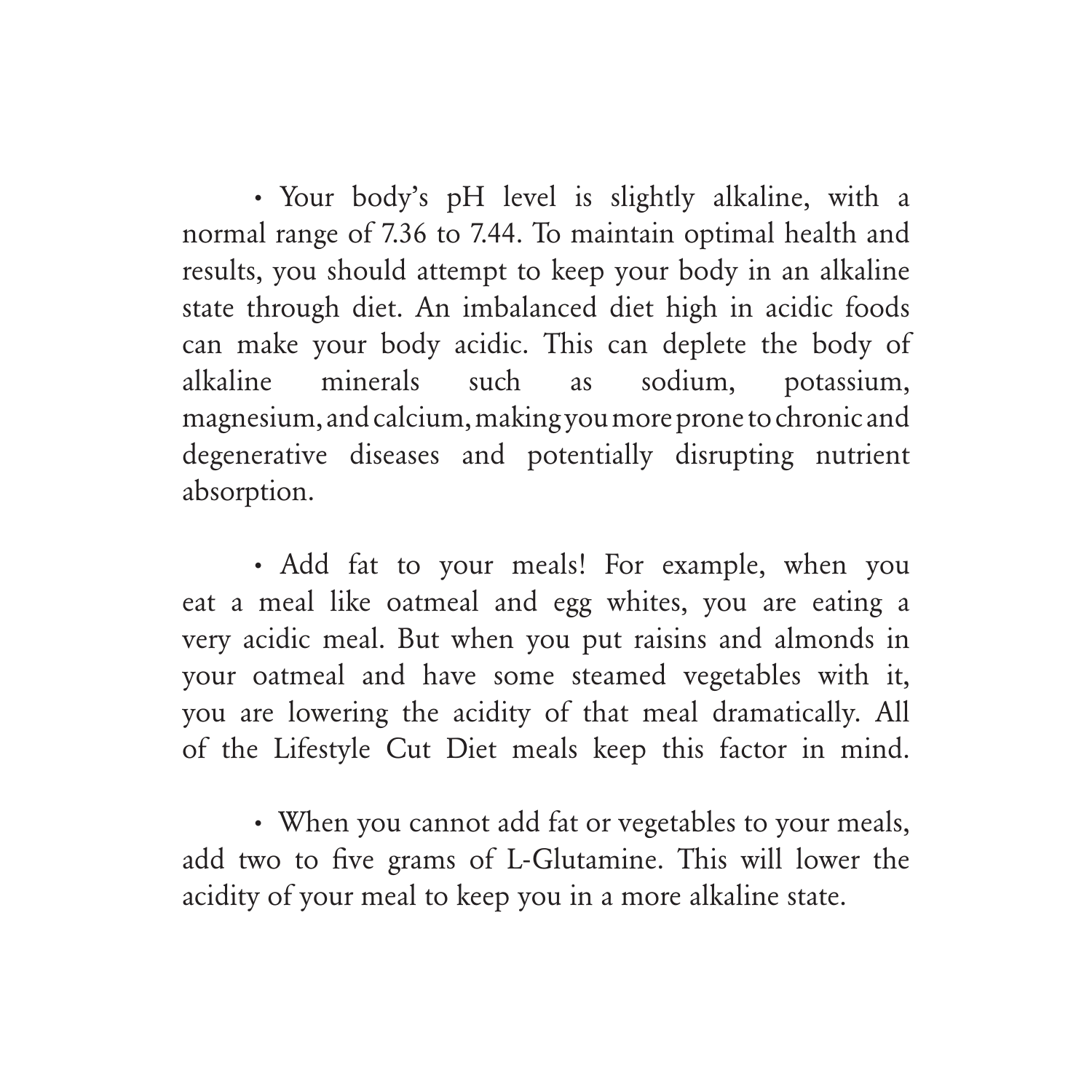#### **What are some Alkaline Foods?**

| Vegetables      | <b>Fruits</b>           | <b>Fats &amp; Oils</b>  |
|-----------------|-------------------------|-------------------------|
| Asparagus       | Grapefruit              | Avocado                 |
| Artichokes      | Banana                  | Hemp                    |
| Cabbage         | Lemon                   | Flax                    |
| Lettuce         | Tomato                  | Olive                   |
| Onion           | Watermelon              | <b>Evening Primrose</b> |
| Cauliflower     | (neutral)               | Borage                  |
| Radish          |                         |                         |
| Watercress      | <b>Nuts &amp; Seeds</b> |                         |
| Spinach         | Almonds                 |                         |
| Green Beans     | Pumpkin                 |                         |
| Celery          | Sunflower               |                         |
| Cucumber        | Sesame                  |                         |
| <b>Broccoli</b> | Flax                    |                         |

General Guidelines: Stick to salads, fresh vegetables and healthy nuts and oils. Try to consume at least two to three liters of clean, pure water daily.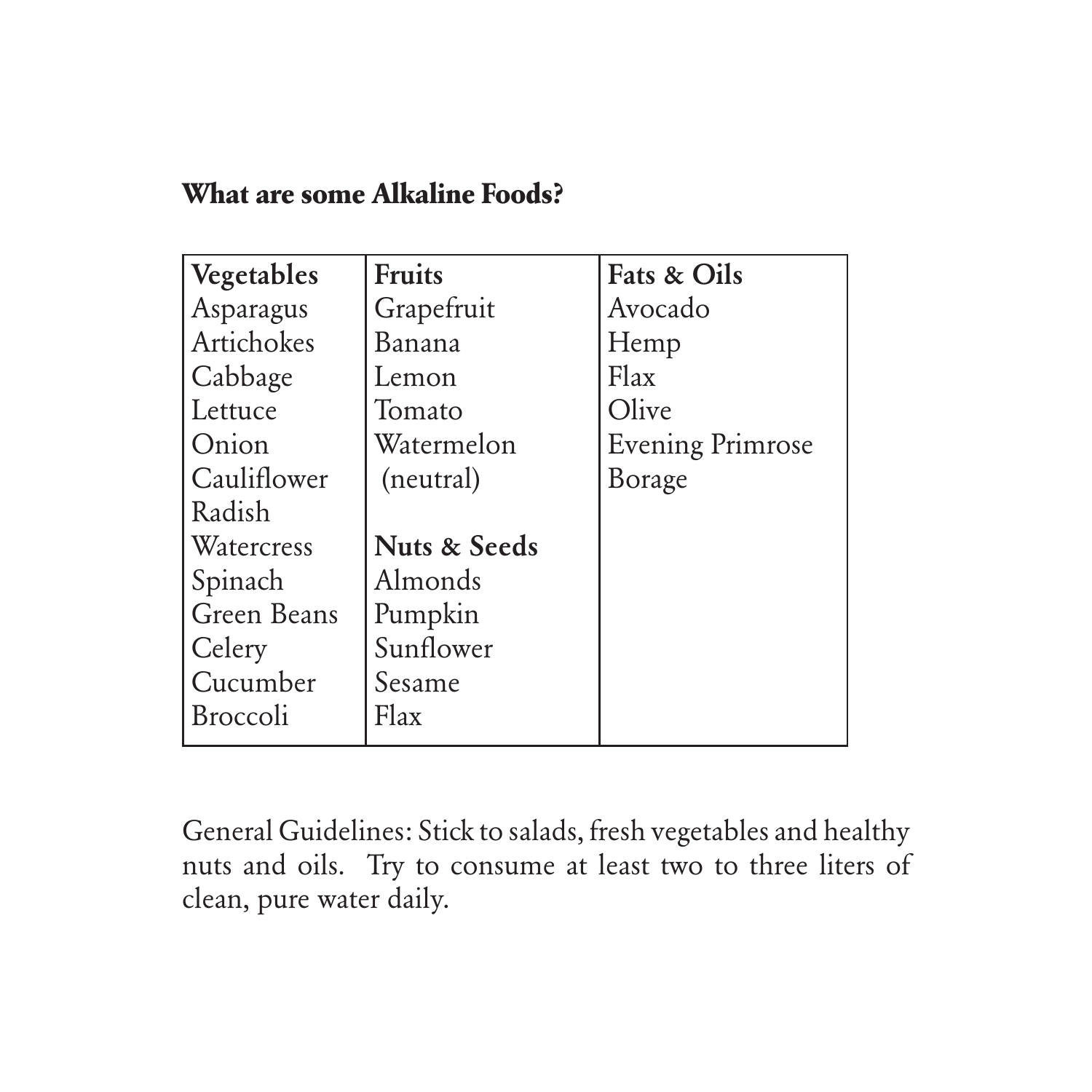#### **Hydration Control**

You should drink plenty of water everyday. Try to drink eight glasses (or 64 oz.) of water per day. The benefits of drinking provide optimal hydration as well as a feeling of "fullness" without added calories.

#### **Quality Control**

**·** Choose fresh, wholesome foods over pre-packaged, processed foods. Packaged foods are loaded with preservatives, especially sodium and saturated fats, and often have high amounts of sugars, such as high fructose corn syrup. You will be amazed at how fast you can lose fat just by packing meals from home rather than purchasing fast food or packaged foods. You also will save a lot of money!

**·** Eat one to two fruit servings and three to five vegetable serving everyday. Fruits and vegetables are packed with fiber, antioxidants, vitamins and minerals. One serving of vegetables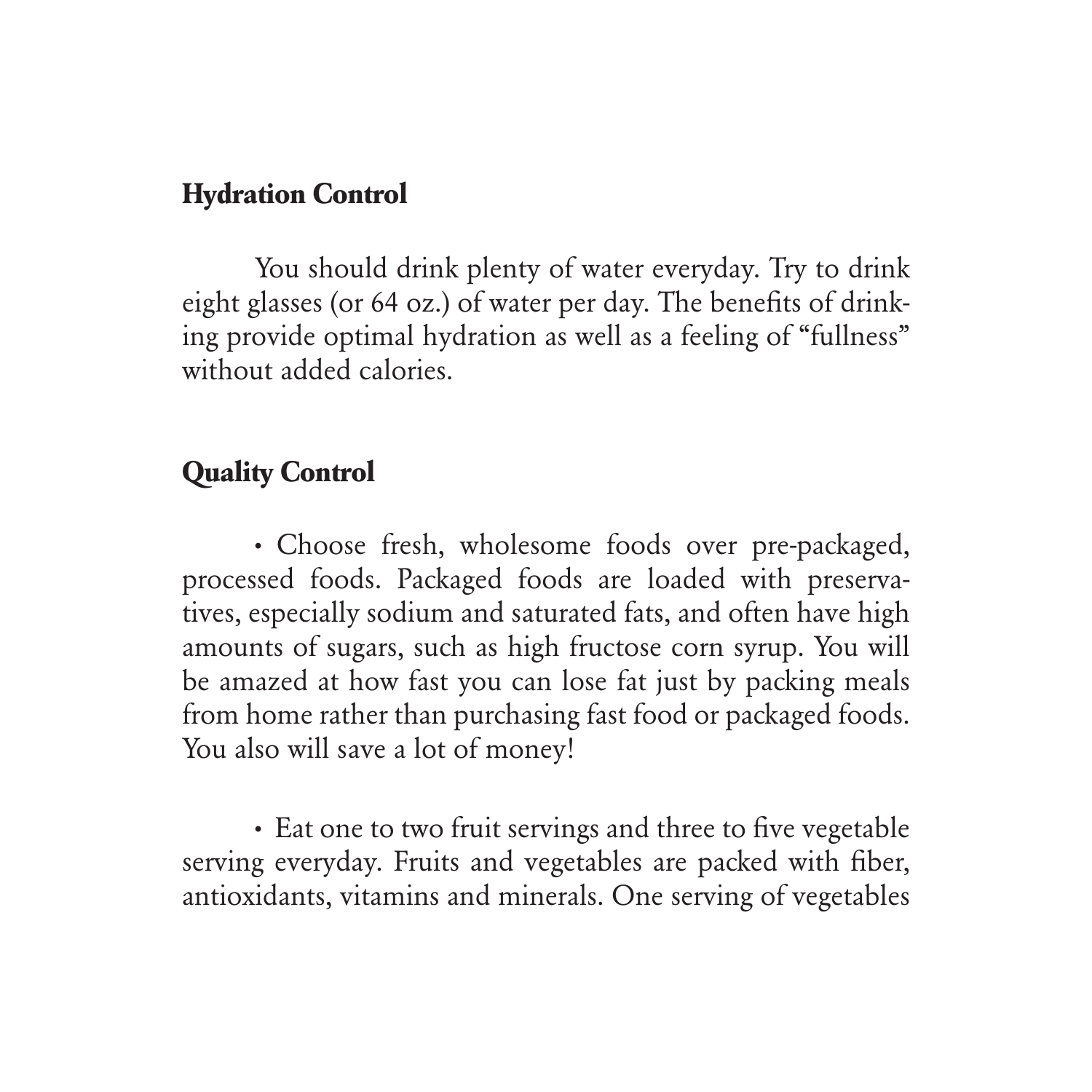is one-half of a cup unless leafy. One serving of leafy vegetables is one cup. Fruits and vegetables provide nutrient dense calories and healthy fiber.

Now with an understanding on the principles and keys to The Lifestyle Cut Diet, let's discuss nutrition.

#### **What Is Nutrition?**

Nutrition is the science of foods and nutrients and their actions within the body (including ingestion, digestion, absorption, transportation, utilization and excretion). Nutrition has played a significant role in your life, even before birth, and will continue to affect your life in major ways depending on the foods you select.

**·** Food Selections – People decide what to eat and when to eat often based on social motives rather than on awareness of nutritional importance to their health. The following are various behavioral/social motives for food selections: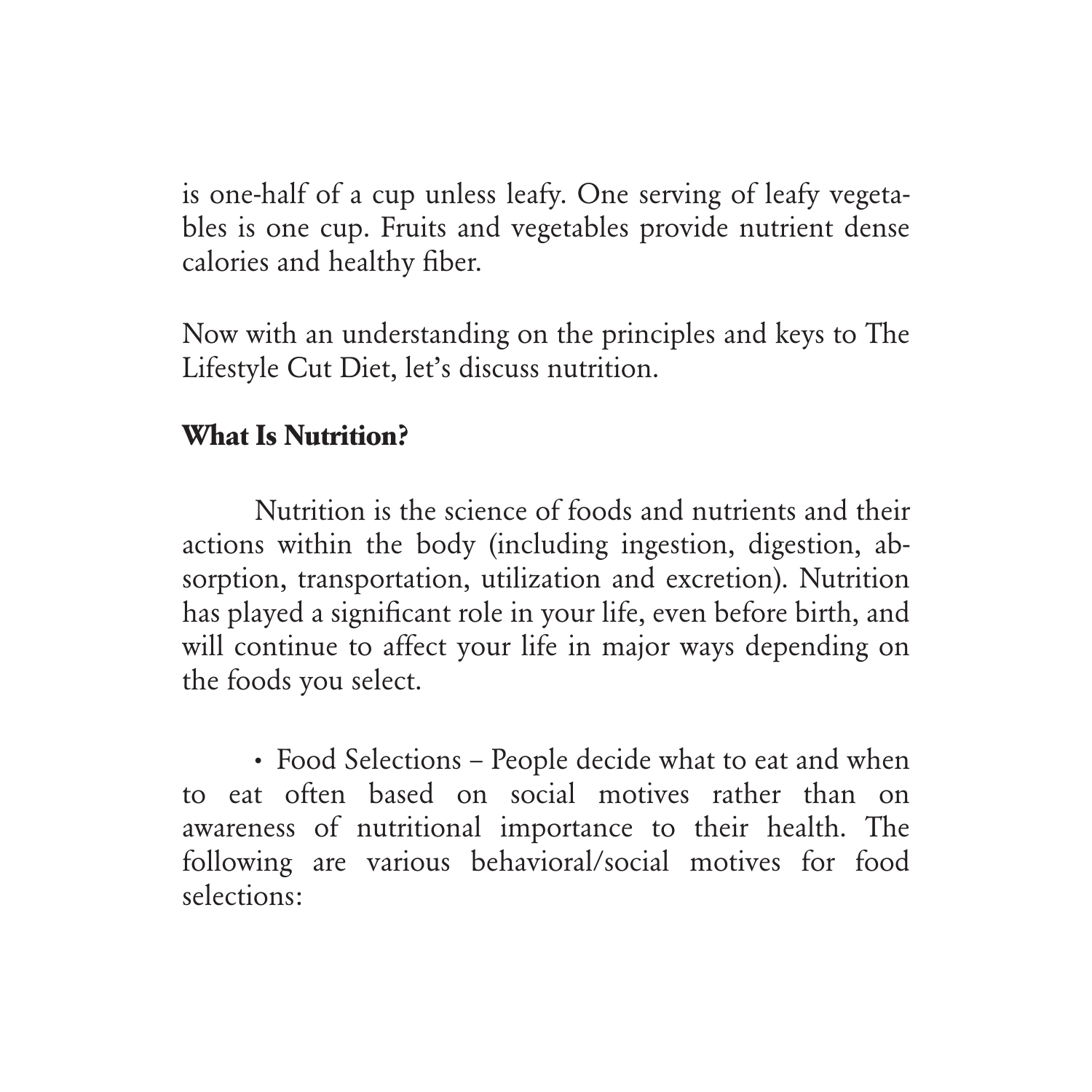1. Body weight and personal image – Some people select certain foods and supplements that they believe will improve their physical appearance and avoid foods they feel might be detrimental. These decisions can be beneficial when based on sound nutrition and exercise information, but can be the reverse if based on quick fixes and fads with no backing.

2. Availability, convenience and economy – People eat foods that are accessible, quick and easy to prepare and within their financial means. With today's daily stressors (work, children, finances, personal appearance, etc), quick and easy selections outweigh healthy nutrition selections all the time.

3. Social interactions – Many people enjoy eating with friends. Meals are social events and the sharing of food is part of hospitality.

4. Emotional comfort – Many people eat in response to stress or emotional stimuli. Eating in response to emotions and/or stress can lead to overeating and increased weight gain.

5. Personal preference – People like certain foods based on flavor and taste.

6. Habits – Certain foods are selected based on habit. People will eat cereal every morning for breakfast based on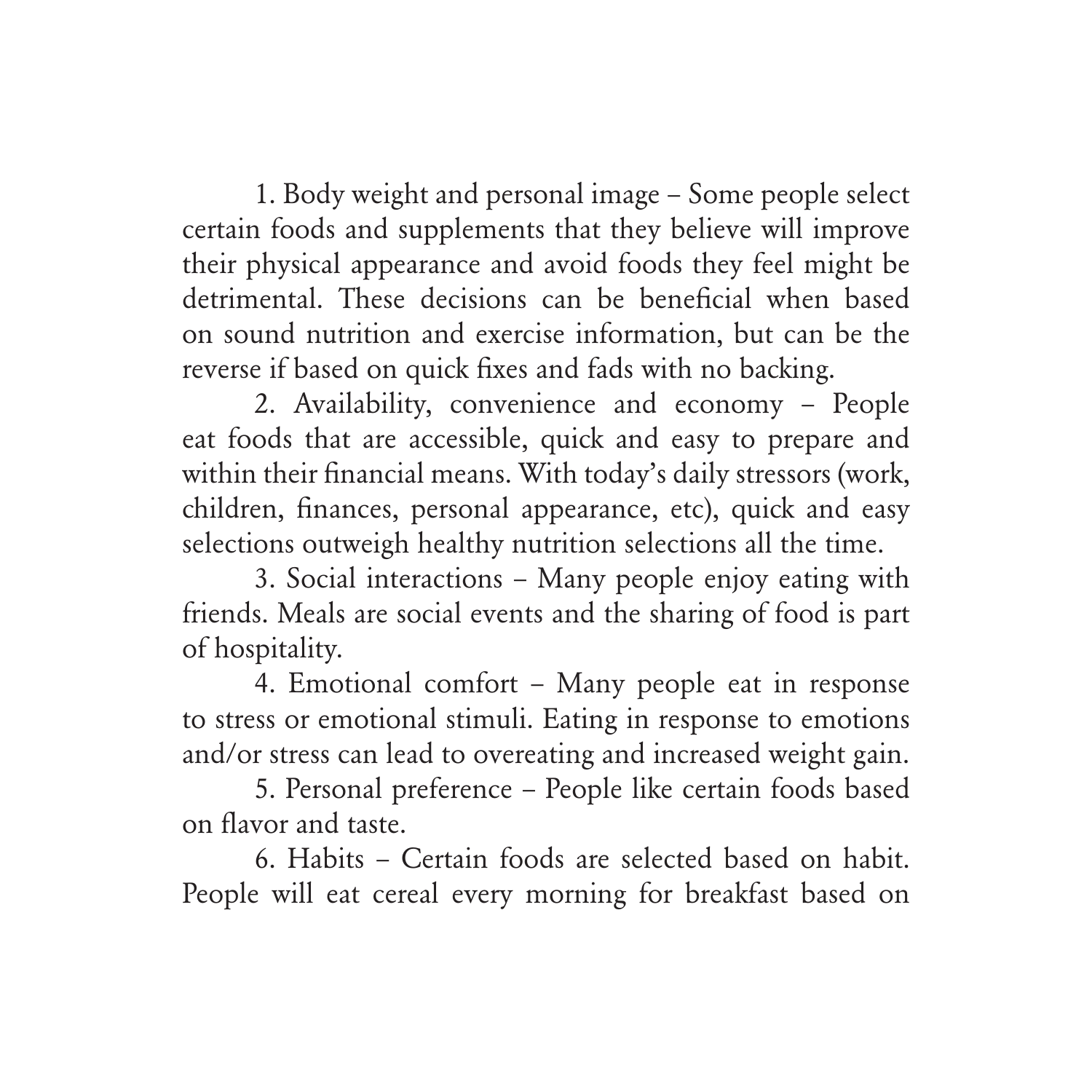habit. Eating a familiar food and not having to make any decisions can be easy/less stressful and comforting.

7. Ethnic heritage or tradition – One of the strongest influences on food selections. Different ethnic backgrounds have staple foods that they use in their main dishes.

8. Positive and negative association – People tend to like foods that were related to a fun or happy moment in their life. On the other hand, they may not like a food because it made them sick or they ate it while they were sick.

9. Values – Food selections that may reflect ones religious beliefs, political views or environmental concerns.

#### **FOODS vs. NUTRIENTS = ENERGY**

• Foods are products derived form plants and animals that can be consumed by the body to provide nutrients for maintenance of life and the growth and repair of tissues.

• Nutrients are the chemical compounds obtained from food and used by the body to provide energy, structural materials and regulating agents to support growth, maintenance and repair of the body's tissues and organs.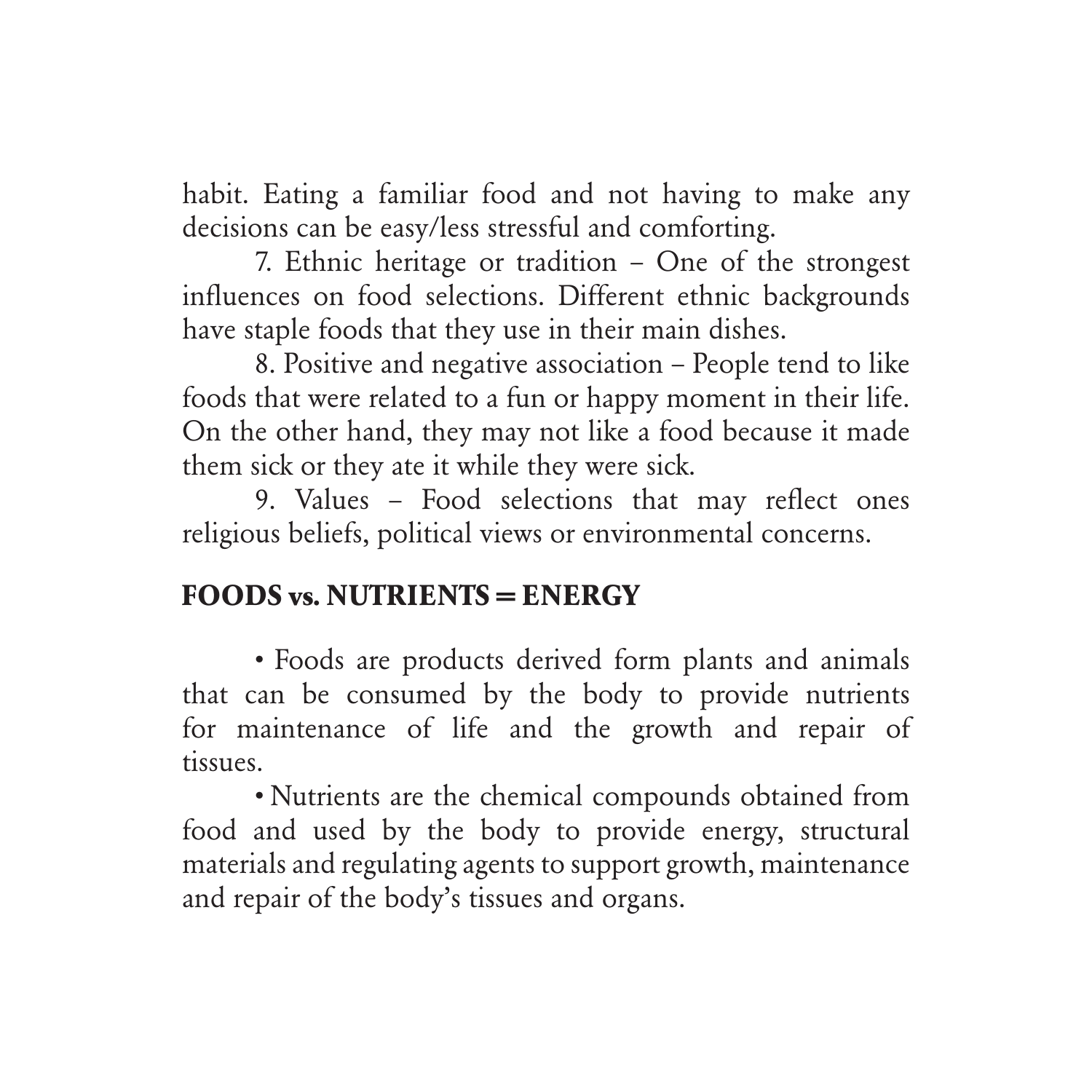• ENERGY is the capacity to do work. The energy from food is chemical energy. The body can convert this chemical energy into mechanical, electrical and heat energy.

#### **The Six Essential Nutrients**

The body can make some nutrients, but it cannot make all of the nutrients it needs or sufficient amounts of some nutrients; these nutrients are called essential nutrients. Essential nutrients must be consumed through one's diet in order to meet the body's needs; the body must obtain these nutrients from foods. The nutrients that food must supply are called ES-SENTIAL NUTRIENTS.

#### There are six classes of essential nutrients:

- **·** Carbohydrates
- **·** Fats/Lipids
- **·** Proteins
- **·** Water
- **·** Minerals
- **·** Vitamins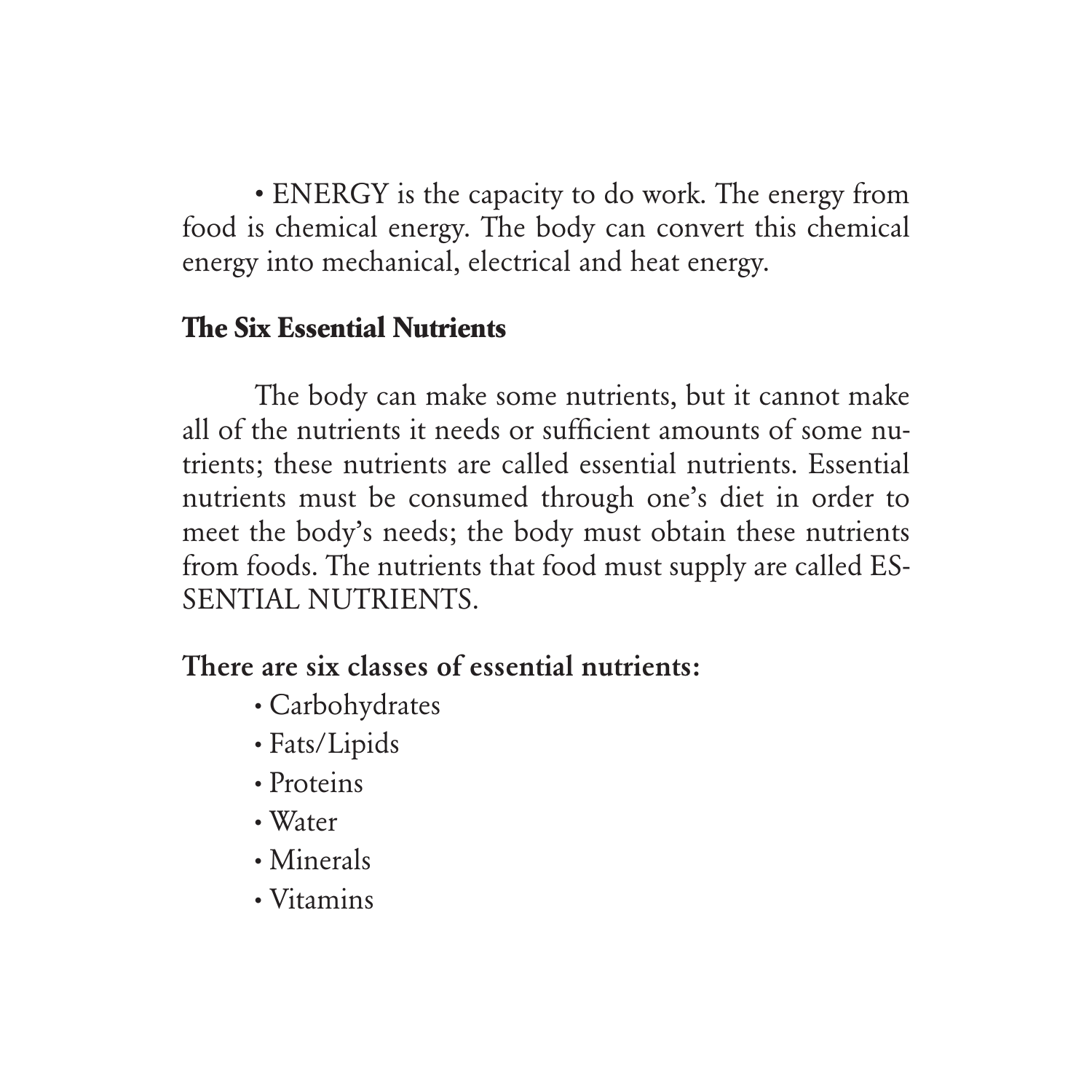#### **Macronutrients: Carbs, Protein, and Fats**

This section will tell you why we use these nutrients, what they are for, and educate you on the difference within the categories.

#### **Carbohydrates**

- **·** Types = Simple, Complex and Fiber.
- **·** Primary Function = Supply energy to body.
- **·** Immediate energy source.
- **·** Only fuel useable by brain & blood cells.
- **·** Primary fuel for muscles during high intensity exercise.
- **·** Long chains of sugar units.

#### **Simple Carbohydrates**

- **·** Only one to two sugar units in length.
- **·** Monosaccharides & Disaccharides.
- **·** Make foods sweet.
- **·** Digested and absorbed quickly which leads to highblood glucose levels (large insulin spike) and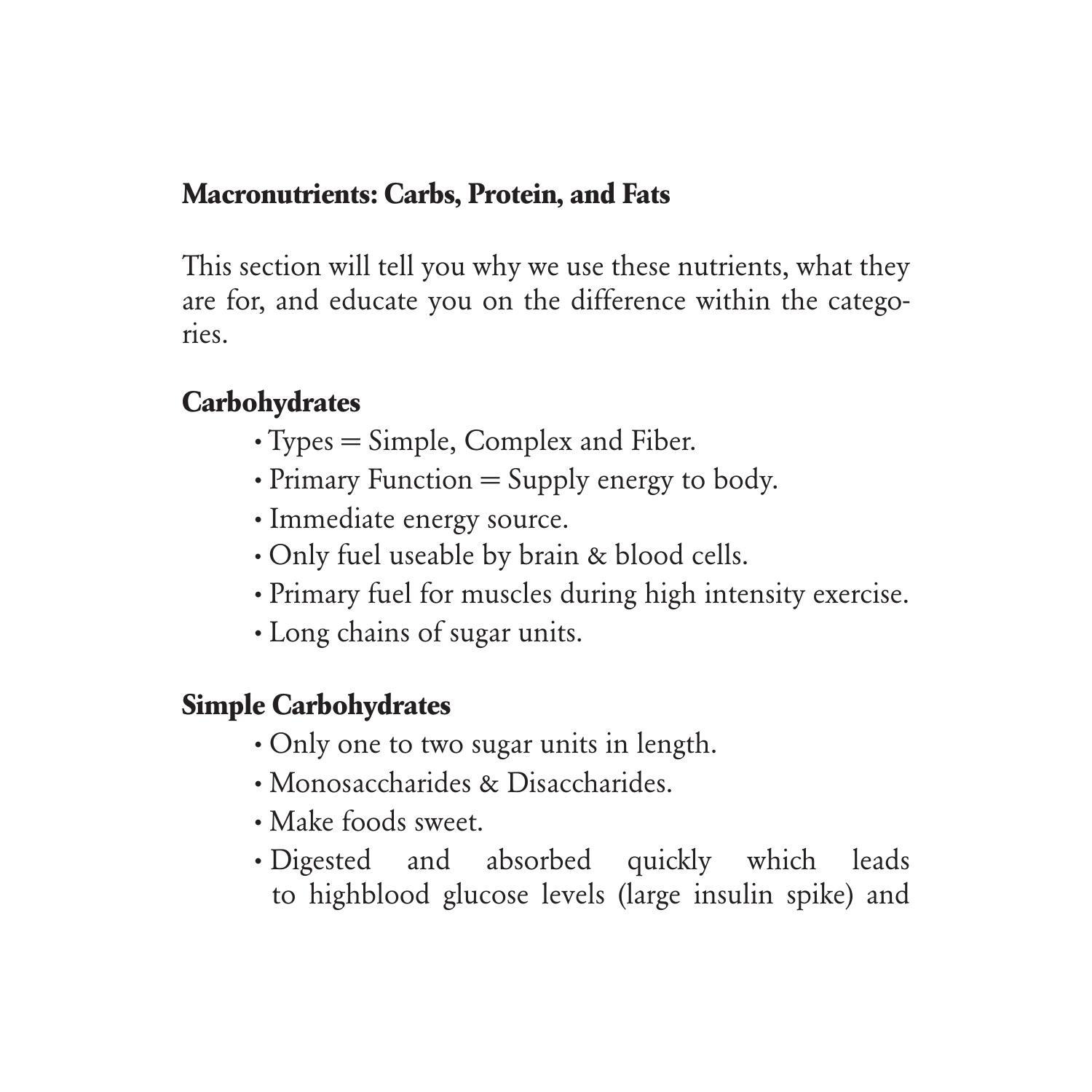conversion of food to fat in the liver.

**·** Examples = Table sugar, candy, sodas, high fructose corn syrup, fruits, honey.

#### **Complex (starchy) Carbohydrates**

- **·** Chains of many sugar units (10's to 1000's in length).
- **·** Digested and absorbed slowly which leads to healthy blood glucose levels (normal insulin response) and conversion of food energy for the body.
- **·** Whole grains, oatmeal, bran, potatoes, wheat/whole grain bread/pastas.

#### **Dietary Fiber**

- **·** A type of carbohydrate but cannot be digested by the human gut nor does it provide any energy of which to speak.
- **·** Among its protective qualities, it helps soften stool and encourages normal eliminations (healthy bowel movements).
- **·** Fiber rich diets also promote a feeling of fullness,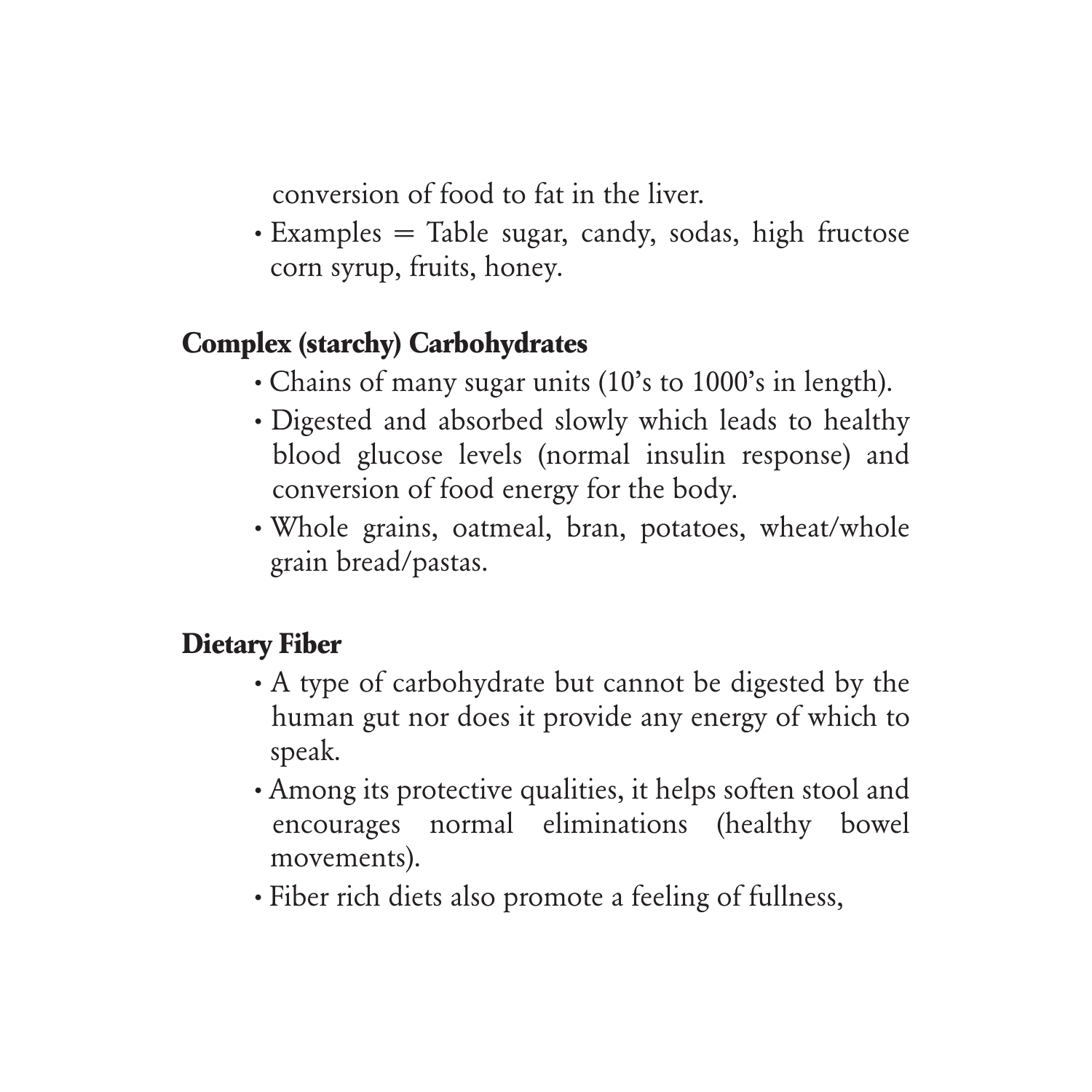which is very beneficial for those looking to drop a few excess pounds.

**·** Fiber has been linked to a reduction in heart attacks, strokes, colon cancer and diabetes.

#### **Two Types of Dietary Fiber:**

- **·** Soluble
	- o Dissolves in water & can be broken down by bacteria in the large intestine.
	- o Slows down glucose absorption and binds up cholesterol molecules.
	- o Sources of soluble fiber are: Fruits, Vegetables, Oats, Barley, Legumes.
	- o Benefits:
		- § Slower release of glucose into bloodstream.
		- § Slower stomach emptying (increased feeling of fullness).
		- § Reduces absorption of dietary cholesterol.
- **·** Insoluble
	- o Does not dissolve in water and can not be broken down by bacteria in the large intestine.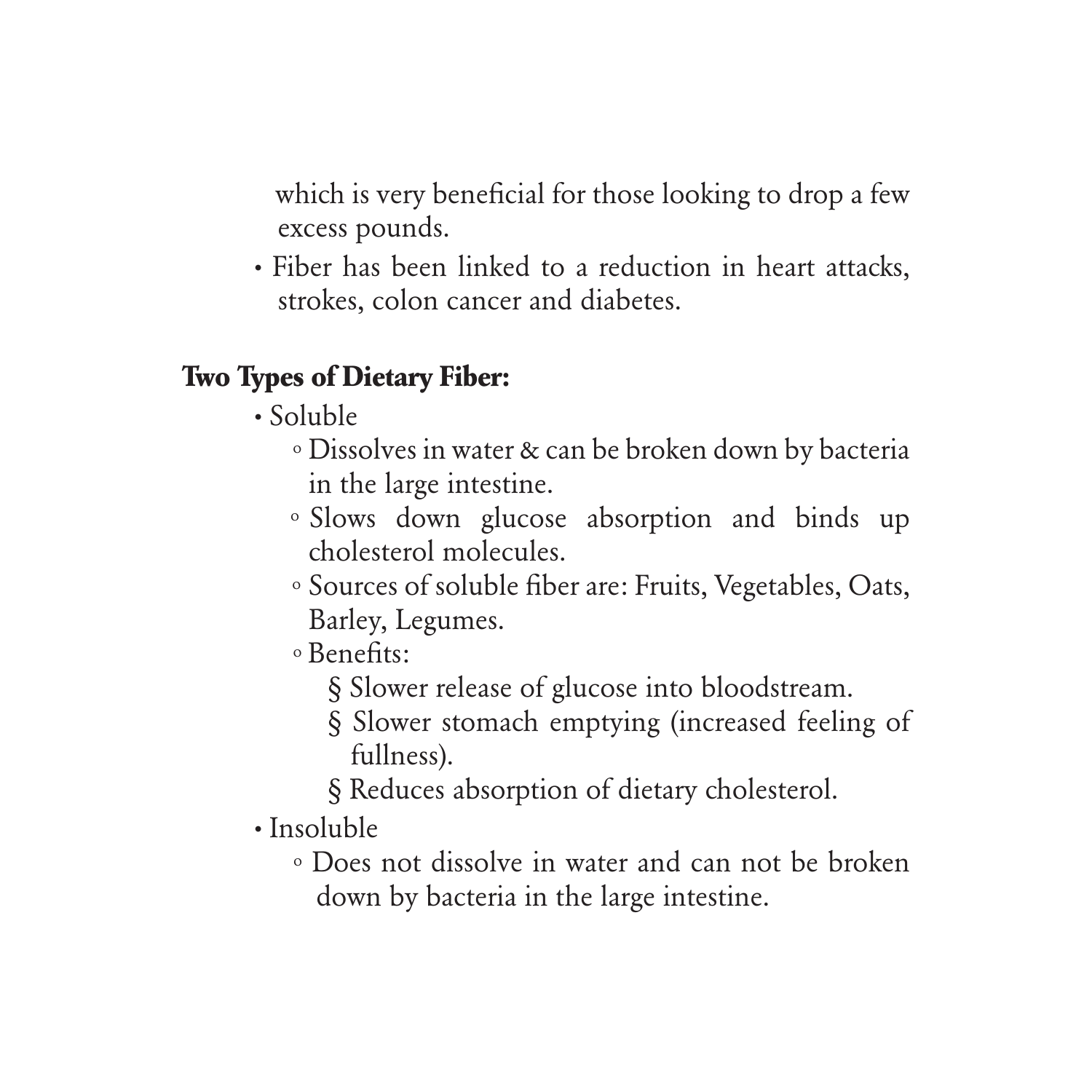- o Binds water into the feces, making it softer & bulkier so that it passes quickly & easily through the digestion system.
- o Sources of insoluble fiber are: wheat bran, whole grain breads, whole grain cereals, cabbage, carrots, brussel sprouts.

o Benefits:

- § Prevents constipation, hemorrhoids & diverticulitis.
- § Binds up carcinogens, reducing exposure to them.

BOTH forms of fiber reduce fatty acid absorption (decreasing risk of CVD) and reduce the risk of Colon/Rectal cancer. However, extremely high dietary fiber intake (more than 40 grams per day) can also lead to health problems including chronic diarrhea & difficulties in dietary nutrient absorption.

#### **Carbohydrate Selection Tips and Recommendations**

1. Select foods high in fiber like whole grains, oats and bran.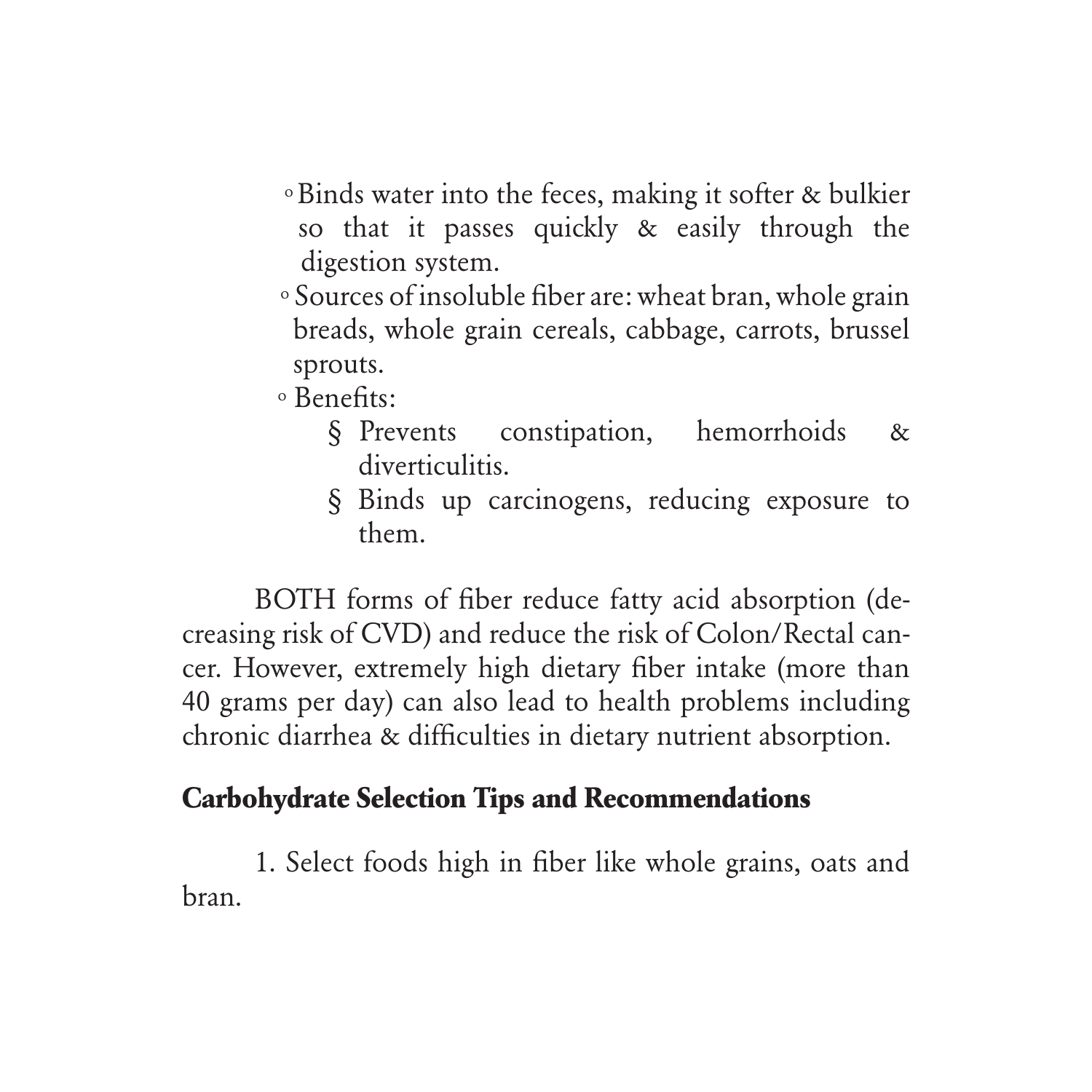2. Eat starchy carbs (breads, pastas, cereals, rice, etc) earlier in the day before three PM.

3. Eat fibrous vegetable carbs (broccoli, asparagus, spinach, green beans, lettuce, tomato, cucumber, etc) in place of starchy carbs after three PM.

4. Carbs provide four calories per gram.

5. Limit intake of simple sugars/sweets, fruit drinks and sodas.

6. Consume one to two fruit servings per day.

7. When eating any carbohydrate (simple or complex), it is beneficial to add one to two servings of good fats (almonds, peanut butter, avocado, flax oil, reduced fat dressing) to reduce insulin release. Fats will bind with carbohydrates in the stomach and release smaller amounts into the intestine. This smaller (bolus) amount of digested good carbs will indicate a smaller need for insulin. Therefore, reducing chances of excess fat storage.

#### **Proteins**

**·** These nutrients serve as structural building blocks and the "work horses" in body chemistry.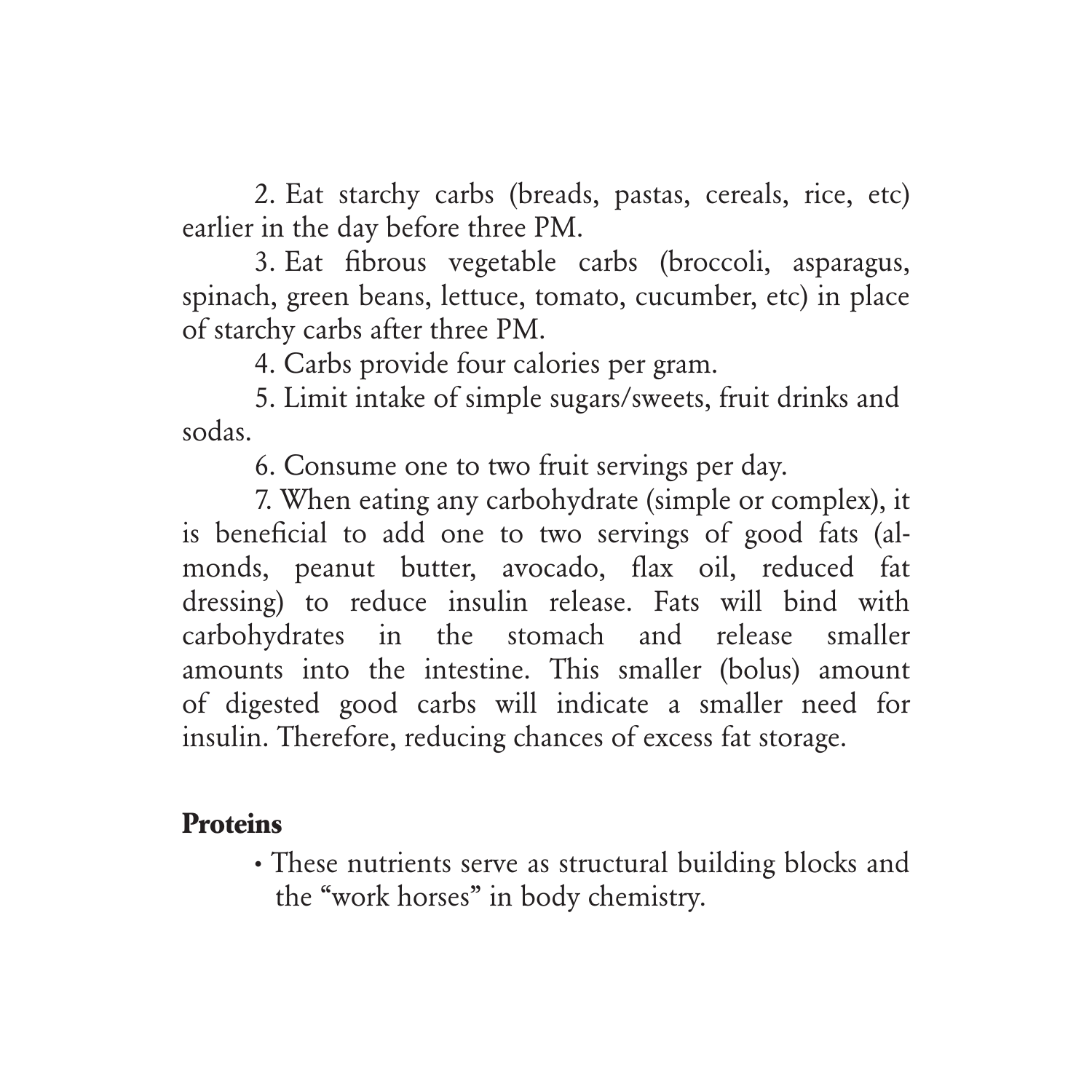- They are only used as a source of energy when alternative sources are not adequately available - very inefficient conversion to glucose!
- **·** Functions of Protein in the Body:
	- o Structural Components of Body (esp. Muscle, Bone).
	- o Enzymes ("workhorses" of body chemistry).
	- o Hormones (communication).
	- o Antibodies (immunity).
	- o Emergency source of energy.
	- o Help maintain body fluid balance.
- **·** Made up of NITROGEN containing subunits called AMINO ACIDS.
- **·** There are 20 total amino acids.
- **·** 9 of the 20 amino acids are essential: Histidine, Isoleucine, Phenylalanine, Methionine, Leucine, Threonine, Valine, Lysine, and Tryptophan

#### **Protein Quality—Complete vs. Incomplete**

- **·** COMPLETE PROTEINS
	- o Contain all the essential amino acids in adequate amounts.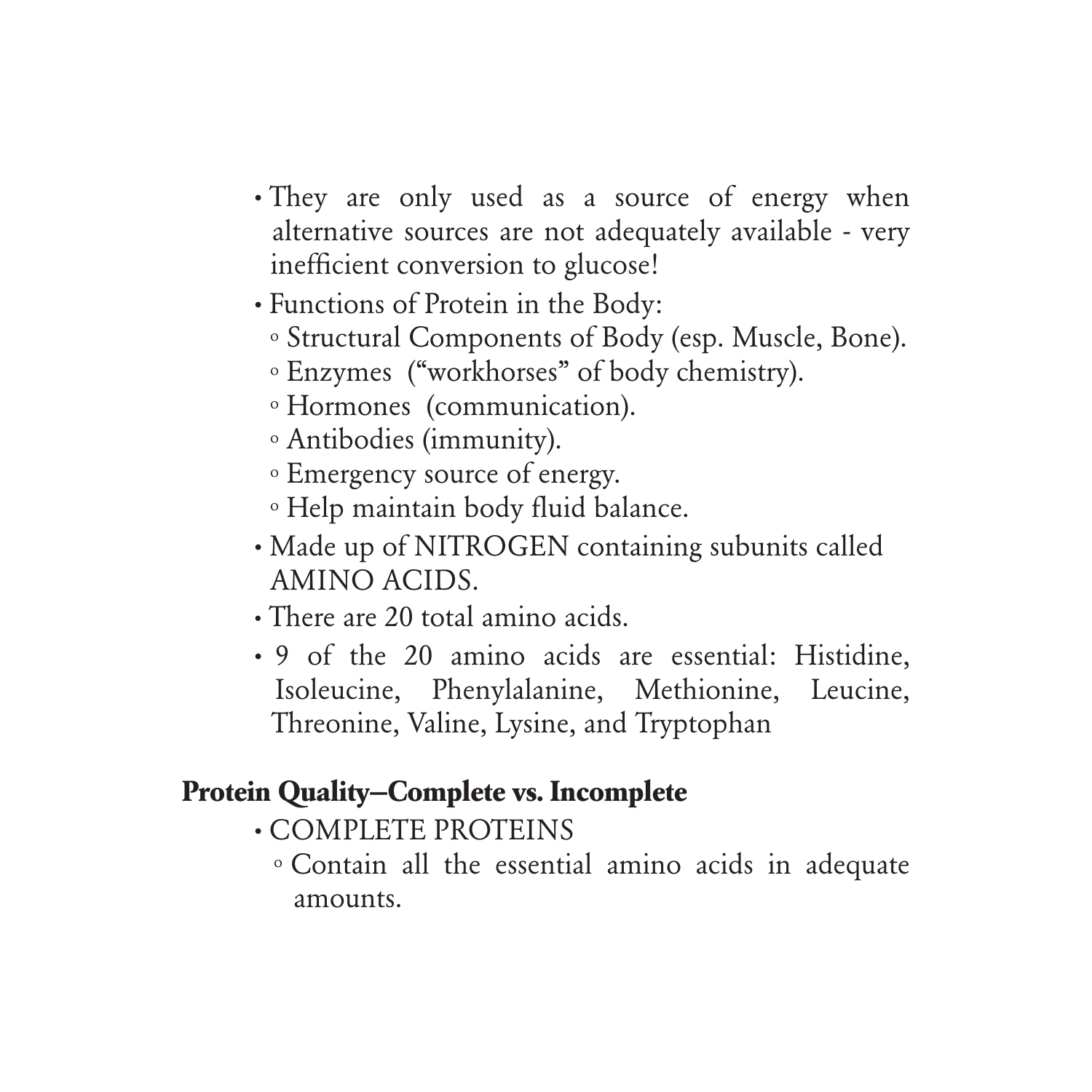- o Good sources include: Lean meat, boneless/skinless chicken breast, fresh fish, egg white, cheese, milk, soy.
- **·** INCOMPLETE PROTEINS:
	- o Lacking in one or more of the essential amino acids.
	- o Least present essential amino acid (relatively) is the Limiting Factor in protein synthesis.
	- o Complimentary Proteins (need to mix & match to get correct quantities and balance).
- **·** Examples:
	- o wheat bread/peanut butter
	- o beans/rice

#### **Protein Selection Tips and Recommendations**

1. Select lean meats such as halibut, tilapia, boneless/ skinless chicken breast (white meat), lean turkey breast, egg whites and whey protein.

2. Necessary for building lean muscle tissue.

3. Protein provides 4 calories per gram.

4. Protein needs vary based on activity levels; 0.8 grams per kg body weight in normal people and 1.2 – 2.2 grams per kg body weight in athletes.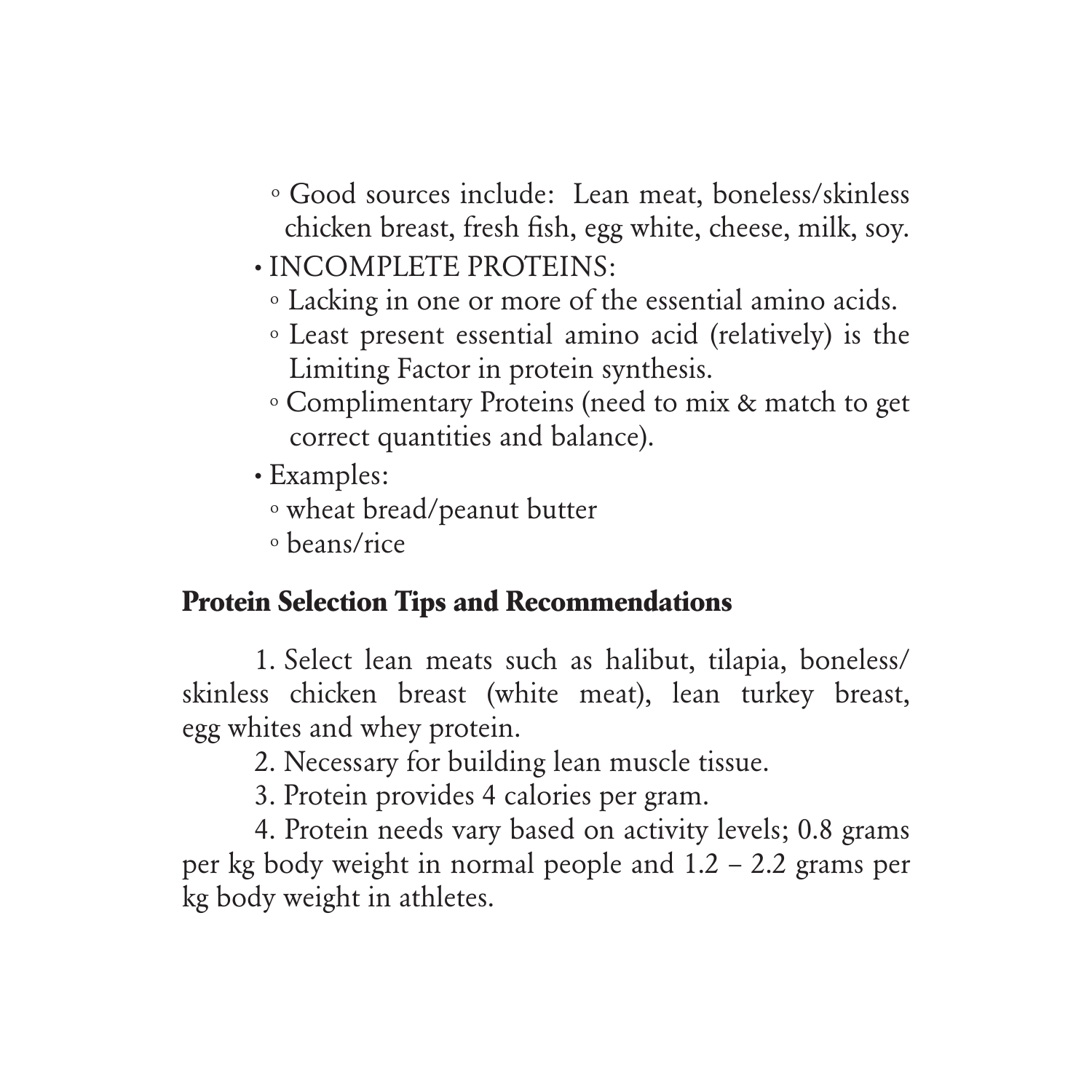5. If on a high protein diet, it is essential to stay hydrated. Dehydration and increased protein intake can cause the kidneys to over work themselves.

#### **Fats / Lipids**

- **·** These nutrients represent the most concentrated source of energy.
- **·** They are a necessary nutrient in the body, only excesses should be avoided!
- **·** Functions of Fat in Body:
	- o Storage of Energy.
	- o Absorption of Fat-Soluble Vitamins.
	- o Adding Flavor & Texture to Food.
	- o Structural Components of Hormones.
	- o Structural Components of Cell Membranes.
	- o Insulation of Body.
	- o Cushioning of Body.

#### **Triglycerides**

o 95% of all stored lipids in the body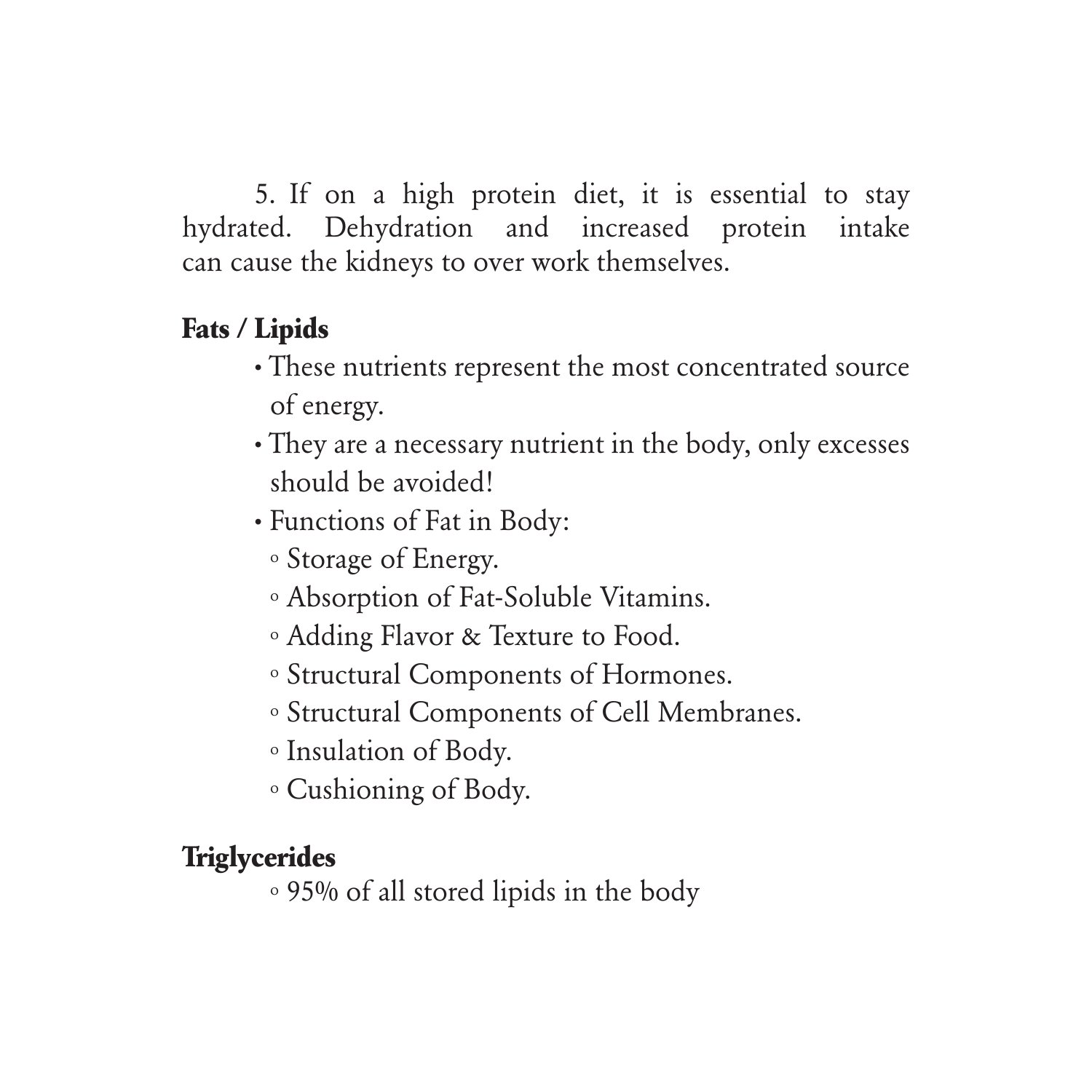o 90% of fat weight in foods.

 $\circ$  Function = Stored Energy

#### **Three TYPES of TRIGLYCERIDES**

- **·** Saturated
	- o All hydrogen bonding locations are filled.
	- o No carbons are double bonded.
	- o More stable so solid at room temperature.
	- o Common in red meats, whole milk, cheese, butter, ice cream.
	- o Causes increases in LDL production! (the "bad" cholesterol)
- **·** Monounsaturated
	- o All hydrogen bonding locations are filled except ONE.
	- o One pair of carbons is double bonded.
	- o Sources: olive & canola oil, avocados, almonds, peanut butter.
	- o Reduces total blood cholesterol, LDL, and blood triglyceride levels. (Reducing risk of heart disease,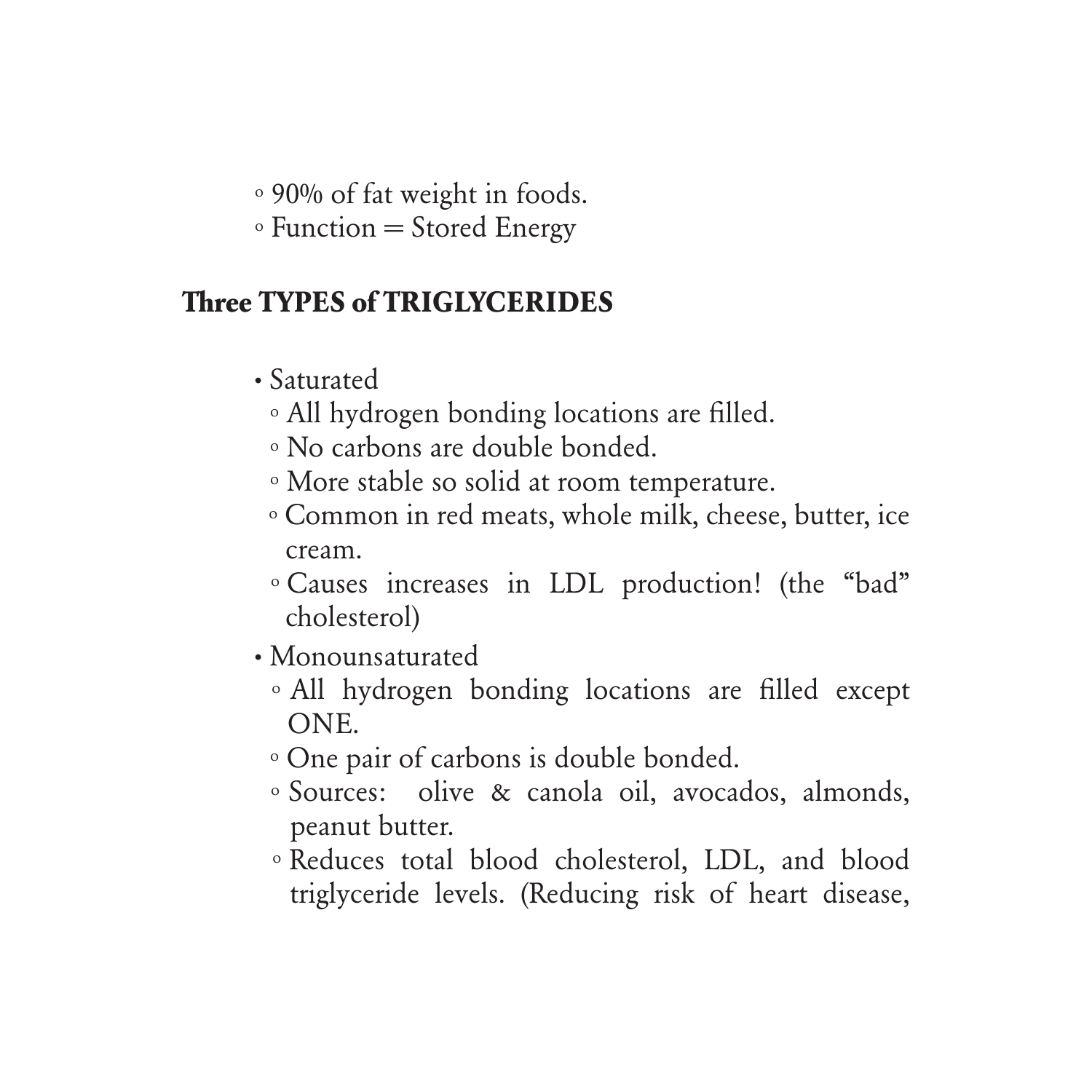stroke, and some cancers!)

- o Increases HDL levels MOST EFFECTIVE FOR PROMOTING CARDIOVASCULAR HEALTH!
- **·** Polyunsaturated
	- o Multiple hydrogen bonding locations are open.
	- o Multiple double bonds are present.
	- o Unstable so liquid at room temperature.
	- o Sources: Corn & sunflower oils, soy, walnuts, fish, and dark green leafy vegetables.
	- o Reduces total blood cholesterol, LDL, and blood triglyceride levels. (Reducing risk of heart disease, stroke, and some cancers!)

#### **Two Essential Fatty Acids (BOTH are polyunsaturated)**

- **·** Omega-6 Fatty Acids (AKA Linoleic Acid)
	- o Common sources include vegetable oils, seeds, nuts, and whole grains.
	- o Commonly found in margarine, mayonnaise, and salad dressings.
- **·** Omega-3 Fatty Acids (AKA Linolenic Acid)
	- o Common sources are fish and fish oils.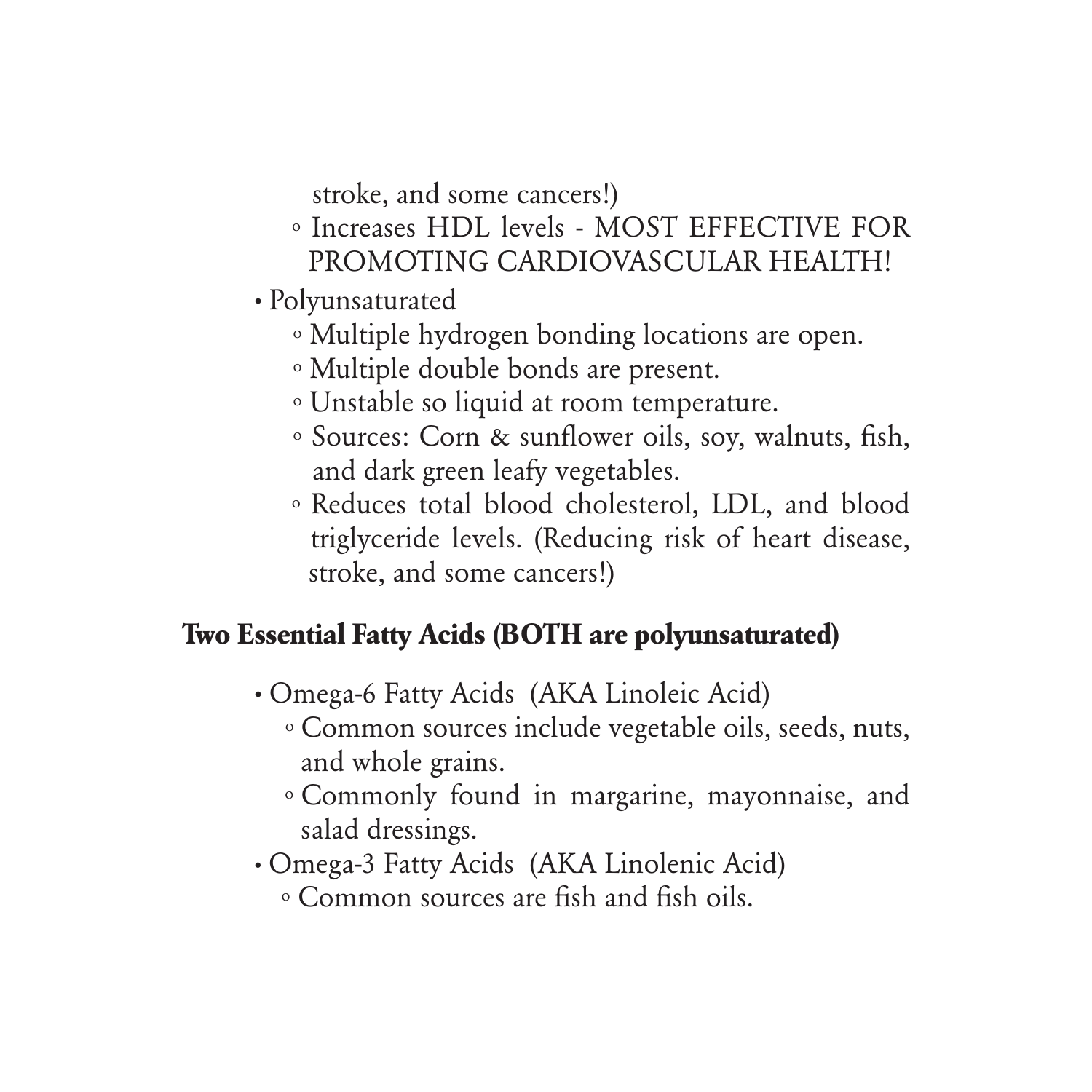o This one is where deficits usually occur!

- **·** Functions:
	- o Same as other polyunsaturates, but also affect growth in infants and proper functioning of nerves and cell membranes.
- **·** Deficits:
	- o Can lead to growth retardation decreased reproduc tive function, kidney/liver failure.

#### **Fat Selection Tips and Recommendations**

1. Select lean fats rich in omega 3 and omega 6 fatty acids such as fish oil, olive & canola oil, avocados, almonds, peanut butter, nuts, etc.

2. Total calories per day from fat should not exceed30%

3. No more than 7% of total fats from "saturated" sources - red meats, whole milk, cheese, butter, ice cream.

4. Select food low in Cholesterol – 300mg of cholesterol or less per day.

5. Select Salad dressing that are "Light" and made with canola oil, olive oil, or safflower oil.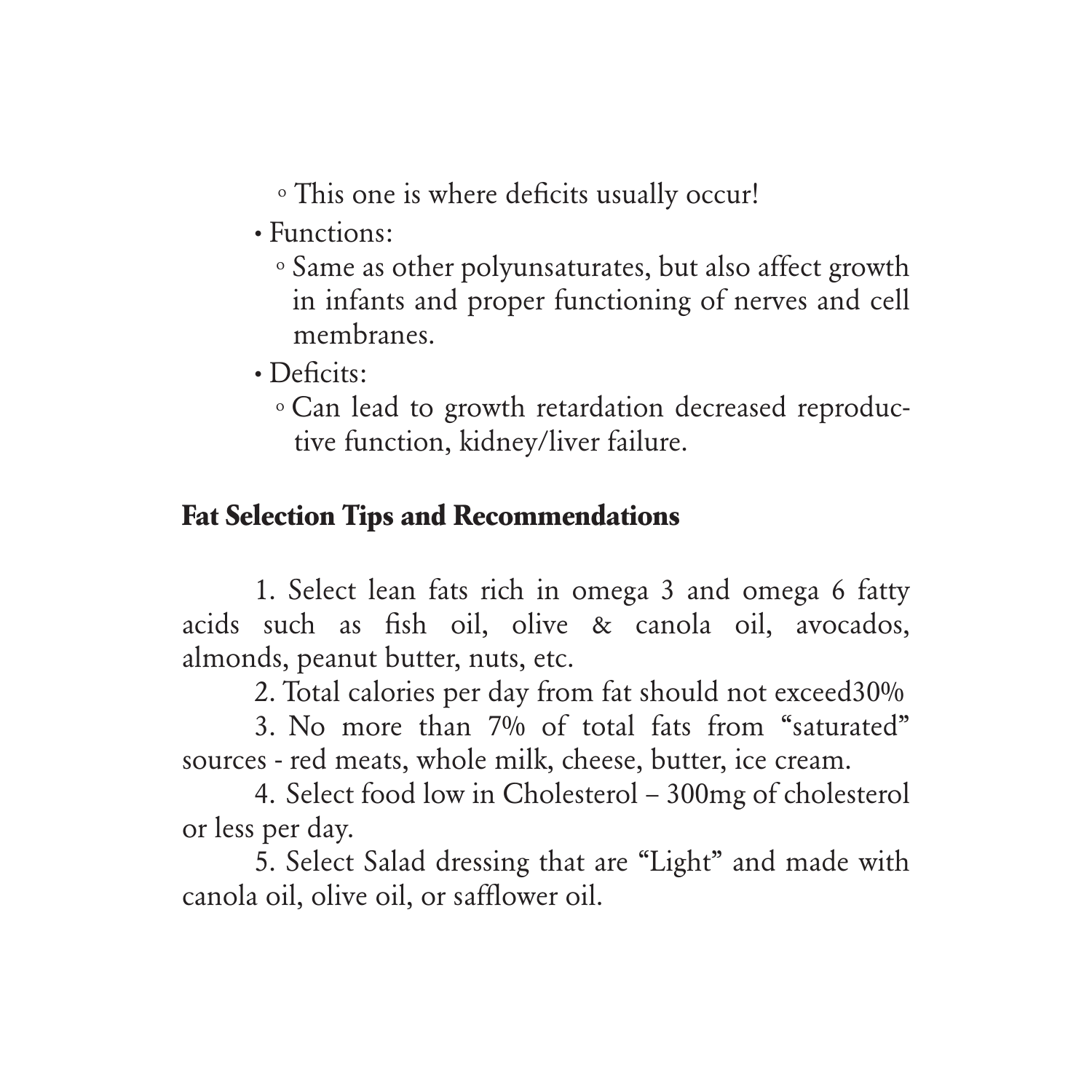#### **Simple Ways to Reduce Fat Consumption**

- **·** Prepare meatless main dishes or those containing only small amounts of meat.
- **·** Use skinless chicken & turkey.
- **·** Bake, barbecue, broil, steam, roast, or stew meats rather than frying.
- **·** Use lean cuts of meat and trim off visible fat.
- **·** Drink non-fat milk.
- **·** Limit creamy spreads and dressings (substitute vinaiger ettes).
- **·** Avoid cooking with lard or tropical oils (palm & coconut).
- **·** Skim the fat off the top of soups (they naturally dissociate & float at the top).
- **·** Use tomatoes, onions, peppers, garlic, etc. to add flavor to sauces instead of butter, creams, or cheeses.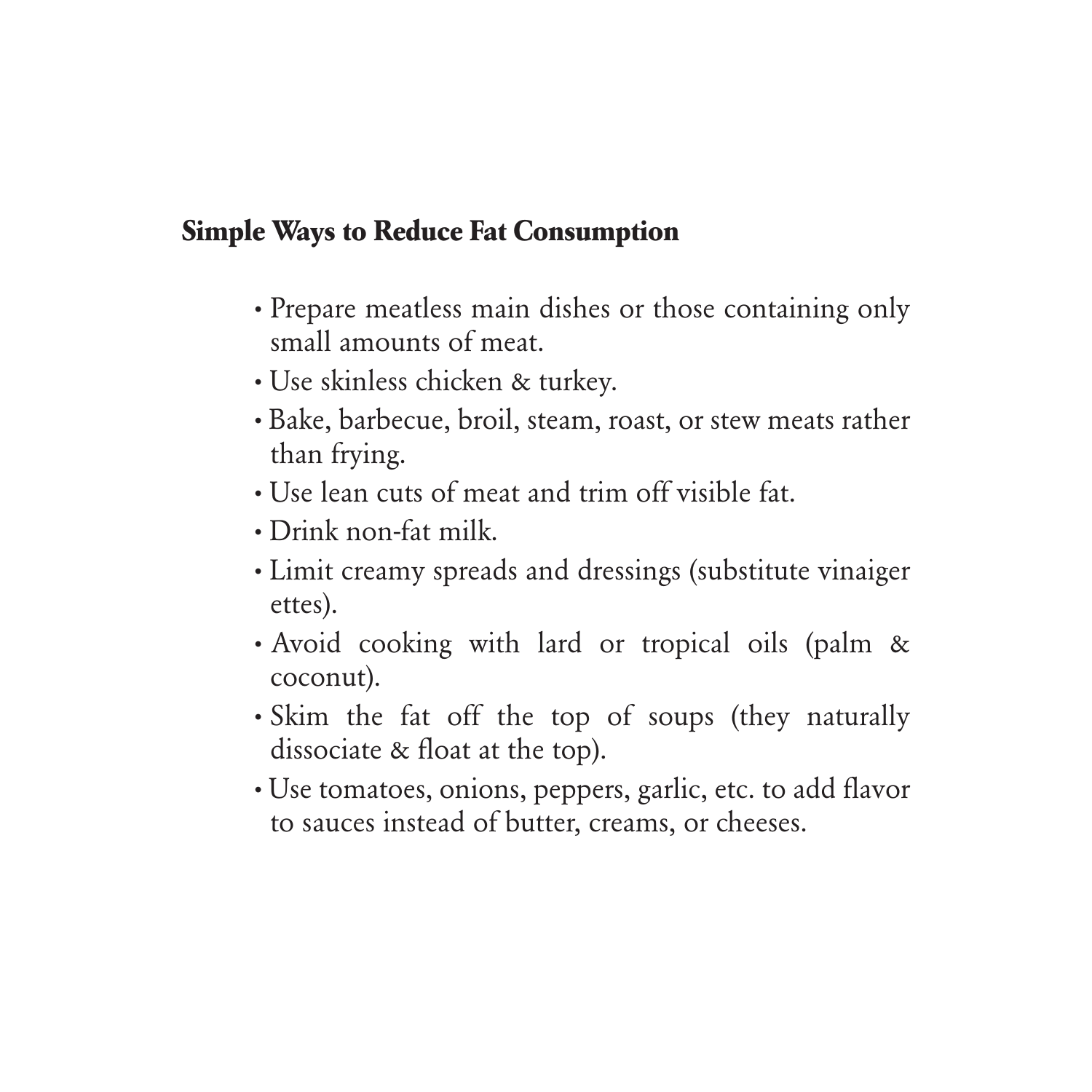#### **Carbophobia (Fear of Carbohydrates) —Do Carbohydrates Make You Fat? Or is it the Type of Carbohydrate that Make you Fat?**

"Low Carb, NO Carbs, Good Carbs, Bad Carbs" That seems to be the slogan for all "dieters" nowadays. Everybody wants the quick fix. So what do we do? Who do we listen to? Well research has indicated that there are so called "Good Carbs" and "Bad Carbs". What helps us to distinguish between a good carb or bad carb is what's called the glycemic effect of food.

#### **What is Glycemic Effect of Food?**

The glycemic effect of food is a measure of the extent to which a food, as compared to pure glucose (given a score of 100), raises blood sugar concentrations and elicits and insulin response. The glycemic effect indicates how fast glucose is absorbed after a person eats a particular food, how high blood glucose rises, and how quickly it returns to normal. The best carbs to take in to reduce excessive fat storage are slow digesting/absorbing carbs. Slow absorbing carbs will give a low to mild rise in blood glucose and a smooth return to normal blood glucose levels (low insulin response  $=$  low glycemic effect). The undesirable carbs produce a SURGE in blood glucose, a major insulin response and then an overreaction that plunges blood glucose down (this is what causes the lethargy or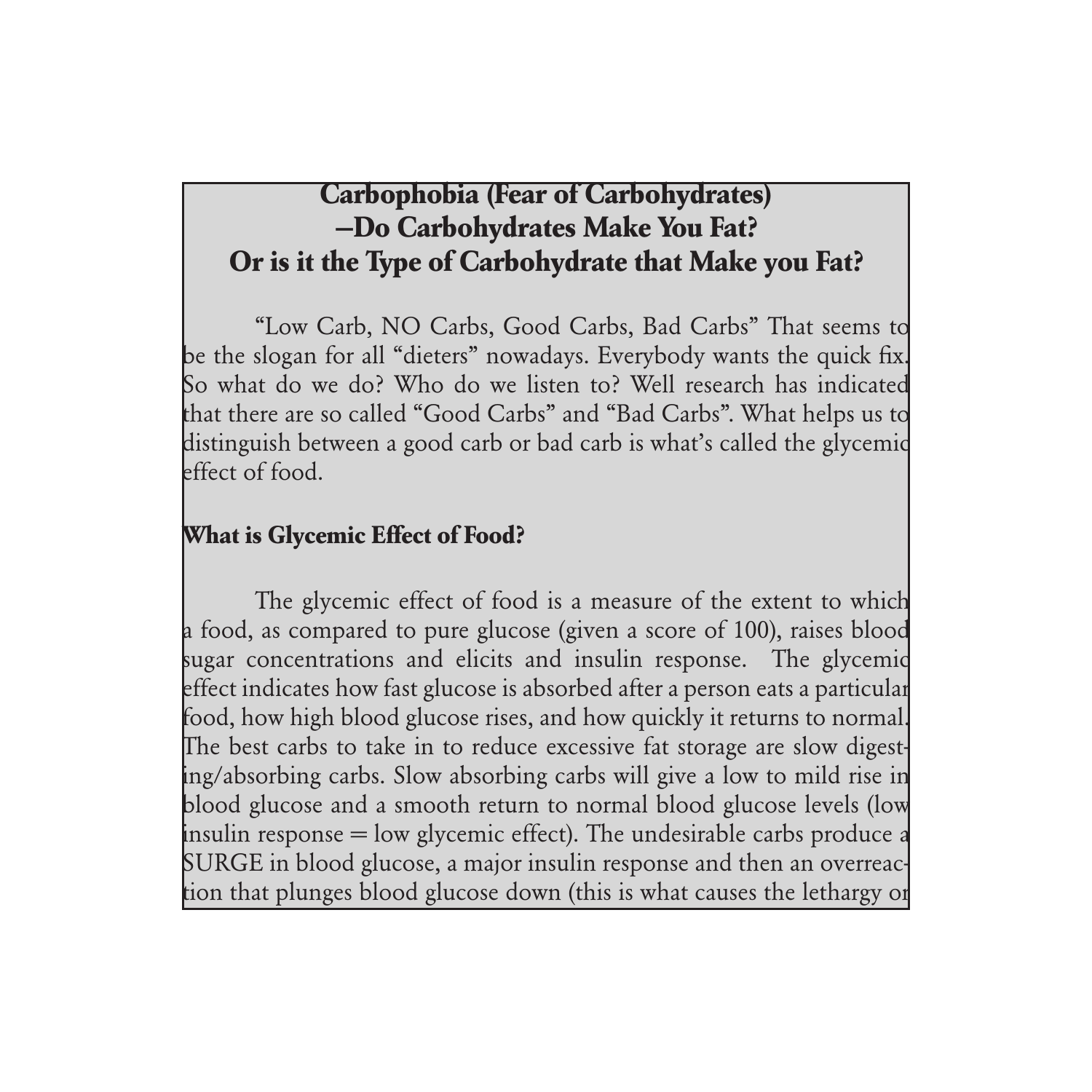sluggishness you feel after eating a meal with high GI carbs).

Most relevant to real life, a food's glycemic effect differs depending on whether it is eaten alone or as part of a meal. Also, eating frequent, small meals spreads glucose absorption throughout the day and thus offers similar metabolic advantages to eating foods with a low glycemic effect. The reason that using the glycemic index in meal planning is popular with some dietitians is that this diet can reduce insulin secretion and improve glucose and fat metabolism. In addition, meal plans designed using Low GI foods have also been related to prevention of heart disease and diabetes as well as preventing obesity. Slow digesting and high fiber carbs prolong the presence of foods in the digestive track, increase the sensation of fullness and reduce insulin response. The lower the insulin response, the less insulin is produced, leading to better weight control. In contrast, high GI foods will cause a large insulin response or spike, causing increased cravings, low blood sugar and overeating.

#### **Why is the Glycemic Effect of Food Important to Understand?**

The theory behind the Glycemic Effect of Food is to utilize foods (Low Glycemic Index Foods) that can support healthy blood glucose by balancing insulin response naturally. Your body performs best when your blood sugar is kept relatively constant. If your blood sugar drops too low, you become lethargic and/or experience increased hunger, nausea, agitation, headaches and sweet cravings. On the other hand, if it goes too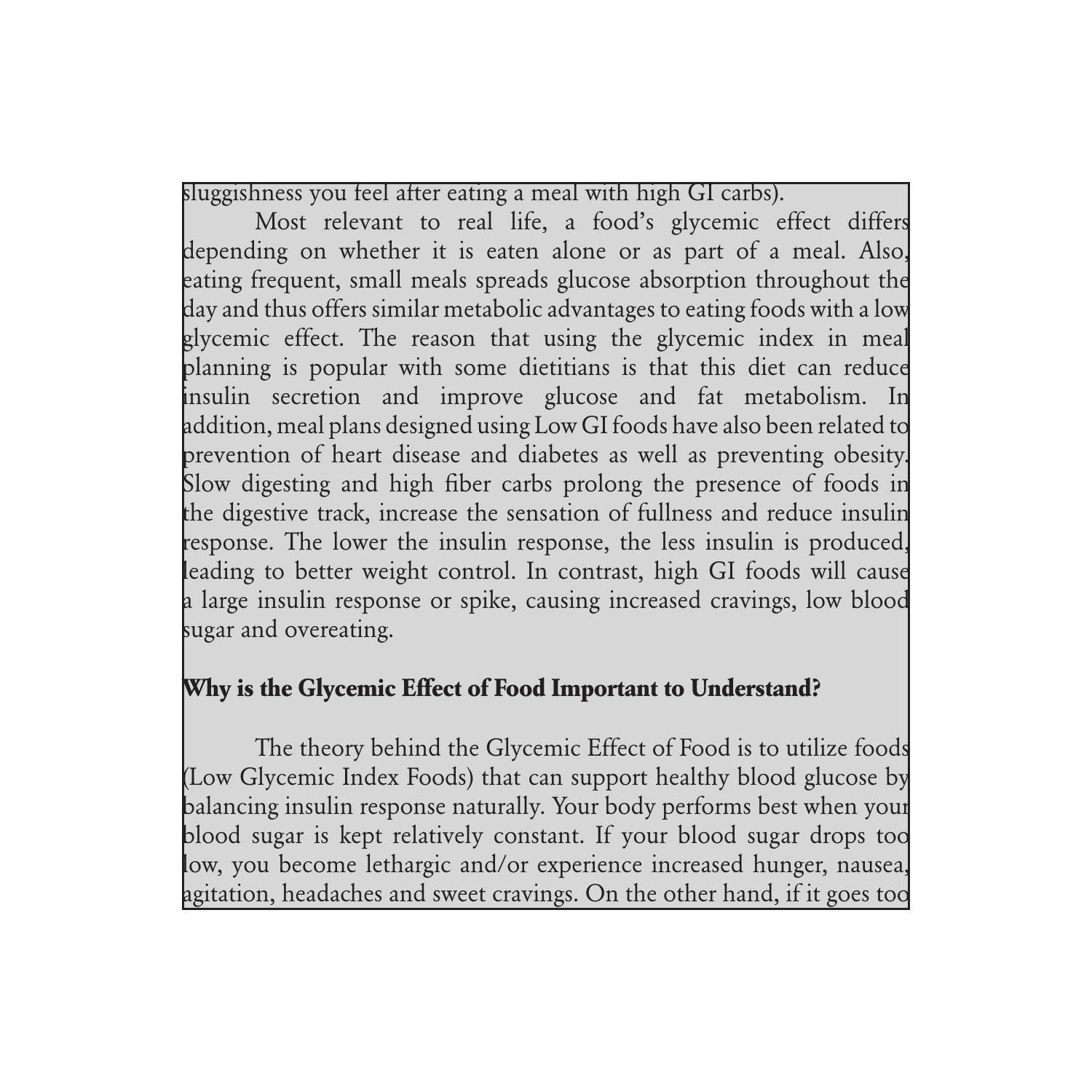high, your brain signals your pancreas to secrete more insulin. Insulin brings your blood sugar back down, but primarily by converting the excess sugar to stored fat. In addition to this high blood glucose is the fact that the greater the increase in insulin output the more likely it will drive down blood glucose leading to low blood glucose levels then the viscous cycle continues unless stopped. Therefore, when you eat foods that cause a large and rapid glycemic response, you may feel an initial elevation in energy and mood as your blood sugar rises, but this is followed by a cycle of increased fat storage, lethargy, and unstoppable food cravings!

#### **How Can Understanding and Selecting Low GI Foods Help Me Lose Fat?**

As stated, one of the most effective ways to reduce body fat and control insulin balance is by eating 5-6 small meals throughout the day combined with physical activity (such as resistance training and some form of cardio). Small, frequent meals also increase the thermic effect of food as well as prevent the body from going into starvation mode. Think of it as every time you eat nutrient dense and low GI foods, your body has to burn calories to digest the foods. Hence, the more frequently you eat, the more you balanced your insulin levels and the more calories you burn.

Many people think that all they have to do is "starve" themselves and they will lose weight. That is true to an extent. What happens when you do not feed your body, it senses a need to preserve itself. Over time, it slows down its metabolic rate and begins to feed on muscle tissue and body fat at a very slow rate. On a worse note, when you decide to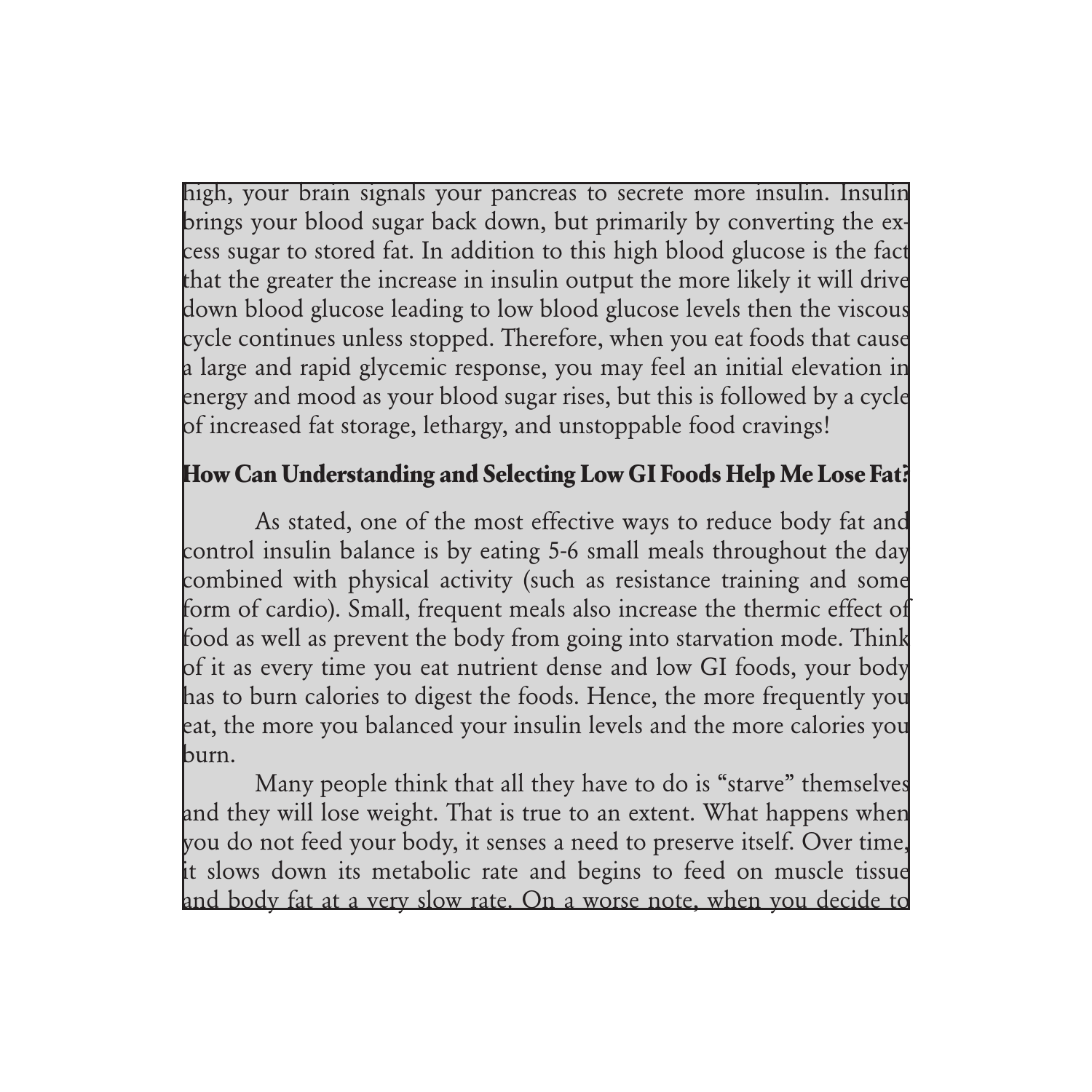begin to eat again, your metabolic rate is so slow that any excess caloric intake will be stored VERY EASILY as body fat. The current science also agrees there should be a larger portion of carbohydrates mixed with more moderate amounts of protein and especially fat. The glycemic index allows us to more effectively evaluate our nutrition plan focusing on the quality of carbohydrates. For those who incorporate a larger amount of low glycemic foods, will be rewarded with a slow and steady release of glucose keeping insulin levels in check and lowering body fat.

#### **Are there Ways to Lower the GI of Foods that I like that are High GI?**

1. FATS: Fats slow gastric emptying and slows the absorption of food. If absorption into the small intestine is slowed, the insulin response will be low. Any time you add fats to a meal it will lower the GI of the meal.

2. FIBER: Vegetables anyone? Fiber is a complex structure that takes a long time for the body to break down and absorb. Some fiber is indigestible by the body. Soluble fiber found in oats & grains, fruits, and gums are ideal. As they dissolve they gel up in the stomach and slow down gastric emptying reducing the insulin response.

3. COMBINING CARBS: You can also lower the total GI of a meal by combining high glycemic carbs with low glycemic carbs. For example if you ate a baked potato (High GI) and then ate around the same amount of steamed broccoli (Low GI), the total GI of the meal would be much lower than if you just ate the baked potato.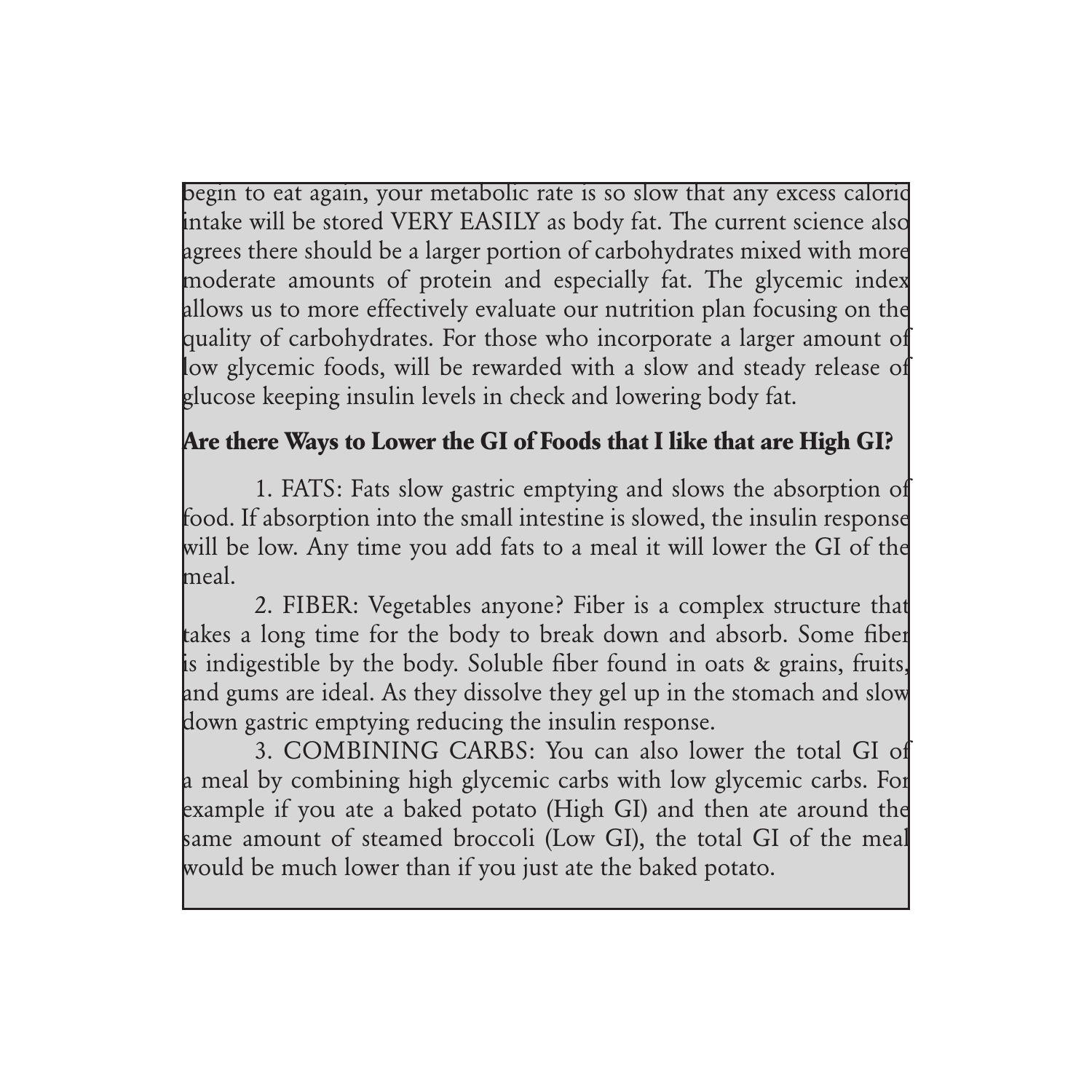#### **A few pointers to about the benefits of LOW GI foods:**

- **·** To balance blood sugar levels and reduce drastic insulin spikes, eat smaller more frequent balanced meals.
- **·** Each carbohydrate in your meals must be combined with a quality fat source and some sort of vegetable.
- **·** You should not have a diet too low in fat. The whole craze over high fat, high protein diets are to decrease spikes in insulin and to lower the GI index of foods and meals. Just make sure you are selecting HEALTHY fats such as avocado, flax/enova oil, peanut butter, almonds, walnuts, REDUCED FAT dressing, canola oil and olive oil.
- **·** Low GI diets help people lose body fat and control weight.
- **·** Low GI diets increase the body's sensitivity to insulin.
- **·** Low GI carbs reduce the risk of heart disease.
- **·** Low GI carbs reduce blood cholesterol levels.
- **·** Low GI carbs reduce hunger and keep you fuller for longer periods of time.
- **·** Low GI carbs provide long lasting energy so you are alert all day long.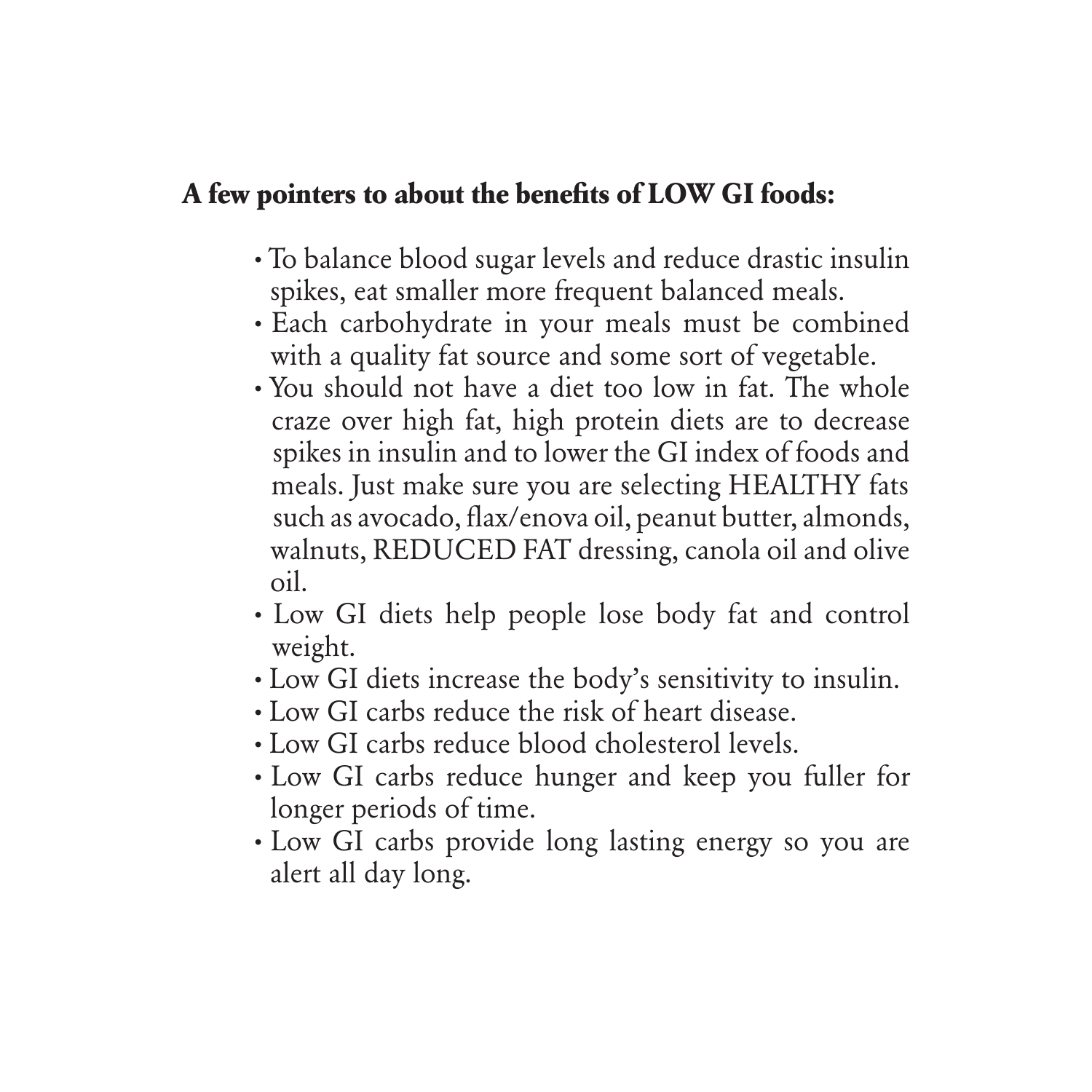#### **Glycemic Index of some Common Foods**

If dextrose gets a score of 100, what does that mean for other foods and their score? Well, brown rice is assigned an index number of 55, which means brown rice raises blood glucose levels 55 percent as much as pure glucose. In general, foods below 55 are considered low glycemic index foods, 55-70 represents mid-glycemic index foods and over 70 are considered high glycemic foods. The following foods are listed as Low GI, Moderate GI and High GI.

#### **Low GI (55 or less)**

Breads: 100% stone ground whole wheat Heavy mixed grain Pumpernickel

Cereal: Muesli

All Bran Buds with Psyllium Oatmeal Oat Bran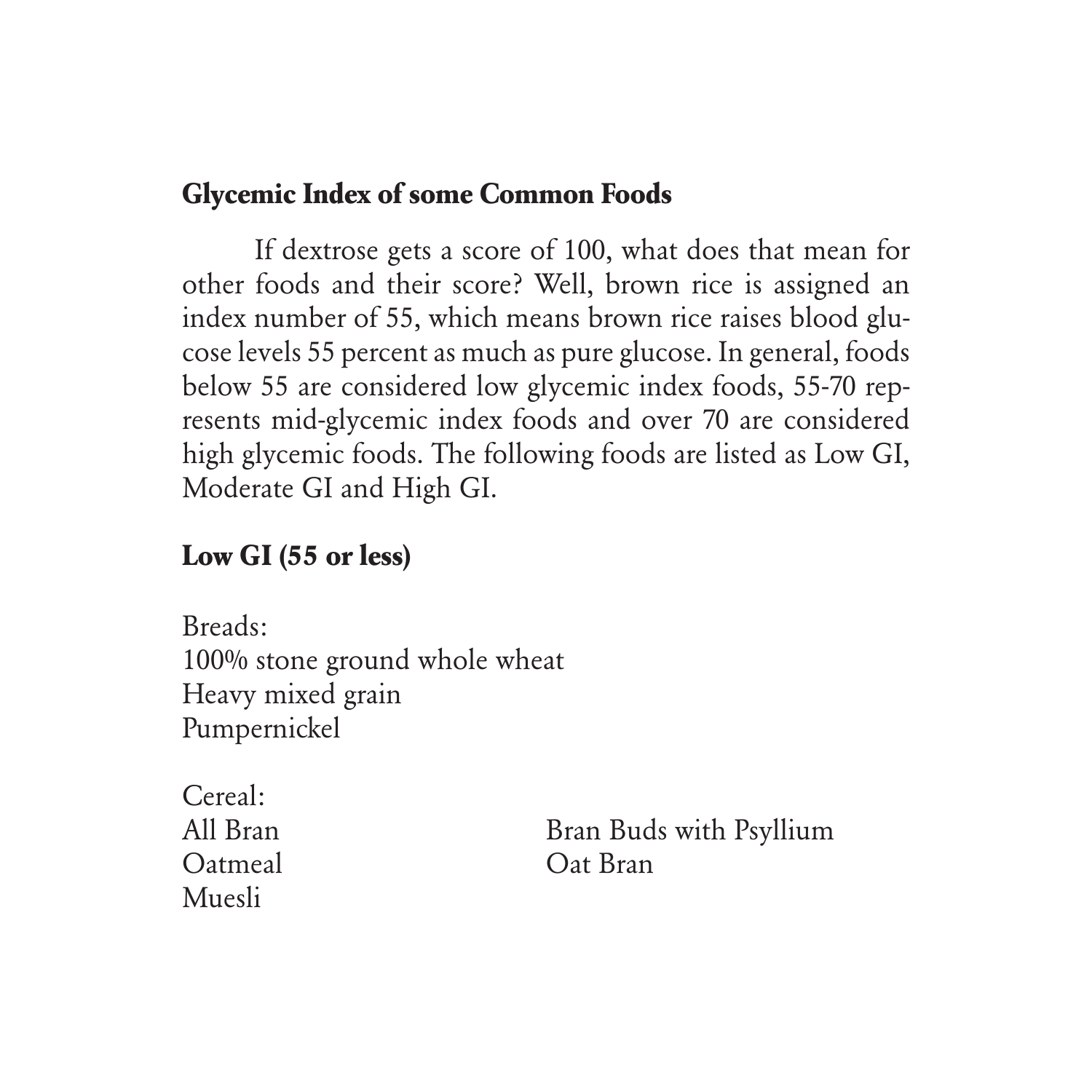Grains: Parboiled or converted rice Barley Bulgar Pasta/noodles

Fruits: Apple Peaches Orange Grapes

Banana Strawberries

Vegetables: Broccoli Lettuce Cabbage Mushrooms Carrots Green peas

Pastas: Whole wheat pasta White spaghetti Linguini Macaroni

Rice and Grains: Brown Rice White rice Barely Buckwheat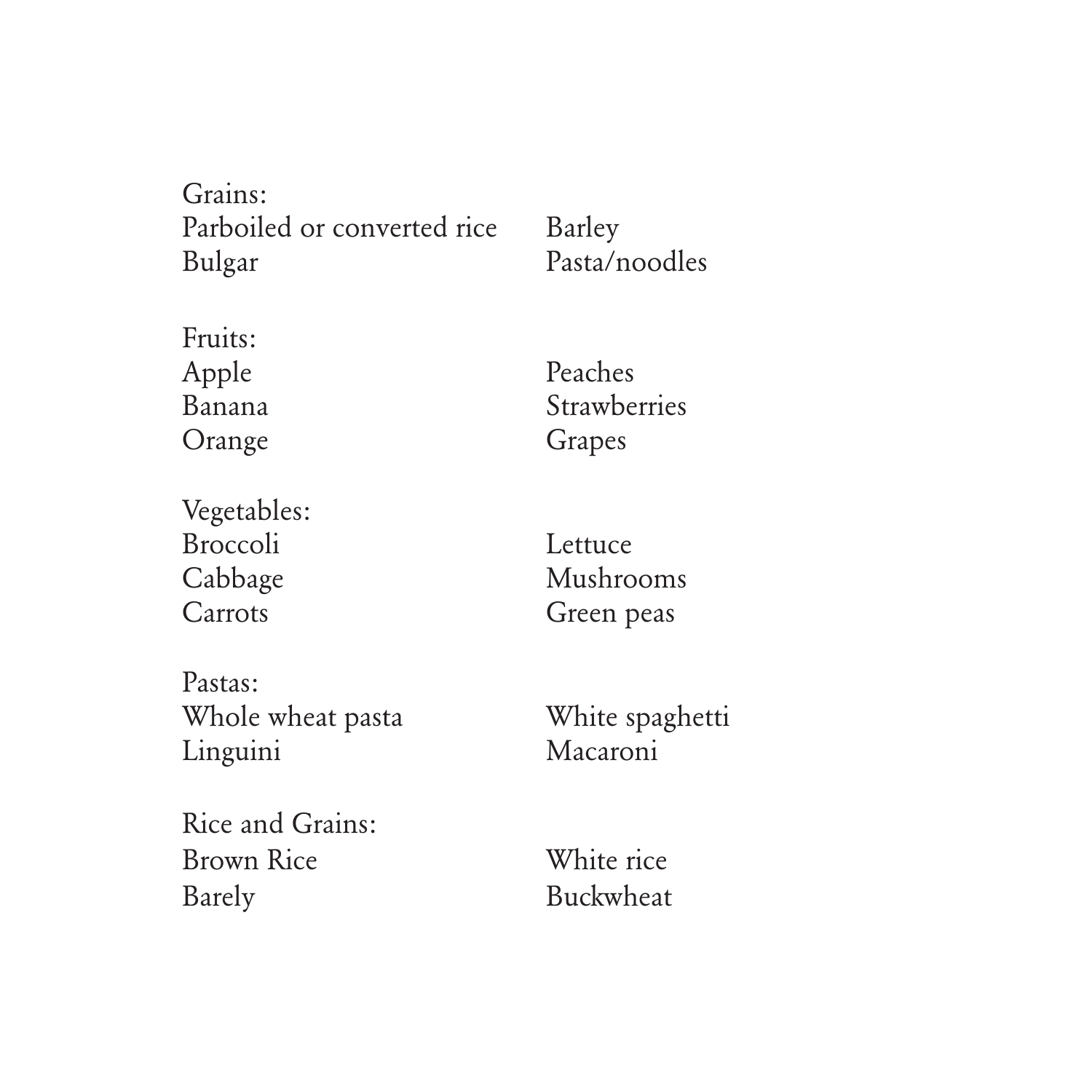| Others:                  |              |
|--------------------------|--------------|
| Sweet potato             | Yam          |
| Legumes                  | Lentils      |
| Chickpeas                | Kidney beans |
| Split peas               | Soy beans    |
| <b>Baked</b> beans       | Fructose     |
| Milk - Whole and Non Fat | Yogurt       |
| Honey                    | Peanuts      |
| Walnuts                  | Cashews      |

# **Medium GI (56-69)**

| Breads:     |            |
|-------------|------------|
| Whole wheat | Rye        |
| Pita        | Taco shell |

| Cereal:     |
|-------------|
| Grapenuts   |
| Raisin Bran |
| Special K   |

Shredded Wheat Cream of Wheat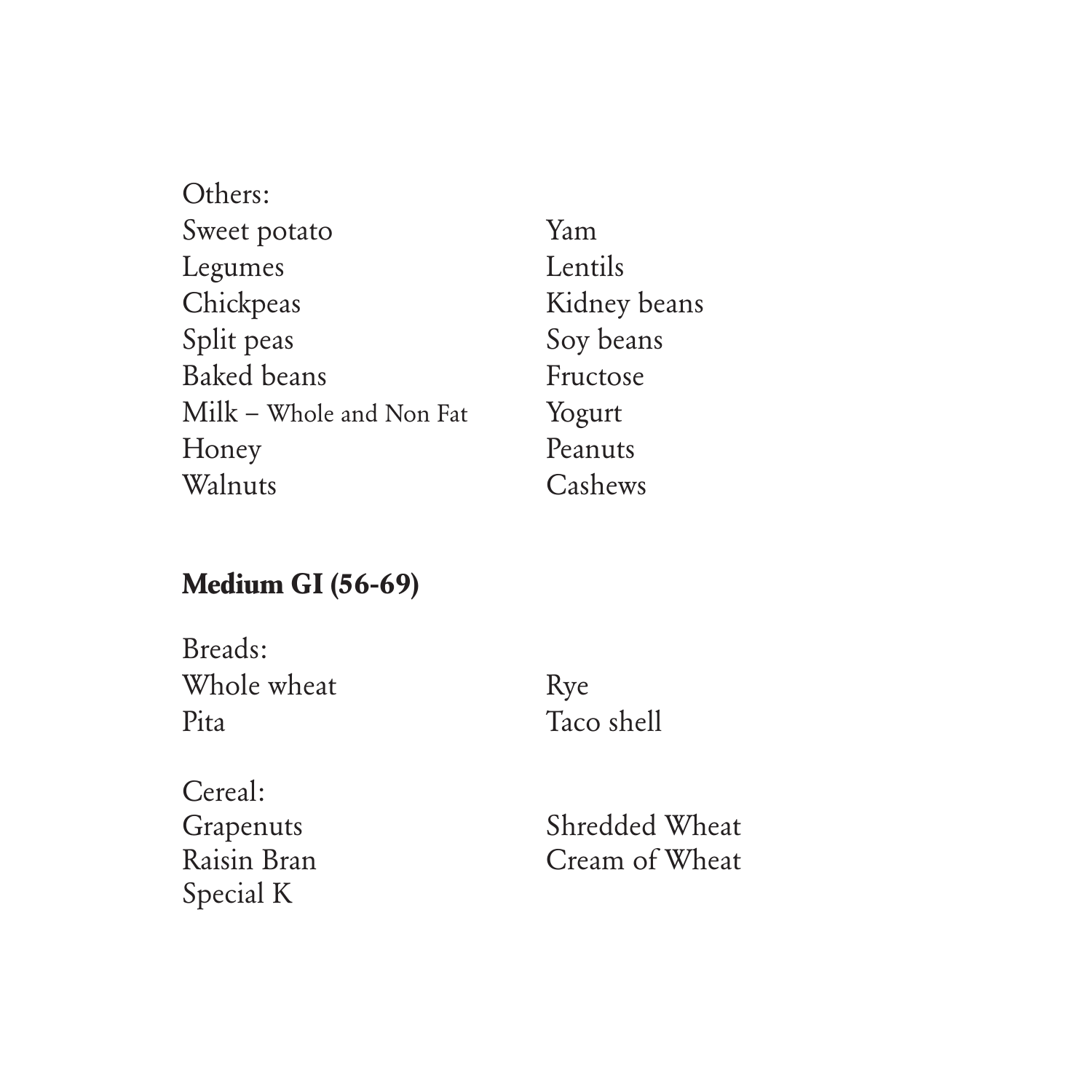| Rice & Grains:              |                 |
|-----------------------------|-----------------|
| Basmati rice                | Couscous        |
| Corn meal                   |                 |
| Other:                      |                 |
| Potato, new/white           | Sweet corn      |
| Popcorn                     | Black bean soup |
| Green pea soup              |                 |
| Grains:                     |                 |
| Parboiled or converted rice | Barley          |
| Bulgar                      | Pasta/noodles   |
| Fruits:                     |                 |
| Papaya                      | Kuiwi           |
| Raisins                     | Mango           |
| Pineapple                   |                 |
| Vegetables:                 |                 |
| Corn                        | <b>Beets</b>    |
| Pastas:                     |                 |
| Whole wheat pasta           | White spaghetti |
| Linguini                    | Macaroni        |
|                             |                 |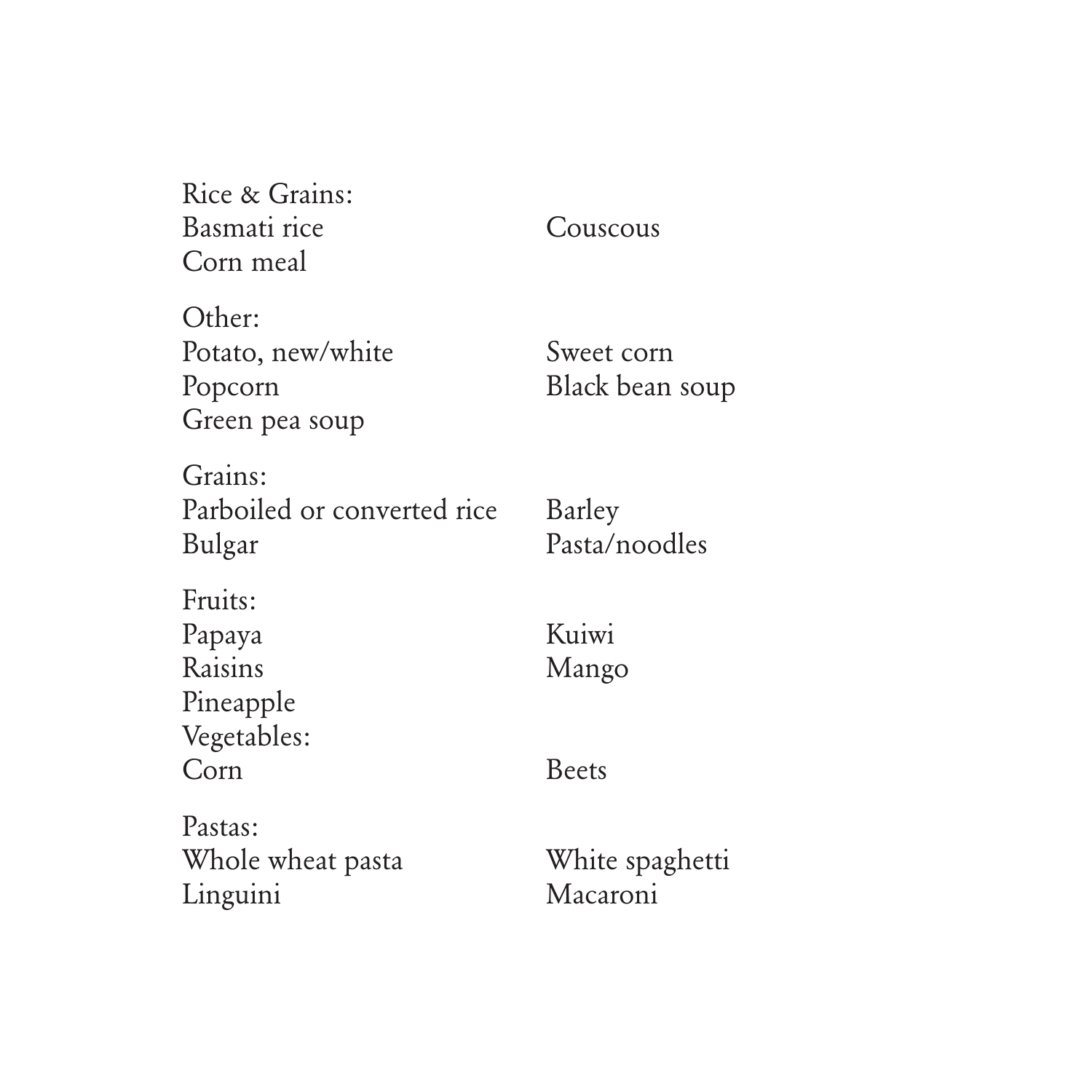#### **High GI (70 or more)**

Breads: White bread Kaiser roll Bagel, white

Cereal: Bran flakes Corn flakes Rice Krispies Cheerios

Rice & Grains: Short-grain rice Wild Rice Instant Rice Glutinous Rice

Other: Glucose Sucrose Candy Gatorade French fries Pretzels Rice cakes Soda crackers Pancake syrup Jelly beans

Soda – Coke, Pepsi Potato, baking (Russet)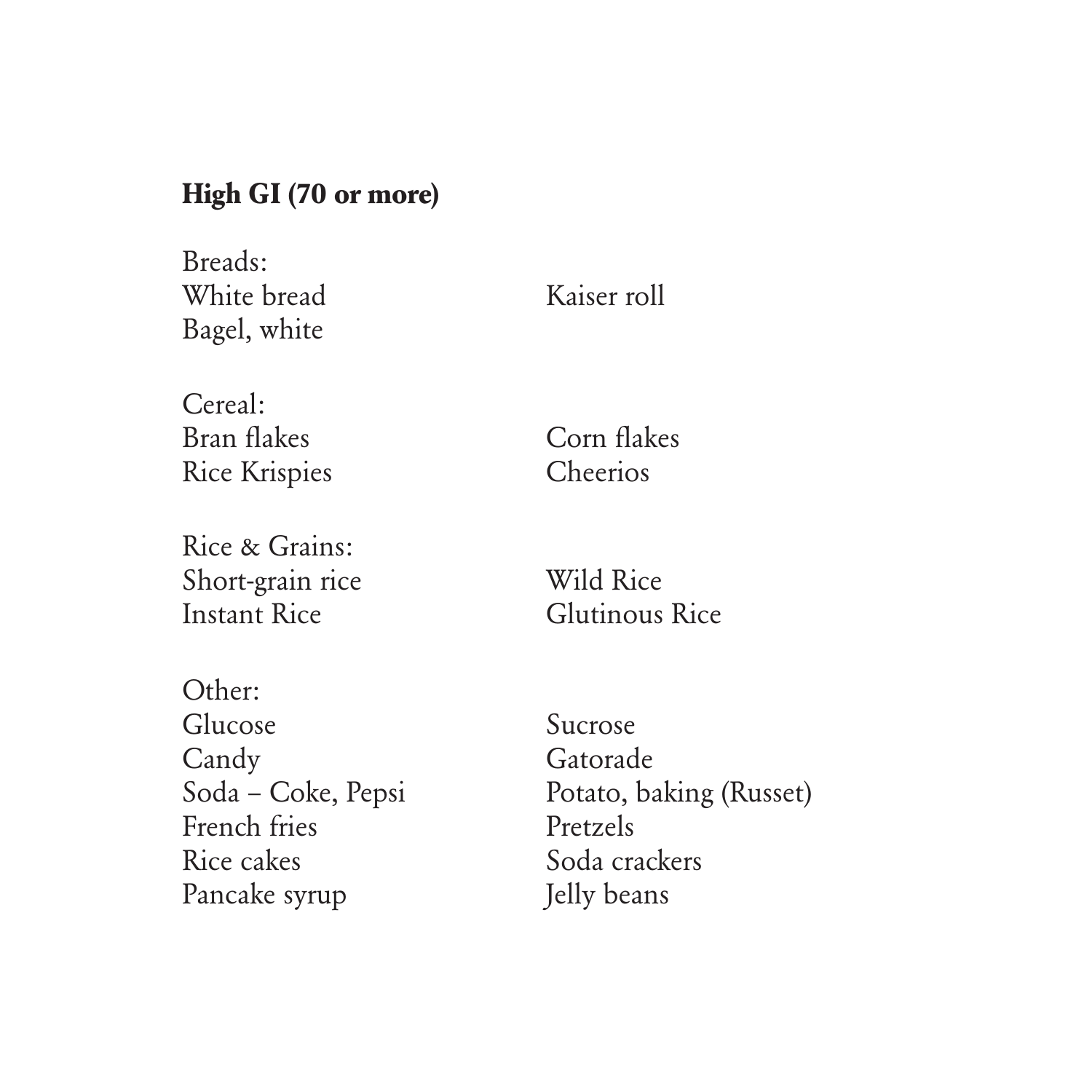# **Food Cravings, Lack of Energy, and Frequent illness: Can it be related to stress? Can it be the reason I gain weight?**

Stress has become an everyday word in our society. How many times have you said or heard "Boy, what a stressful day I had," or "I have been so stressed out lately." How often too do you shovel a sandwich down your mouth while typing an e-mail or finishing a report. Then 15 minutes later feel bloated, stuffed and tired?

The term stress describes any alteration or interruption in your life, be it physical, emotional or psychological. Many of us recognize stress as a negative feeling such as meeting a deadline for work, financial concerns, relationships, children and the list goes on. Anxiety, the unknown, fear, frustration, anger, and tension are the feelings we most often associate with stress.

The fact is, stress can also be experienced from a positive stimulus such as getting married, buying your first car or first house, witnessing your child graduate from high school. Even when your body responds to an illness, it undergoes stress.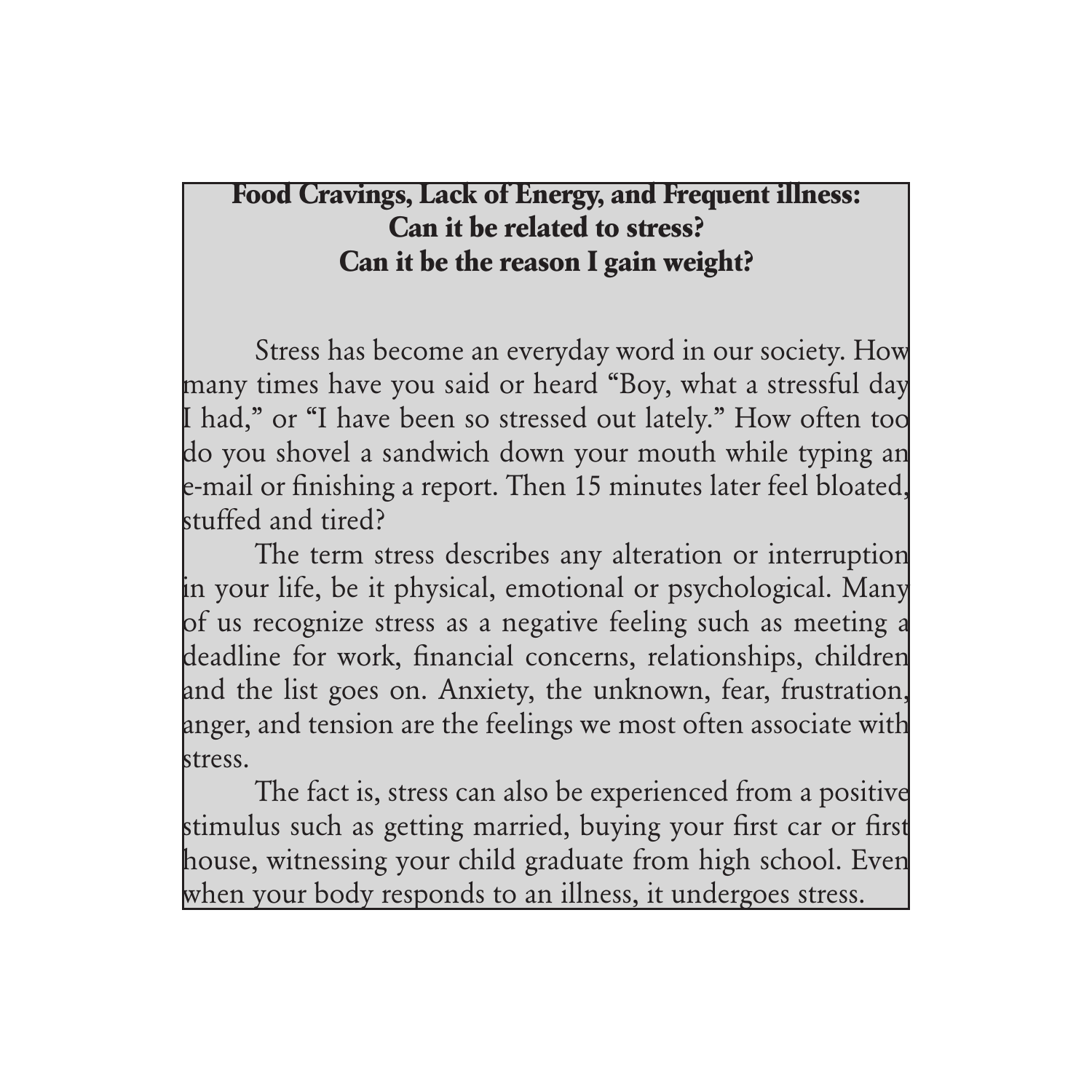What we do not realize is that repetitive tension and stress increases a neurochemical response that clinically has shown to lead to overeating and weight gain. When your body responds to a stressful stimulus, it goes through many neurochemical, behavioral and immunological changes. These changes are WAY OUT OF YOUR CONTROL. The goal is to bring your body back to a state of calmness.

It all starts with our brain. When we feel stress, the brain stimulates the pituitary gland to release a hormone called AdrenoCorticotropic Hormone (ACTH) which then signals your adrenal glands (located near your kidneys) to release various hormones, mainly adrenaline and cortisol. Adrenaline makes you feel alert, increasing heart rate and blood pressure.

Adrenaline will also increase your metabolism breaking down fats, carbohydrates and proteins for energy to get the body back to a balanced, happy state. While doing this, your body depletes itself of energy stores and essential vitamins and minerals. The other hormone released is CORTISOL. Cortisol is utilized to breakdown stored energy as well as muscle tissue. Cortisol also stimulates insulin, which leads to blood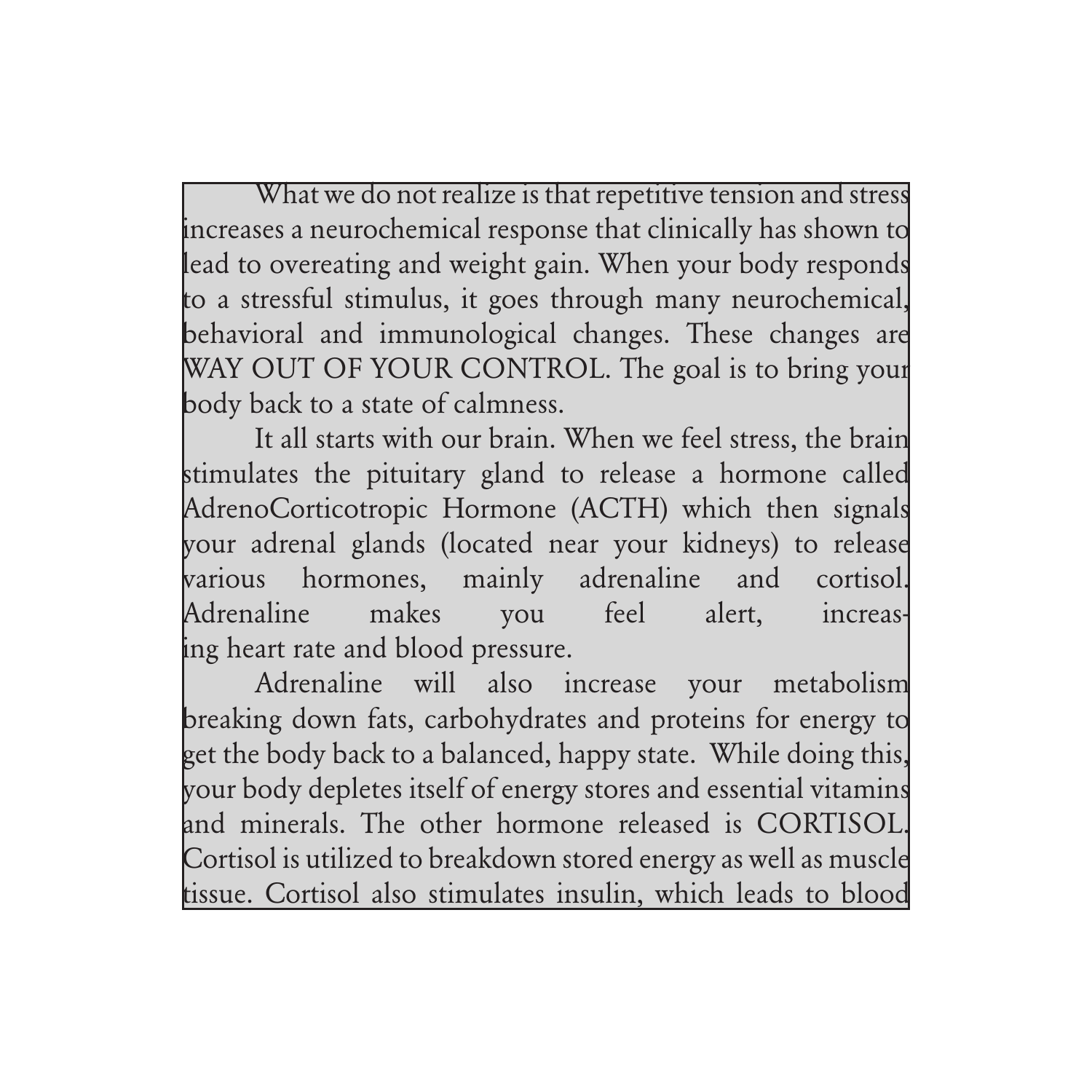sugar dips and fat storage. It's a vicious cycle that feeds on itself, over and over until the stress is calmed.

Now that we know cortisol breaks down stored energy to increase blood glucose which then stimulates insulin secretion, we now can understand why stress will cause food cravings, lethargy, irritability as well as weight gain. The cascade of events may appear as follows:

1. Stress response – Finances are tight and your bills are due. You have a report due the next day and you have to miss your son's first pop warner football game. The stressful feeling makes you feel fear, anxiety, sweaty palms, etc.

2. Hormone action – Neurochemical reactions cause adrenaline and cortisol to be released – rise in blood pressure, heart rate, alertness.

3. Action in the body – Breakdown of stored energy (carbohydrates, fats and proteins) increases blood glucose levels (which in turn causes insulin to rise) utilizing all blood sugar for protection leaving you in a LOW BLOOD GLUCOSE state.

4. LOW BLOOD GLUCOSE – One of the first signs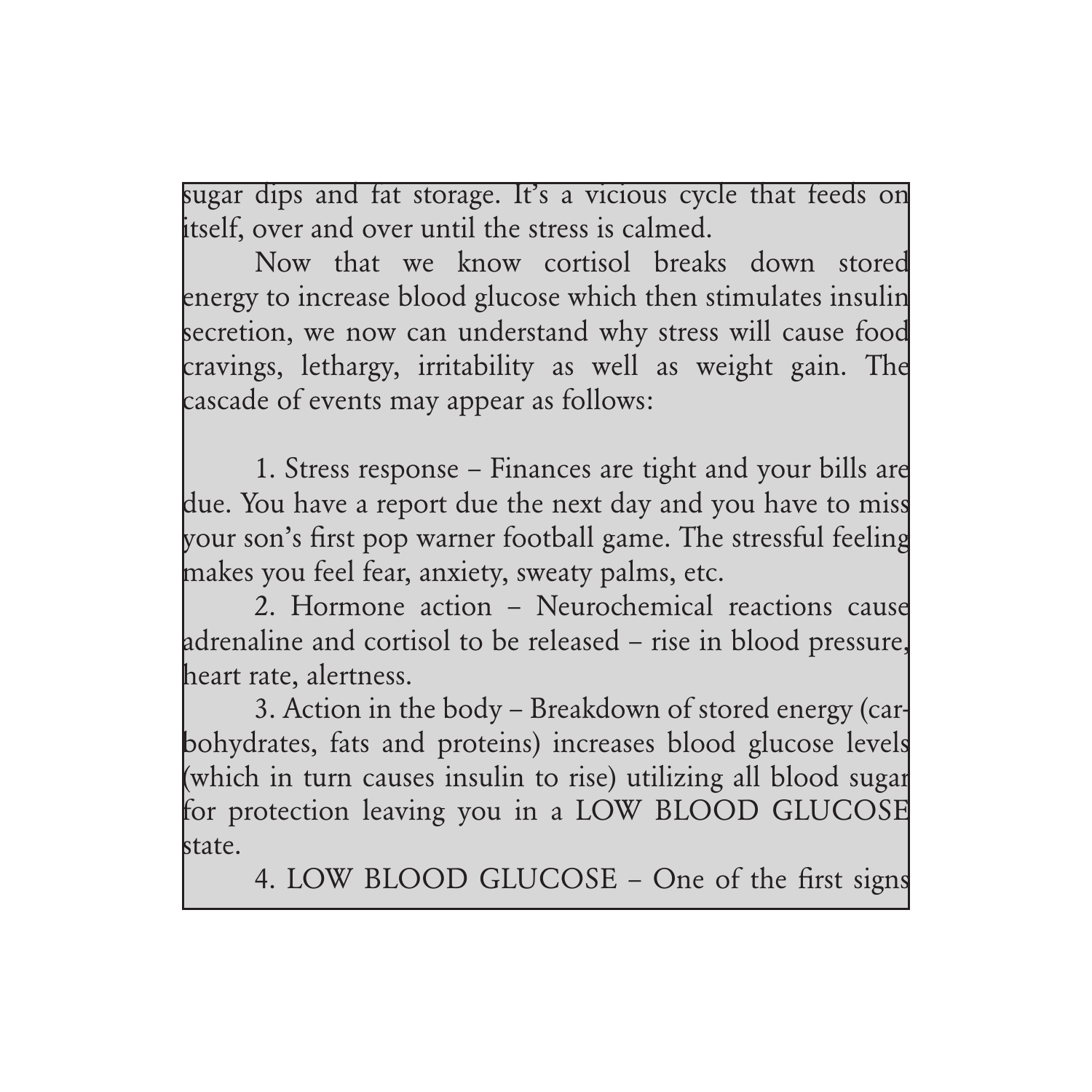of low blood glucose is a craving for sweets and carbohydrates. When the blood sugar levels fall below normal, symptoms such as nervousness, irritability, fatigue, nausea, depression, disturbed vision, and headaches appear.

5. Excessive intake of sweets and refined carbohydrates - The typical human response now is to consume excessive amounts of sweets and refined carbohydrates to feel better and get blood glucose back to normal. The problem here is the EXCESSIVE intake which now increases blood glucose too high and spikes another insulin response. This insulin response is so drastic that the body stores body fat (from the excessive caloric intake) and then puts the body back into an LOW BLOOD GLUCOSE state.

6. Weight Gain, Body Fat storage - Over the long haul, this pattern of excessive sugar and refined carbohydrate intake causes the pancreas to go into overdrive. With each intake, the pancreas floods the body with insulin, which makes blood-sugar level drop dramatically back to a LOW BLOOD GLUCOSE state and the viscous cycle continues. The increase in excessive insulin is a major culprit to weight gain and fat storage.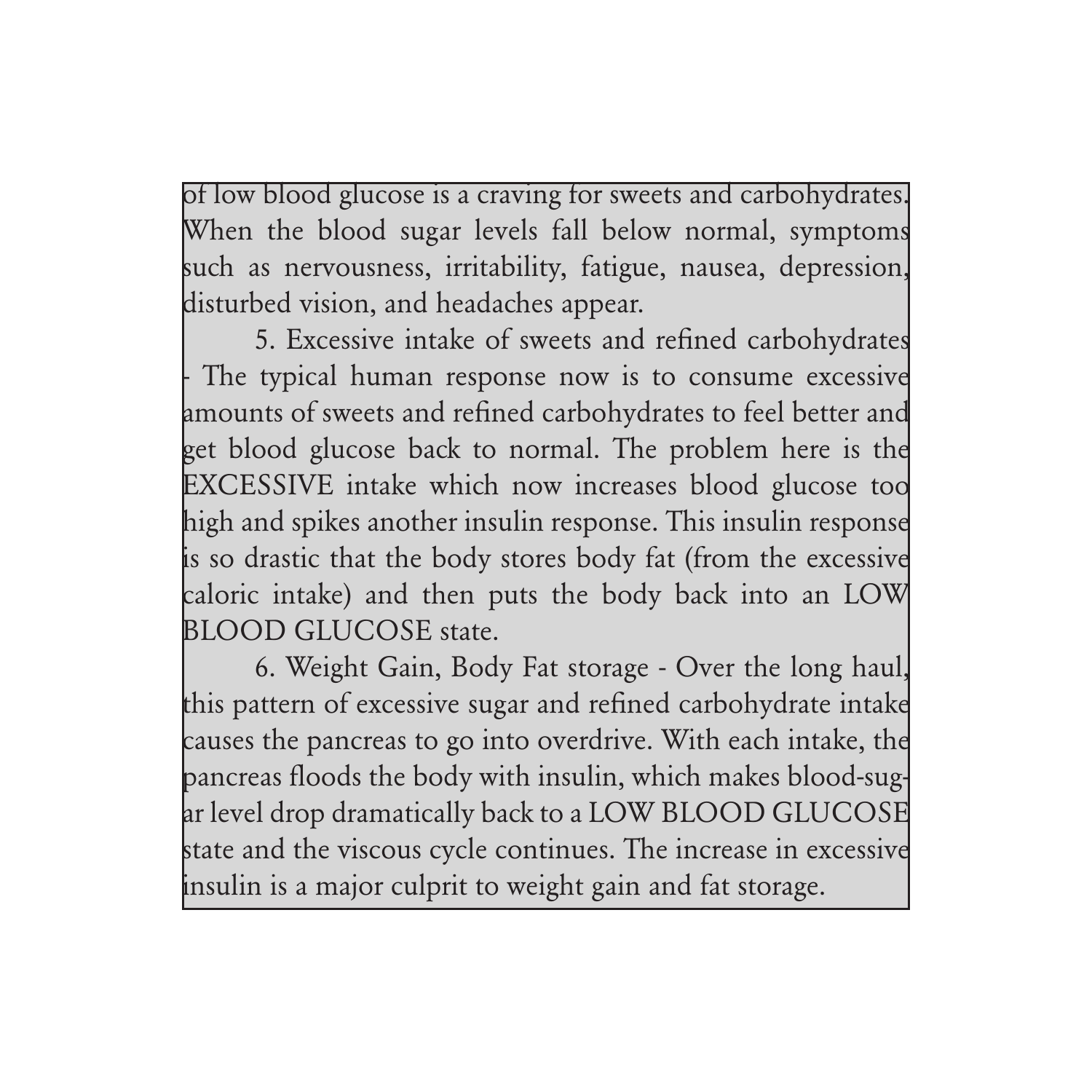#### **What if I'm still hungry after I finish eating my meal?**

If you eat all the protein, carbs, and fat servings for a given meal and are still hungry we recommend that you eat more green vegetables. In fact, you can eat unlimited green veggies during every meal. Green vegetables contain low amounts of carbs and high amounts of fiber, which make them great for filling you up without the added calories.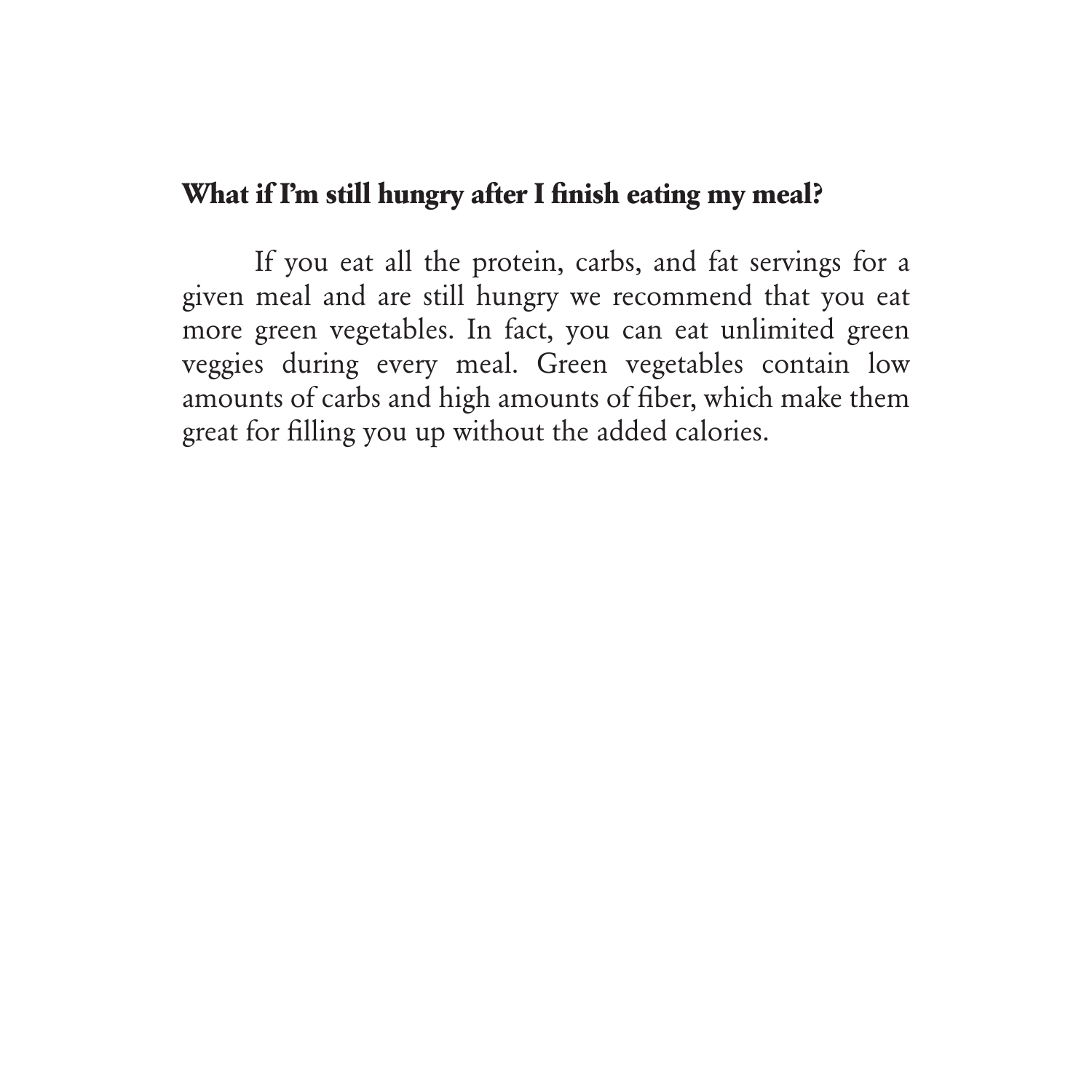# **Lifestyle Workout Nutrition & Supplements Chapter** 4

In order to recovery from each workout and be ready for your next workout, proper Workout Nutrition should not be overlooked. Workout Nutrition is a term we use to describe the nutrients you give your body pre, during, and post workout. The "Backbone" of the Lifestyle Workout Nutrition is Scivation Xtend™ mixed with Primaforce Substance WPI™. The stack of Xtend + Substance WPI gives your body the building blocks (amino acids) needed to enhance your performance and recovery. Next we have the fat burning enhancers Dialene 4™ and Sesamin, which work together to boost your metabolism and elevate the oxidation of fats, leading to greater fat loss.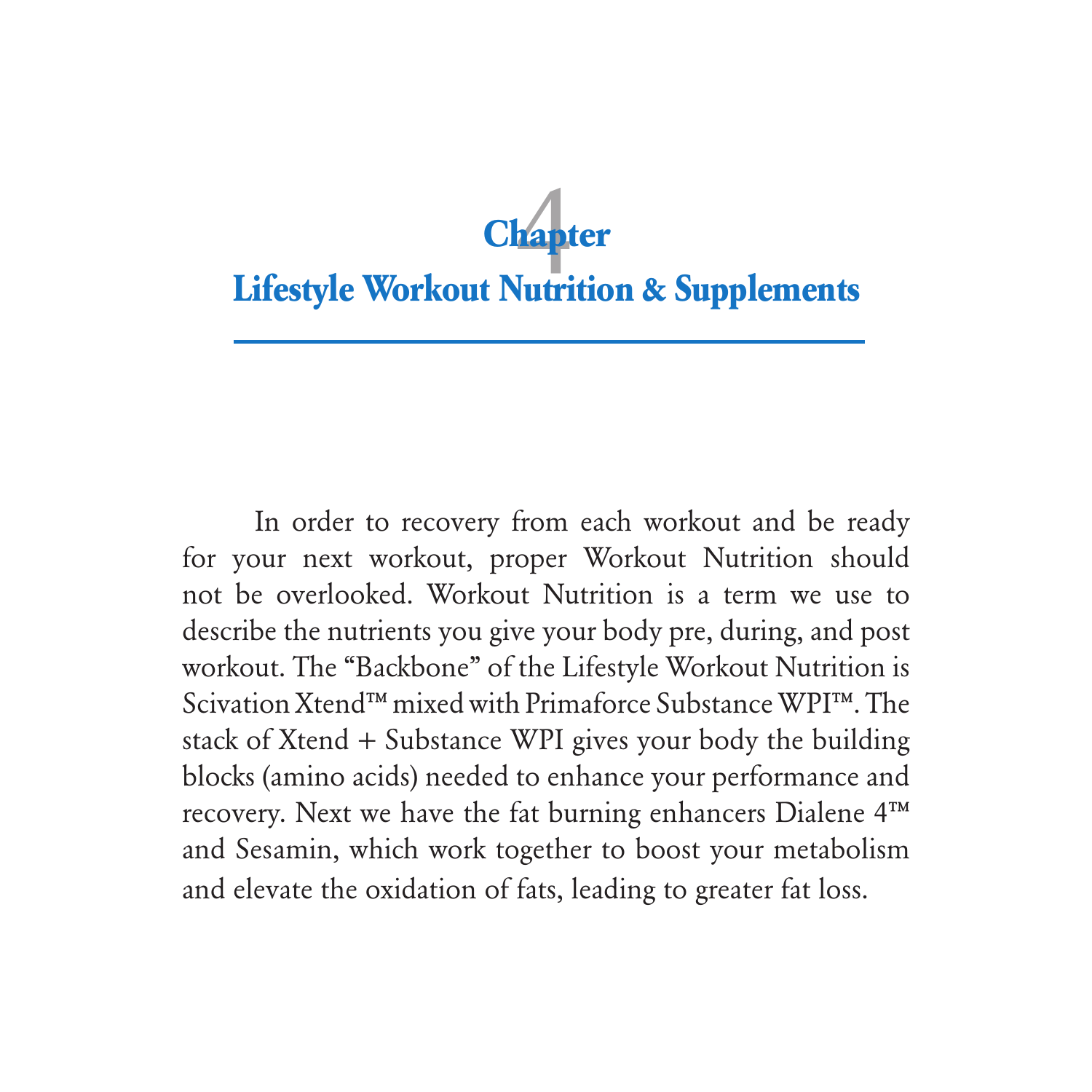#### **Implementing Xtend & Substance WPI—Workout Nutrition**

#### **Xtend—Energy Aminos**

- · Branched Chain Amino Acids (L-Leucine, L-Isoleucine and L-Valine)
- · Glutamine
- · Citrulline Malate
- · Vitamin B6
- · Workout Nutrition Dosing
	- $\circ$  <150 lbs. = 2 Scoops
	- $\circ$  150-200 lbs.  $=$  4 Scoops
	- $\circ$  >200 lbs. = 6 Scoops

#### **Substance WPI—Whey Protein Isolate**

- · 100% Whey Protein Isolate
- · Workout Nutrition Dosing
	- $\circ$  <150 lbs. = 1 Scoop
	- $\circ$  150-200 lbs. = 1.5 Scoops
	- $\degree$  >200 lbs. = 2 Scoops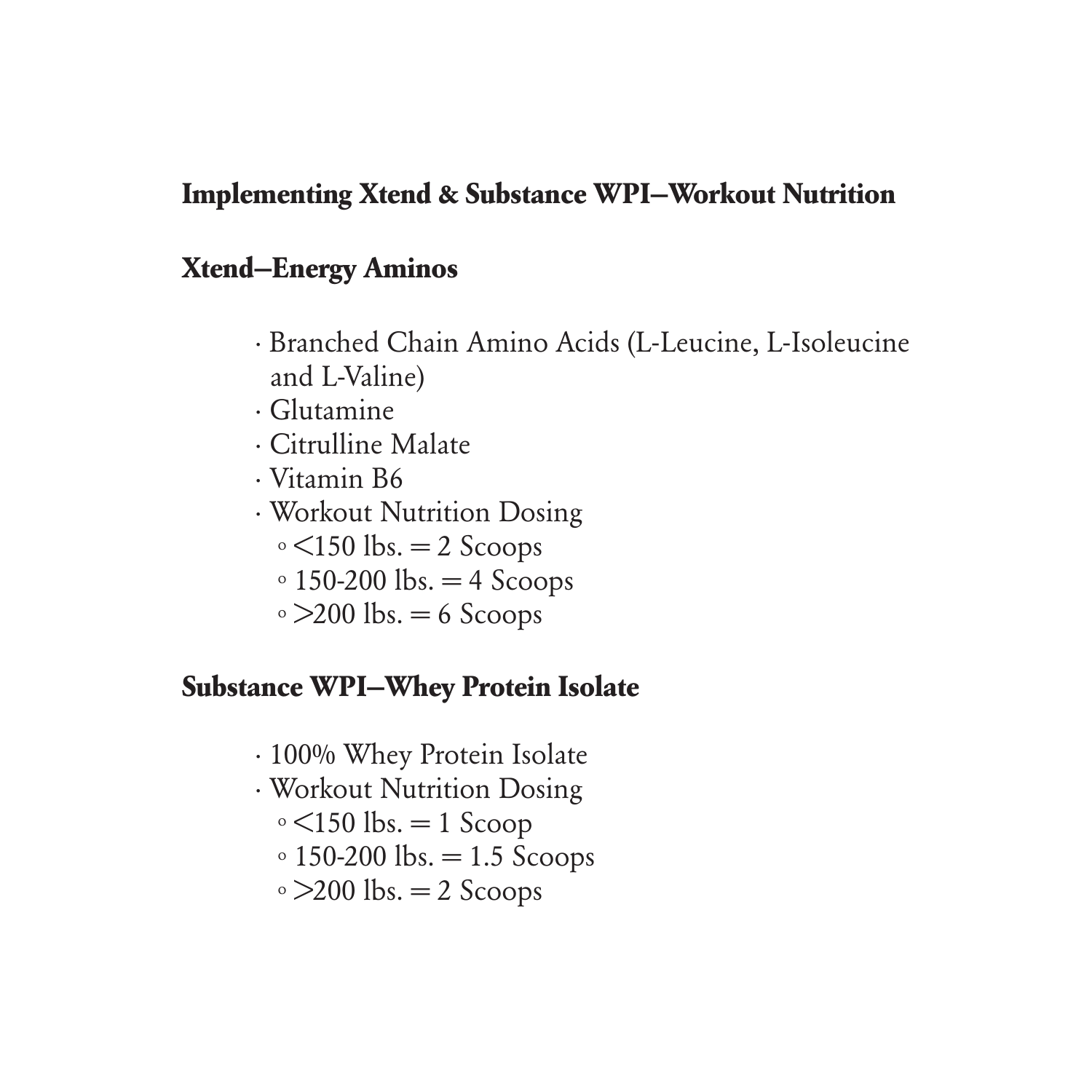During exercise, Branched Chain Amino Acid (BCAA) oxidation, especially leucine, is increased. The BCAA are different from other amino acids in that they are primarily metabolized in skeletal muscle. In order to meet the increased demand for BCAAs during exercise, the body breaks down muscle tissue to supply additional BCAA. By supplying the body exogenous BCAA during exercise, one can meet the increased demand for BCAA oxidation without breaking down muscle tissue to supply the needed BCAA. This leads to greater gains in lean muscle tissue and fat loss. Because BCAA serve as a "fuel" for skeletal muscle, BCAA supplementation has been used to enhance sports performance and recovery.

# **Implementing Dialene 4 & Sesamin—The Fat Burners! Dialene 4—Fat Loss You Can Feel**

It has been a couple of years since our ally in fat loss ephedra was forced off of the market. Since then, we have been fed false promises by companies saying that they have found the next ephedra, or made ephedra obsolete, or…..you get the point. Well, we have found the golden ticket of fat loss. Move over Willy Wonka and drop the chocolate, we are about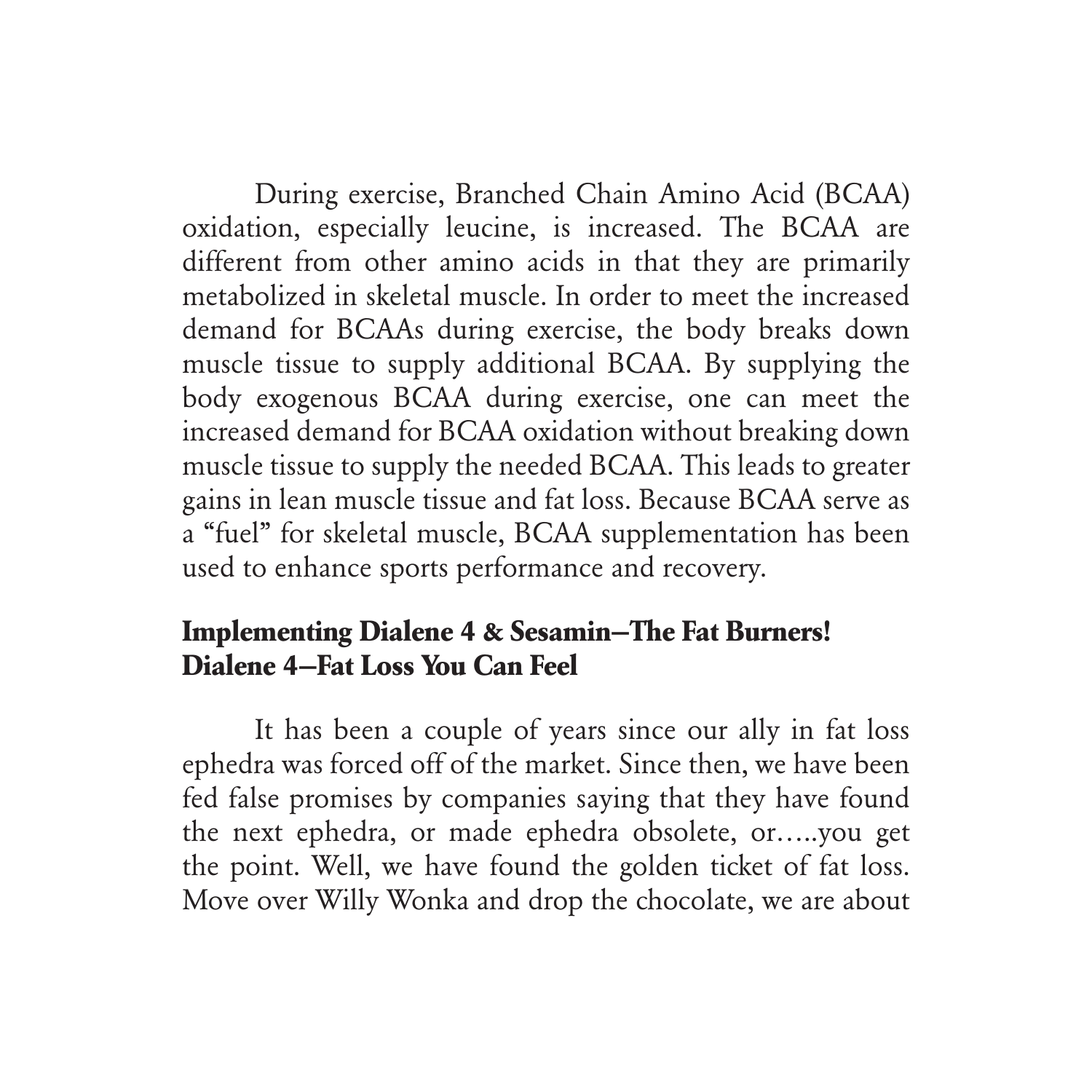to burn some serious fat! If you have been looking for the ultimate fat burner, read on. Dialene 4 could change the way you look and feel within the blink of an eye….

# **The Mission**

Our goal with Dialene 4 was to use synergy to create the ultimate fat burner. A fat burner so effective that you can feel it working and burning off that pesky fat. How we do that involves more than just putting effective ingredients in a capsule. For Scivation, it entails researching and testing how these compounds can work synergistically and then delivering it through a never-before used, scientifically advanced, patent-pending delivery system to ensure optimal delivery. We did just that. Here is a brief overview of these combinations:

# **G4 Fat Incinerating Matrix 675mg**

(Lean Green™ (Green Tea standardized for 50% EGCG), Caffeine (USP), Green Coffee Bean Extract (Containing Chlorogenic Acid, Feruloyl Quinic Acid and Neochlorogenic acid), Naringin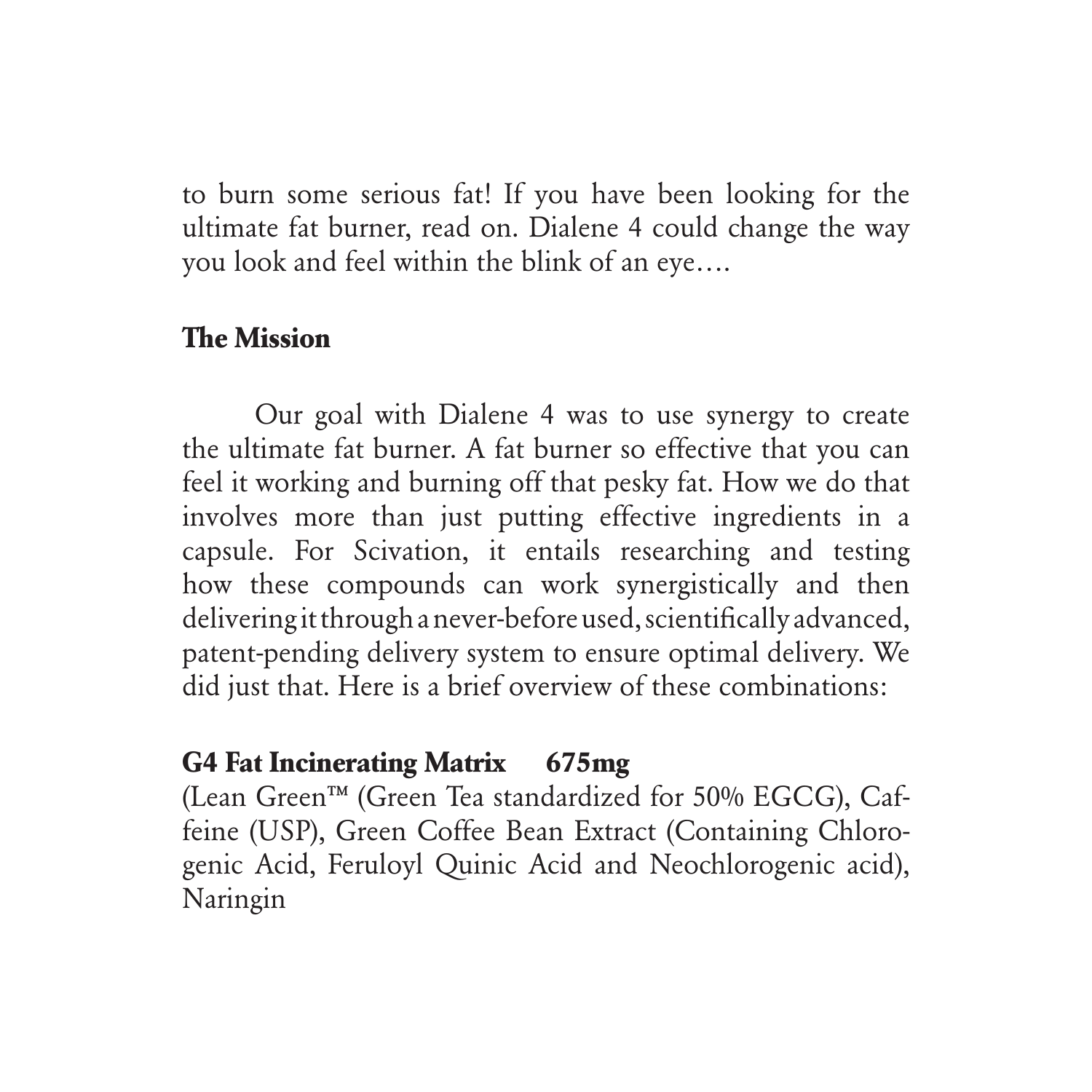The bottom line is that this matrix is meant burn fat at an unparalleled rate. EGCG from Green Tea, Caffeine USP, Chlorogenic Acid, Feruloyl Quinic Acid, Neochlorogenic acids and Naringin work together to ignite thermogenesis, increase lipolysis (fat burning) and even improve glucose tolerance. Bottom line, NOTHING on the market compares to the G4 Fat Incinerating Matrix for burning fat! All without any crash at all.

# **CogniLean Blend 660mg**

(N-Acetyl-L-Tyrosine, Phenylethylamine, D,L-Phenylalanine, Vinpocetine)

This is the most synergistic blend for mental performance ever created. The CogniLean Blend is especially useful while dieting with lowered calories and/or carbs. The bottom line is that this blend increases blood flow and the addition of N-Acetyl-L-Tyrosine to Phenylethylamine and D,L-Phenyalanine prevents these compounds from breaking down and puts them to work. And as you will see after trying your free sample (see end of article), they work unbelievably well. On top of that you have Vinpocetine, which increases blood flow to the brain.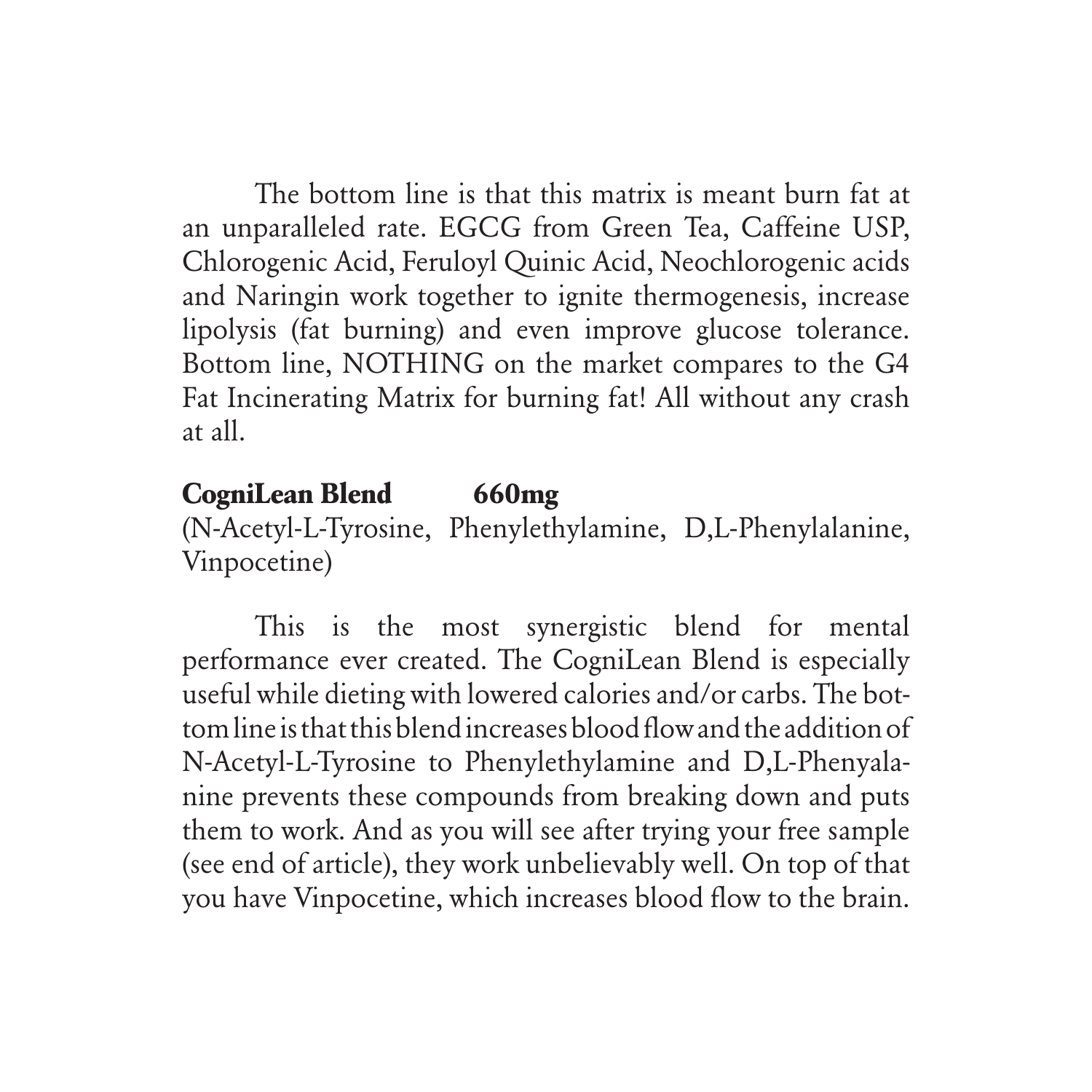The increased blood flow also enhances fat burning, working with the G4 Fat Incinerating Matrix to make Dialene 4 even MORE POTENT of a fat burner. Hold onto your seats, the ride is not over yet….

# **LipoLean Blend 325mg**

(Cayenne Pepper 40,000 HU, Citrus Peel Extract (containing limonene and terpinen-4-ol), Evodiamine)

This is the blend created by Myself and Layne Norton, Scivation athlete and Natural Bodybuilding Pro who is also a leader in BCAA research at the University of Illinois. Cayenne Pepper was added because it increases thermogenesis by dilating blood vessels and increasing blood circulation. Blood flow to adipose tissue is very important for the transportation of fatty acids to be burned. Increasing blood flow allows more fatty acids to be delivered to tissues where they can be burned. Evodiamine is an alkaloid extracted from the plant Evodiae Fructus. In-vitro studies and studies done on rats have shown evodiamine to decrease fat uptake into cells, increase body temperature, and increase catecholamine secretion. Then there is the proprietary Citrus Peel Extract blend used exclusively by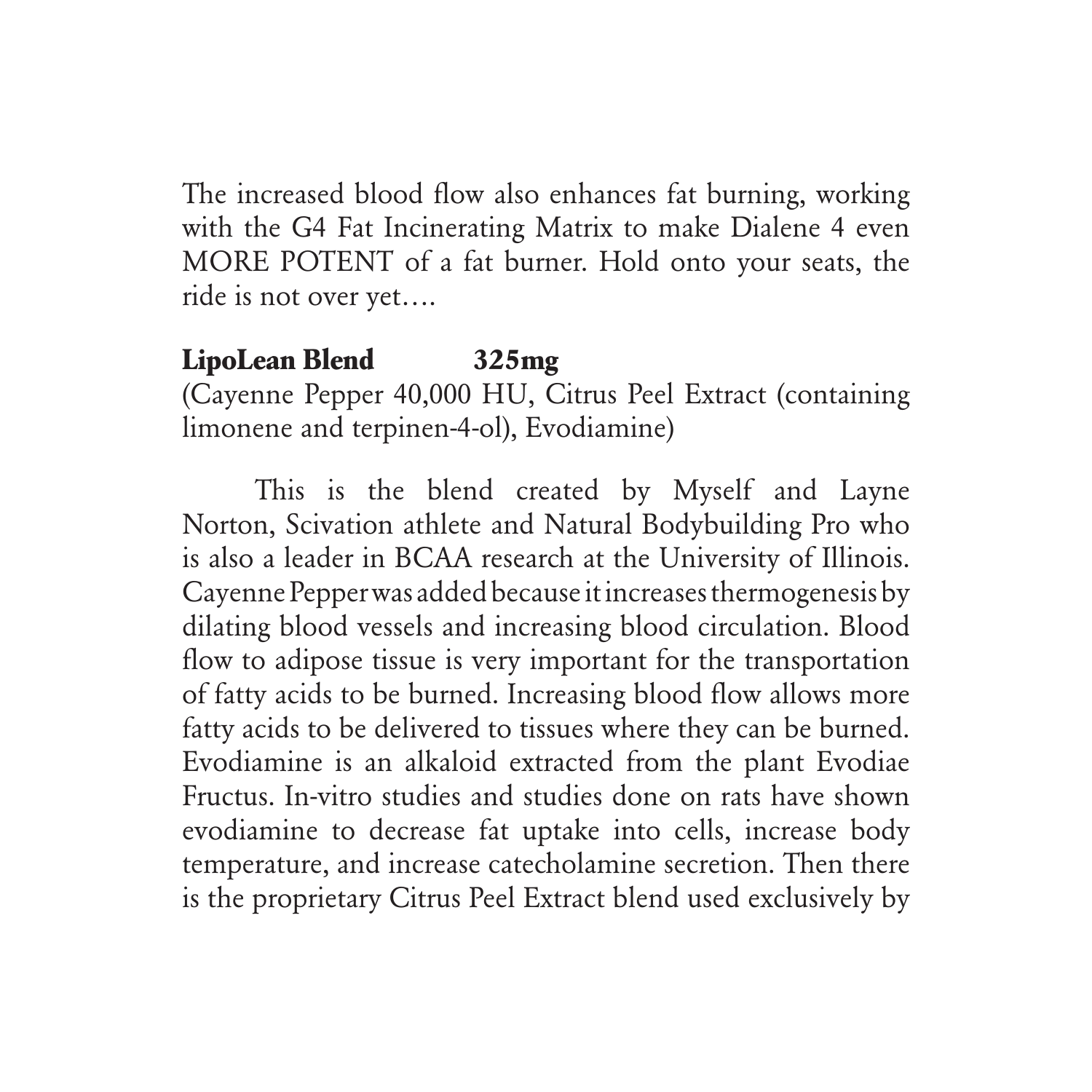Scivation. This is one of the biggest discoveries on lipolysis to date. Scivation found it, and expect copycats to follow suit.

### **The Sci-Cap™ Revolution**

Dialene 4 is delivered with the revolutionary Sci-Cap™ Technology. Sci-Caps utilize a unique, patent-pending delivery system that stabilizes Dialene 4's components in Candelia Wax. Candelia Wax is a natural, plant-derived wax that is used commonly in kosher and vegetarian formulations. Unlike other liquid capsules, Dialene 4 forms a gel-like mixture inside of the capsule rather than free-flowing liquid. This provides for maximum protection and stability of Dialene 4's highly-effective components in various climates as well as reduces the risk of melting, where softgels will stick together over time. This ensures that the components in Dialene 4 go to work and burn that pesky fat without wasting even one milligram!

Dialene 4™ is the result of years of scientific research featuring the G4™ Fat Incinerating Matrix, shown in clinical studies to promote large increases in nor-adrenalin all while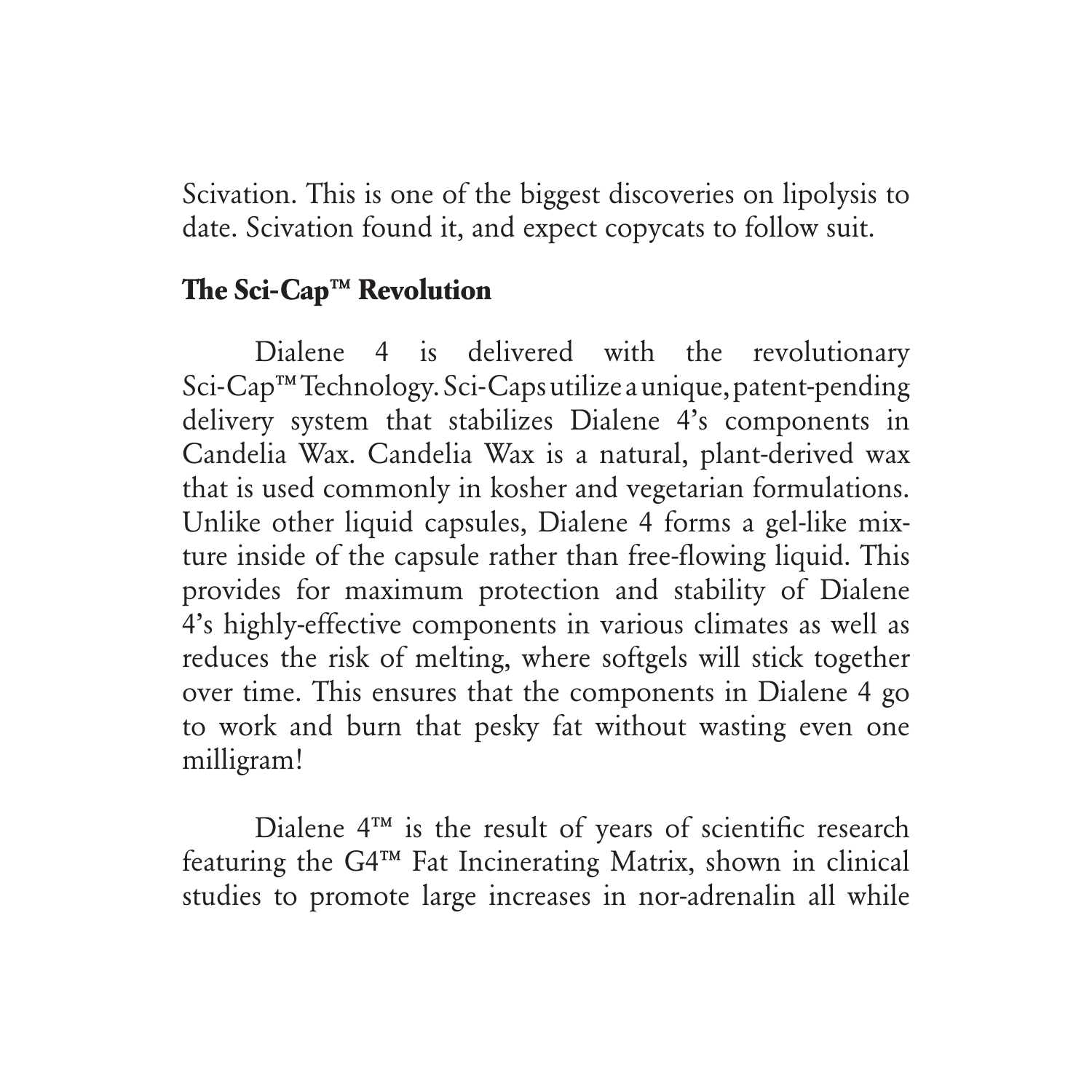having numerous health benefits. Dialene 4 works through four pathways:

- **·** Promote increased fatty acid liberation from fat cells and oxidation of those fatty acids by increasing the body's metabolic rate
- **·** Provide a strong boost in energy
- **·** Promote Fat Burn
- **·** Support optimal mental focus and clarity

By adding Dialene 4 to the Lifestyle Cut Diet you will increase the amount of fat released from fat cells and then burn that newly released fat, accelerating your weight and fat loss.

# **Sesamin—The Healthy Solution to Fat Loss**

#### **What is Sesamin and What Does it Do?**

Sesamin is a naturally occulting lignan found in sesame seeds and oil. A lignan is a molecule that combines with a receptor or another entity acting as an "activator." In the case of Sesamin, it binds to and activates a receptor called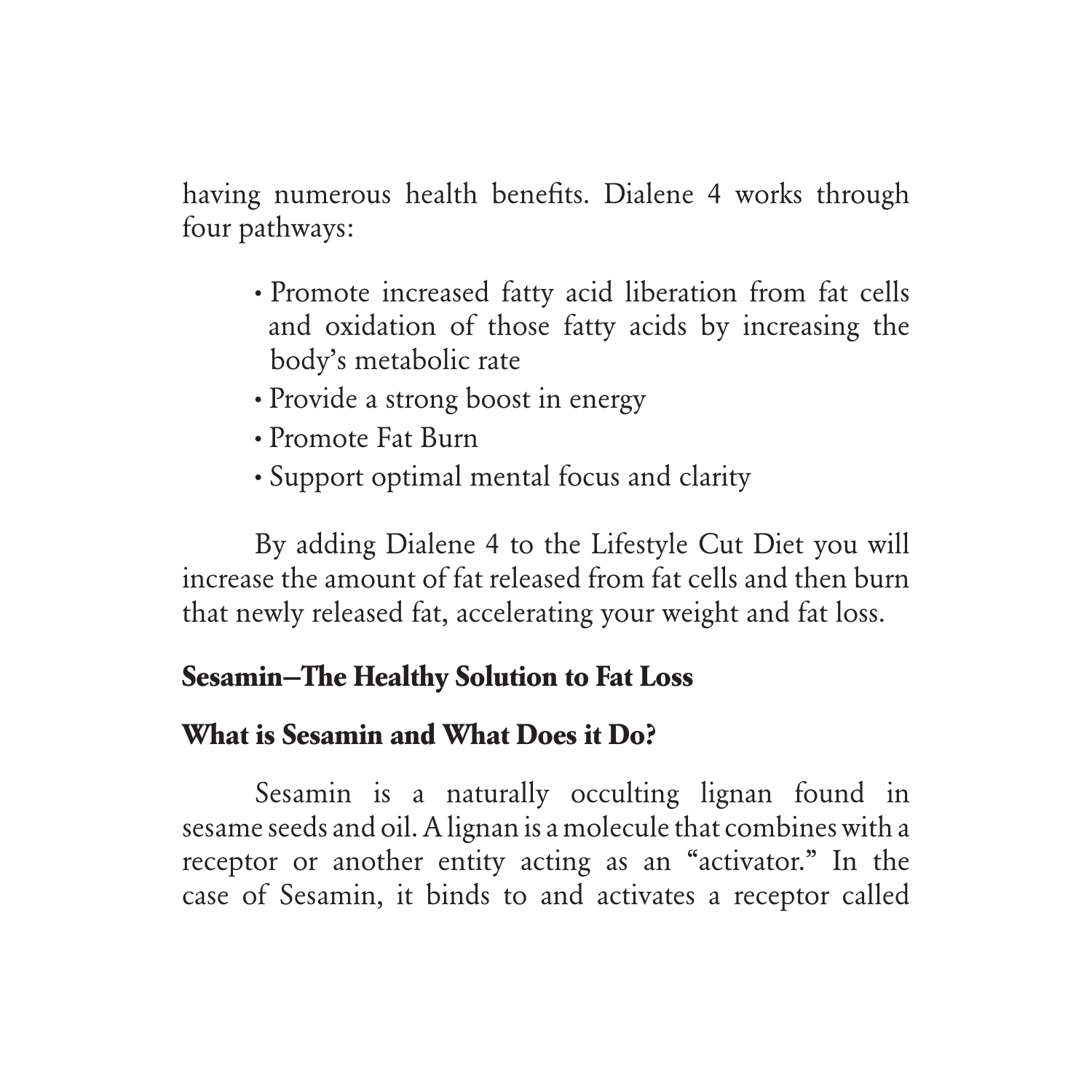Peroxisome Proliferator-Activator Receptor Alpha (PPARalpha).

Fat can be oxidized in the mitochondria and the peroxisomes of cells, the majority of this oxidation occurring in skeletal muscle cells and the liver. PPARalpha activation by sesamin increases fat oxidation in mitochondria and peroxisomes by increasing the creation of enzymes involved in the oxidation of fatty acids. As its name suggests, activation of the Peroxisome Proliferator-Activator Receptor causes the creation of new peroxisomes. More ezymes for fat oxidation and more peroxisomes means more fat can be oxidized.

In addition to increasing the oxidation of fat, Sesamin supplementation has also been shown to decrease lipogenesis (fat storage) by decreasing lipogenic enzymes in the liver. So Sesamin works in two ways to make you lean (and keep you lean): increasing fat oxidation and decreasing fat storage.

# **Additional Health Benefits of Sesamin**

In addition to increasing fat oxidation and decreasing lipogensis, Sesamin supplementation also has many health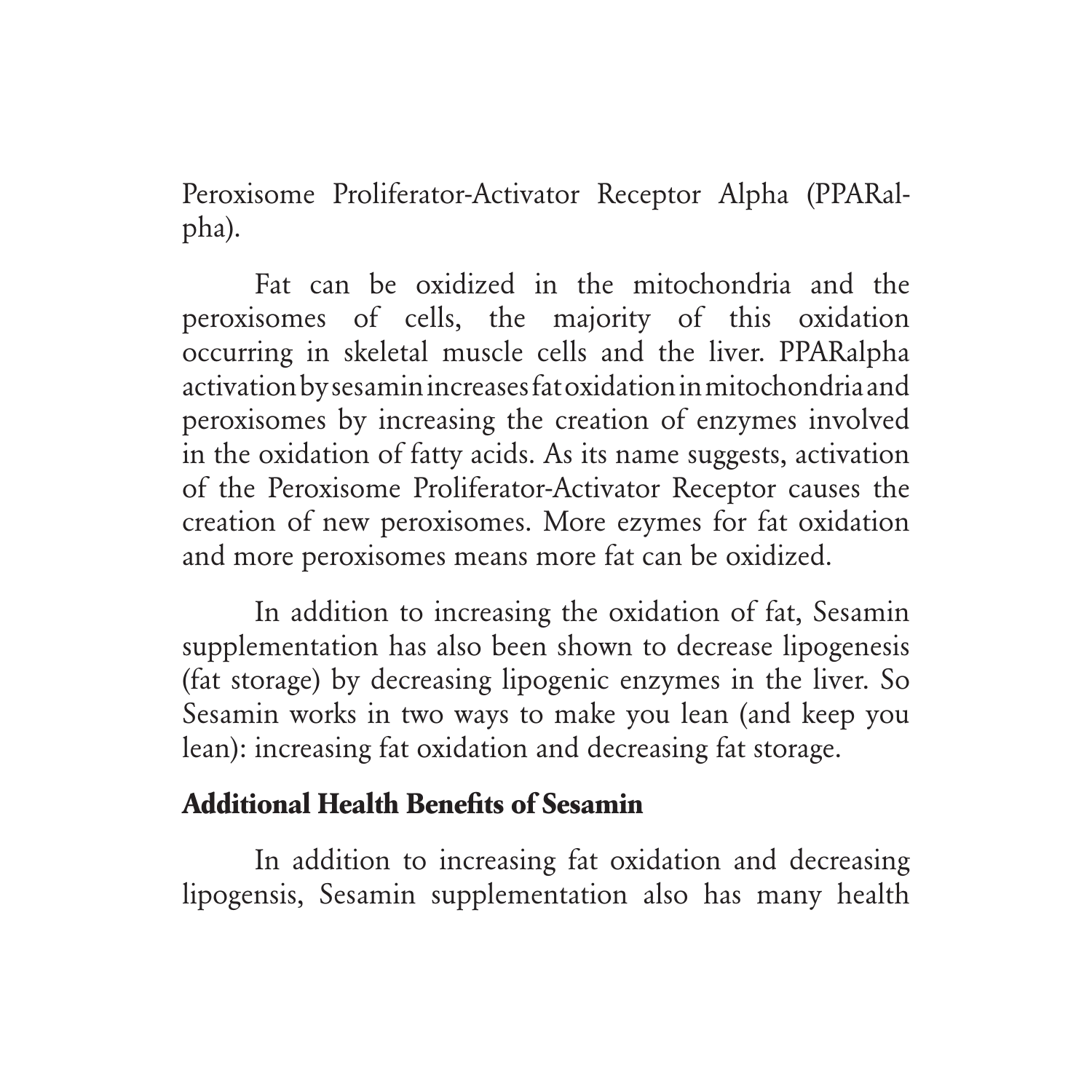benefits. Sesamin has been shown to be antihypertensive, an antioxidant itself and increase the recycling of vitamin E, provide liver protection against alcohol and improve liver and kidney function, decrease cholesterol levels while increasing high density lipoprotein (HDL aka "good cholesterol") levels, and is an anti-inflammatory. These health benefits alone make Sesamin supplementation a wise decision.

# **How much and when should I take Sesamin?**

Sesamin is generally dosed at 1500 mg per day divided into three 500mg dosages spread throughout the day, but some users may desire to use more or less (1,000-2,000 mg). Sesamin is best taken with a meal that includes fat because the fat will increase the lymphatic absorption of Sesamin, thereby increasing its effectiveness.

#### **Sesamin "Point-Blank" Summary**

Sesamin supplementation will prime your body to oxidize fat and not store it. Sesamin supplementation should also help spare muscle mass while dieting and has MANY positive health benefits.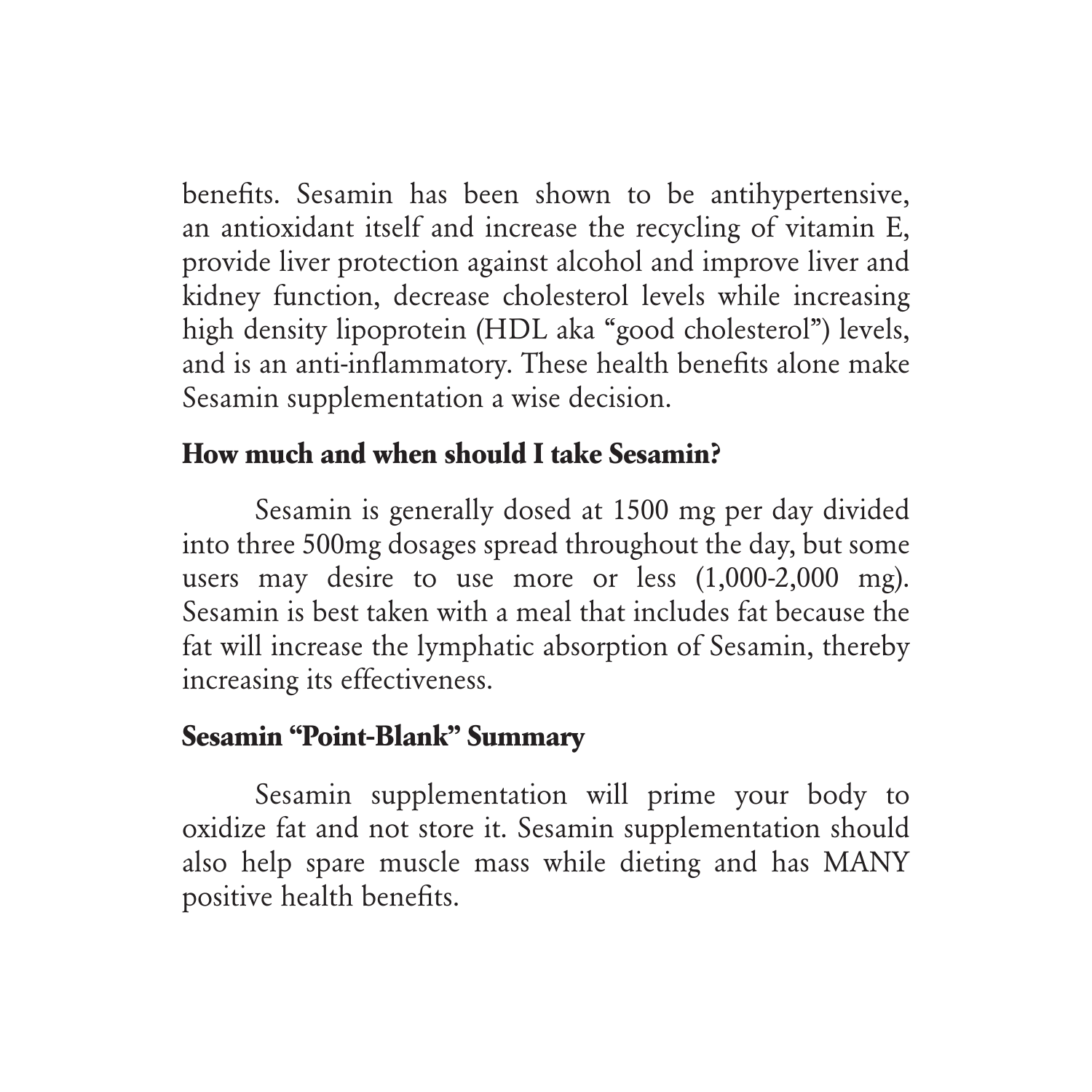#### **Sesamin:**

- **·** Increases Thermogenesis
- **·** Increases Fat Oxidation o Up-regulates "Fat-burning" Enzymes
- **·** Decreases Fat Storage o Down-regulates "Fat-storage" Enzymes
- **·** Increases Insulin Sensitivity
- **·** Increases Ketone Formation o A Fuel Used When Dieting o Spares Glucose
- **·** Potent Anti-Oxidant
- **·** Cholesterol Reducer o Increases HDL levels
	- o Decreases LDL levels
- **·** Decreases blood pressure (antihypertensive)
- **·** Improves Liver and Kidney Health
- **·** Anti-inflammatory
- **·** No Stimulant Effect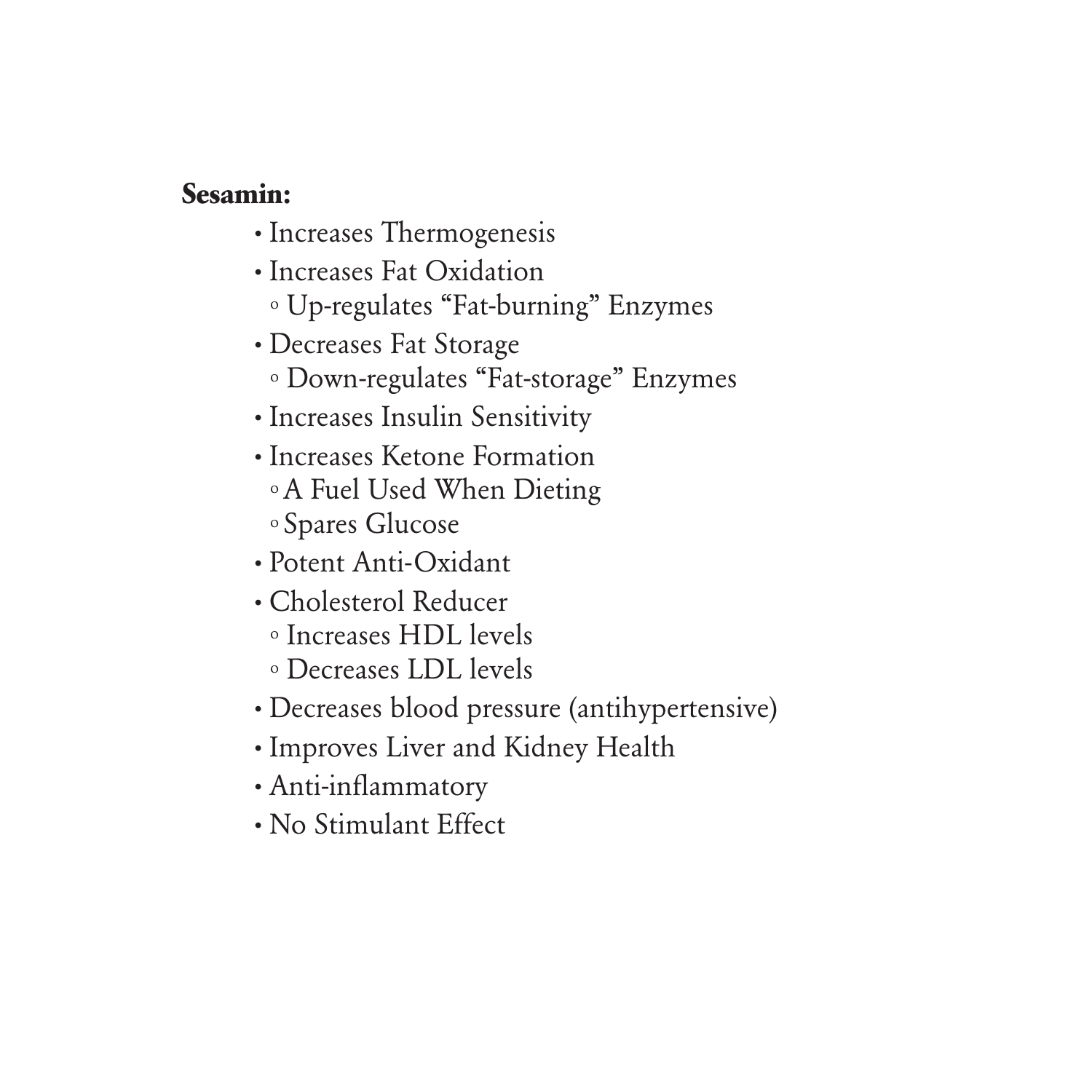

You can follow whatever training program you'd like while following the Lifestyle Cut Diet, but we recommend lifting weights 4-5 times a week with a similar workload as the workouts below in order to burn sufficient calories to lose fat.

The following recommended workout is a 4-day split, hitting each muscle once a week. The days can be swapped around if need be.

#### **Monday**

| Barbell or DB Bench Press             | $3 X 6-10$ |
|---------------------------------------|------------|
| Barbell or DB Incline Press           | $3 X 6-10$ |
| Barbell or DB Shoulder Press 2 X 6-10 |            |
| DB Side Lateral                       | $2 X 6-10$ |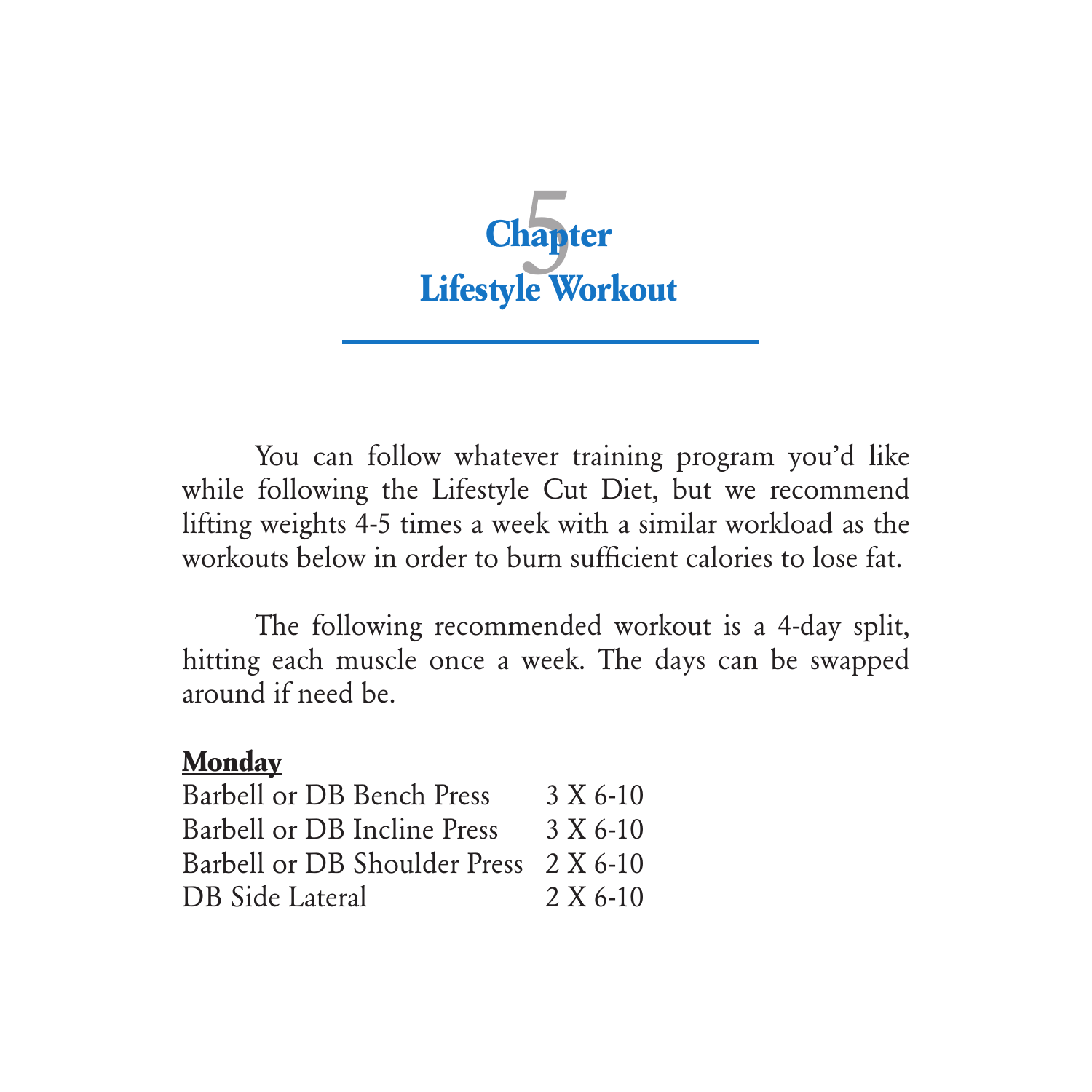# **Tuesday**

|  | 3 X 6-10                                   |
|--|--------------------------------------------|
|  | Bent Over Row or Seated Cable Row 3 X 6-10 |
|  | $2 X 6-10$                                 |
|  | $2 X 6-10$                                 |
|  |                                            |

# **Thursday**

| Squats or Leg Press            | 3 X 6-10   |
|--------------------------------|------------|
| Stiff Leg Deadlift or Leg Curl | 3 X 6-10   |
| Lunges                         | 3 X 6-10   |
| <b>Standing Calf Raise</b>     | $2 X 6-10$ |
| <b>Seated Calf Raise</b>       | $2 X 6-10$ |

# **Friday**

| Barbell or DB Curl   | 3 X 6-10   |
|----------------------|------------|
| Skull Crusher        | 3 X 6-10   |
| Cable Curl           | 3 X 6-10   |
| Tricep Pressdown     | 3 X 6-10   |
| Barbell Forearm Curl | $3 X 6-10$ |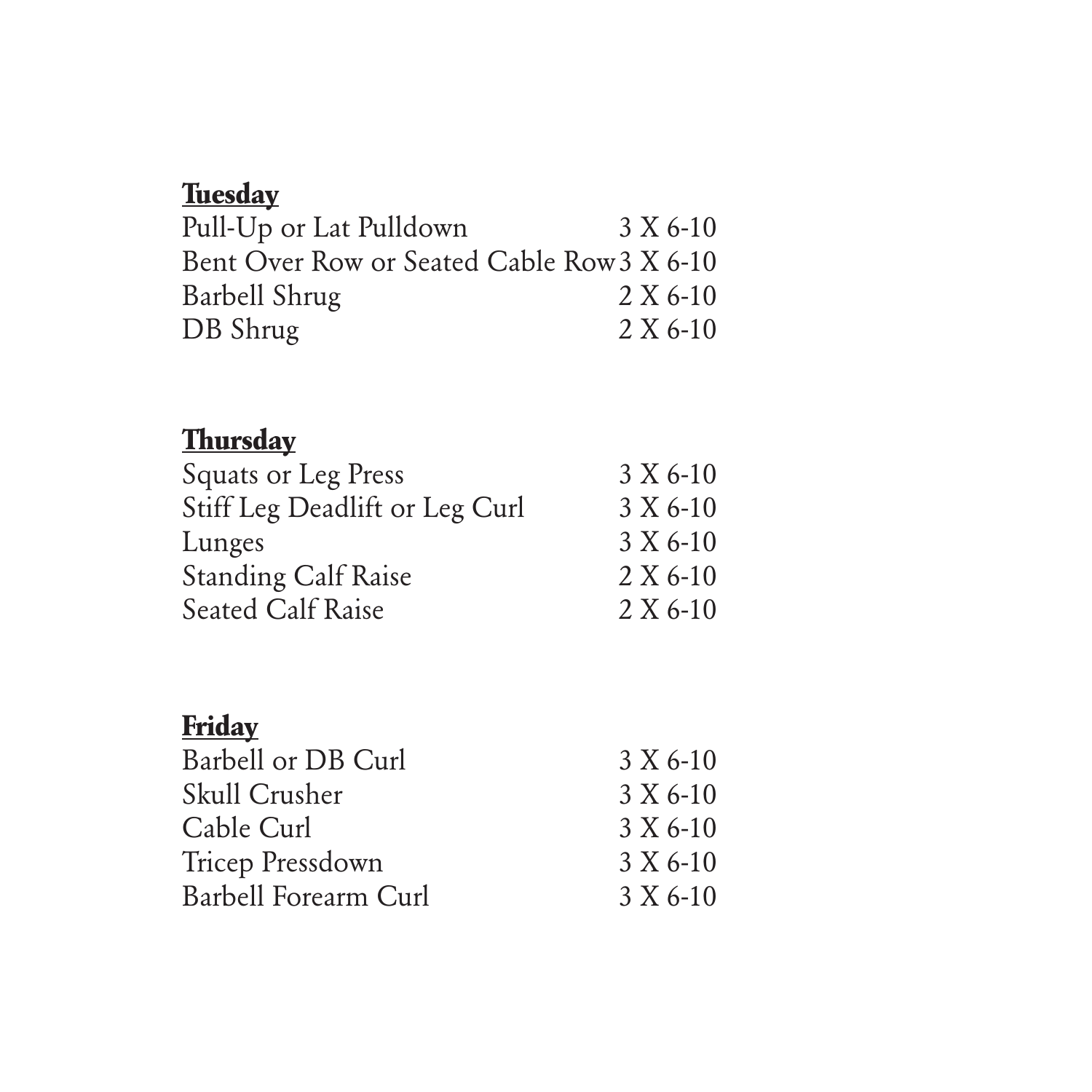#### **A More Advanced Training Routine**

If you are a strength athlete or a performance athlete, you need movements performed in training to translate to your sport. Bodybuilding is about growing deeply defined, etched muscle, not performance. We know that you must condition a muscle, strengthen it and then build it. This process takes time. However, the body also adapts very well. We recommend a 12-week training program (split routine hitting each body part once per week and allowing recovery, which is highly notarized by bodybuilders) that will condition, strengthen and build your muscles while on the Lifestyle Cut Diet. It is known in the Exercise Science realm that repetitions lower than five are designed for strength and power. Muscle growth (hypertrophy) is found in the 8-12 rep range. These are the two extremes. Meaning that if, hypothetically, 100% of strength is found in reps five or below and 100% growth is found in reps 10-12, then it's safe to say that strength and growth can be attained (not 100% of each) at reps 6-10. This is our focus. We divide the routine into three phases: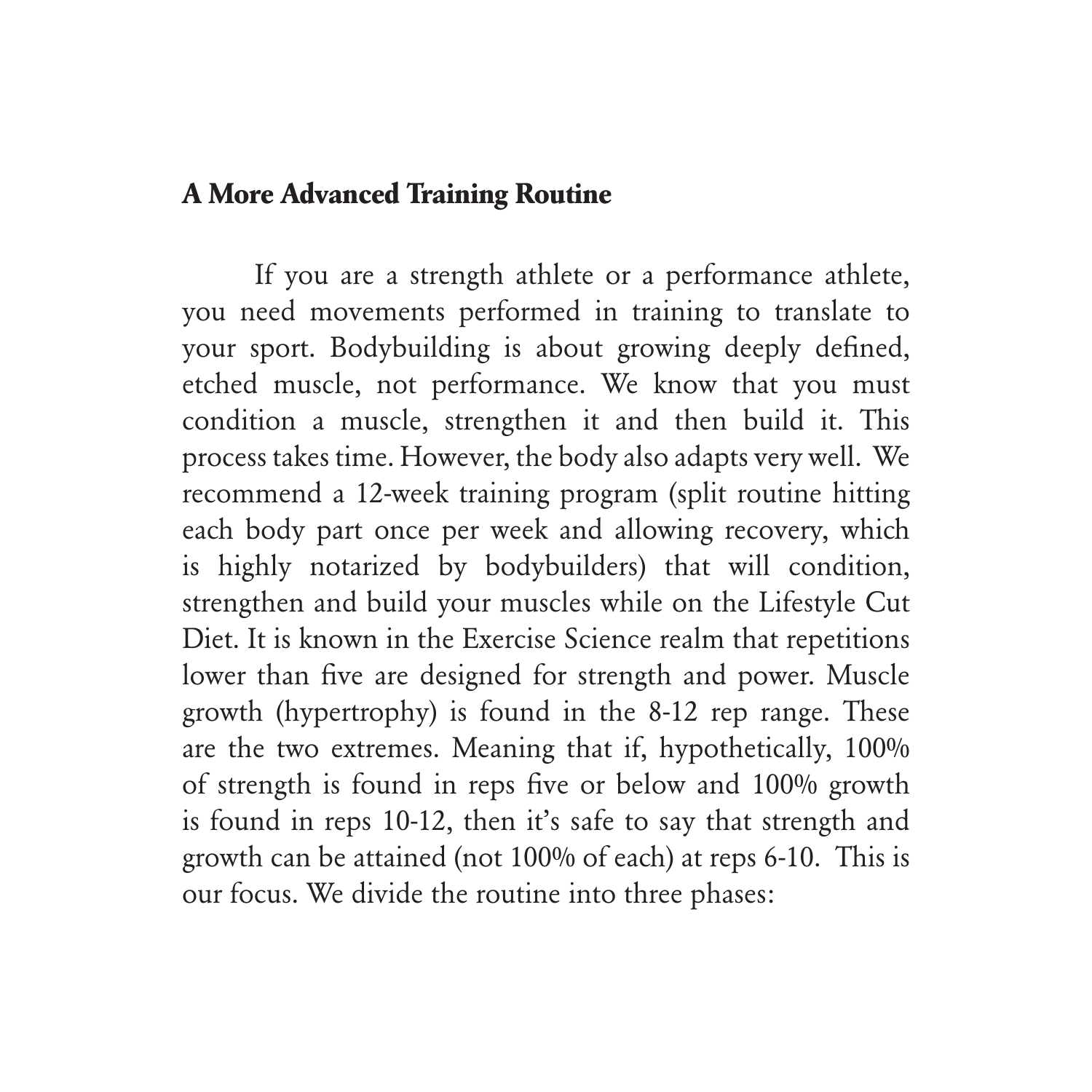**Phase 1:** Conditioning **Phase 2:** Growth/Strength **Phase 3:** Strength/Growth

# **Weeks 1-4: Conditioning**

During the Conditioning weeks, our rep ranges are 12-15 and we perform three to four sets for all upper body and lower body work. The goal is to adjust the weight (increase the load (weight) as the volume (reps) decreases) to get 12-15 reps on every exercise. Rest 60 seconds between sets.

# **Week 1**

The goal is to handle a weight and rep range that allows for completion of 15 reps for three sets.

# **Week 2**

The goal is increase the weight but drop the reps to 12.

#### **Week 3**

The goal is to increase the weight and increase the reps to 15.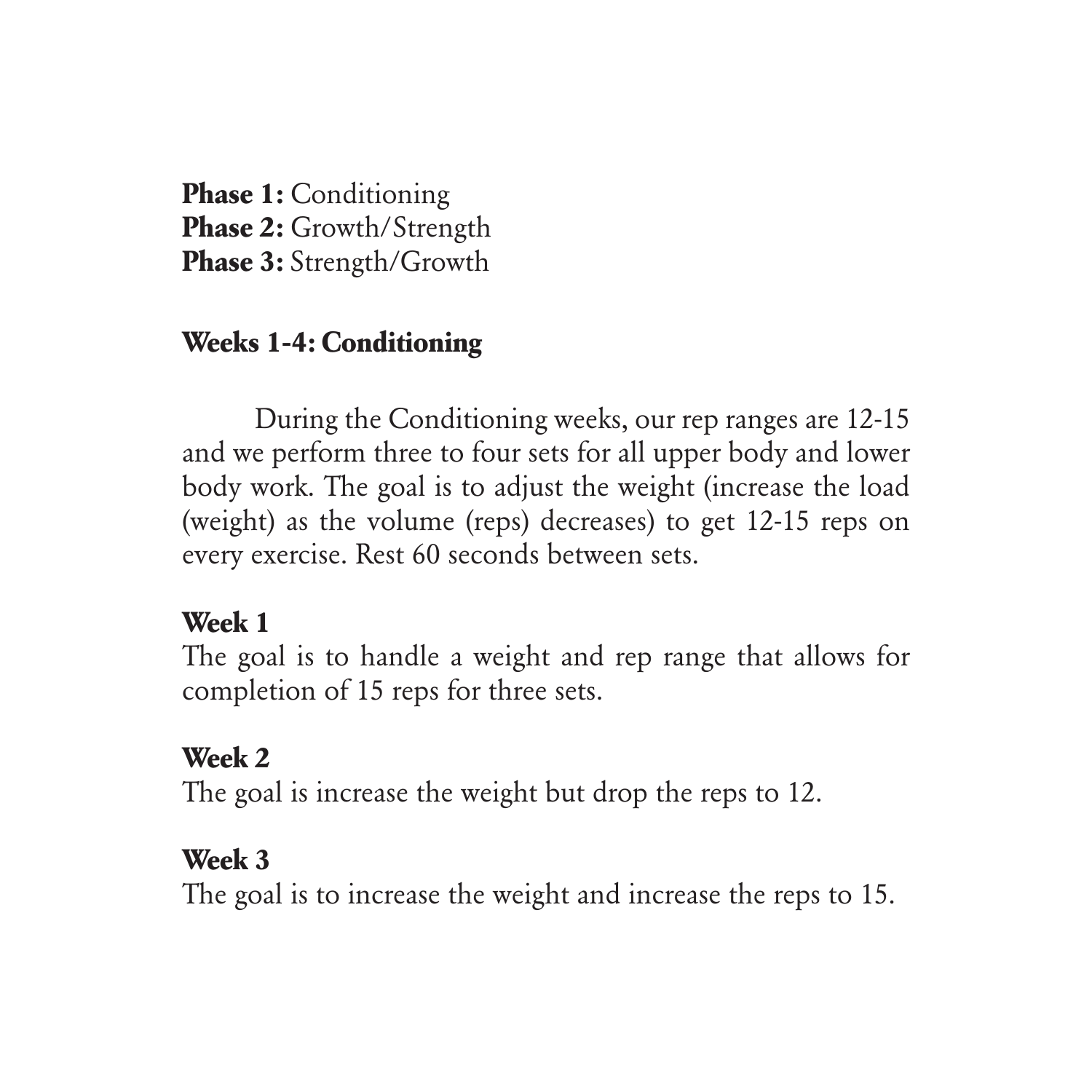# **Week 4**

The goal is to increase the weight again, but drop the reps back to 12. By varying our weight and reps we essentially are tricking our bodies into getting major results that are not capable from old training regimes. We are promoting a new type of athlete that is in control of his body and whose training allows for complete development of muscle density, tone, definition, symmetry, and superior strength.

### **Weeks 1-4 – Conditioning 12-15 Reps 3 Sets**

#### **Monday – Chest**

- 1. Incline Barbell Press 3 sets 12-15 reps 2. Flat Barbell Press - 3 sets 12-15 reps 3. Dumbbell flys - 3 sets 12-15 reps – smooth and controlled motion 4. Push Ups - 3 sets to failure 5. Crunches - 3 sets 30 seconds 6. Reverse crunches - 3 sets 30 seconds
	-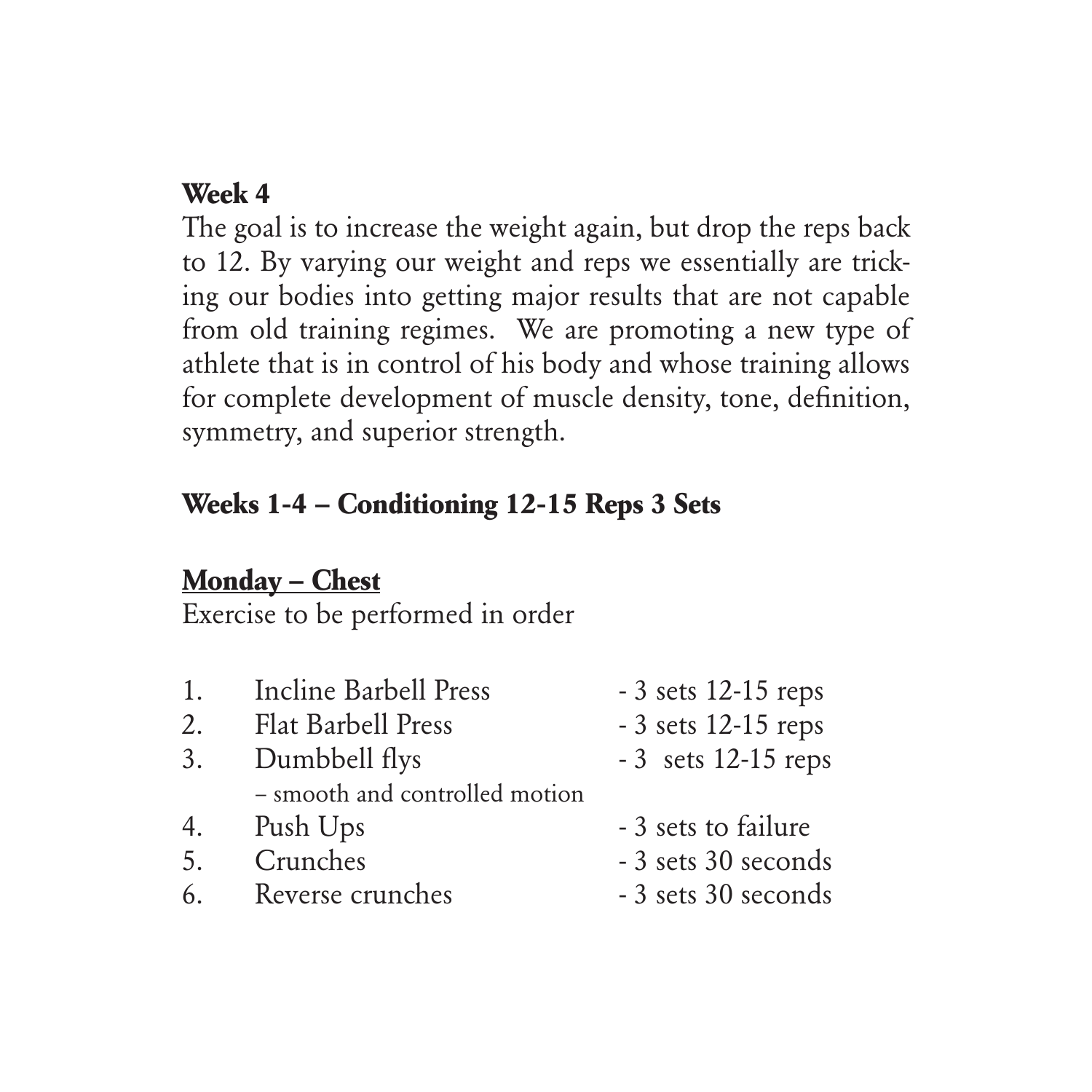# **Tuesday – Legs**

Exercise to be performed in order

| Squat                       | - 3 sets 12-15 reps each leg |
|-----------------------------|------------------------------|
| Straight Leg Dead Lift      | $-3$ sets 12-15 reps         |
| Leg curl                    | $-3$ sets 12-15 reps         |
| Leg press                   | - 3 sets 12-15 reps each leg |
| Leg extension               | $-3$ sets 12-15 reps         |
| <b>Standing Calf Raises</b> | $-3$ sets 12-15 reps         |
|                             | - 3 sets 12-15 reps          |
|                             | Seated Calf Raise            |

# **Wednesday – Back**

- 1. Bent Over Barbell row 3 sets 12-15 reps
- 2. 1 Arm Dumbbell Rows 3 sets 12-15 reps
- 3. Cable Pull Downs 3 sets 12-15 reps (like dumbbell pullover but with cable standing)
- 4. Wide Grip Pull downs 3 sets 12-15 reps
- 5. Dumbbell Shrugs with Abduction start - 3 sets 12-15 reps
- 6. Hyperextensions 3 sets 12-15 reps – smooth and controlled motion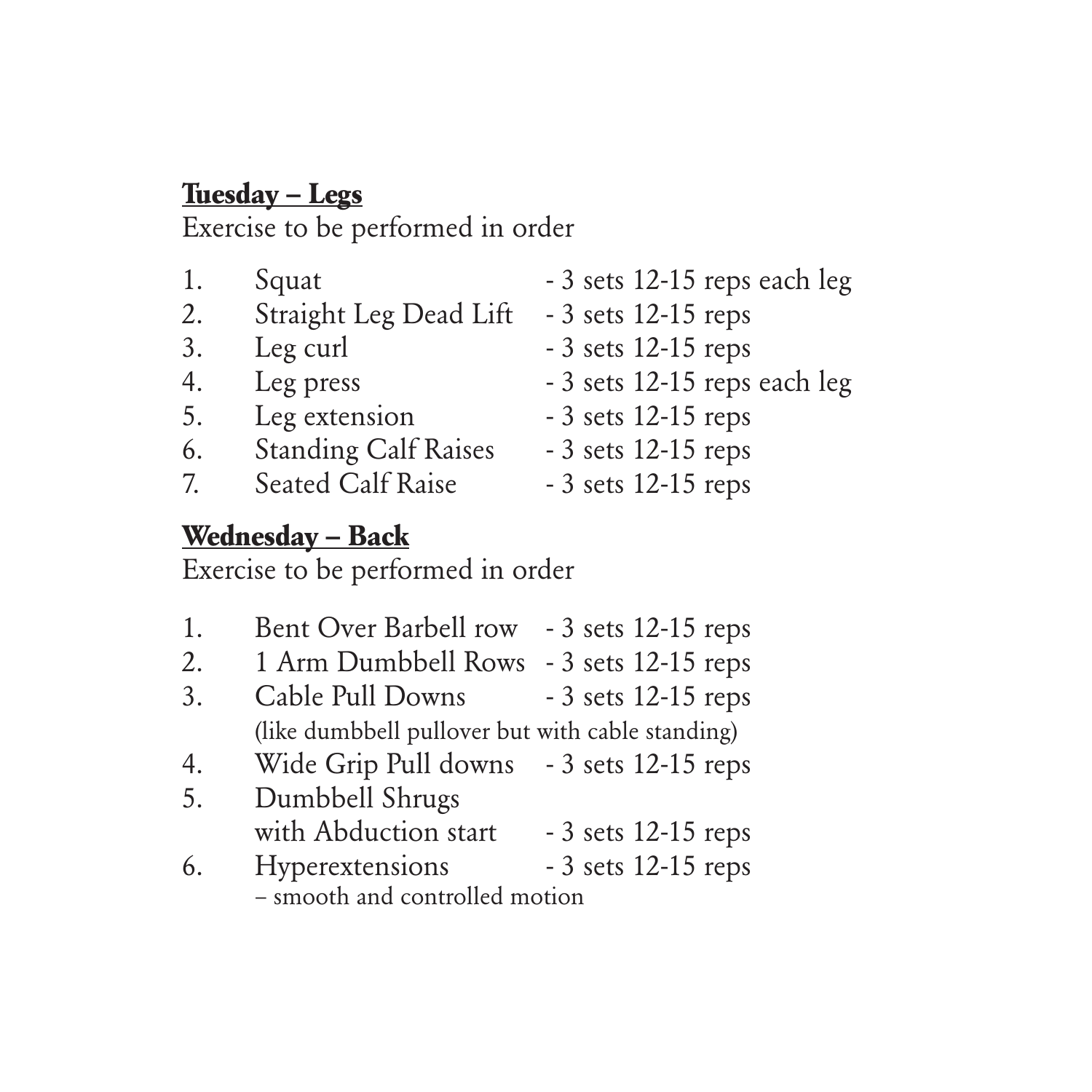# **Friday – Arms**

Exercise to be performed in order

| 1. | <b>Standing Barbell Curls</b>                    |  | $-3$ sets 12-15 reps |
|----|--------------------------------------------------|--|----------------------|
| 2. | <b>Preacher Curls</b>                            |  | - 3 sets 12-15 reps  |
| 3. | Hammer Curls                                     |  | - 3 sets 12-15 reps  |
| 4. | <b>Triceps Press Down</b>                        |  |                      |
|    | with V-Bar or Rope                               |  | $-3$ sets 12-15 reps |
| 5. | Over the Head Extensions                         |  |                      |
|    | using rope or Skull Crushers - 3 sets 12-15 reps |  |                      |
| 6. | <b>Weighted Dips</b>                             |  | $-3$ sets 12-15 reps |
| 7. | V-ups                                            |  | - 3 sets 30 seconds  |
| 8. | Leg raises                                       |  | - 3 sets 30 seconds  |
|    |                                                  |  |                      |

# **Saturday – Shoulders**

- 1. Dumbbell Military Press NO BACK SUPPORT - 3 sets 12-15 reps
- 2. Seat Front Dumbbell Raise NO BACK SUPPORT - 3 sets 12-15 reps
- 3. Standing Side Lateral Raise 3 sets 12-15 reps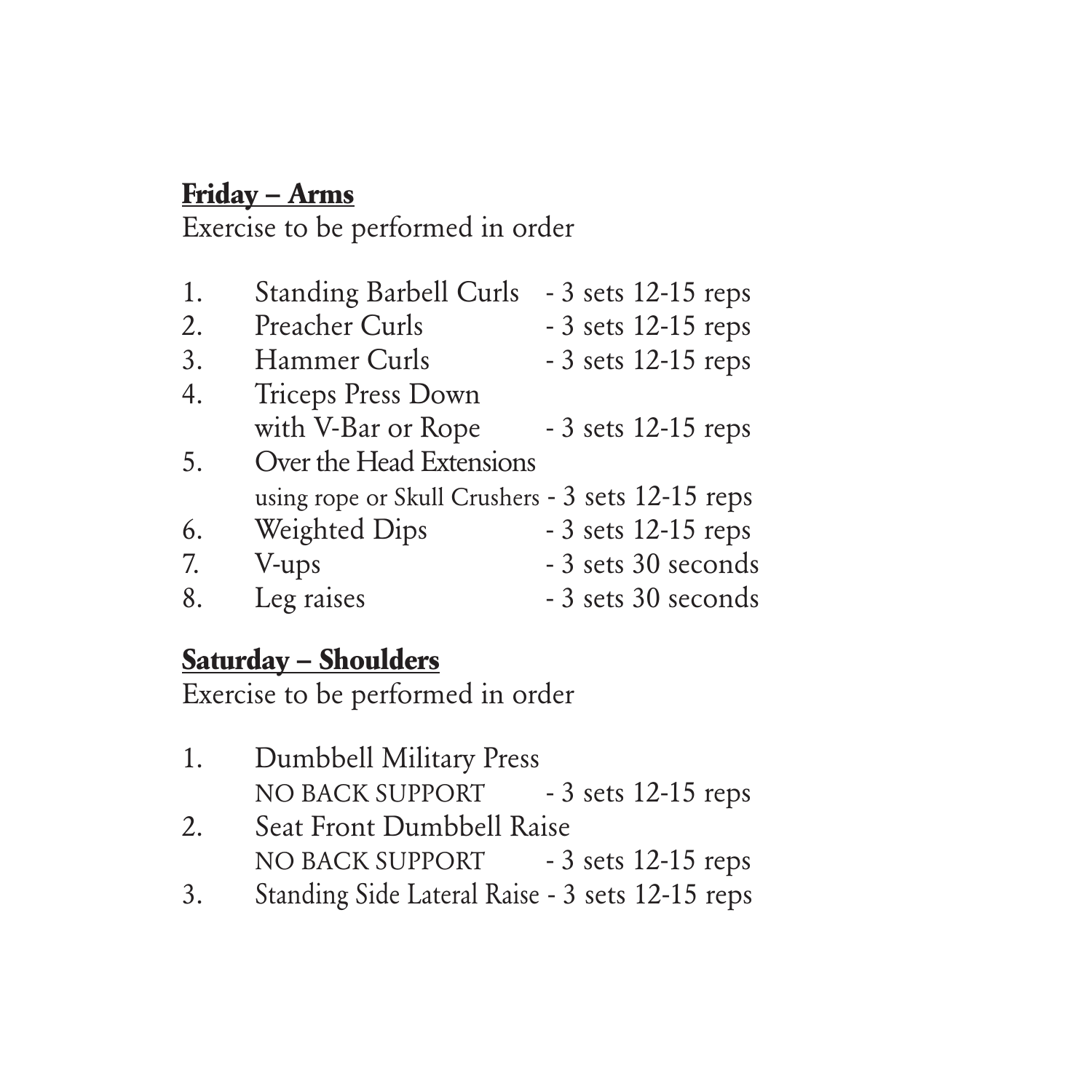| 4. | Rear Deltoid Machine           |                      |  |  |
|----|--------------------------------|----------------------|--|--|
|    | or Bent Over Rear Delt Fly     | $-3$ sets 12-15 reps |  |  |
|    | - smooth and controlled motion |                      |  |  |
| 5. | <b>Standing Calf Raises</b>    | -4 sets 15 reps      |  |  |
| 6. | <b>Seated Calf Raises</b>      | $-4$ sets 15 reps    |  |  |

Perform 30-45 minutes of cardio before or after weights with heart rate 130-150.

#### **Weeks 5-8: Growth/Strength**

During the Growth/Strength weeks, our rep ranges are six to ten and five to six sets for all upper body and lower body work. The goal is to adjust the weight (increase the load as the volume decreases) to get six to ten reps on every exercise. Rest 60-90 seconds between sets.

#### **Week 1**

The rep range will be ten reps for five sets.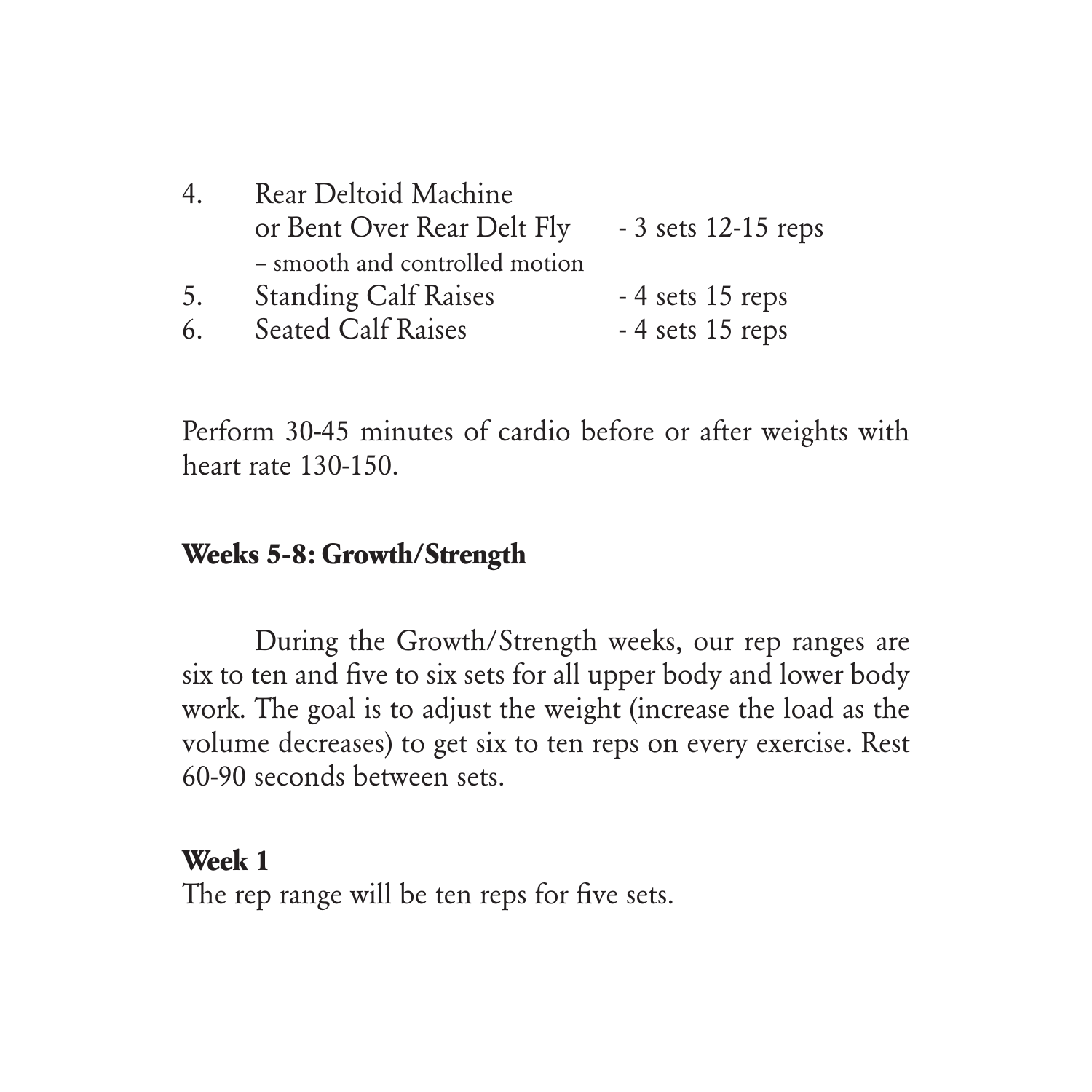#### **Week 2**

The goal is to increase the weight, but you must get eight reps for five sets.

#### **Week 3**

The goal is to increase the weight, but you must get six reps for five sets.

#### **Week 4**

The goal is to increase the weight and to increase the sets, but you must get eight reps for six sets.

Our philosophy for this program is to stimulate the muscle fiber to recruit more muscle fibers quickly. By increasing the muscle fiber density and recruitment patterns we are creating growth in the muscle. With the increase of growth, we now have the ability to increase strength through greater muscle fiber recruitment. When this happens, growth occurs more rapidly due to muscle fiber recruitment and strength gains. This allows us to perform a higher load volume for training.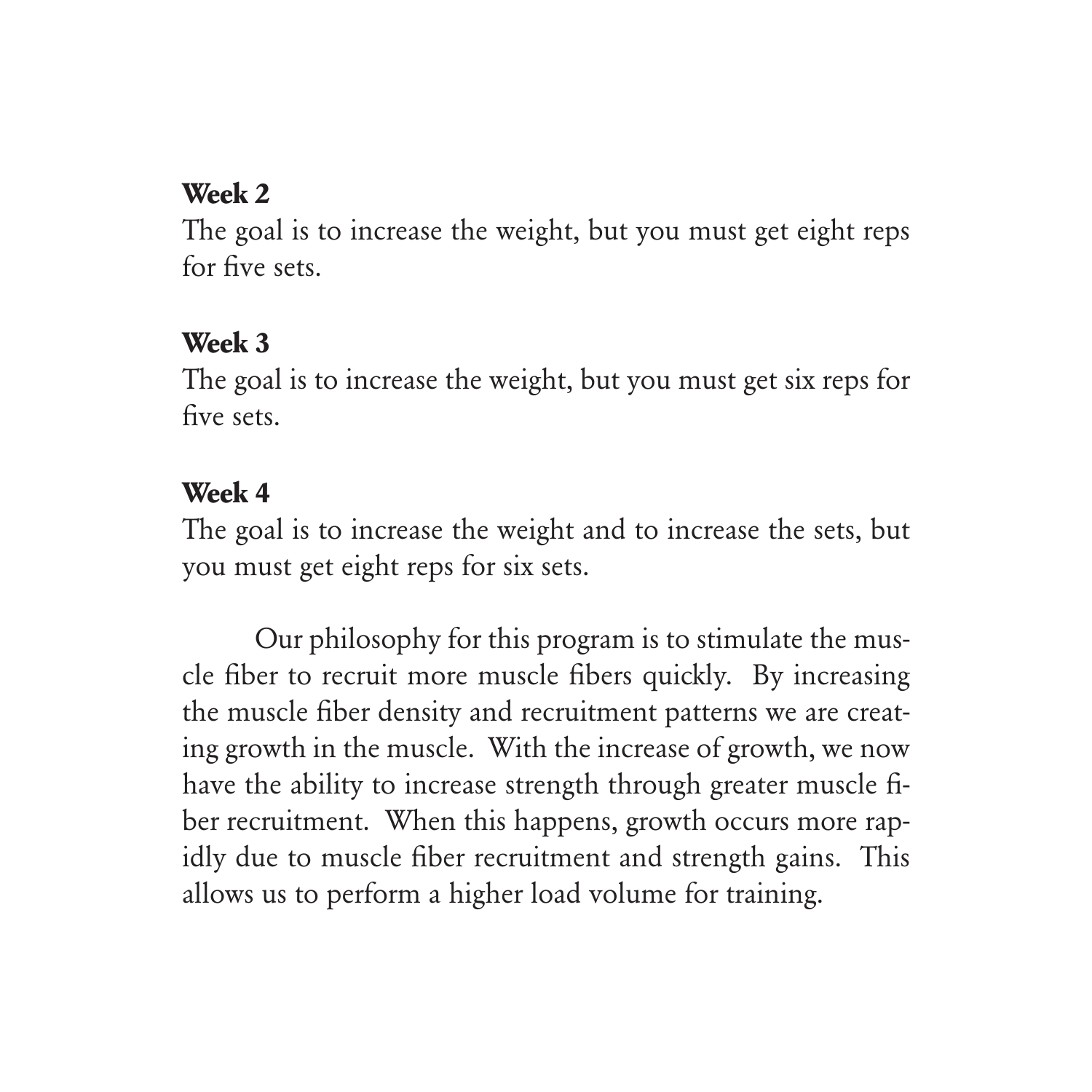# **Weeks 5-8 – Growth/Strength 6-10 Reps 5 Sets**

# **Monday – Chest**

Exercise to be performed in order

| 1. | Incline Barbell Press          | $-5$ sets 6-10 reps    |
|----|--------------------------------|------------------------|
| 2. | <b>Flat Barbell Press</b>      | $-5$ sets 6-10 reps    |
| 3. | Peck Deck                      | $-3$ sets $8-10$ reps  |
|    | - smooth and controlled motion |                        |
| 4. | Push Ups                       | - 3 set to failure     |
| 5. | V-ups                          | - 3 sets 30-45 seconds |
| 6. | Leg raises                     | - 3 sets 30-45 seconds |

#### **Tuesday – Legs**

| 1. | Squats                                       |  | $-5$ sets 6-10 reps   |
|----|----------------------------------------------|--|-----------------------|
| 2. | Straight Leg Dead Lift                       |  | $-5$ sets 6-10 reps   |
| 3. | Leg curl                                     |  | $-3$ sets $8-10$ reps |
| 4. | Stationary Barbell Lunges - 5 sets 6-10 reps |  |                       |
| 5. | Leg extension                                |  | $-3$ sets $8-10$ reps |
| 6. | <b>Standing Calf Raises</b>                  |  | $-3$ sets 8-12 reps   |
| 7. | <b>Seated Calf Raises</b>                    |  | $-3$ sets 8-12 reps   |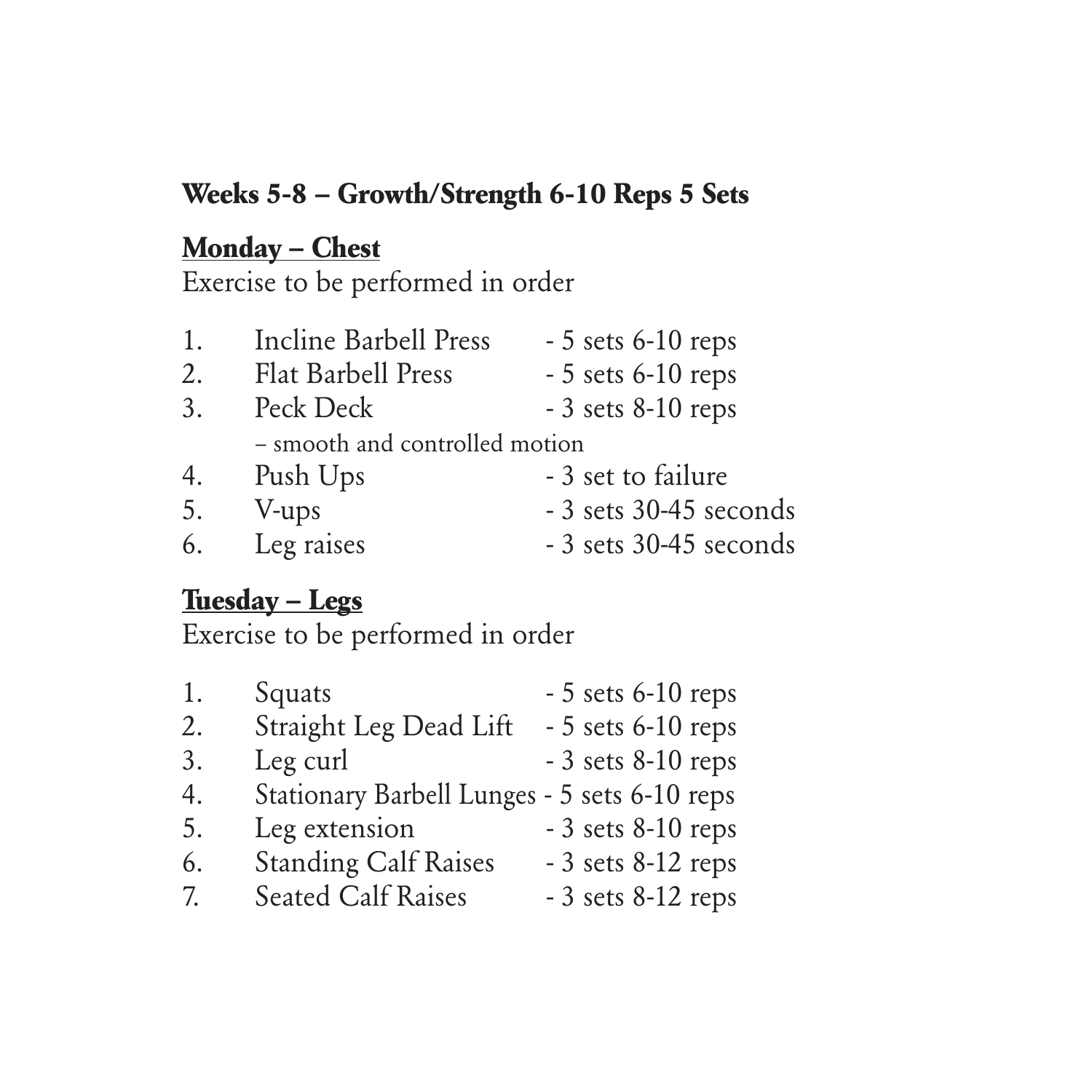# **Wednesday – Back**

Exercise to be performed in order

| 1. | <b>Bent Over Row</b>           | $-5$ sets 6-10 reps |
|----|--------------------------------|---------------------|
| 2. | Close grip low row             | $-5$ sets 6-10 reps |
| 3. | Wide Grip Pull downs           | $-5$ sets 6-10 reps |
| 4. | Dumbbell Pull overs            | $-3$ sets 8-10 reps |
| 5. | <b>Barbell Shrugs</b>          | $-5$ sets 6-10 reps |
| 6. | Hyperextensions                | $-3$ sets 8-10 reps |
|    | - smooth and controlled motion |                     |

### **Friday – Arms**

| 1. | Standing Dumbbell curls - 5 sets 6-10 reps  |                        |
|----|---------------------------------------------|------------------------|
| 2. | Single arm Dumb bell                        |                        |
|    | <b>Preacher Curls</b>                       | $-5$ sets 6-10 reps    |
| 3. | <b>Concentration Curls</b>                  | $-3$ sets $8-10$ reps  |
| 4. | Close grip press                            | $-5$ sets 6-10 reps    |
| 5. | V bar press down                            | $-5$ sets 6-10 reps    |
| 6. | Single arm                                  |                        |
|    | over the head extension - 3 sets 8-10 reps  |                        |
| 7. | Toe touches                                 | - 3 sets 30-45 seconds |
| 8. | Roman Chair Knee ups - 3 sets 30-45 seconds |                        |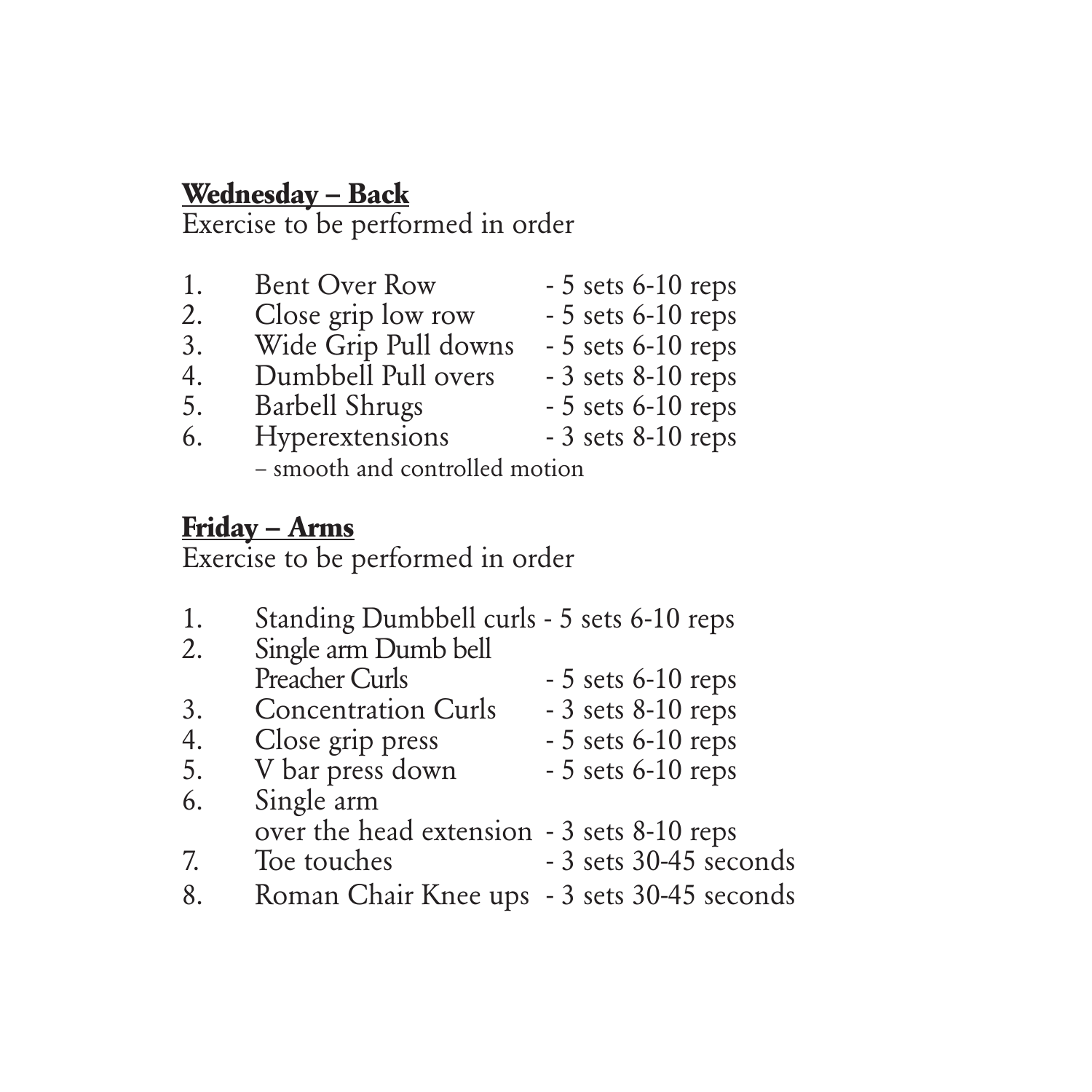# **Saturday – Shoulders**

Exercise to be performed in order

| 1.               | Dumbbell Military Press         |                     |
|------------------|---------------------------------|---------------------|
|                  | NO BACK SUPPORT                 | $-5$ sets 6-10 reps |
| 2.               | Seat Front Dumbbell Raise       |                     |
|                  | NO BACK SUPPORT                 | $-5$ sets 6-10 reps |
| 3.               | Standing Side Lateral Raise     | $-5$ sets 6-10 reps |
| $\overline{4}$ . | Rear Deltoid Machine            |                     |
|                  | or Bent Over Rear Delt Fly      | $-5$ sets 6-10 reps |
|                  | - smooth and controlled motions |                     |
| 5.               | <b>Standing Calf Raises</b>     | $-3$ sets 8-12 reps |
| 6.               | <b>Seated Calf Raises</b>       | $-3$ sets 8-12 reps |

Perform 30-45 minutes of cardio before or after weights with heart rate 130-150.

# **Weeks 9-12: Strength/Growth**  During the Strength/Growth weeks, our rep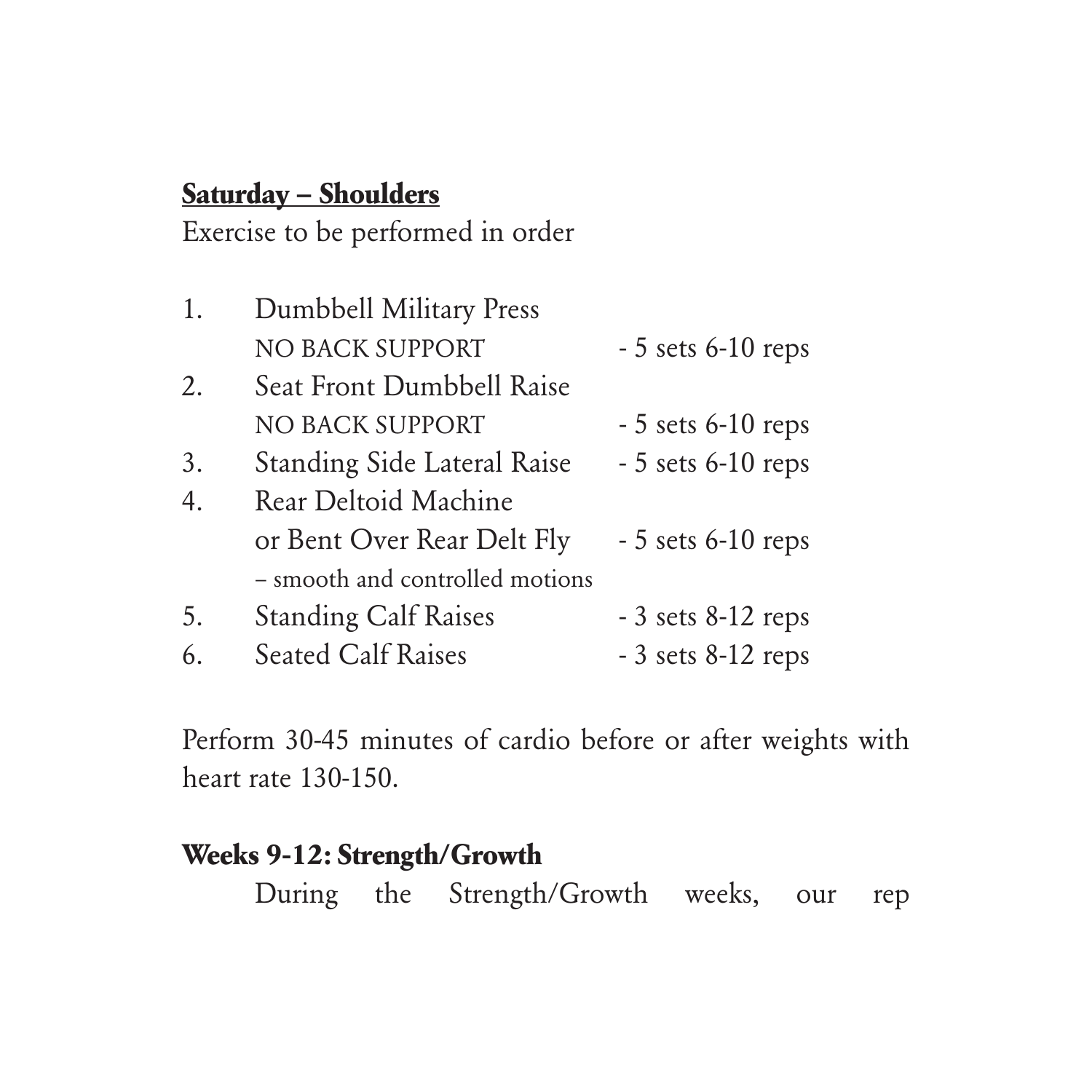ranges are four to six and perform five to six sets for all upper body and lower body work. Rest 2 minutes between sets.

### **Weeks 1 and 2**

The goal is to adjust the weight (decrease the load as the volume increases) to get four reps on every exercise.

#### **Weeks 3 and 4**

The goal is to maintain the same weight but increase the reps to six and perform six sets.

By having a higher level of strength we are able to increase the firing pattern of the muscle allowing for greater muscle fiber recruitment and coordination that will allow for greater symmetry and tone of the muscle. This will allow for a greater looking body as we go into the final stages of our training.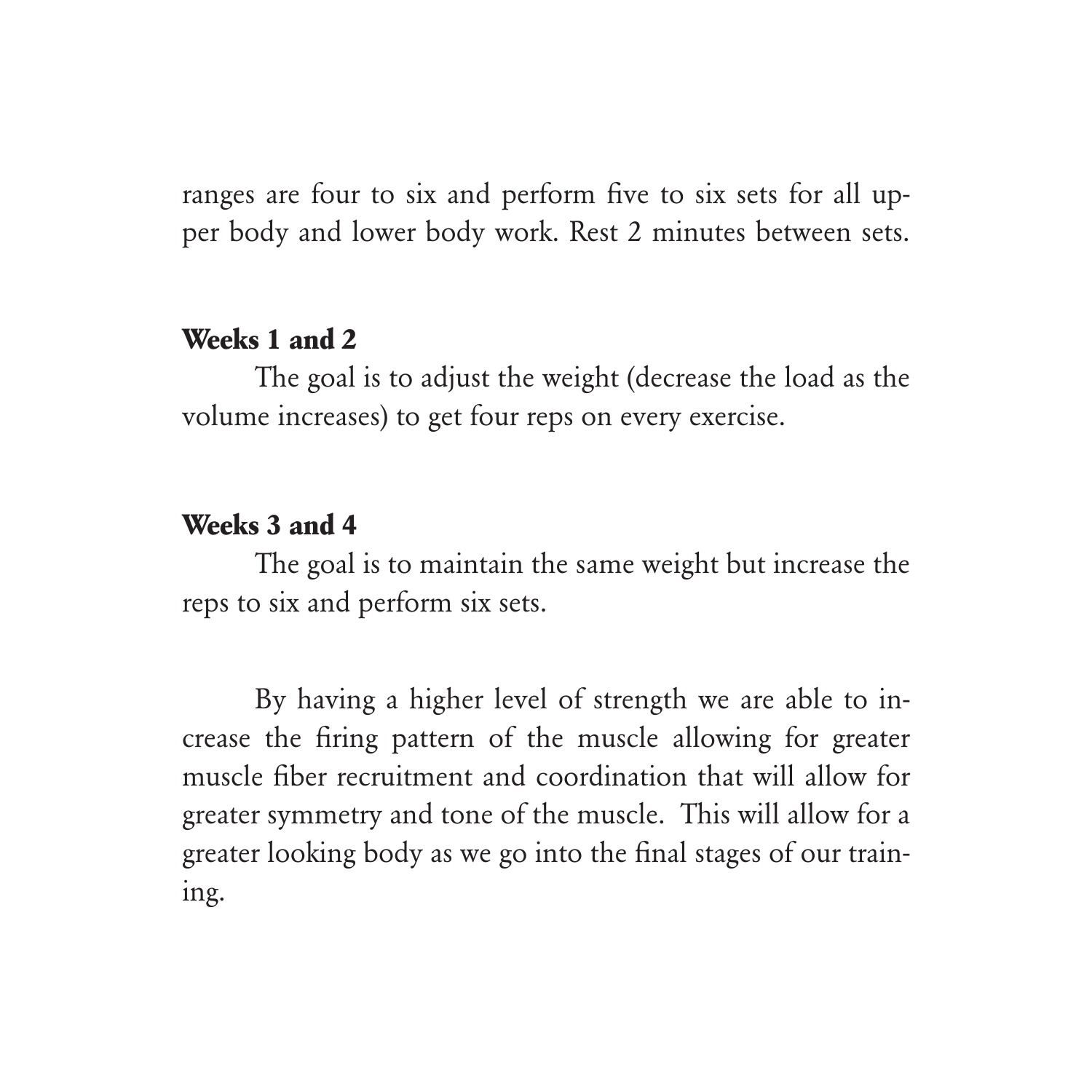# **Weeks 9-12 – Strength/Growth 4-6 Reps and 5-6 Sets**

#### **Monday – Chest**

Exercise to be performed in order

| 1. | Incline Barbell Press          | $-5$ -6 sets 4-6 reps     |
|----|--------------------------------|---------------------------|
| 2. | Flat Barbell Press             | $-5$ -6 sets 4-6 reps     |
| 3. | Dumbbell flys                  | $-3-4$ sets 6-8 reps      |
|    | - smooth and controlled motion |                           |
| 4. | Push Ups                       | - to failure              |
| 5. | Crunches                       | $-3-4$ sets 30-45 seconds |
| 6. | Reverse crunches               | $-3-4$ sets 30-45 seconds |

#### **Tuesday – Legs**

| 1. | Squat                       | $-5$ -6 sets 4-6 reps   |
|----|-----------------------------|-------------------------|
| 2. | Straight Leg Dead Lift      | $-5$ -6 sets 4-6 reps   |
| 3. | Leg curl                    | $-3-4$ sets 6-8 reps    |
| 4. | Leg press                   | $-5$ -6 sets 4-6 reps   |
| 5. | Leg extension               | $-3-4$ sets 6-8 reps    |
| 6. | <b>Standing Calf Raises</b> | $-3-4$ sets $8-12$ reps |
| 7. | <b>Seated Calf Raises</b>   | - 3-4 sets 8-12 reps    |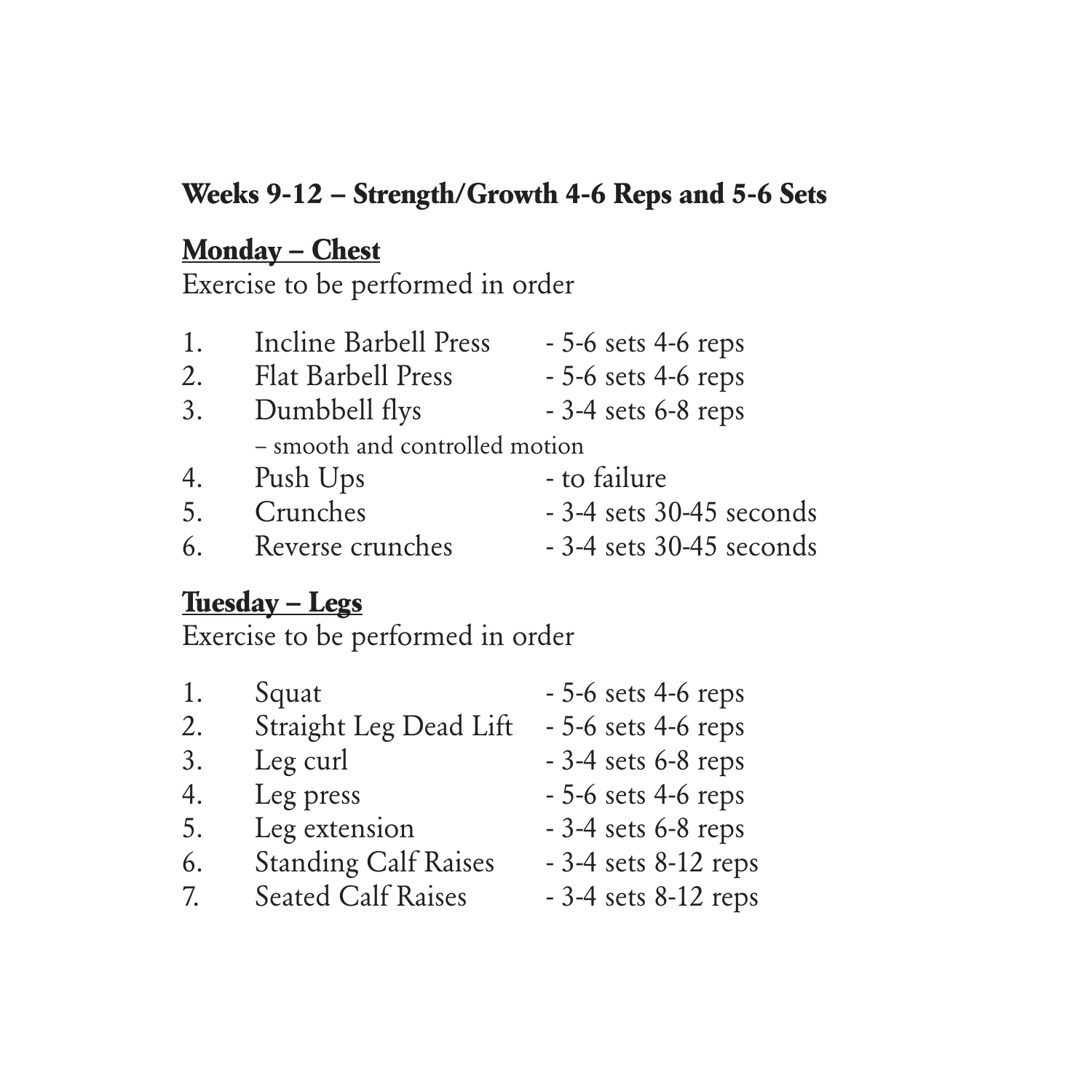## **Wednesday – Back**

Exercise to be performed in order

| 1. | Bent Over Barbell row                            | $-5$ -6 sets 4-6 reps |  |
|----|--------------------------------------------------|-----------------------|--|
| 2. | 1 Arm Dumbbell Rows                              | $-5-6$ sets 4-6 reps  |  |
| 3. | Cable Pull Downs                                 | $-3-4$ sets 6-8 reps  |  |
|    | (like dumbbell pullover but with cable standing) |                       |  |
| 4. | Wide Grip Pull downs                             | $-5$ -6 sets 4-6 reps |  |
| 5. | Dumbbell Shrugs                                  |                       |  |
|    | with Abduction start                             | $-5$ -6 sets 4-6 reps |  |
| 6. | Hyperextensions                                  | $-3$ sets 8-12 reps   |  |
|    | - smooth and controlled motion                   |                       |  |

#### **Friday – Arms**

Exercise to be performed in order

- 1. Standing Barbell Curls 5-6 sets 4-6 reps
- 2. Preacher Curls 5-6 sets 4-6 reps
- 3. Seated Hammer Curls 3-4 sets 6-8 reps
- 4. Triceps Press Down with V-Bar or Rope - 5-6 sets 4-6 reps
- 5. Weighted Dips 5-6 sets 4-6 reps
- -
	-
	-
	-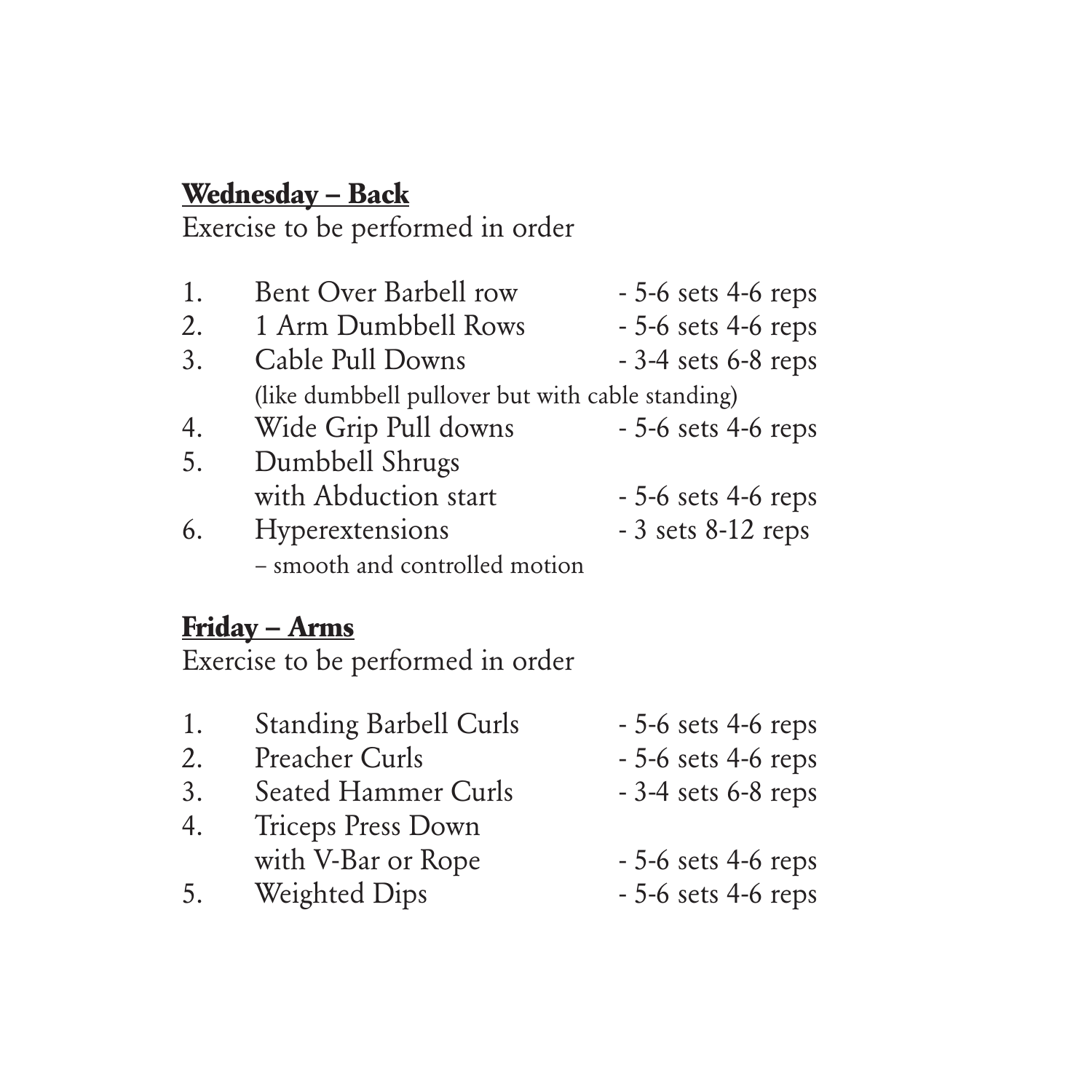| 6. | Over the Head Extensions                         |                           |
|----|--------------------------------------------------|---------------------------|
|    | using ROPE or Skull Crushers - 3-4 sets 6-8 reps |                           |
| 7. | V-ups                                            | $-3-4$ sets 30-45 seconds |
| 8. | Leg raises                                       | - 3-4 sets 30-45 seconds  |
|    | <u> Saturday – Shoulders</u>                     |                           |
|    | Exercise to be performed in order                |                           |
|    |                                                  |                           |
| 1. | Dumbbell Military Press                          |                           |
|    | <b>NO BACK SUPPORT</b>                           | $-5$ -6 sets 4-6 reps     |
| 2. | Seat Front Dumbbell Raise                        |                           |
|    | <b>NO BACK SUPPORT</b>                           | $-5-6$ sets 4-6 reps      |
| 3. | Standing Side Lateral Raise                      | $-5$ -6 sets 4-6 reps     |
| 4. | Rear Deltoid Machine                             |                           |
|    | or Bent Over Rear Delt Fly                       | $-5$ -6 sets 4-6 reps     |
|    | - smooth and controlled motion                   |                           |
| 5. | <b>Standing Calf Raises</b>                      | $-3-4$ sets $8-12$ reps   |

Perform 30-45 minutes of cardio before or after weights with heart rate 130-150.

6. Seated Calf Raises - 3-4 sets 8-12 reps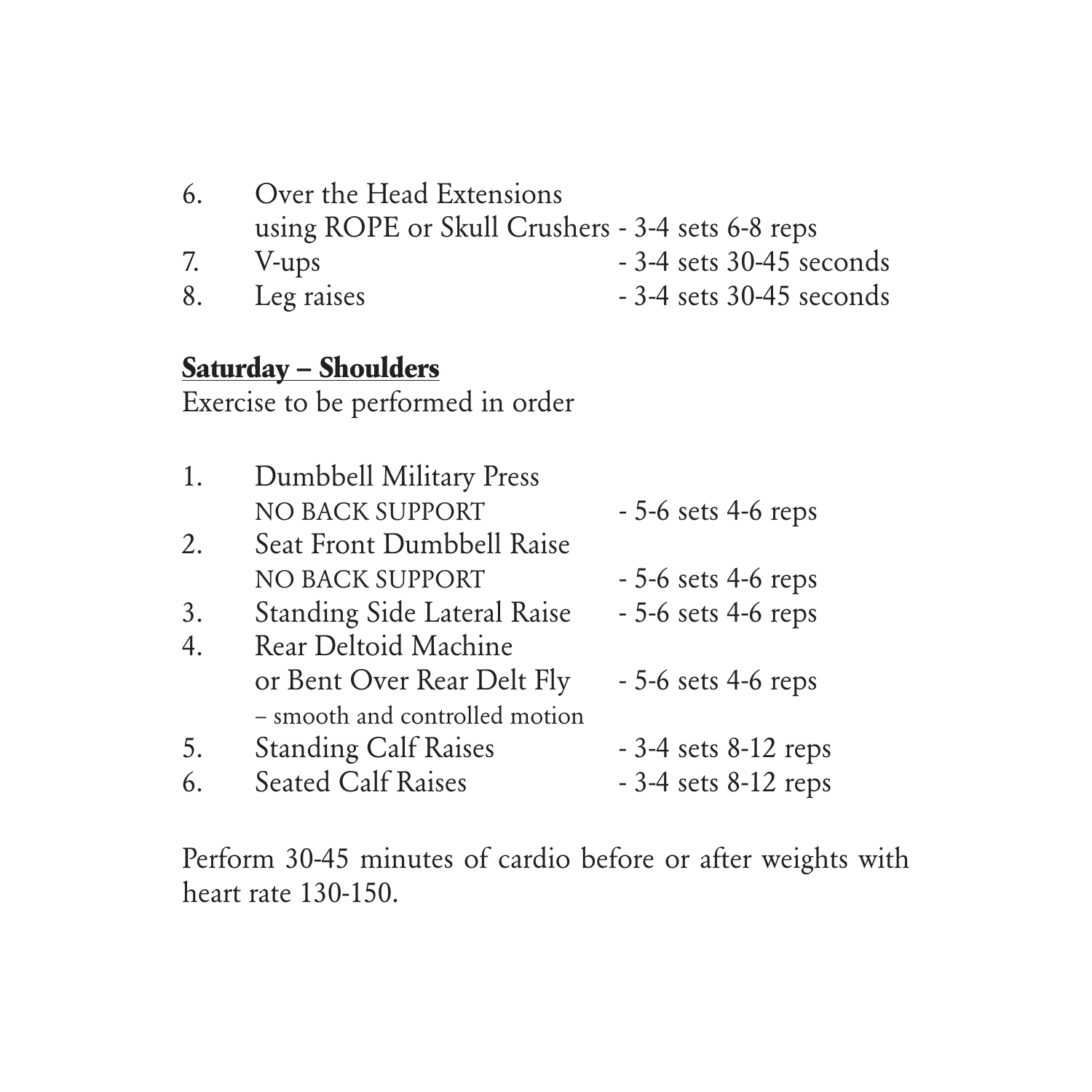#### **Lifestyle Cardio**

30-45 minutes of low-intensity cardio (heart rate of 130-150 bpm) should be done prior to or after every workout. Low-intensity cardio done pre or post-workout promotes increased blood flow and nutrient and oxygen delivery throughout the body, which aids in fat loss and recovery. Additional cardio may be done on two of the three off days.

While we believe that diet is 90% of getting lean and reducing bodyfat, we still recommend 30-45 minutes of cardio (130-150 Heart Rate which is equivalent to 55-65% VO2 Max age/gender pending) four to five days per week depending on body type and bodyfat percentage while on the Lifestyle Cut Diet.

Cardio is essential for supplying oxygen to your muscles for maximum growth. Our entire approach to dieting is based on muscle preservation. Too much cardio or cardio at a high level of intensity will eat at muscle tissue. This is counterproductive because we are trying to lose fat and keep as much muscle as possible. Lower intensity cardio increases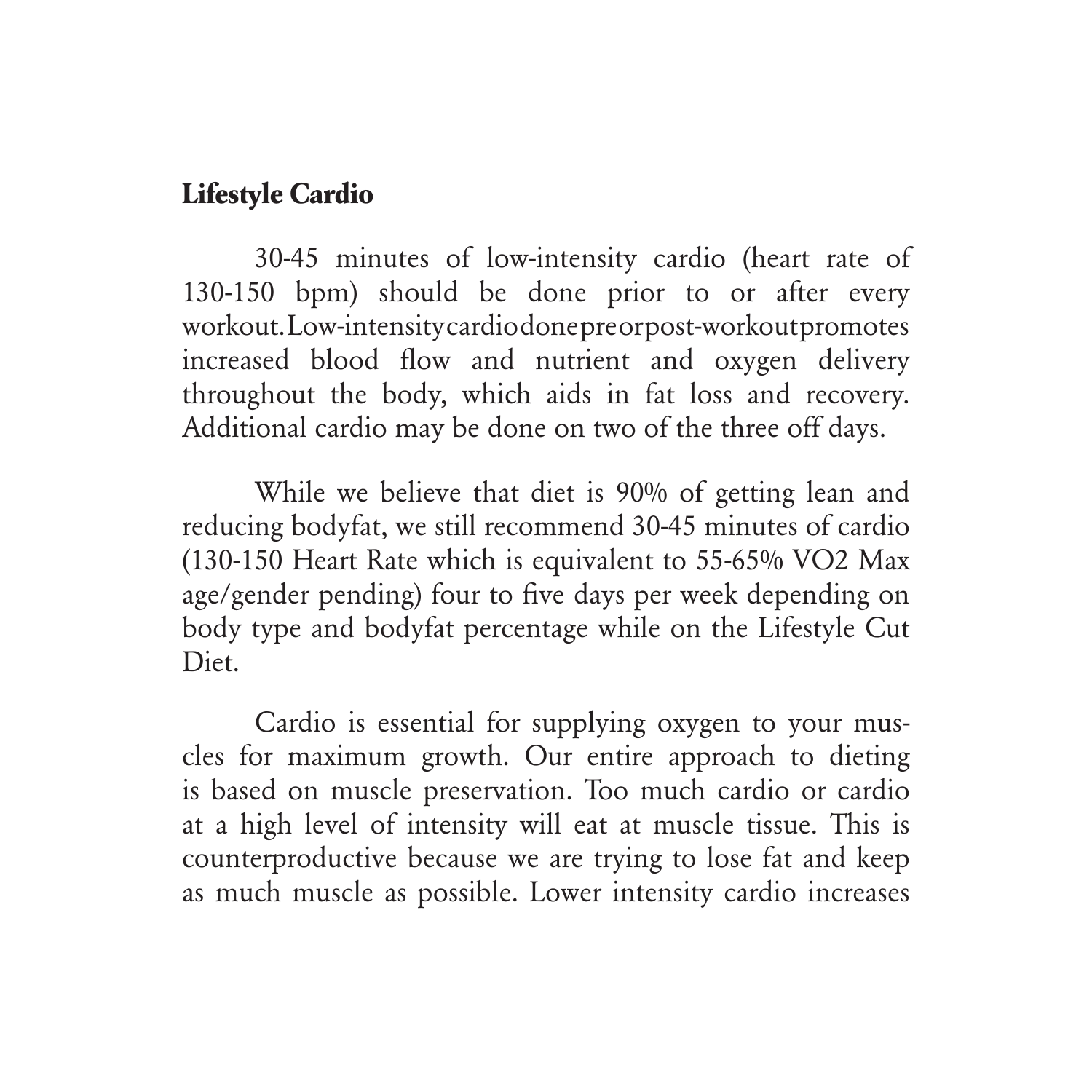fat oxidation (burns body fat) and does not catabolize (waste) nearly as much muscle as high intensity cardio, especially on a reduced calorie/low carbohydrate diet. We usually recommend light walking on a treadmill with an incline.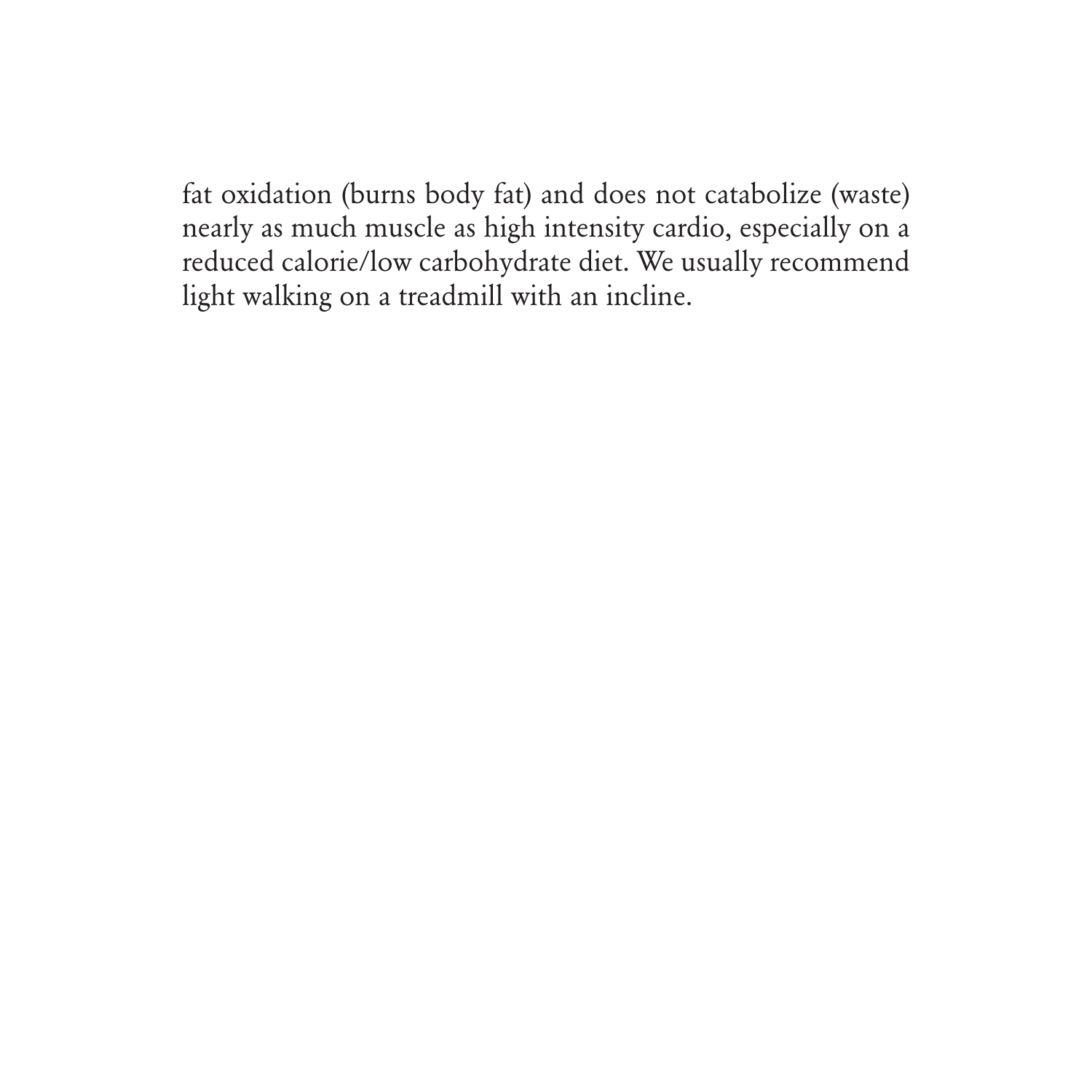

## **QUICK and EASY Exercise Tips**

1. See your doctor before starting any new exercise program. It is always beneficial to get a physical before starting any new exercise program. You can learn a lot from a simple physical especially what you need to work on both through nutrition and exercise.

2. Drink plenty of water before, during and after exercising. Maintaining healthy hydration supports energy levels, increases endurance, prevents cramping and potential injuries and increases fat loss.

3. Make an exercise plan. Sit down and make a realistic plan as to what exercises you want to do and what days and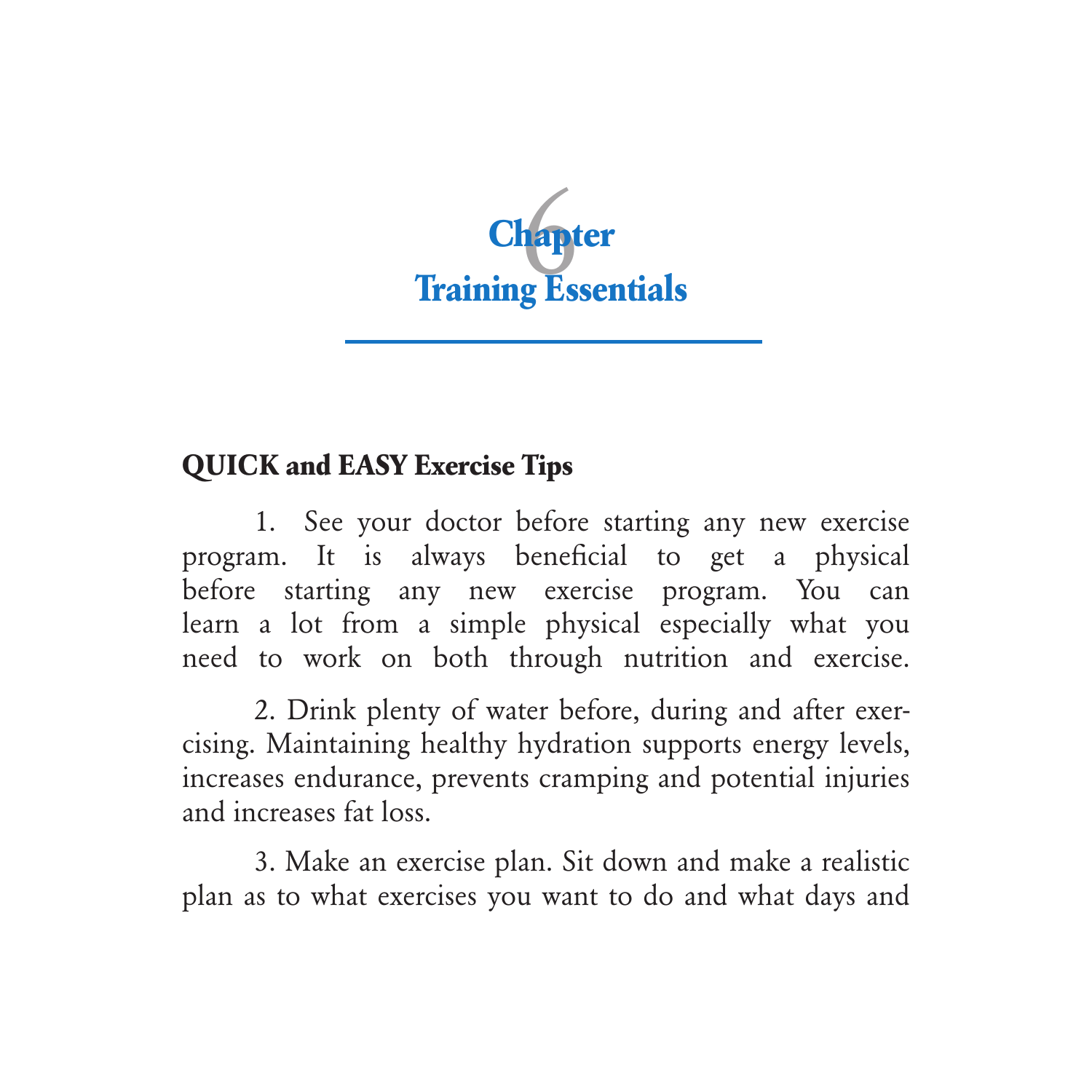what time of the day the workout will mesh with your schedule.

4. Set Daily and weekly goals. Long term goals are great to reach for, but sometimes get lost in the shuffle and we tend to ask, "Why am I working so hard," if the ultimate goal is so far away. Take "Baby Steps" and set daily goals, then stretch it out to weekly goals. Before you know it, you will be at your ultimate long term goal.

5. NEVER OVEREXERCISE! Use common sense and avoid trying to do too much too soon. The key to a successful exercise program is "Little and Frequent." Exercising should not be a temporary thing, make it a lifestyle decision.

#### **Form Over Ego!**

We cannot stress enough how important it is to maintain strict form on all movements. This means stabilizing your body and contracting your abs so you isolate the primary intended muscles. For example, when doing a standing barbell curl, tighten your abs and do not rock or swing the weight. By tightening your abs, you stabilize your body and prevent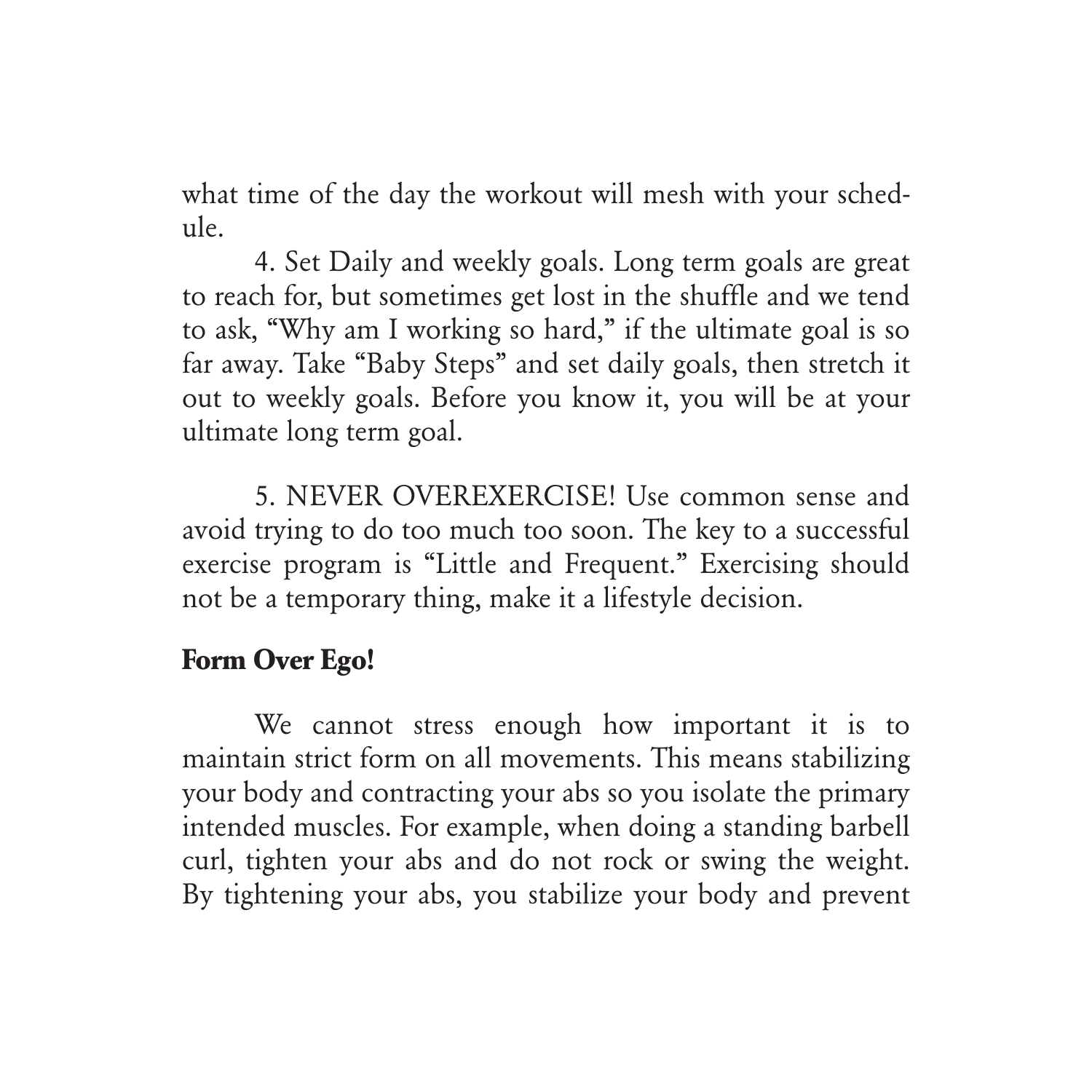momentum. This will also help condition your abs and save your lower back.

#### **Rest, Don't Nap, Between Sets**

We recommend 60-120 seconds of rest periods between sets. This allows your body to recover some of its expended ATP but is not so long that you lose the flow of the workout. Remember, the goal is to get in and out of the weight room in 30-45 minutes.

#### **Compound Movements – Kill 2 Birds**

We like to begin the workout with compound movements, or free weight exercises targeting more than one muscle group. This is why we recommend Bench Press (chest, shoulders, triceps), Rows (back, biceps, forearms) and the daddy of them all, Squats (entire body).

#### **No Pre-Workout Shake?**

On the Cut Diet with your pre, during and post-workout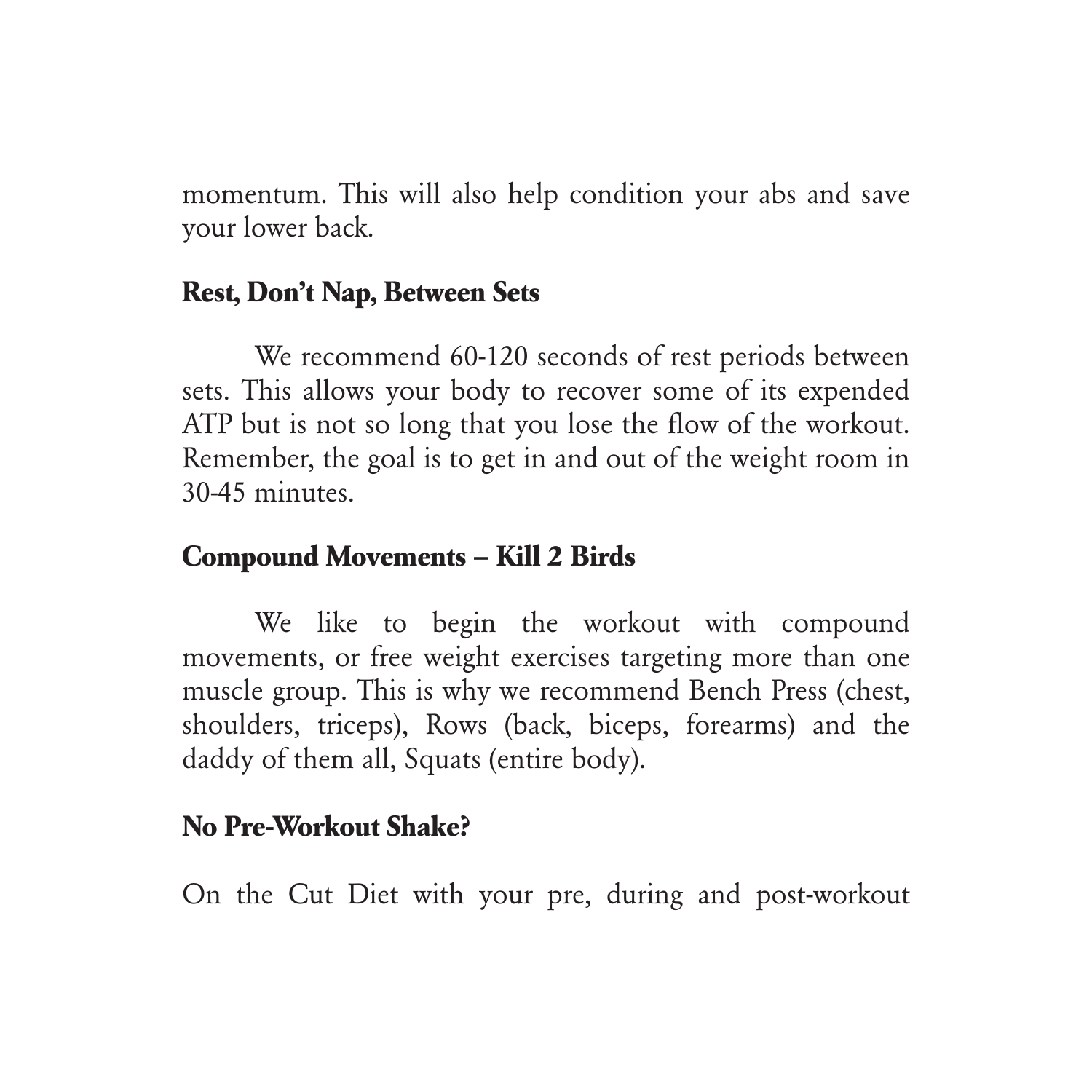Xtend and Substance WPI cocktail, you do not need a pre workout shake or a special pre-workout meal other than the recommended handful of capsules that provide antioxidants, stimulants, nootropics, etc. that you will find in our recommended Lifestyle Cut Diet supplement plan. You simply need to train 60-90 minutes after one of your scheduled meals. What if you train first thing in the morning? Simply start sipping your Xtend and Substance WPI cocktail 15 minutes prior to your workout and continue sipping throughout your weight training and cardio. This is all you need!

If you do not have Xtend, you can sip on Whey Protein Isolate during training and then consume one to two scoops (40 grams) of Whey Protein Isolate immediately post workout. Eat your next scheduled meal 30-45 minutes after your workout.

#### **When do I eat for training?**

We recommend eating first thing in the morning to get the body cranking. Breakfast is the most important meal of the day. Get up, wash your face, go to the bathroom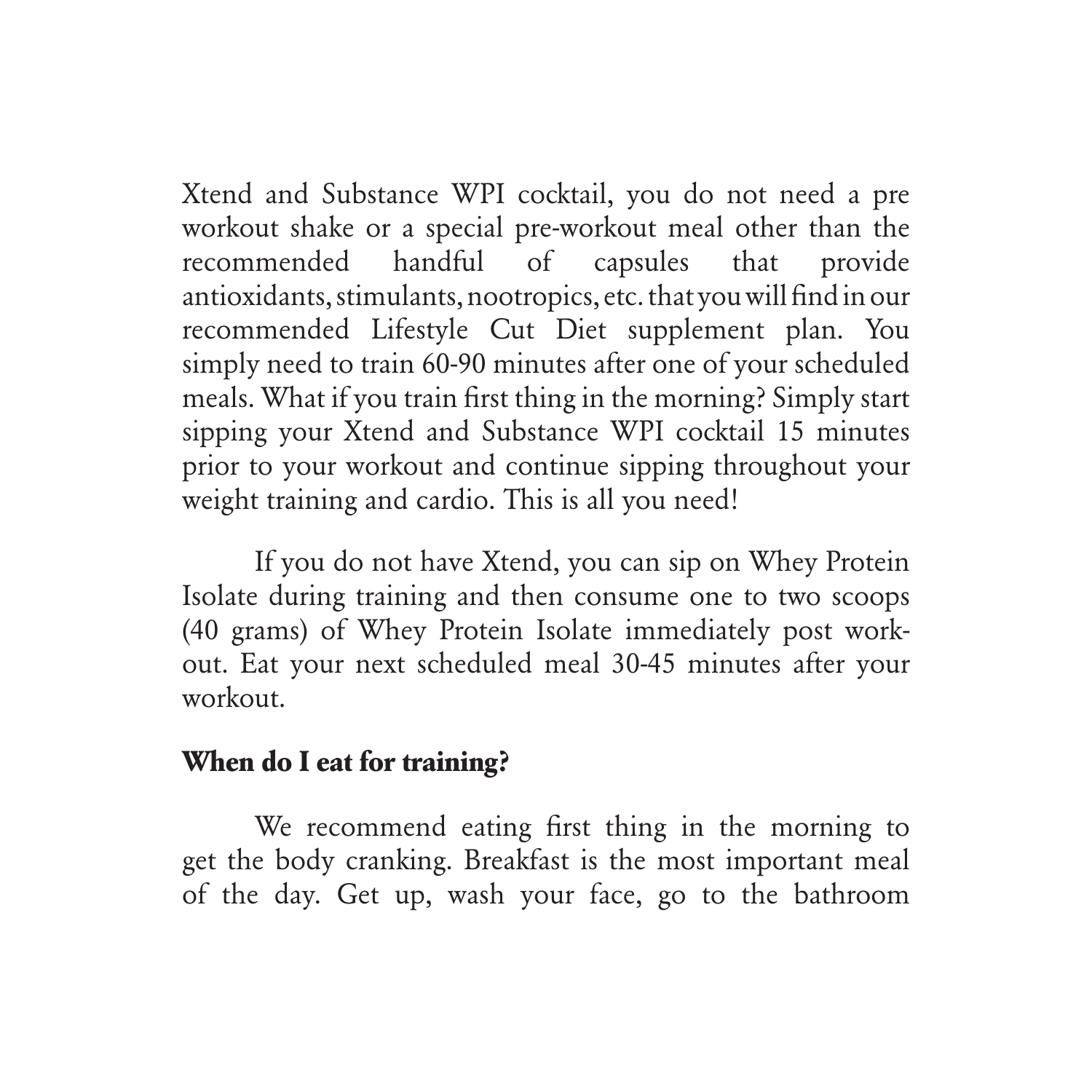and start making breakfast. As for scheduling training, we recommend planning your meals so that one of your meals is 60-90 minutes before you workout (PRE-WORKOUT MEAL) and then the next meal in line is 45-60 min after the workout. This is assuming that you have your Xtend/Substance WPI cocktail during training. If you dot not have Xtend/Substance WPI during training, then we recommend a PWO shake of whey protein isolate/ whey protein concentrate immediately following your workout. Then within 60-75 minutes, eat your next scheduled meal. Every meal thereafter should be two to four hours apart.

If you get up at 6am and train in the morning then your meals will look like this:

| $6:00 \text{ AM}$ | - Meal 1  |
|-------------------|-----------|
| 7-8:30 AM         | - Workout |
| $9:00$ AM         | - Meal 2  |
| 12:00 PM          | - Meal 3  |
| $4:00 \text{ PM}$ | - Meal 4  |
| 8:00 PM           | - Meal 5  |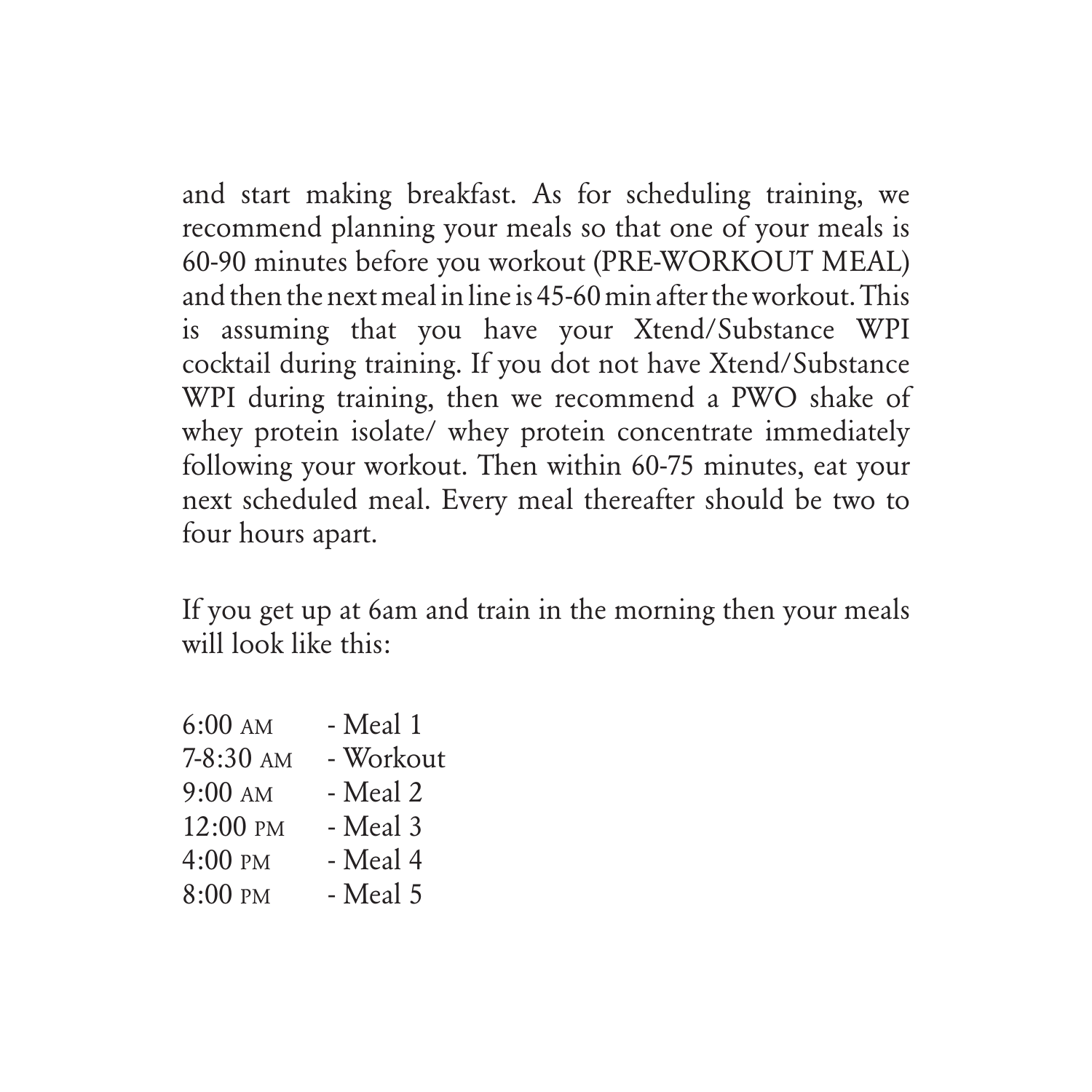If you get up at 6am and train in the evening then your meals will look like this:

| $6:00 \text{ AM}$ | - Meal 1  |
|-------------------|-----------|
| $9:00$ AM         | - Meal 2  |
| 12:00 PM          | - Meal 3  |
| $3:00$ PM         | - Meal 4  |
| 6-7:30 PM         | - Workout |
| 8:30 PM           | - Meal 5  |

#### **What if I Miss a Workout?**

If you miss a workout, simply work your schedule so you get back on track. Do not skip a workout! This program is based on training each muscle group as prescribed for optimal results. For example, if you miss an arm workout on Friday, simply train arms on Saturday then train your shoulders on Sunday. You will then be on track and ready to go on Monday!

#### **Setting Up Your Own Lifestyle Cut Diet**

Your goal is to get 5-6 small meals per day. Eating small,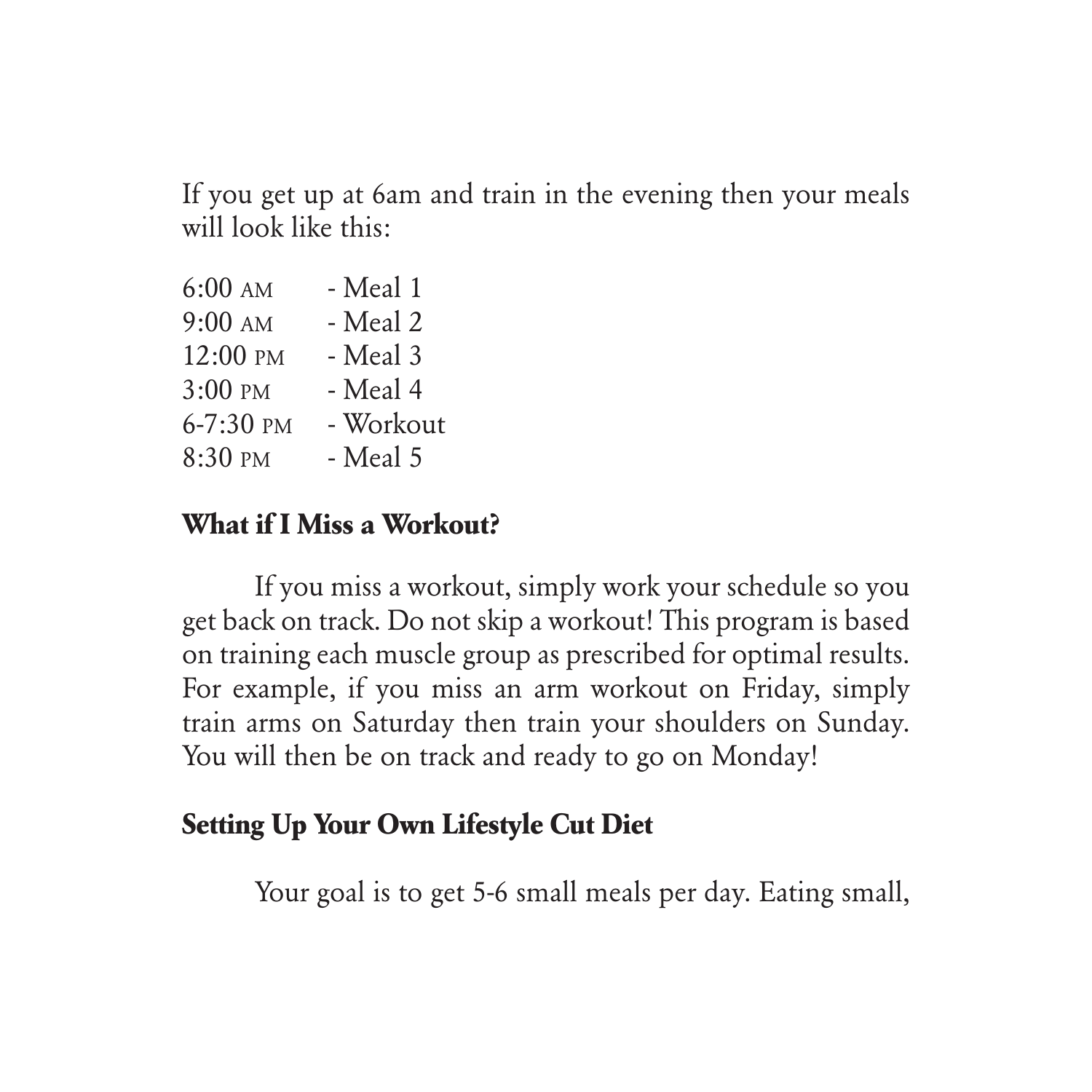frequent meals helps keep blood glucose and insulin levels stable, keeps you full and satisfied, and promotes fat loss.

#### **Lifestyle Protein Intake**

The Lifestyle Cut Diet is geared towards making dieting less complicated so you can live your life. Instead of getting boggled down with counting every single gram of protein from your diet and trying to hit an exact amount each day, we simply recommend eating 4-6 oz. of a lean protein source each meal. 1 oz. of lean meat equals about 7 grams of protein, so you will be eating 28-42 grams of protein per meal. Good proteins include chicken, lean beef and turkey, tuna and other fish, eggs (also has fat) and egg whites, and protein supplements.

#### **Lifestyle Carbohydrate Intake**

The Lifestyle Cut Diet is a low carbohydrate diet, structured to maintain stable insulin and blood sugar levels. Our carbohydrate intake recommendation is simple, 1-2 cups of green vegetables with each meal and 2-3 pieces of fruit per day eaten with meals. Each cup of vegetables contains about 10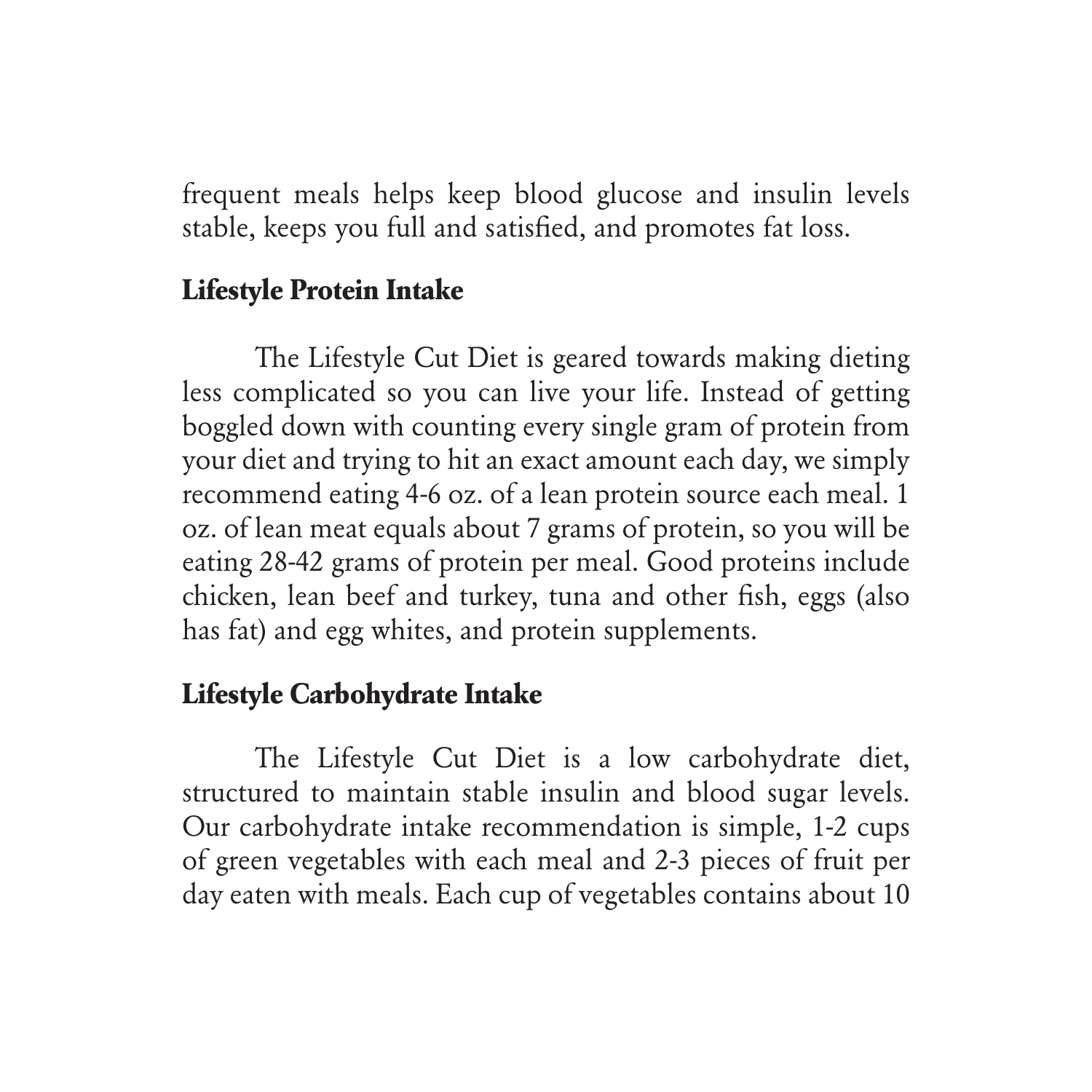grams of carbs. A meal that contains 1 cup of vegetables and 1 piece of fruit will have about 30 grams of carbohydrates in it.

#### **Lifestyle Fat Intake**

Dietary fat is very important for proper body functioning. Most people have an unbalanced view of dietary fat and therefore limit it. The Lifestyle Cut Diet promotes getting good fats with every meal, which helps to maintain stable blood glucose and insulin levels. We recommend getting 10-20 grams of fat with each meal. Good sources of fat include: almonds and almond butter, peanuts and peanut butter, avocado, flax seed and olive oil, and eggs.

## **Lifestyle Carb Refeed/Cheat Meal**

In Game Over, we recommend a carb refeed consisting of oatmeal and sweet potatoes every three days. In The Lifestyle Cut Diet we give you the opinion of having a "cheat" meal in place of the carb refeeds, which will allow you to go out to eat with your friends and family and enjoy yourself while not hampering your progress. While we recommend eating good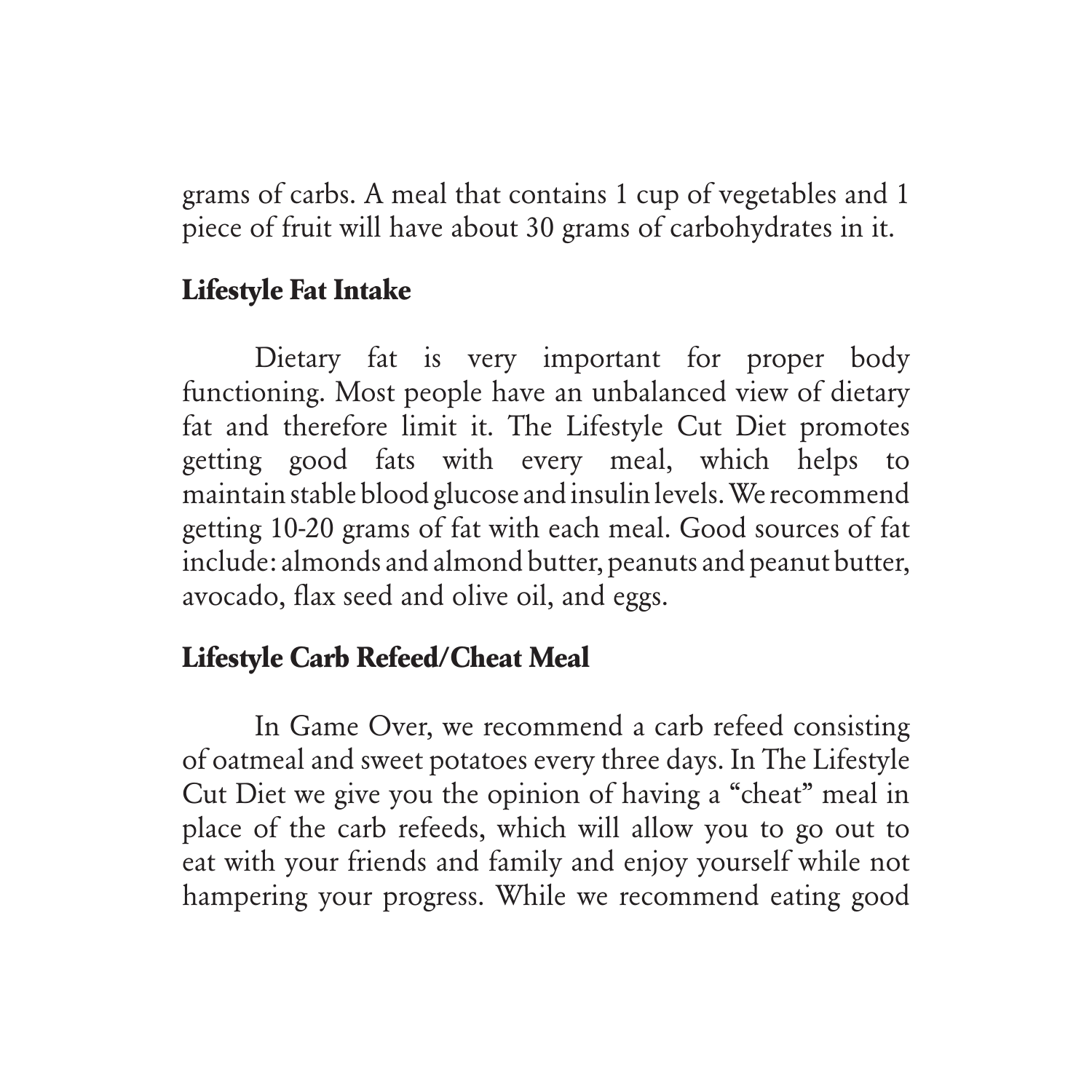complex carbs like grains (such as oatmeal) and starches (such as sweet potatoes) for your carb refeed, a couple slices of pizza every now and then will not kill your progress and allows you to enjoy life.

## **Cheaters Always Prosper The OFFICIAL Scivation Guide to Dietary "Cheating"**

By: Chuck Rudolph, MEd, RD With Marc Lobliner and Derek Charlebois

Since publishing Game Over—The Final Showtime Cut Diet You'll Ever Need, we have been bombarded with emails and comments. The one most frequently asked question is how and when it is okay to deviate from the plan. The answer for this is simple…Never! If following the Cut Diet, you should not cheat and if you do cheat, it better not be often. If you do happen to cheat, don't cry to us that your results aren't optimal. The bottom line is that the Cut Diet relies on getting the body primed and in the zone. Cheats throw this off.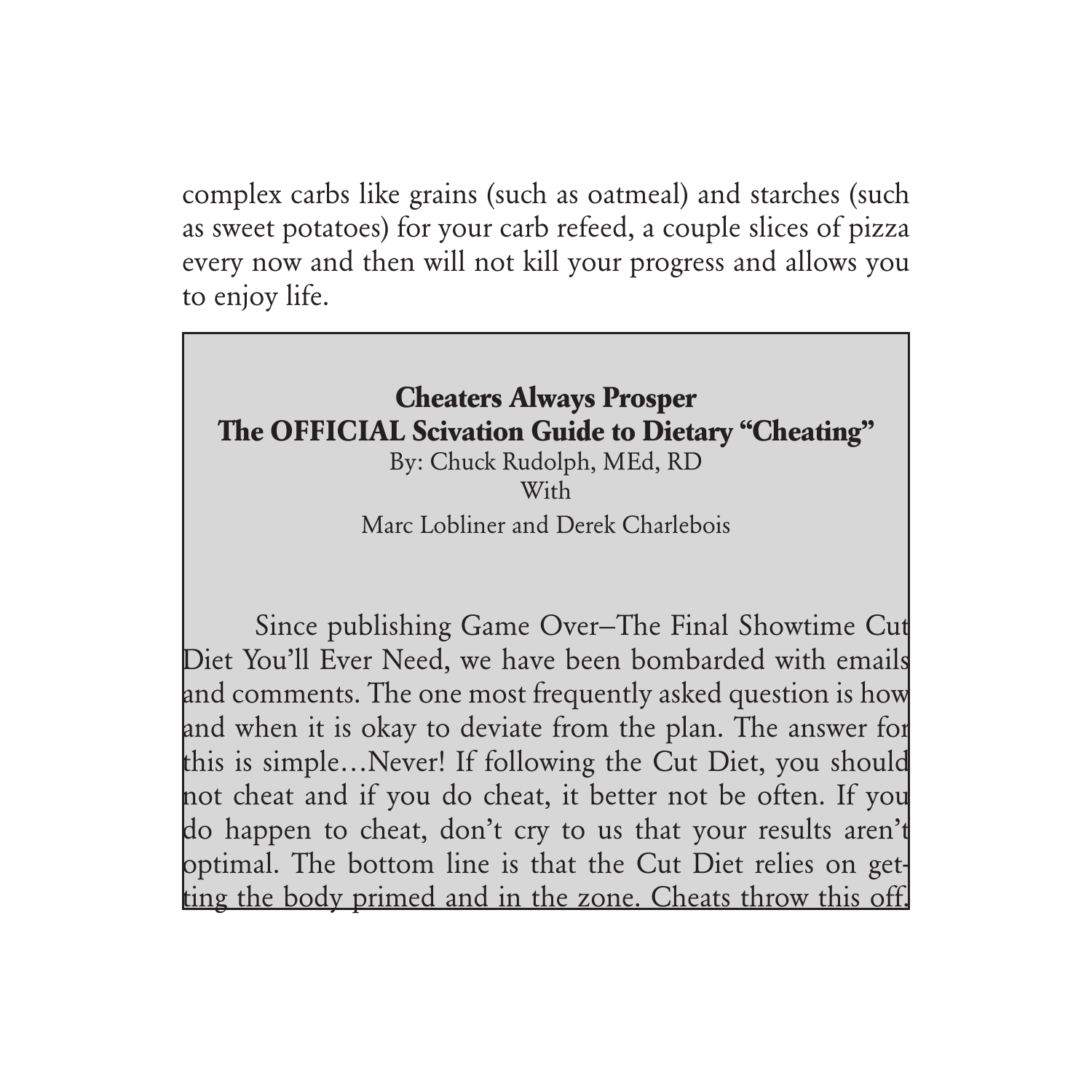But what if following more of a lifestyle type Cut Diet where you taper carbs throughout the day or even bulking? These are situations where cheating is acceptable and downright yummy. If you like eating pie and being lean at the same time read on and find out how you can cheat and win!

## **How much can I cheat?**

Let's set forth some guidelines. While it is okay to have the occasional Thanksgiving-like feast where you eat until your pants don't fit and your feet are swollen, we do not recommend doing this on a weekly basis. Thus, when following the aforementioned diets, we recommend two to three cheat meals per week with calories at around 150% of your normal meal. Meaning that if a normal meal for you yields 500 calories, you will want the cheat to be around 750 calories. But how do you count cheat calories? You don't. It is all about moderation and approximating the total. In essence, eat until you are full yet not stuffed.

## **What can I eat for my cheat meal?**

We recommend making healthy choices, but the beauty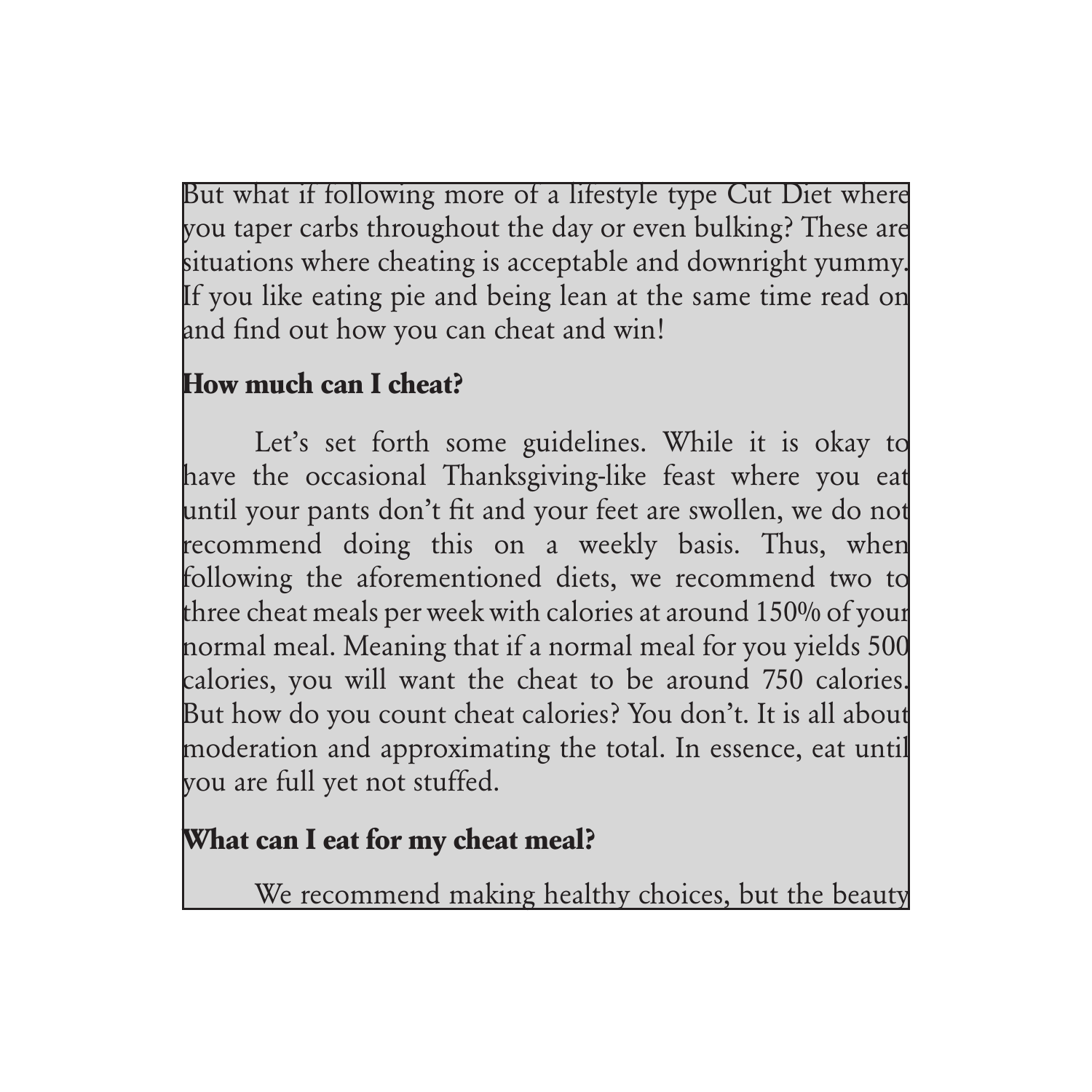of a cheat meal is that you can cave in to those cravings! If you feel like a piece of pie, get a nice slice of Pecan Pie. If you feel like cheese, buy some Gouda! Just try to control yourself and not eat the whole pie or an entire cheese wheel. The beauty is that you can kiss those protein to carb to fat ratios goodbye for this meal. Enjoy the freedom!

## **Why am I always bloated after cheat meals?**

You are bloated because you ate a lot of food and probably knocked back a few Diet Cokes as well! To alleviate some of the bloat, limit fluid intake around the cheat meal. However, since the bloat will subside in 72 hours or so, just enjoy the meal and deal with it unless of course, you have to take your shirt off in the upcoming days!

## **What should I eat before a cheat meal if I know it is going to happen?**

Just eat you regularly scheduled meals and then roll into the cheat meal as a replacement for one of your scheduled meals.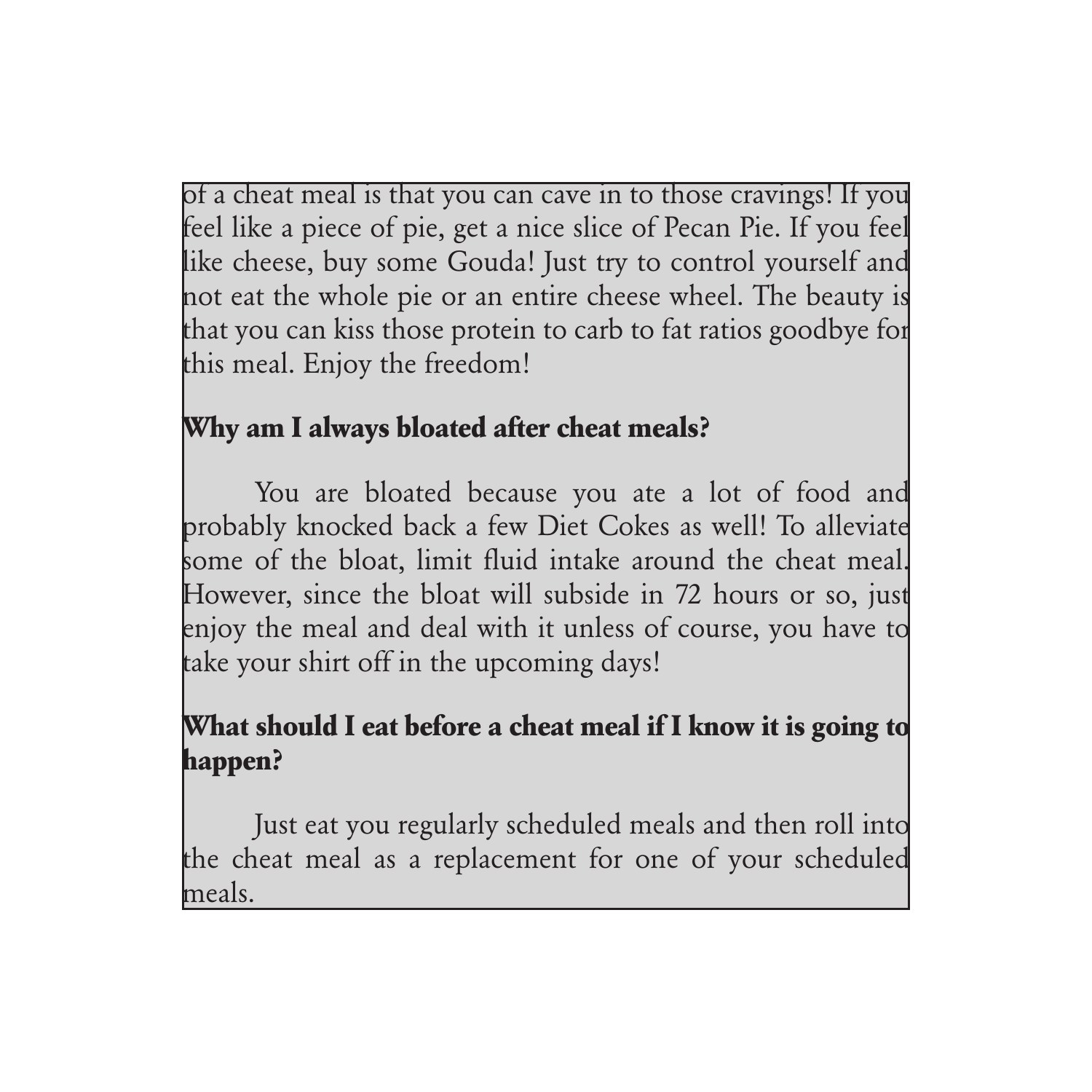#### **What about after the cheat? Should I not eat?**

Eat your next scheduled meal after the cheat meal. If too full to do this, simply skip the meal (try not to do this) or eat a portion of your next scheduled meal.

## **What if about after that?**

If you feel you went overboard on the cheat meal, then add five to ten minutes of cardio to the next two to three cardio sessions. If the day after the cheat meal is an off day from weight training, you can go to the gym on the off day for 20 to 30 minutes of cardio.

Although we put a lot of effort into looking the way we do, it is always nice to be able to be "normal" once in a while. Unless you are on a Showtime Cut Diet and cheating is not an option, live a little! Take your spouse or date out to Red Lobster and eat up some shrimp! Heck, get some oysters and get your freak on! Bodybuilding and the physique enthusiast lifestyle is all about balance, consistency and longevity. So do what Scivation recommends, put down that food scale once in a while and live life!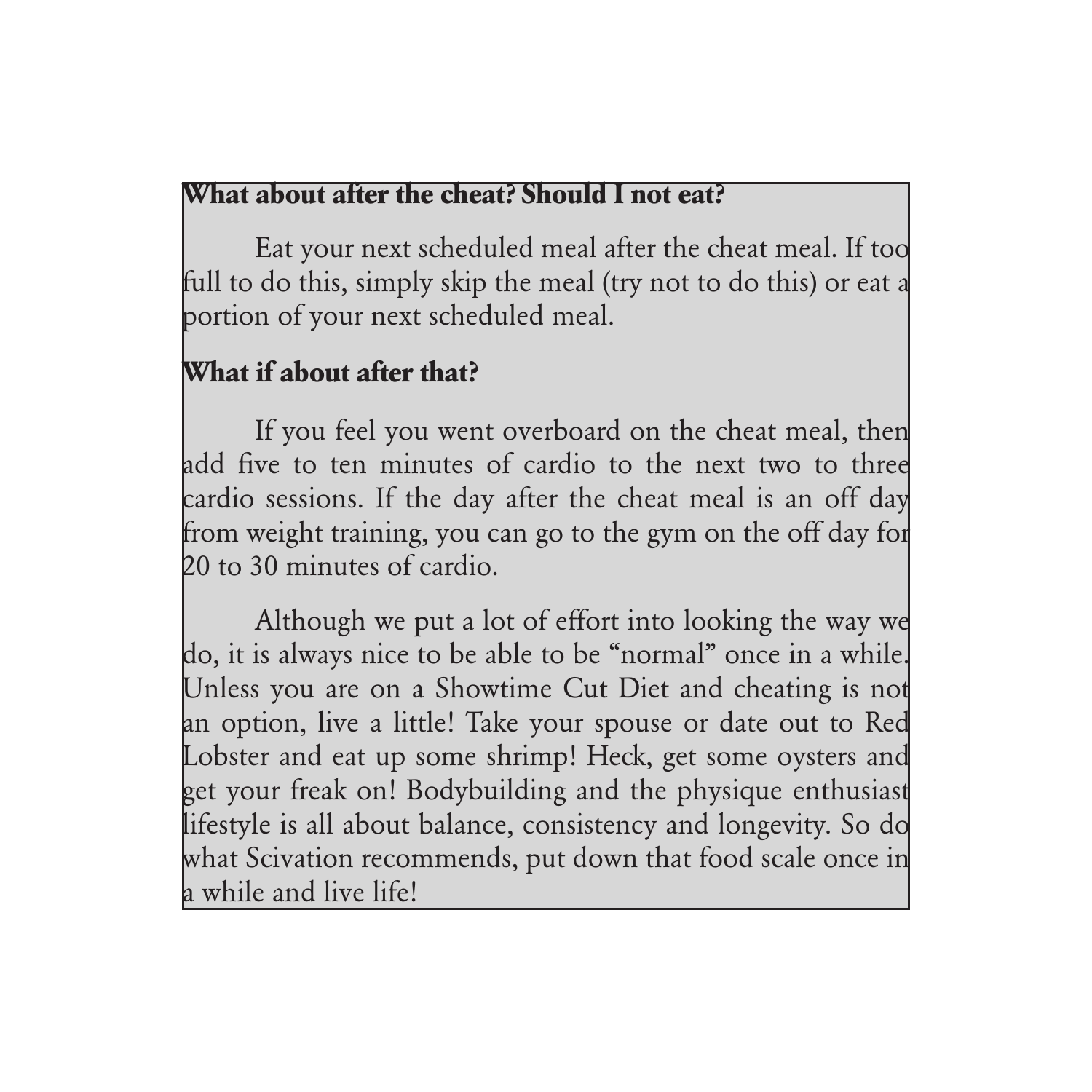# **The Blueprint For Your Lifestyle Diet Chapter**

#### **Simplified Lifestyle Serving Breakdown**

- **·** Protein per meal
	- $\circ$  <150 lbs. = 4 oz. Lean Protein /4 servings
	- $\circ$  150-200 lbs. = 5 oz. Lean Protein/5 servings
	- $\degree$  >200 lbs. = 6 oz. Lean Protein/6 servings
- **·** Carbs
	- o Starchy carbs kept in meals 1-3
	- o 1-2 Cups of Vegetables per meal
	- o 2 pieces of fruit per day
- **·** Fats per meal
	- $\circ$  <150 lbs. = 2 servings
	- $\circ$  150-200 lbs. = 2-3 servings
	- $\degree$  >200 lbs. = 3-4 servings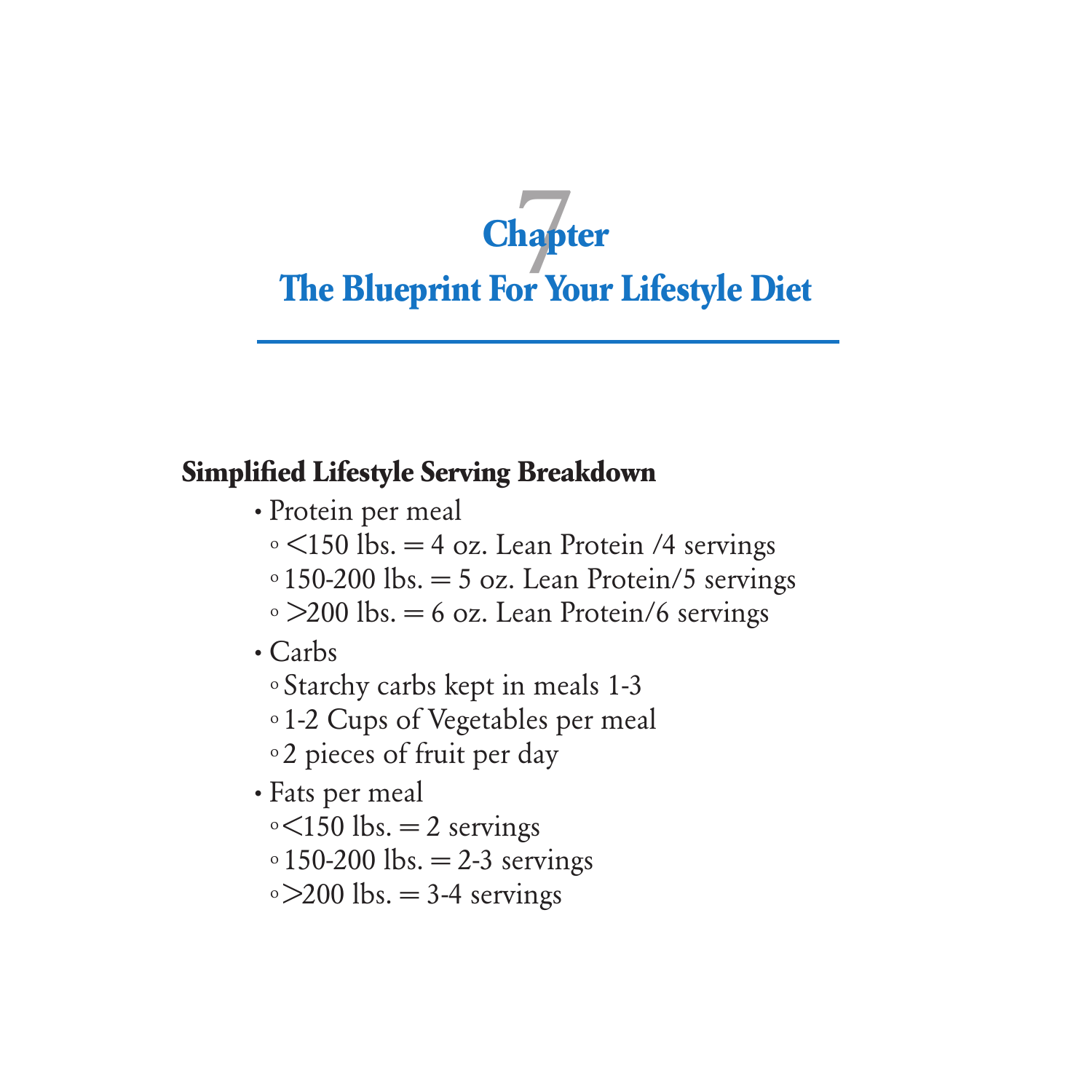## **Sample Day (5 Meals)—Weight = 180 lbs**

## **Meal 1**

- **·** 5 servings protein
- **·** 2 servings starchy carbs
- **·** 2 servings fat
- **·** Green Veggies

## **Meal 2**

- **·** 5 servings protein
- **·** 1 serving fruit
- **·** 2 servings fat
- **·** Green Veggies

## **Meal 3**

- **·** 5 servings protein
- **·** 2 servings starchy carbs
- **·** 2 servings fat
- **·** Green Veggies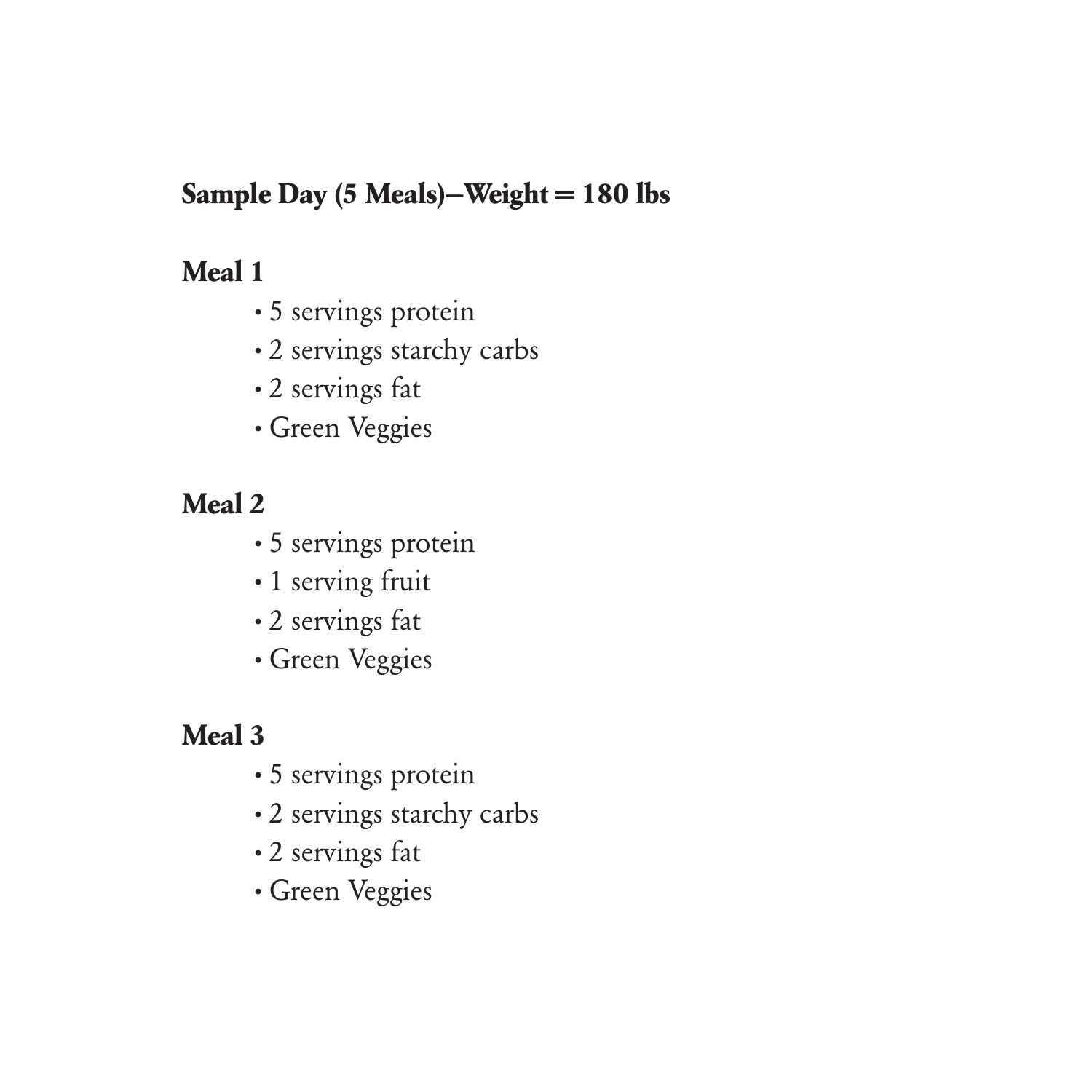## **Meal 4**

- **·** 5 servings protein
- **·** 1 serving fruit
- **·** 2 servings fat
- **·** Green Veggies

## **Meal 5**

- **·** 5 servings protein
- **·** 3 servings fat
- **·** Green Veggies

Now Picking Foods and Adding Supplements to the Above Setup

\*Choose foods from the Approved Food List at the end of this book

#### **Upon Wakening**

**·** 1 serving Dialene 4™

## **Meal 1 (Take 1 Sci-Cap™ of Sesamin)**

**·** 9 TBSP Egg Whites (3 servings protein)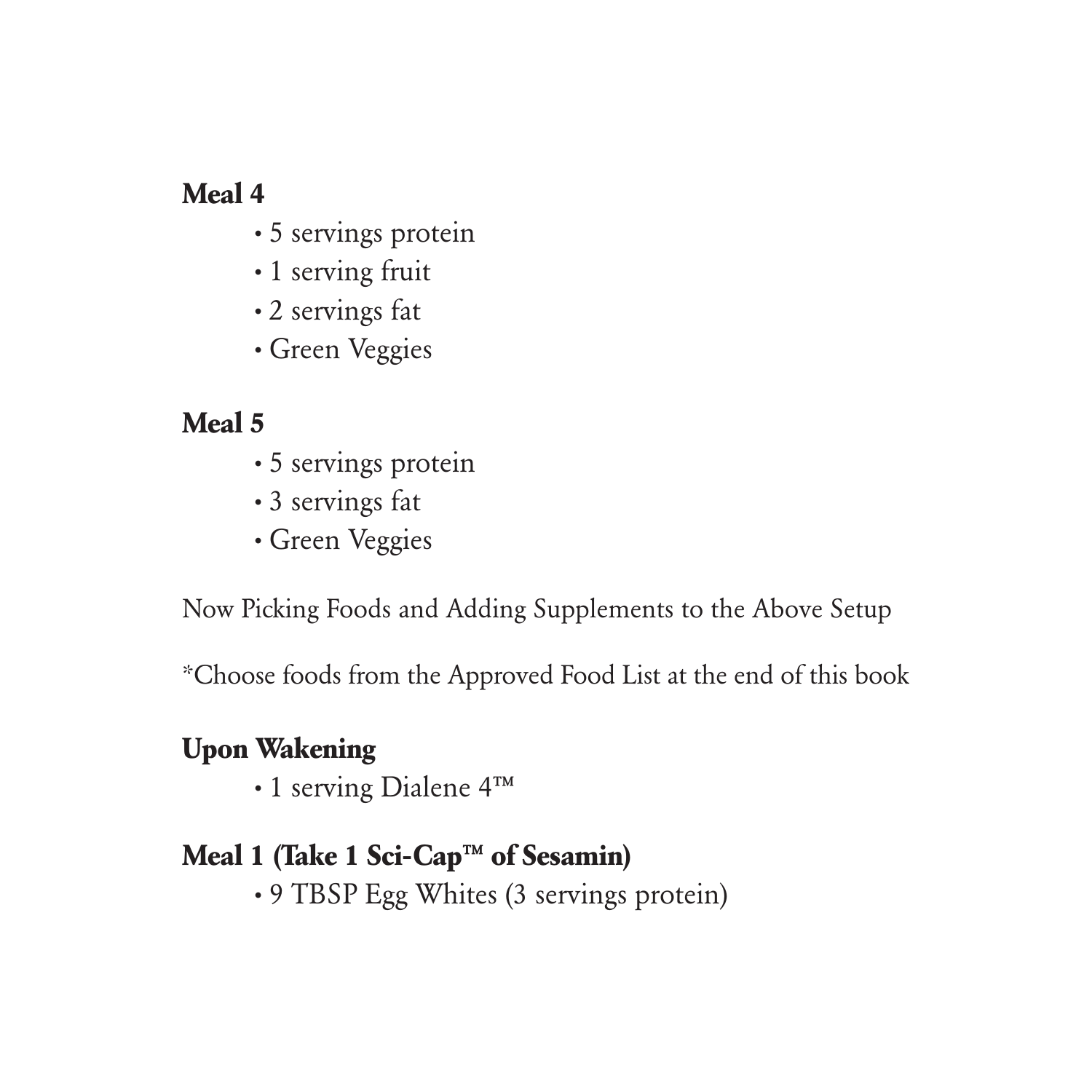- **·** 2 Whole Eggs (2 servings protein & 2 servings fat)
- **·** 1 Cup Cooked Spinach + Mushrooms (put in eggs as an omelet)
- **·** 2 pieces Whole Wheat Toast (2 servings carbs)

#### **Meal 2**

- **·** 1.5 Scoops Substance WPI (5 servings protein)
- **·** 2 TBSP Peanut Butter (2 servings fat)
- **·** 1 Cup Green Beans (If possible)
- **·** 6.5 oz Grapefruit (1 serving carbs)

#### **Meal 3** (Take 1 Sci-Cap of Sesamin)

- **·** 5 oz. Chicken (5 servings protein)
- **·** 2/3 Cups Brown Rice (2 servings carbs)
- **·** 1 Cup Brocolli
- **·** 15-20 Almonds (2 servings fat)

#### **Pre-workout**

**·** 1 serving Dialene 4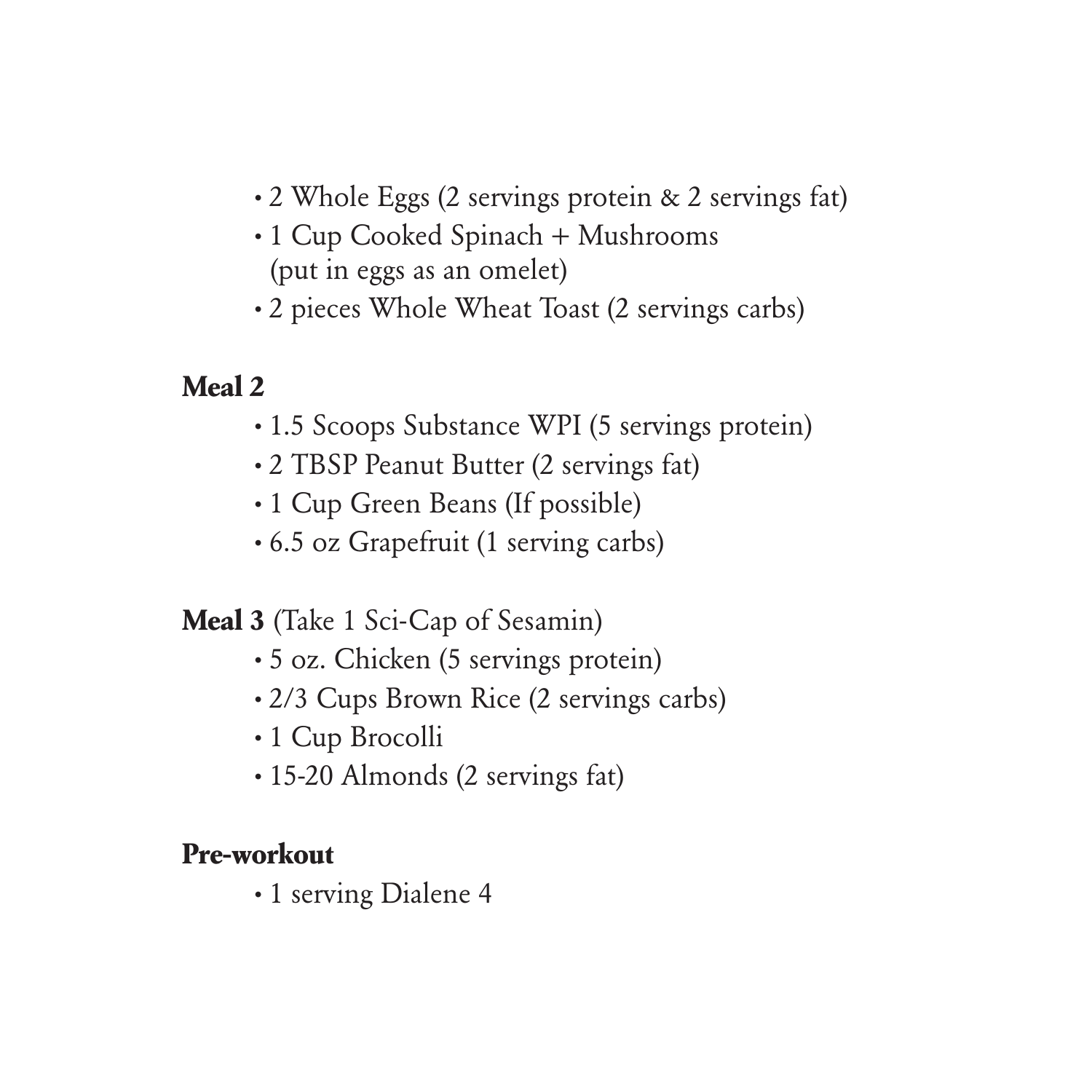#### **Workout Nutrition**

- **·** 1 Scoops Substance WPI™
- **·** 4 Scoops Xtend™

#### **Meal 4**

- **·** 1.5 Scoops Substance WPI (5 servings protein)
- **·** 2 TBSP Almond Butter (2 servings fat)
- **·** 1 Cup Green Beans (If possible)
- **·** 6.5 oz Grapefruit (1 serving carbs)

#### **Meal 5 (Take 1 capsule of Sesamin)**

- **·** 5 oz. lean beef (5 servings protein & 1 serving fat)
- **·** 2 oz. Avocado with added Salsa (2 servings fat)
- **·** 2 Cups Lettuce

oAll mixed together as a salad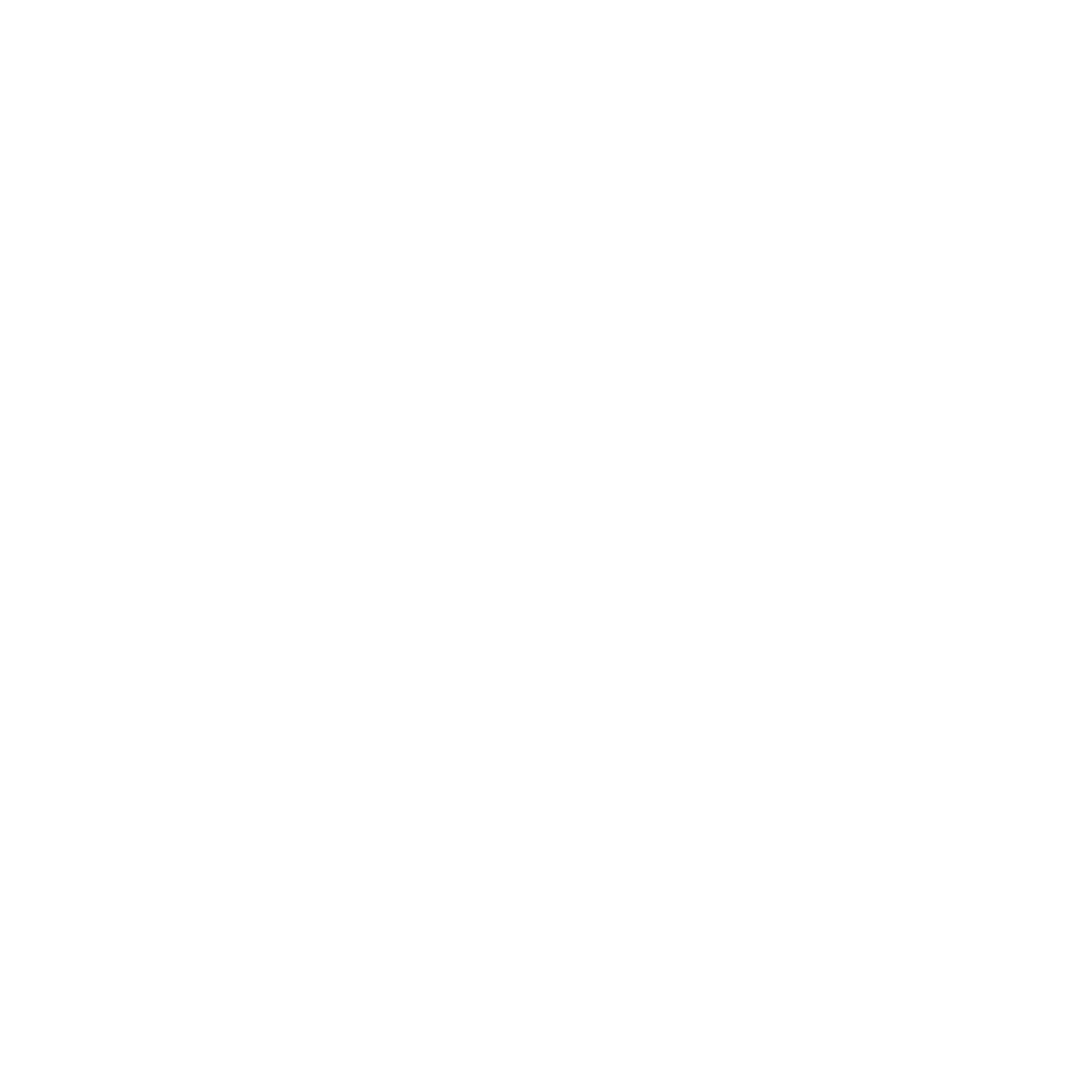

## **Starches**

(equal to 1 serving of Carbohydrate) 12-15 grams carbohydrate

## **Breads**

- **·** Bagel whole-wheat, oat-bran, 9-grain (3.5 inch) ½ or 42g
- **·** Bread whole-wheat, oat-bran, 9-grain 1 slice or 32g
- **·** Ezekiel bread (sprouted grains NO FLOUR) 1 slice
- **·** Whole Wheat English muffin ½ or 33g
- **·** Whole Wheat Pita bread (6.5 inch in diameter) ½ or 32g
- **·** Whole Wheat Tortilla, 6 inches across 1 or 35g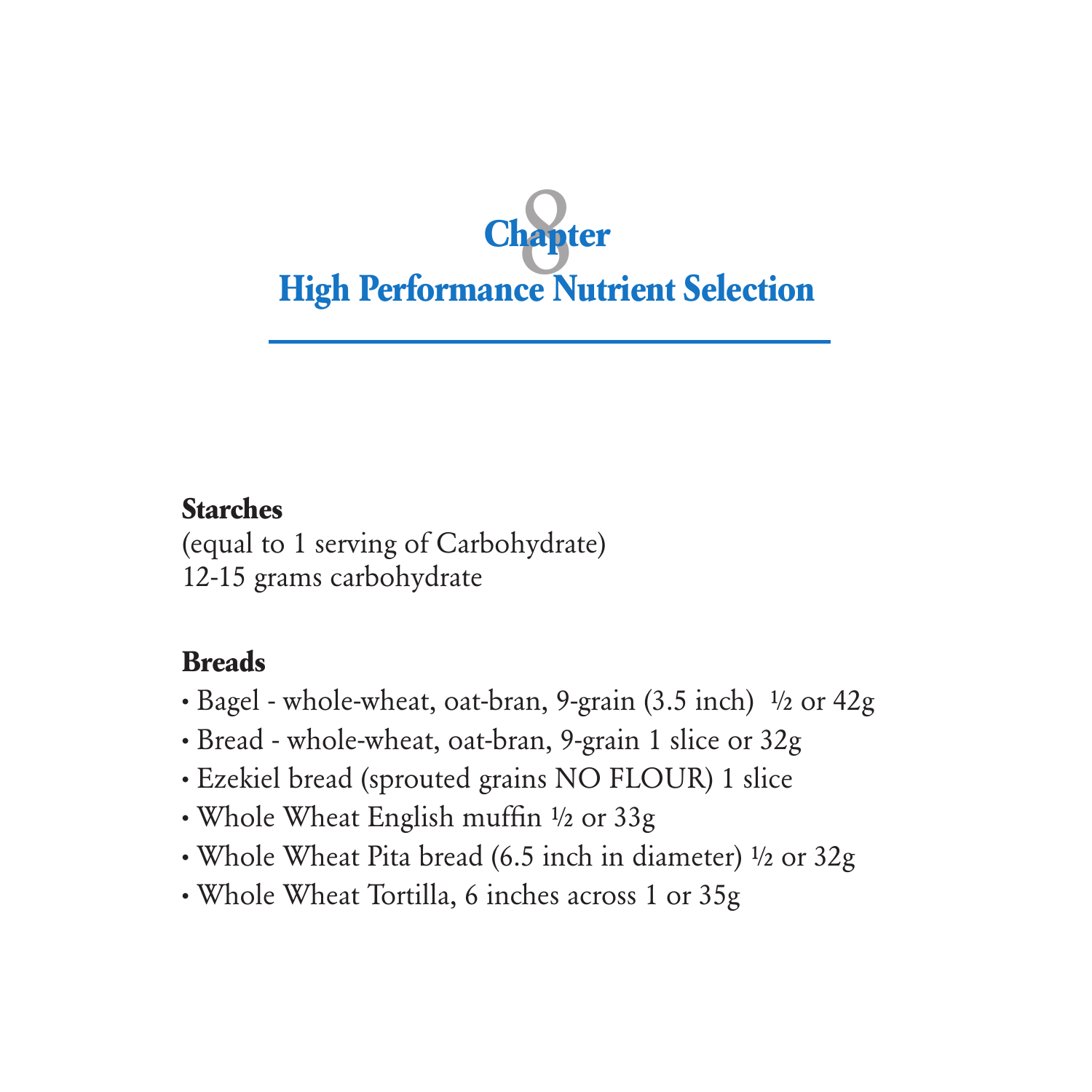#### **Cereals & Grains**

- **·** Barley (pearled) (dry) 1.25 tbsp or 15.6g
- **·** Kashi Medley 1/3 cup or 19.8g
- **·** Cream of Wheat regular or quick (dry) 1.5 tbsp or 16.7g
- **·** Granola, low-fat (Heartland brand) 2.5 tbsp or 16.5g
- **·** Grape-Nuts (Post brand) 2.5 tbsp or 16.5g
- **·** Honey ¾ tbsp or 15.8g
- **·** Millet (dry) 1.5 tbsp or 18.75g
- **·** Oat Bran (dry) 3.5 tbsp or 20.5g
- **·** Oatmeal (Quaker Instant/Old Fashion, dry) ¼ cup or 20g
- **·** Pasta, wheat (noodles, bowtie, shells etc), (cooked)1/3 cup or 46g
- **·** Quinoa Grain (dry) 1.75 tbsp or 18.6g
- **·** Rice, brown long-grain (cooked) 1/3 cup or 64.35g
- **·** Rolled Oats ¼ cup or 20.25g
- **·** Steel Cut Oats, dry 1/8 cup or 20g

#### **Starchy Vegetables**

- **·** Baked potato (no skin) 63.8g or 2.25 oz
- **·** Baked Sweet potato (baked no skin) 56.7g or 2 oz
- **·** Yams (baked, no skin) 56.7g or 2 oz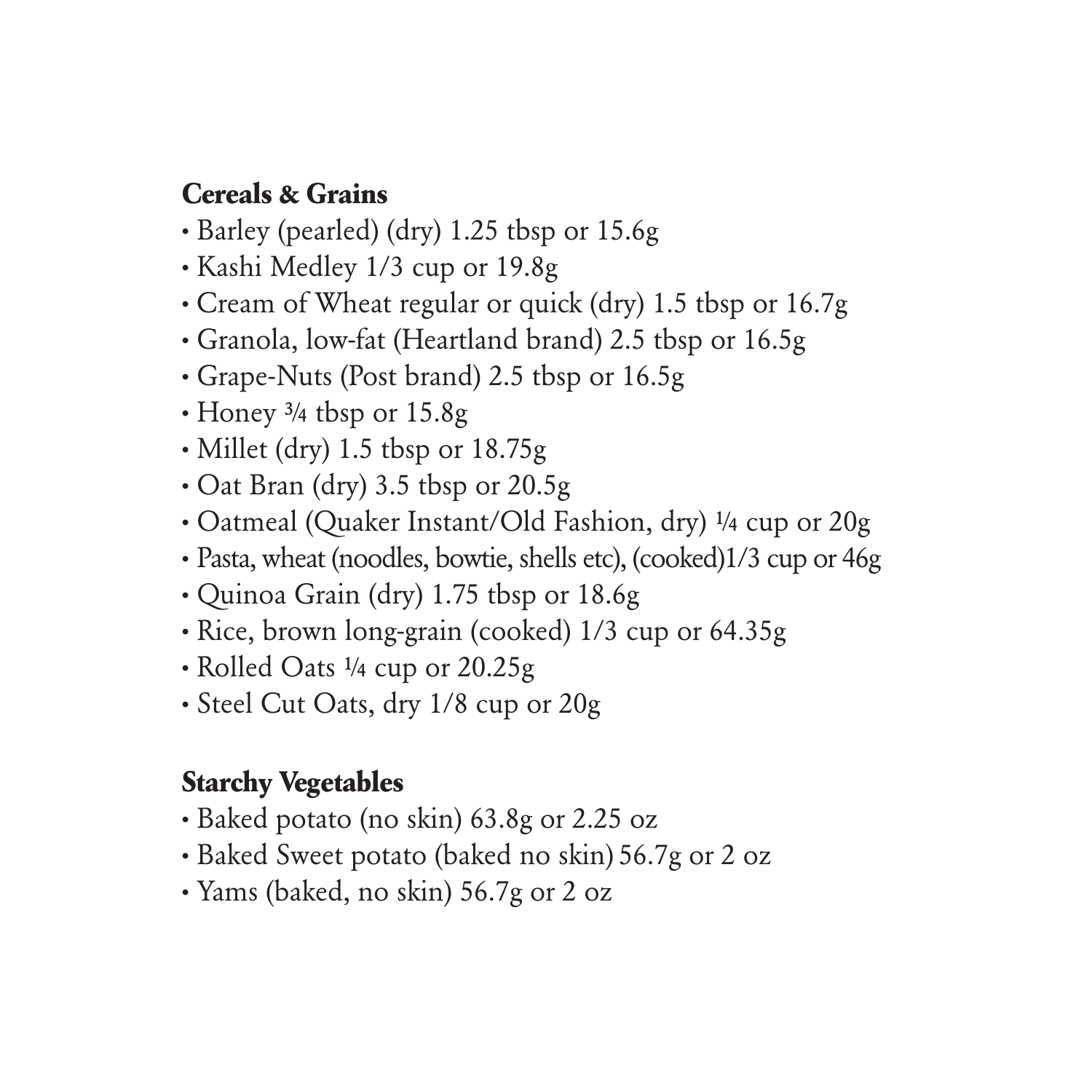#### **Dried Beans & Lentils**

ALSO COUNTS AS 1 MEAT SERVING

- **·** Black Beans (S&W canned) 106g or 3.75 oz
- **·** Red Kidney, Pinto Beans (Green Giant canned) 85g or 3 oz

## **Fruits**

(equal to 1 serving of Carbohydrate) 12-15 grams carbohydrate

- **·** Apple, (with peel) 3.25 oz or 92g
- **·** Banana, (peeled) 2.25 oz or 64g
- **·** Blueberries (fresh) 3.5 oz or 99g
- **·** Grapefruit, (peeled) 6.5 oz or 184g
- **·** Grapes 3 oz or 85g
- **·** Mango (fresh) 3 oz or 85g
- **·** Orange, (peeled) 3.5 oz or 99g
- **·** Pineapple 4 oz or 113g
- **·** Peach (fresh) 4.55 oz or 127.5g
- **·** Pear (fresh) 3 oz or 85g
- **·** Papaya (fresh) 5 oz or 141.75g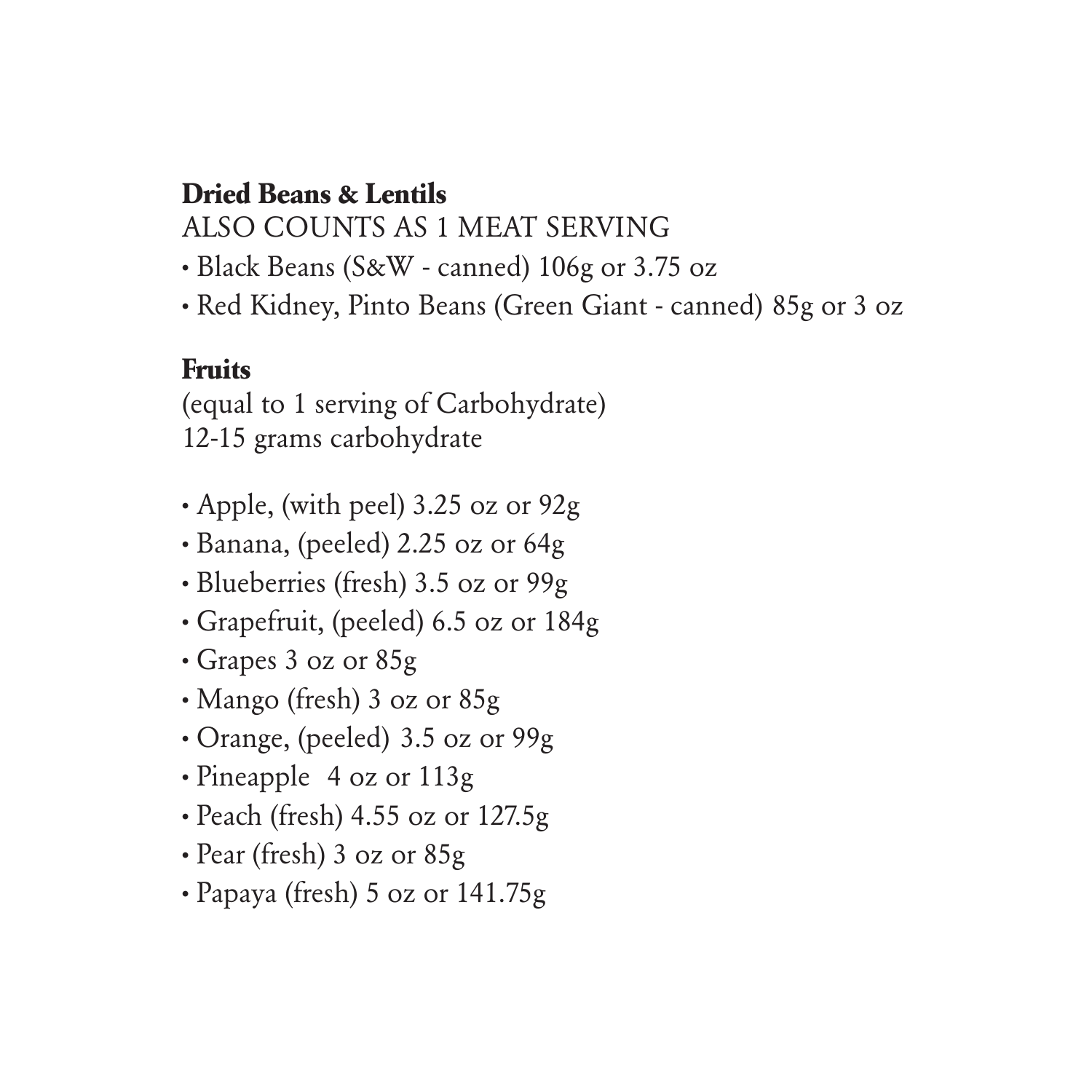- **·** Raisins (seedless) 2 tbsp or 18.5g
- **·** Strawberries (fresh) 6.5 oz or 184g
- **·** Watermelon (fresh) 5 oz or 141.75g

## **Milk**

(equal to 1 serving of Protein & 1 serving Carbohydrate) 12-15 grams carbohydrates 6-8 grams protein

## **Milk & Very Low-Fat Milk**

- **·** Skim milk (0 grams fat) 1 cup or 8 Floz
- **·** 1% Milk 1 cup or 8 Floz
- **·** Plain non-fat yogurt ¾ cup or 6 oz
- **·** Yoplait/Dannon Light Fruit yogurt 6 oz (1 container)

## **Low-Fat Milk**

Also Counts as 1 Fat serving

- **·** 2 % milk 1 cup or 8 oz
- **·** Plain low-fat yogurt ¾ cup or 6.5 oz
- **·** Sweet acidophilus milk 1 cup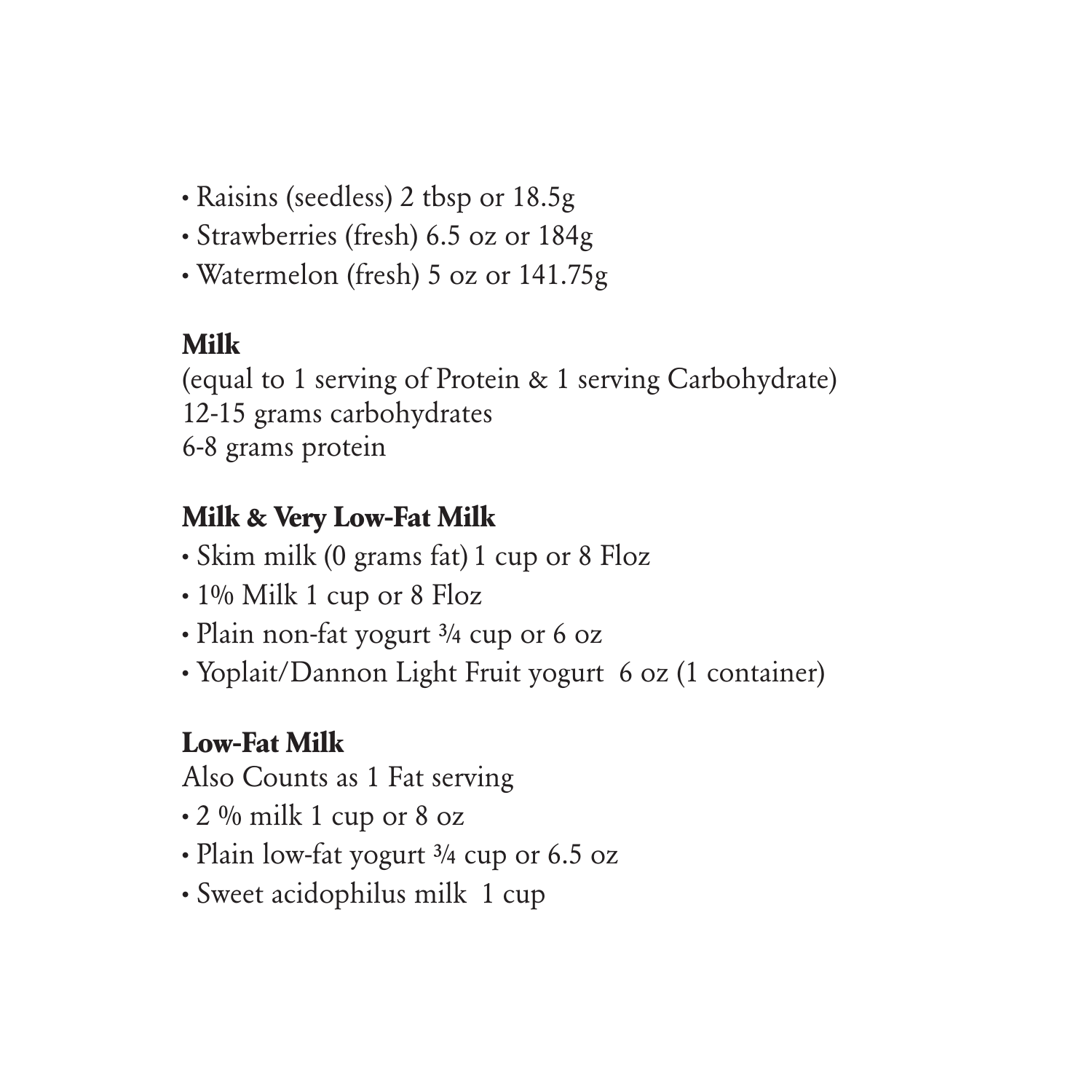#### **Whole Milk**

Also Counts as 2 Fat servings **·** Whole milk 1 cup or 8 oz

#### **Vegetables**

(equal to 1 serving of Vegetables) 4-6 grams carbohydrates

• All servings sizes are based on (raw or steamed)

- **·** Asparagus 4 oz or 113 g
- **·** Broccoli 2.75oz or 78g or ½ cup
- **·** Cauliflower 2.75oz or 78g or ½ cup
- **·** Green Beans 2.2oz or 62.5g or ½ cup
- **·** Onions 53g or 1.86 oz or 1/3 cup
- **·** Spinach 125g or 4.4oz or 2/3 cup
- **·** Celery 120g or 4.25 oz or 1 cup
- **·** Cucumber 156g or 5.5 oz or 1/3 cup
- **·** Green onions 50g or 1.75 oz or ½ cup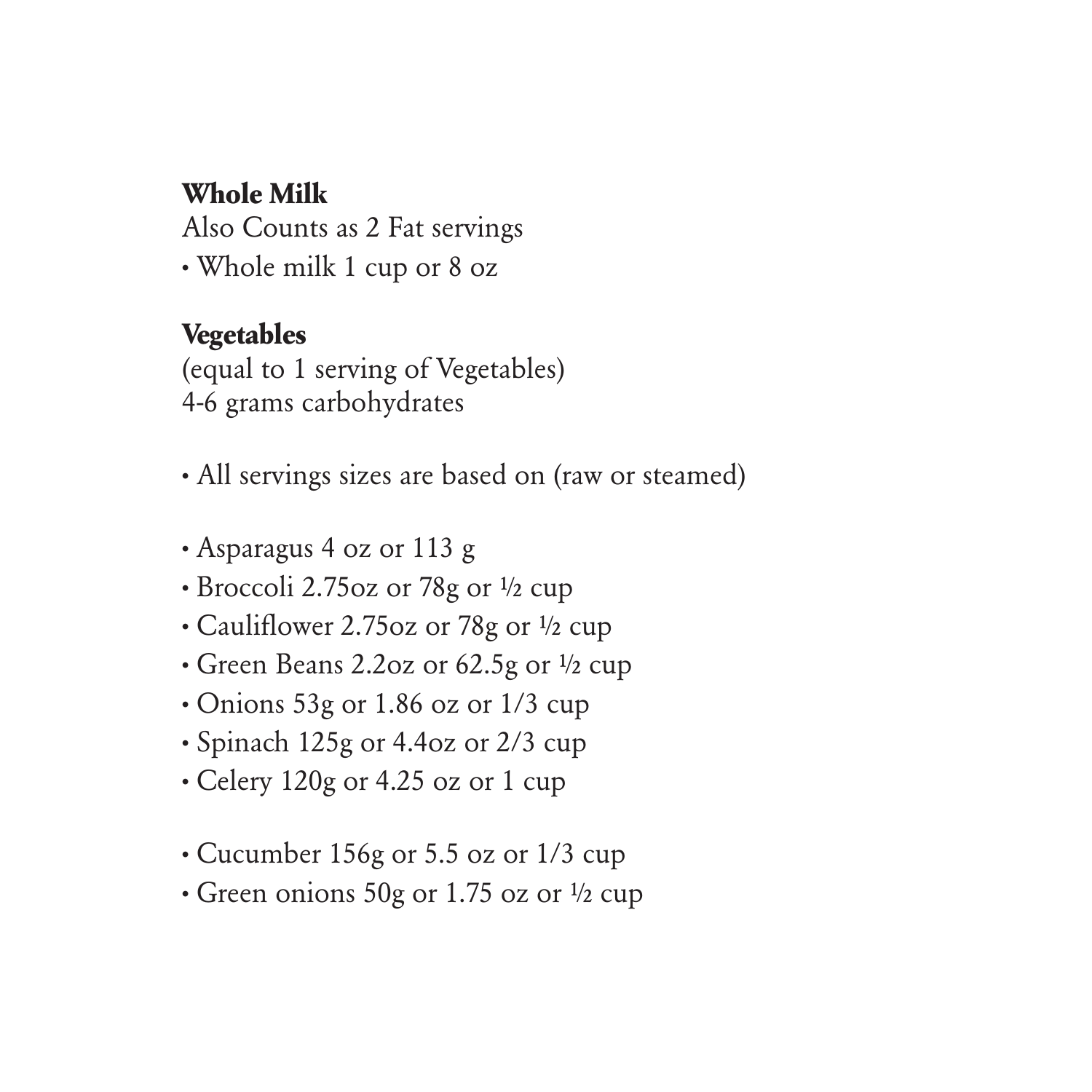- **·** Mushrooms 78g or 2.5 oz or ½ cup
- **·** Tomato 90g or 3.2 oz or ½ cup
- **·** Salad greens (lettuce, romaine) 165g or 5.2 oz or 3 cups

## **Protein**

(equal to 1 serving of Meat) 6-8 grams protein

## **Very Lean Meat**

(all measurements AFTER cooked)

- **·** Chicken breast (white meat) boneless/skinless 1 oz or 28.35g
- **·** Turkey breast (LEAN) 1 oz or 28.35g
- **·** Fresh fish (cod, haddock, halibut, tuna, tilapia) 1 oz or 28.35g
- **·** Shell fish (crab, lobster, shrimp) 1.25 oz or 35.5g
- **·** Egg whites 2 or 67g
- **·** Egg Beaters ¼ cup or 2.15 oz or 61g
- **·** Non-fat cottage cheese ¼ cup or 2 oz or 57 g
- **·** Salmon Fillet 1 oz or 28.35g (also counts as ½ fat serving)
- **·** Lean Sirloin ¾ oz or 21.25g
- **·** Egg (including yolk) 1 or 50g (also counts as 1 fat serving)
- **·** Cheese 2% (Reduced Fat) 1 oz or 28.35g (also counts as 1 fat serving)
- **·** Salmon 1 oz or 28.35g (also counts as ½ fat serving)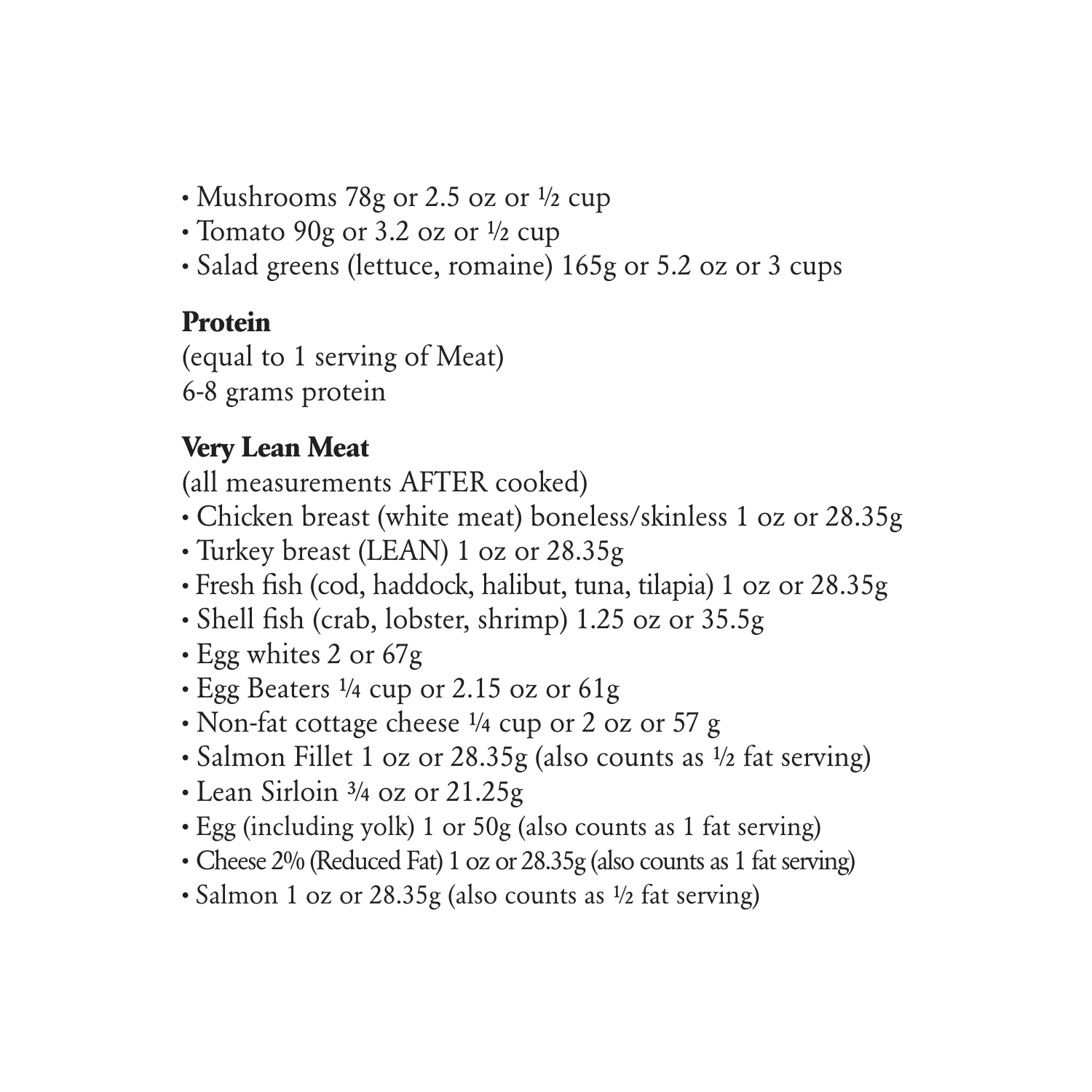Fat (equal to 1 serving of Fat) 5 grams fat

#### **Monounsaturated Fats & Polyunsaturated Fats**

- **·** Avocado 1 oz or 28.35g
- **·** Almonds (dry roasted) 1/3 oz (~ 6 pieces) or 1 tbsp or 8.6g
- **·** Benecol light 1 tbsp or 14g
- **·** Cashews 1/3 oz or 1 tbsp or 9.65g
- **·** Enova oil 1 Tsp or 4.5g
- **·** Flax oil 1 Tsp or 4.5g
- **·** Mayonnaise (Light, reduced-fat) 1 Tbsp or 15g
- **·** Oil (olive or canola, Enova) 1 tsp or 4.5g or 0.16 oz
- **·** Peanuts 1/3 oz or 9.36g
- **·** Peanut/Almond butter (smooth or crunchy) 2 tsp or 0.38 oz or 10.6g
- **·** Pecans ¼ oz or 1 tbsp or 7.44g
- **·** Salad dressing (Light, reduced-fat) 2 Tbsp or 30g
- **·** Sesame seeds 1Tbsp or 1/3 oz or 9.4g
- **·** Smart Balance Light spread 1 tbsp or 14g
- **·** Sunflower seeds 1Tbsp or 1/3 oz or 9.0g
- **·** Walnuts 1Tbsp or 1/4 oz or 7.5g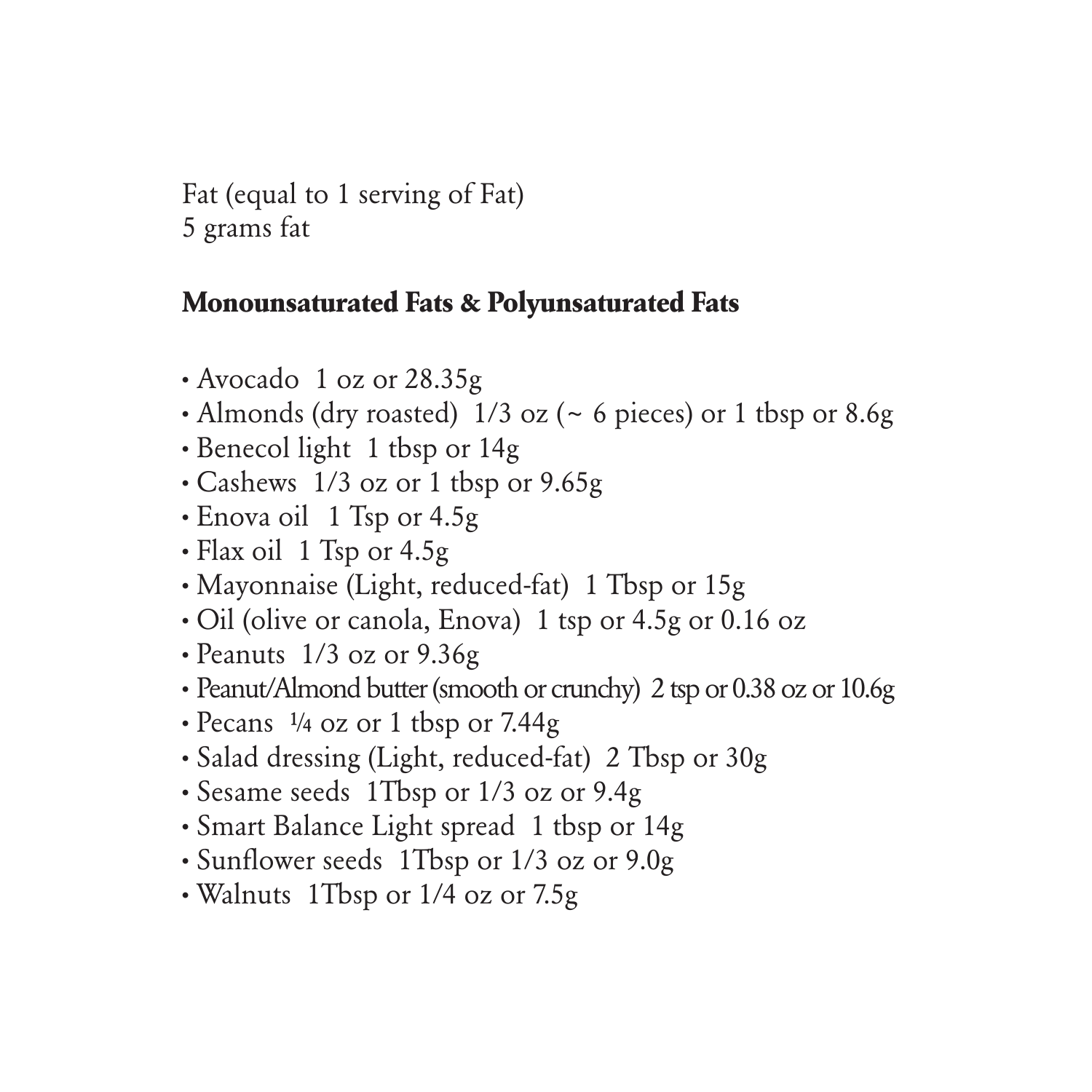#### **Free Food List**

Less than 20 calories per serving Less than 5 gram carbohydrates per serving Recommended at 1 serving per meal per day

#### **Fat Free or Reduced Fat**

- **·** Cream cheese 1 Tbsp
- **·** Creamers, non-dairy liquid 1 Tbsp
- **·** Creamer, non-dairy powder 2 Tbsp
- **·** Mayonnaise, fat-free 1 Tbsp
- **·** Margarine, fat-free 4 Tbsp
- **·** Miracle Whip, non-fat 1 Tbsp
- **·** Salad dressing, fat-free 1 Tbsp
- **·** Sour cream, fat-free 2 Tbsp

#### **Sugar Free or Low Sugar**

- **·** Hard candy, sugar free 1 piece
- **·** Gelatin dessert, sugar free 1
- **·** Gum, sugar free 1 piece
- **·** Jam or jelly. Low sugar or light 2 tsp
- **·** Syrup, sugar free 2 Tbsp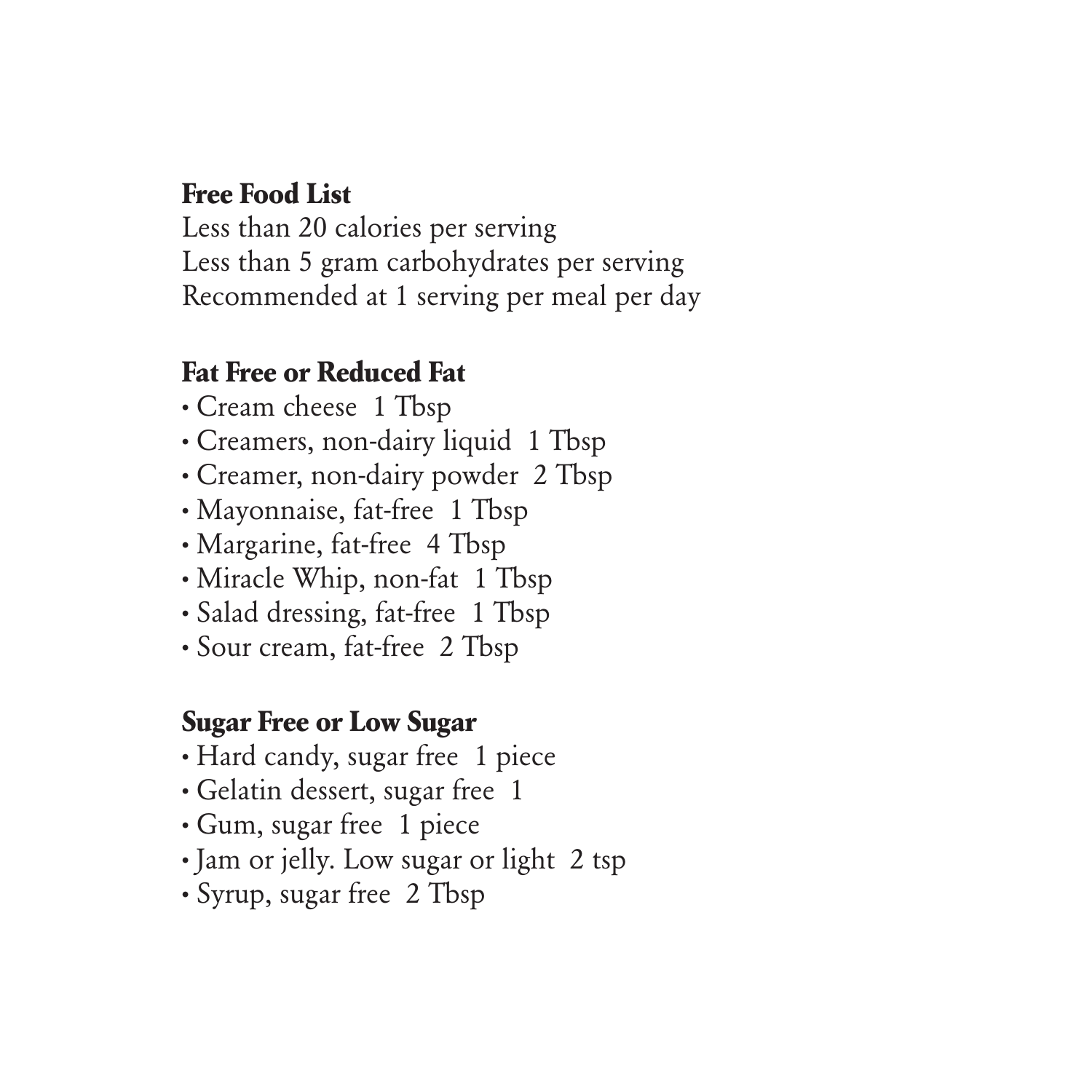## **Drinks**

- **·** Coffee
- **·** Club soda
- **·** Diet soft drinks, sugar free
- **·** Tea
- **·** Tonic water

## **Sugar Substitutes**

- **·** Equal (aspartame)
- **·** Splenda (Sucralose)
- **·** Sprinkle Sweet (saccharin)
- **·** Sweet One (Acesulfame potassium)
- **·** Sweet 'n Low (saccharin)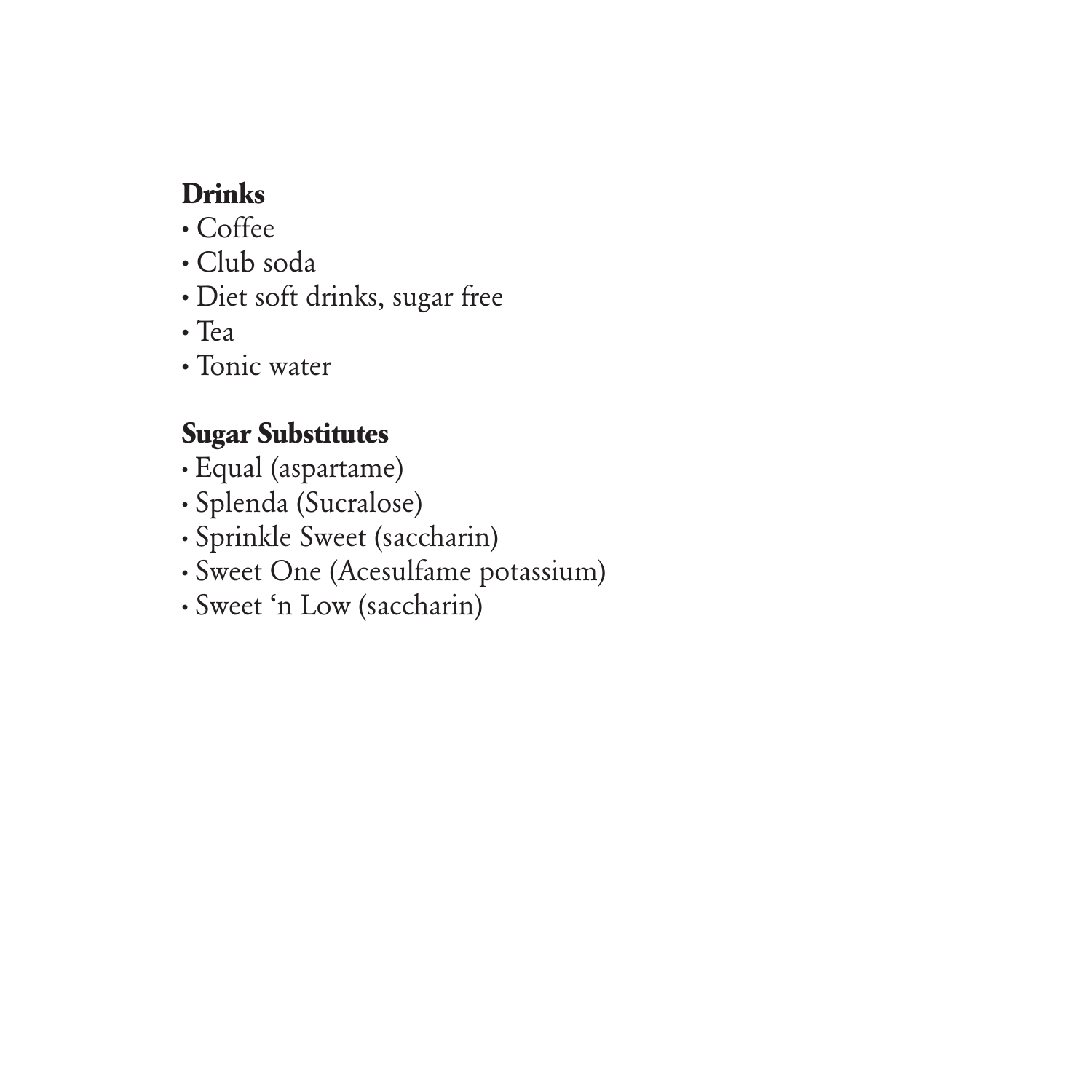

#### **Derek Charlebois**

Derek "The Beast" Charlebois is an ACE certified personal trainer, competitive bodybuilder, and holds a Bachelor's degree in Exercise Science from The University of Michigan. Derek is the Promotions Coordinator/R&D at Scivation/Primaforce and is involved in coordinating promotions, research and development, advertising, and marketing. Derek is an accomplished author with articles on such websites as Bodybuilding.com, Bulknutrition.com, the online magazines StrengthAndScience.com and Muscles AndCuts.com. Derek is available for online personal training. His website is www.beastpersonaltraining.com.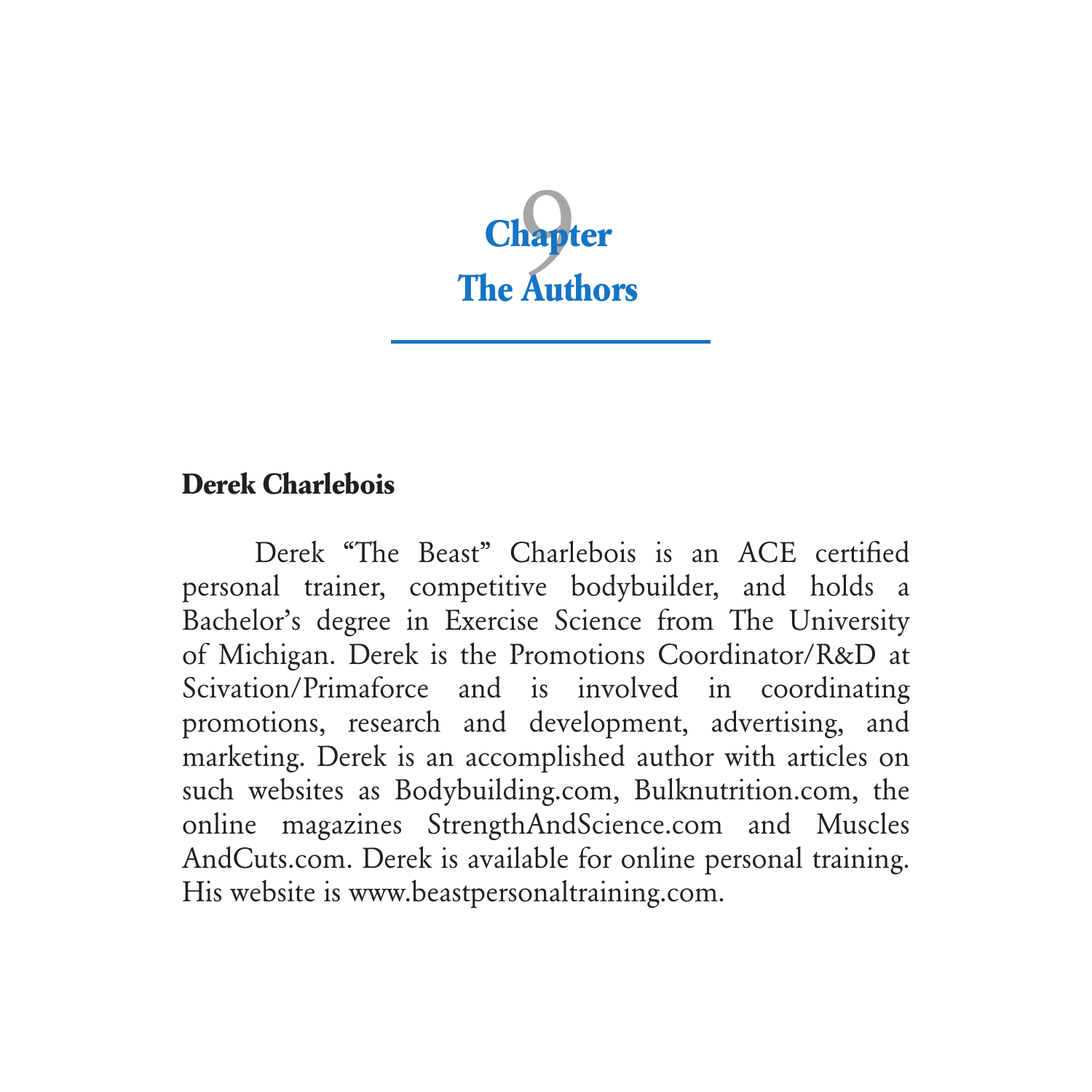#### **Chuck Rudolph MEd, RD**

Chuck Rudolph is a Registered Dietitian and holds a Masters degree in Nutrition Education with concentration in Biochemistry. Chuck is a Nutritional Research Investigator and Nutritional Product Developer for Scivation/PrimaForce - an elite nutritional research and supplement company. At Scivation/PrimaForce, Chuck is currently involved with the research and the development of innovative nutritional supplements directed at utilizing cutting edge nutrients for enhanced wellness and performance. Chuck is also the Director of Sports Nutrition at the Cutting Edge Athletics training facility in Southern California, Nutrition Consultant/Lifestyle Dietitian for OCFitnessBootCamp.com and the Co-founder of DietsByChuck.com.

Being a former college athlete, Chuck Rudolph's expertise is directed at enhancing sports performance through superior nutrition planning and sufficient supplementation. He has developed successful meal plans for various professional, college and high school athletes. Chuck has authored and co-authored various published scientific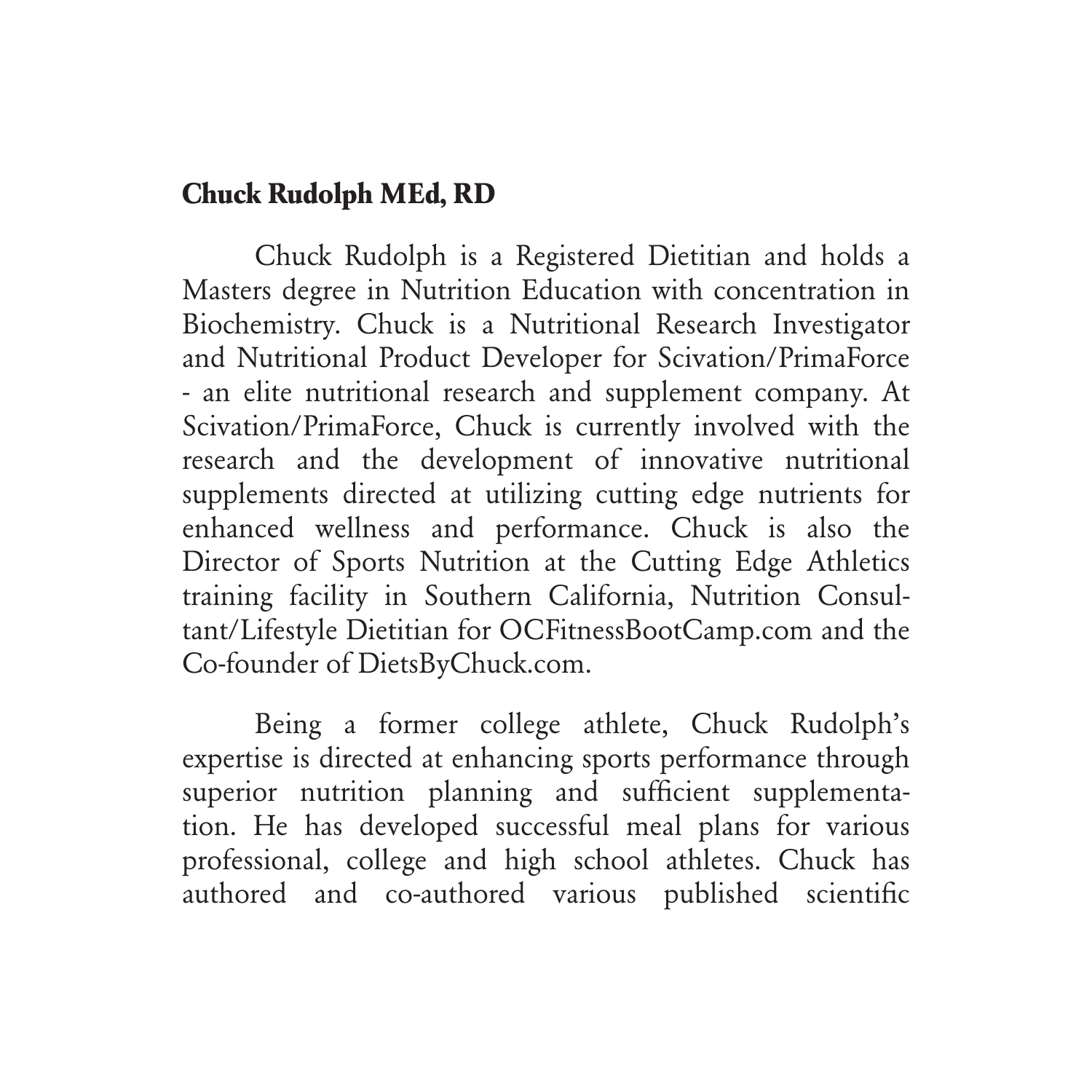articles that are written for health care practitioners and consumers. Currently, his personal interests involve novelty formulations for sports fitness and recovery, weight management, cardiovascular and liver health and antioxidant protection.

Through his efforts, Chuck Rudolph MEd, RD has acquired an excellent reputation for his ability to assess and implement nutritional excellence. His years of practical and clinical experience have given him a unique ability in connecting together the disparity between nutrition science and its application for optimal physical wellness and performance.

#### **Marc Lobliner**

Marc Lobliner is the President of Scivation, Inc. He is a Certified Personal Trainer with over eight years of experience in the Health and Fitness Industry--including over four years with Weider Publications.

Marc's education is in Marketing having attended college at California Lutheran University in Thousand Oaks, CA. as a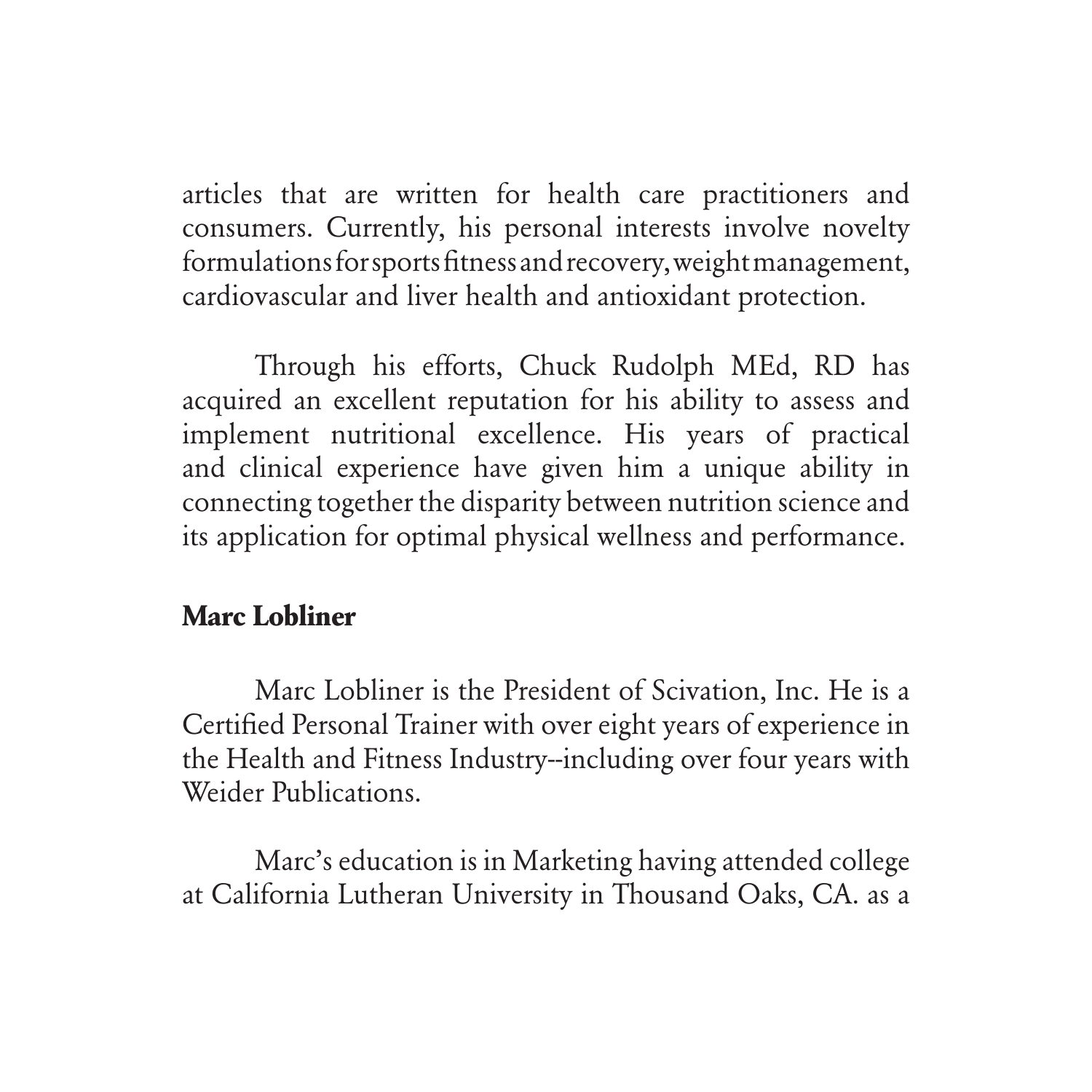Marketing Communications major and also graduating Cum Laude with a BS in Marketing.

#### **Sean Kane**

Sean Kane is a dedicated professional with an extensive educational and specialized background in developing advanced training programs for amateur and professional athletes (NFL, MBL, NHL, NBA, USTA). Sean is a Certified Strength and Conditioning Specialist through the National Strength and Conditioning Association (NSCA); as well as a Performance Enhancement Specialist and Corrective Exercise Specialist through the National Academy of Sports Medicine (NASM); a United States Weightlifting Club Coach with Team Southern California (USAW); in addition to being a Titleist Performance Institute Certified Golf Fitness Instructor (TPI-CGFI).

Sean graduated from California University Pennsylvania with a Masters Degree in Athletic Performance and Injury Prevention. He completed his undergraduate work at California State University, Fullerton in Kinesiology with an emphasis in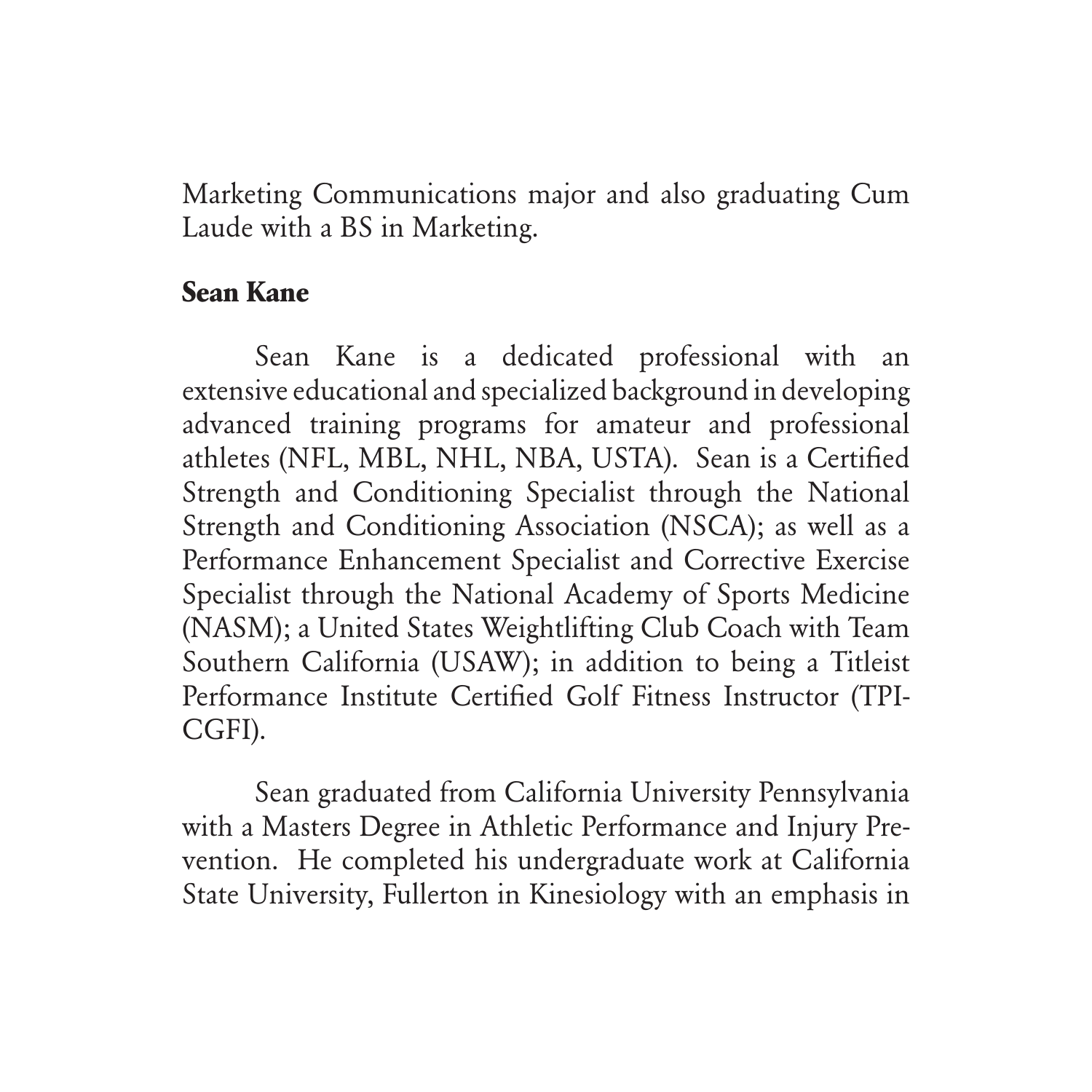Exercise Physiology and Athletic Training. He has co-authored two books with Scivation/Prima Force Nutrition to increase strength gains and to increase muscle mass. In addition, Sean has been a guest lecturer with Chapman University and Fullerton College. Furthermore, he is heading up the performance rehabilitation programming for the LARS ligament replacement procedure performed in Austria. Sean is committed to maximizing the athletic potential of all athletes through the most current research in the field of Exercise Science.